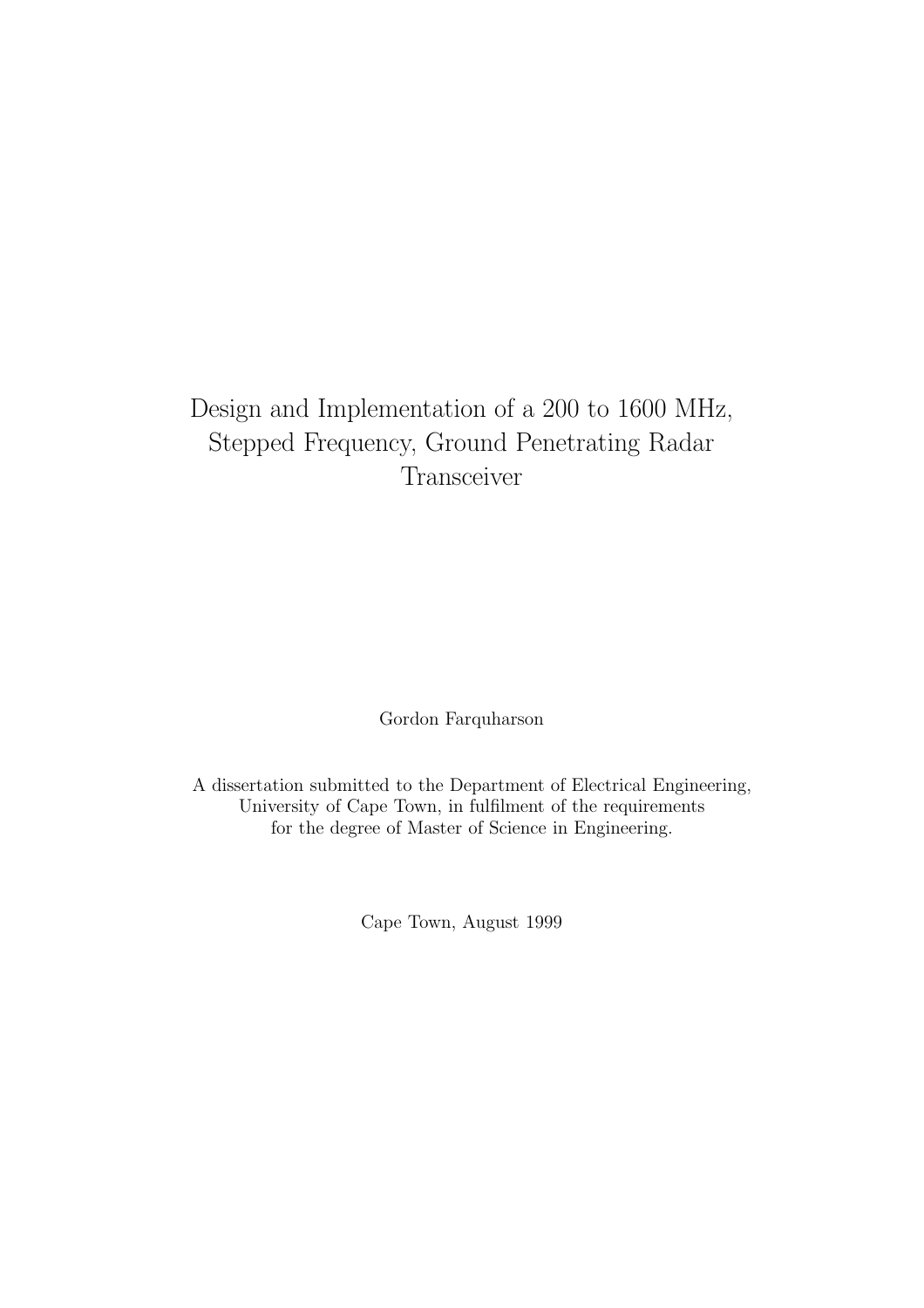## Declaration

I declare that this dissertation is my own, unaided work. It is being submitted for the degree of Master of Science in Engineering in the University of Cape Town. It has not been submitted before for any degree or examination in any other university.

Signature of Author . . . . . . . . . . . . . . . . . . . . . . . . . . . . . . . . . . . . . . . . . . . . . . . . . . . . . .

Cape Town 20 August 1999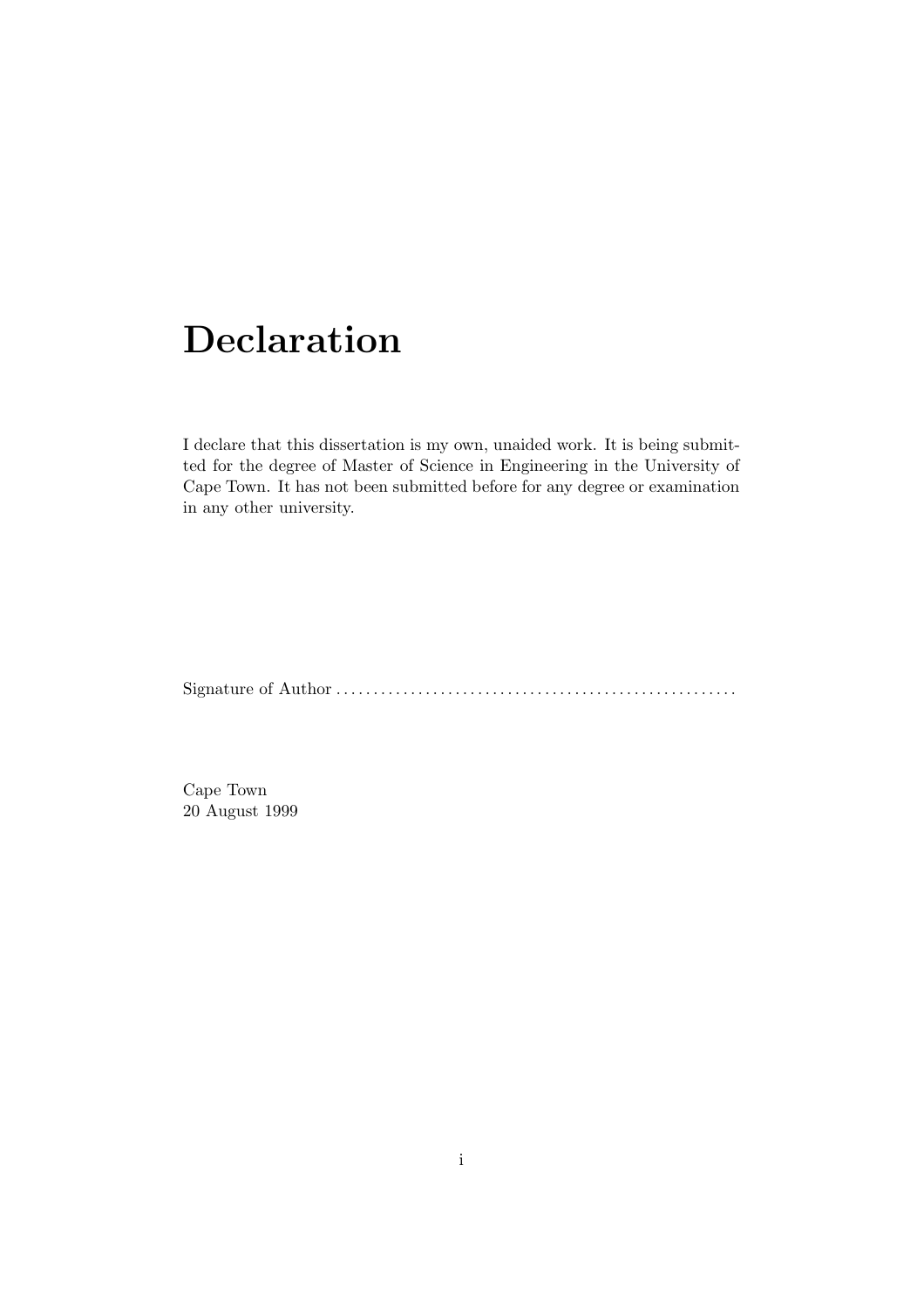### Abstract

This thesis project deals with the design and construction of a 200 to 1600MHz, stepped frequency, ground penetrating radar transceiver. This dissertation describes the system specifications of the radar, the design procedure used, the implementation of the radar transceiver, and measurements made to determine the performance of the transceiver.

The dissertation briefly outlines the current state of ground penetrating radar technology. The system specifications of the transceiver are then developed and these are used to design the radar transceiver. The design considers various transceiver architectures, the synthesizer implementation using phase locked loops, and modification to the architecture for system phase coherence. The implementation of each of the transceiver modules is described showing specifications and specific designs for each. Laboratory measurements are made to measure the performance parameters of the transceiver and these are compared with the system specifications. The dissertation concludes with a summary of the work presented, a discussion on the performance of the radar with respect to the design and recommendations for the transceiver use and for future improvements.

The major results and conclusions of the thesis are that a stepped frequency, ground penetrating radar transceiver module was designed and constructed and found to operate with the radar but that there was an insufficient accuracy in phase noise measurements to characterise the causes for the transceiver limitations completely. There were also unexplained spurious harmonics close to the carrier signal at high frequencies. Despite these limitations, most of the system specifications were achieved with the exception of the dynamic range and synthesizer phase noise and the transceiver dynamic range performance can be improved by limiting the frequency band to less than 800MHz.

It was recommended that accurate measurements of the phase noise be made and that the IF harmonic levels be investigated to ensure that they do not significantly affect the radar data. It was also stated that the radar be used over a reduced bandwidth to improve the dynamic range.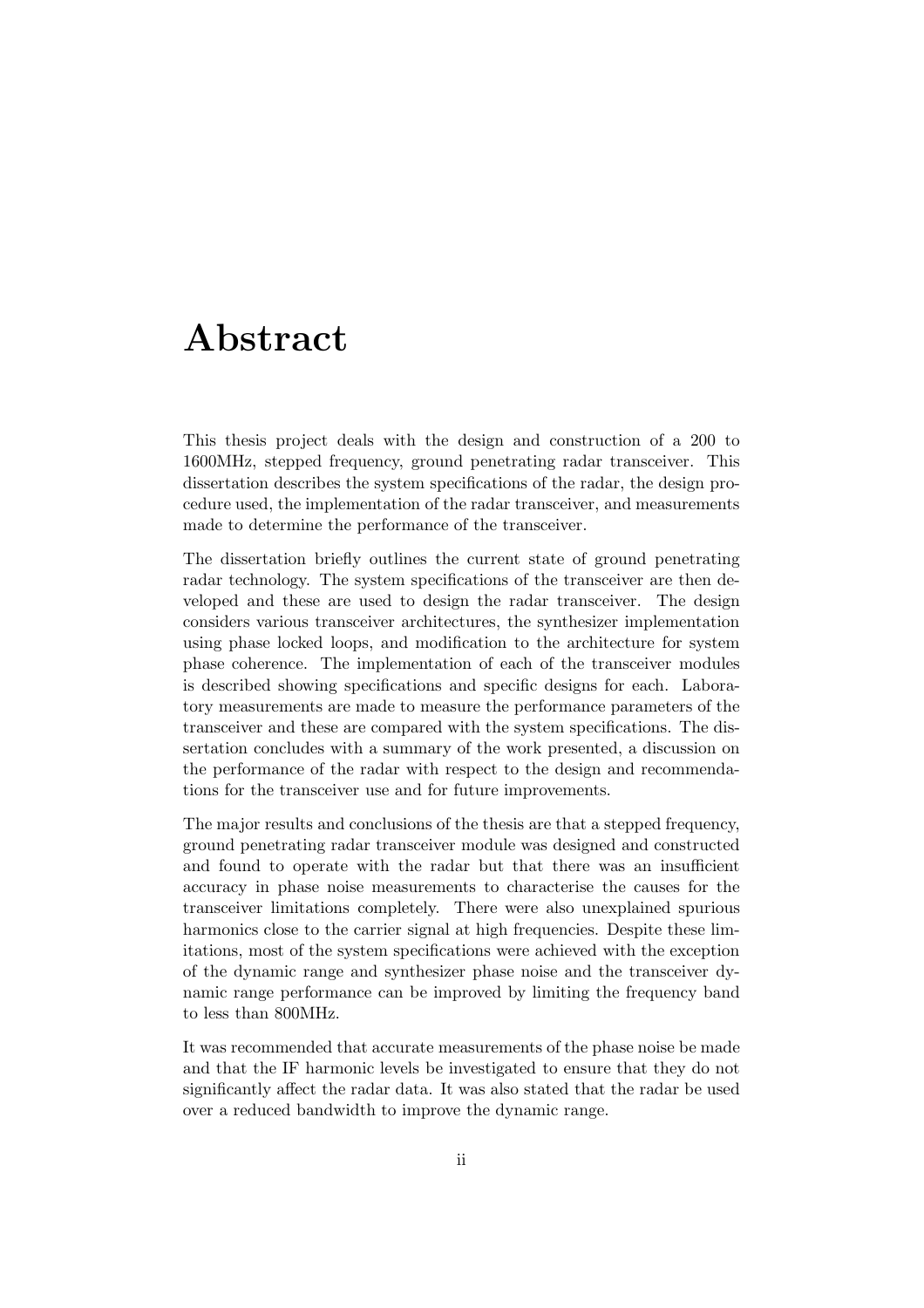### Acknowledgements

The work presented in this dissertation for the degree of Master of Science was carried out as part of the Radar Remote Sensing Group's Ground Penetrating Radar Project at the University of Cape Town. This work was originally started with the financial assistance of Reunert, South Africa and completed with funding made available by Ball Aerospace, USA. For this funding and technical assistance received from each of these institutions, the author is especially grateful.

I would like to thank Professor M.R. Inggs for the opportunity to work in the UCT Remote Sensing Radar Group and Alan Langman for his supervision, ideas and motivation in this project.

I wish to thank Mr Steven Schrire and Mr Paul Daniels and for their technical assistance over the years.

A special thanks goes to my mother. Without her support throughout my life and especially during this project, all would have been so much more difficult.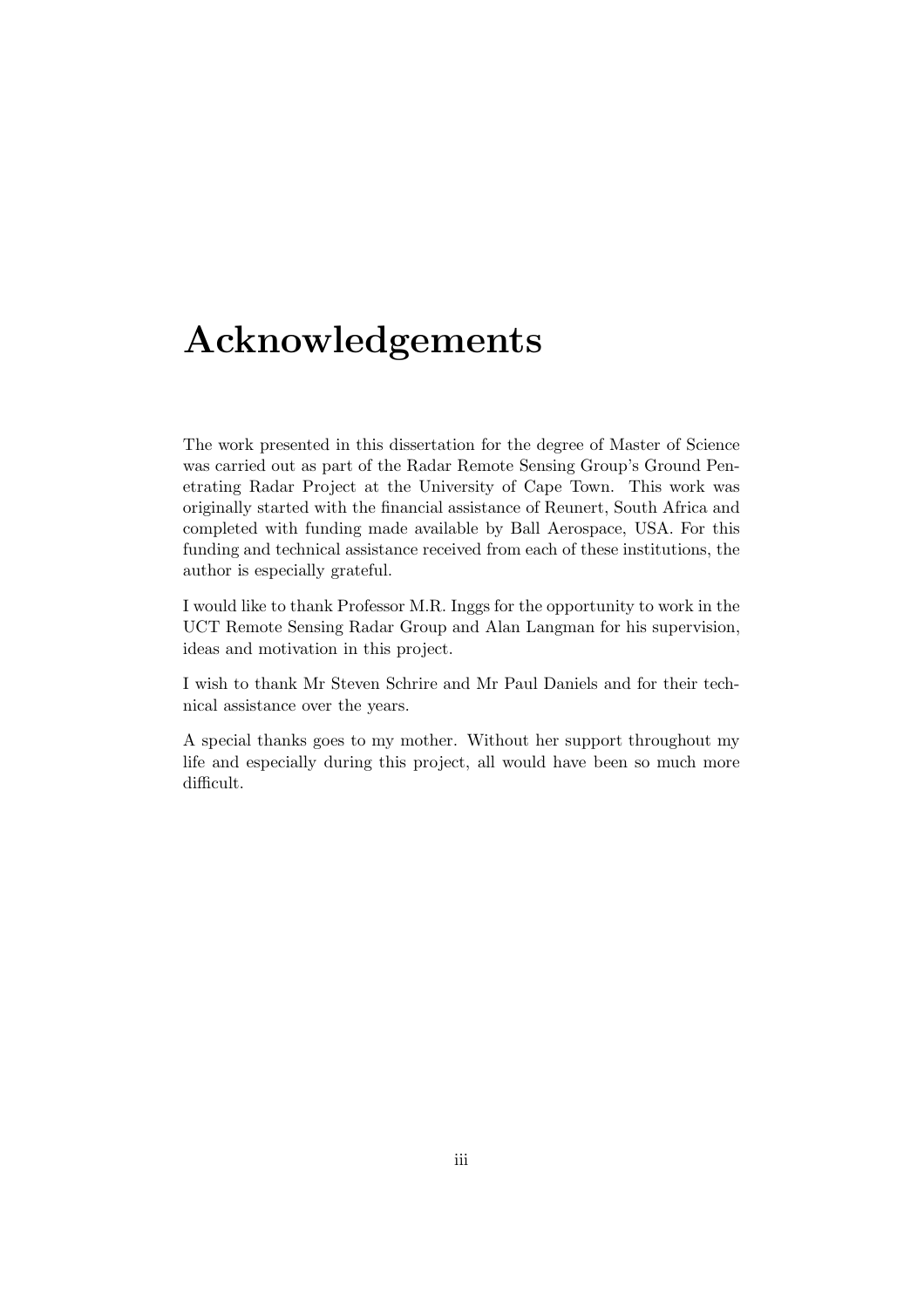# **Contents**

| Declaration                                                                                     | i                                                                                                                                                                                                                     |                                                                                                                                                                  |
|-------------------------------------------------------------------------------------------------|-----------------------------------------------------------------------------------------------------------------------------------------------------------------------------------------------------------------------|------------------------------------------------------------------------------------------------------------------------------------------------------------------|
|                                                                                                 | ii                                                                                                                                                                                                                    |                                                                                                                                                                  |
|                                                                                                 | iii                                                                                                                                                                                                                   |                                                                                                                                                                  |
|                                                                                                 | iv                                                                                                                                                                                                                    |                                                                                                                                                                  |
|                                                                                                 | vii                                                                                                                                                                                                                   |                                                                                                                                                                  |
|                                                                                                 | $\mathbf x$                                                                                                                                                                                                           |                                                                                                                                                                  |
|                                                                                                 | хi                                                                                                                                                                                                                    |                                                                                                                                                                  |
|                                                                                                 | xiii                                                                                                                                                                                                                  |                                                                                                                                                                  |
|                                                                                                 | 1<br>1<br>$\overline{2}$<br>3                                                                                                                                                                                         |                                                                                                                                                                  |
|                                                                                                 | 7                                                                                                                                                                                                                     |                                                                                                                                                                  |
| 2.1.1<br>2.1.2<br>2.1.3<br>2.1.4<br>2.1.5<br>2.2.1<br>2.2.2<br>2.2.3<br>2.2.4<br>2.2.5<br>2.2.6 | $\overline{7}$<br>$\overline{7}$<br>Dynamic Range<br>10<br>10<br>11<br>11<br>11<br>11<br>12<br>12<br>Number of Frequency Steps<br>13<br>13<br>15<br>Synthesizer Step Time $\ldots \ldots \ldots \ldots \ldots \ldots$ |                                                                                                                                                                  |
|                                                                                                 | Abstract<br>Contents                                                                                                                                                                                                  | Acknowledgements<br>List of Figures<br>List of Tables<br>List of Symbols<br>$\bf N$ omenclature<br>Introduction<br>Thesis Outline<br><b>System Specification</b> |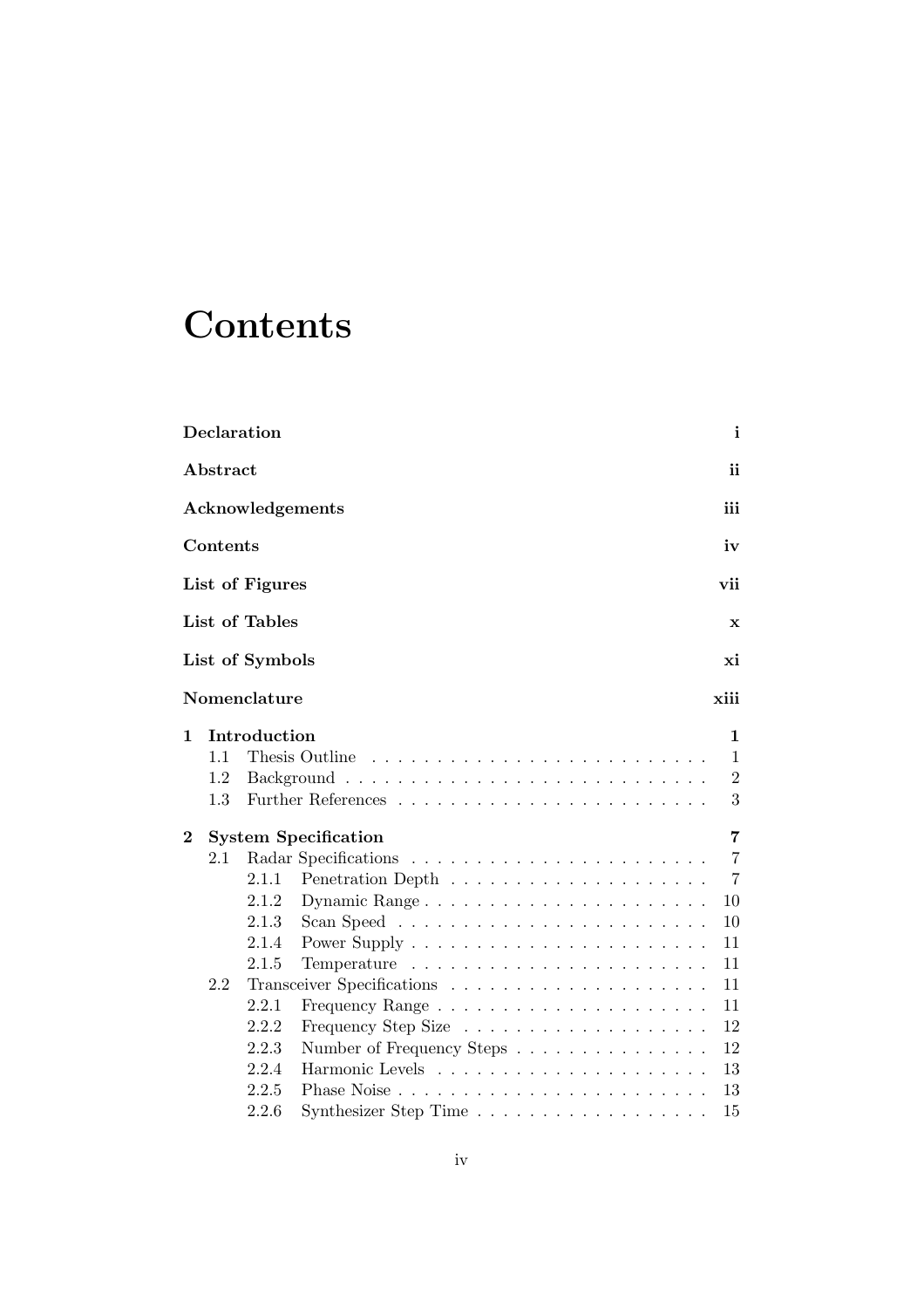|   |     | 2.2.7                                                             | 16     |
|---|-----|-------------------------------------------------------------------|--------|
|   |     | 2.2.8                                                             | 17     |
|   | 2.3 |                                                                   | 18     |
| 3 |     | Radar Design                                                      | 19     |
|   | 3.1 |                                                                   | 19     |
|   |     | 3.1.1                                                             | 19     |
|   |     | 3.1.2                                                             | 21     |
|   | 3.2 |                                                                   | 22     |
|   |     | 3.2.1<br>Phase Locked Loop Parameters                             | 23     |
|   |     | 3.2.2                                                             | 23     |
|   |     | 3.2.3                                                             | 24     |
|   |     | 3.2.4                                                             | 26     |
|   |     | 3.2.5                                                             | 28     |
|   |     | 3.2.6                                                             | 28     |
|   | 3.3 |                                                                   | 28     |
|   |     | 3.3.1<br>Reference Frequency Divider Phase Corruption (PLL        |        |
|   |     |                                                                   | 29     |
|   |     | /2, /4 Prescaler Phase Corruption $\ldots \ldots \ldots$<br>3.3.2 | 30     |
|   |     | 3.3.3<br>Effect of RF Components                                  | 30     |
|   |     | Coherent Heterodyne Architectures<br>3.3.4                        | 31     |
|   |     |                                                                   |        |
| 4 |     | <b>Transceiver Implementation</b>                                 | 34     |
|   | 4.1 |                                                                   | 34     |
|   | 4.2 |                                                                   | 37     |
|   | 4.3 |                                                                   | 38     |
|   |     | 4.3.1                                                             | 38     |
|   |     | Reference Oscillator Module (REF)<br>4.3.2                        | 38     |
|   |     | Synthesizer Module (TXS, LOS)<br>4.3.3                            | 39     |
|   |     | RF/IF Module (RFIF)<br>4.3.4                                      | 42     |
|   |     | RF Extender Module (RFX)<br>4.3.5                                 | 43     |
|   | 4.4 |                                                                   | 44     |
| 5 |     | <b>Transceiver Laboratory Measurements</b>                        | 45     |
|   | 5.1 |                                                                   | 45     |
|   |     | 5.1.1<br>HP8591A Spectrum Analyser                                | 45     |
|   |     | 5.1.2                                                             | 46     |
|   | 5.2 | <b>ATP</b> Results                                                | 46     |
|   | 5.3 |                                                                   | 46     |
|   | 5.4 |                                                                   | 49     |
|   | 5.5 |                                                                   | 49     |
|   |     | Frequency Harmonics<br>5.5.1                                      | 49     |
|   |     | Reference Spurs<br>5.5.2                                          | $52\,$ |
|   | 5.6 |                                                                   | 52     |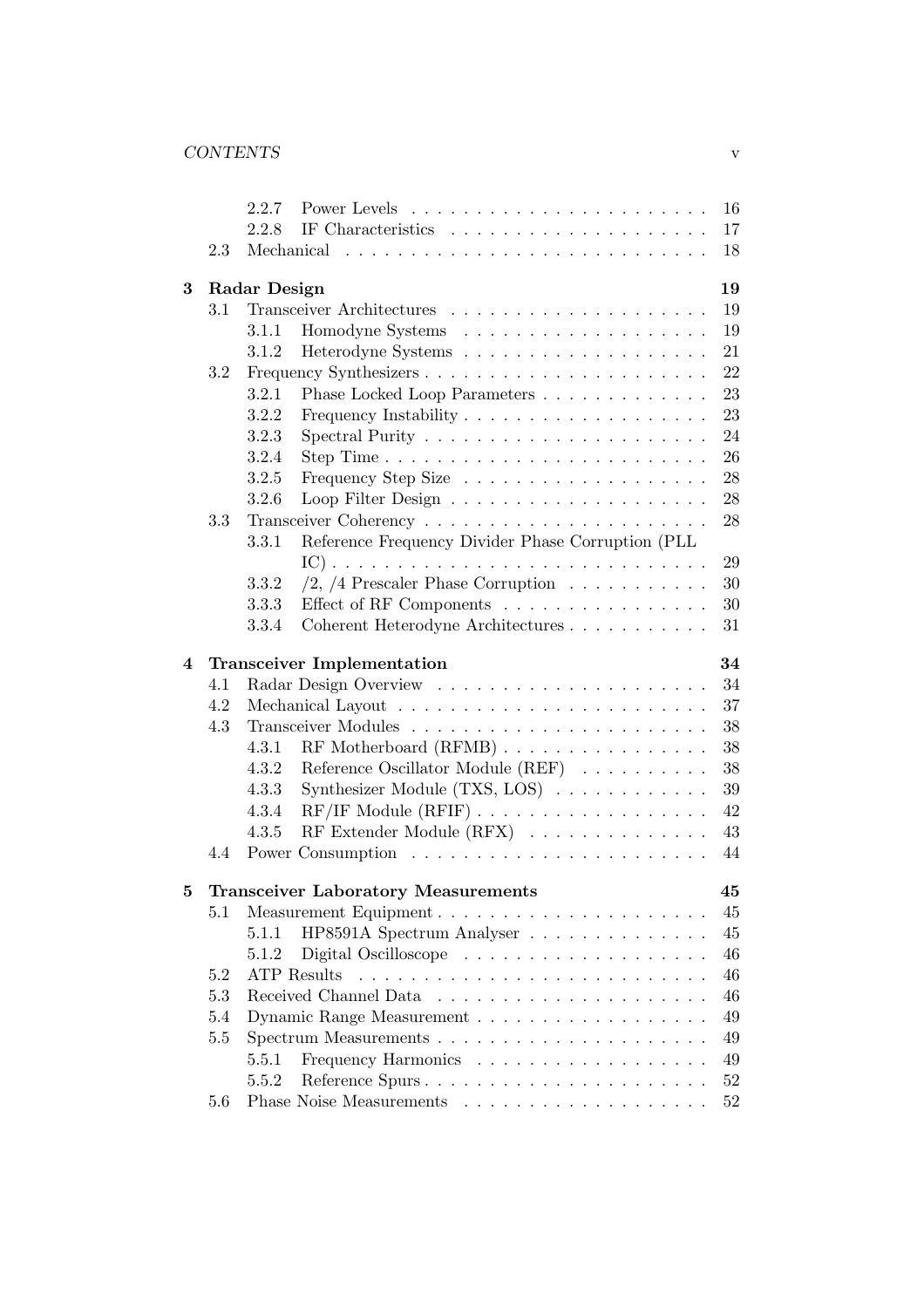|   |     | Phase Noise Measurement Technique<br>5.6.1               | 56 |
|---|-----|----------------------------------------------------------|----|
|   |     | Synthesizer Phase Noise Measurements<br>5.6.2            | 57 |
|   | 5.7 |                                                          | 61 |
|   | 5.8 | Transceiver Current Consumption                          | 62 |
|   | 5.9 |                                                          | 64 |
| 6 |     | Summary                                                  | 66 |
|   | 6.1 | Discussion of Transceiver Measurements                   | 66 |
|   | 6.2 |                                                          | 68 |
|   | 6.3 |                                                          | 68 |
|   |     | A SF and GPR                                             | 69 |
|   | A.1 |                                                          | 69 |
|   |     | Stepped Frequency Radar Operation<br>A.1.1               | 69 |
|   | A.2 |                                                          | 71 |
|   |     | Propagation of Electromagnetic Waves<br>A.2.1            | 71 |
|   |     | Ground Electromagnetic Characteristics<br>A.2.2          | 73 |
|   |     | Ground Penetrating Radar Target Characteristics<br>A.2.3 | 74 |
|   |     | Antenna Radiation Fields<br>A.2.4                        | 74 |
|   | A.3 |                                                          | 75 |
|   |     |                                                          |    |
| в |     | <b>Frequency Instability Definitions</b>                 | 76 |
| C |     | <b>Phase Locked Loop Simulation Model</b>                | 79 |
|   | C.1 |                                                          | 79 |
|   |     | C.1.1                                                    | 80 |
|   |     | C.1.2                                                    | 80 |
|   |     | C.1.3<br>Voltage Controlled Oscillator                   | 81 |
|   |     | Phase Locked Loop Transfer Functions<br>C.1.4            | 81 |
|   | C.2 |                                                          | 82 |
|   |     | C.2.1                                                    | 82 |
| D |     | <b>Acceptance Test Procedure</b>                         | 84 |
|   |     | D.1 Transceiver Motherboard Test Procedure               | 84 |
|   | D.2 | Frequency Reference Test Procedure                       | 85 |
|   | D.3 |                                                          | 85 |
|   | D.4 |                                                          | 88 |
|   | D.5 |                                                          | 89 |
| E |     | <b>Radar Measurements</b>                                | 91 |
|   |     |                                                          |    |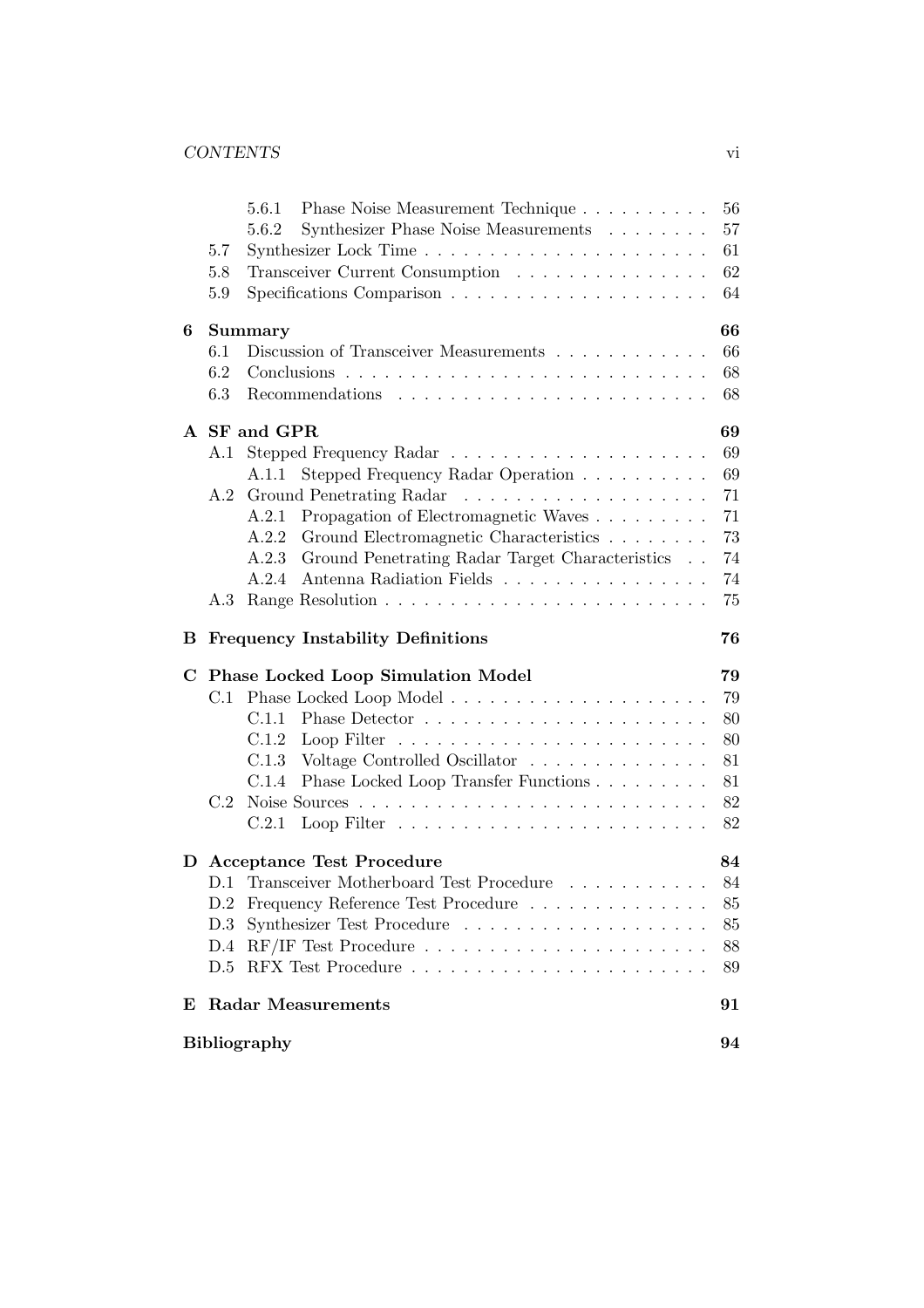# List of Figures

| 2.1  | Signal to Noise Ratio vs Depth $\dots \dots \dots \dots \dots \dots$ | 9  |
|------|----------------------------------------------------------------------|----|
| 2.2  |                                                                      | 17 |
| 3.1  |                                                                      | 20 |
| 3.2  |                                                                      | 21 |
| 3.3  | Overview Block Diagram of Frequency Synthesizer                      | 23 |
| 3.4  | PLL Frequency Synthesizer SSB Phase Noise                            | 25 |
| 3.5  | PLL Frequency Synthesizer SSB Phase Noise                            | 25 |
| 3.6  | Synthesizer Lock Time Simulation $1 \ldots \ldots \ldots \ldots$     | 27 |
| 3.7  | Synthesizer Lock Time Simulation 2 $\ldots \ldots \ldots \ldots$     | 27 |
| 3.8  |                                                                      | 31 |
| 3.9  | Dual Channel Heterodyne Architecture                                 | 32 |
| 3.10 | Interleaved Channel Heterodyne Architecture                          | 32 |
| 4.1  |                                                                      | 35 |
| 4.2  |                                                                      | 37 |
| 4.3  |                                                                      | 40 |
| 4.4  | Loop Filter Circuit Diagram                                          | 41 |
| 4.5  |                                                                      | 42 |
| 4.6  |                                                                      | 43 |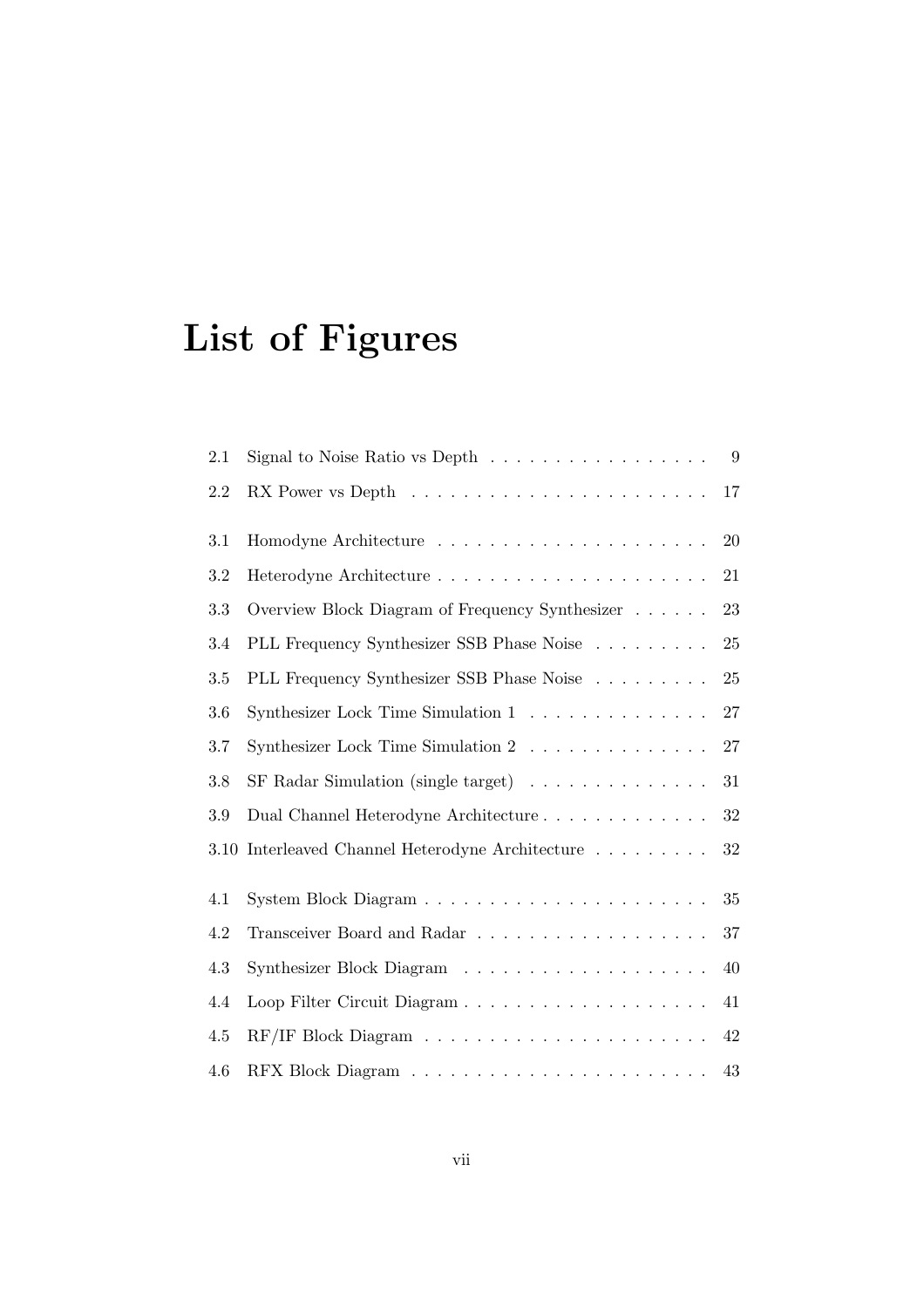| 5.1  | 200MHz to 1590MHz Synthesizer Frequency Spectrum Sweep                            | $48\,$ |
|------|-----------------------------------------------------------------------------------|--------|
| 5.2  |                                                                                   | $48\,$ |
| 5.3  | Spatial Frequency Domain Received Data                                            | $50\,$ |
| 5.4  | Spatial Time Domain Received Data                                                 | 51     |
| 5.5  |                                                                                   | $52\,$ |
| 5.6  | Synthesizer Frequency Spectrum, $f_c=200 \text{MHz} \dots \dots \dots$            | 53     |
| 5.7  | Synthesizer Frequency Spectrum, $f_c = 400 \text{MHz} \dots \dots \dots$          | $53\,$ |
| 5.8  | Synthesizer Frequency Spectrum, $f_c = 800 \text{MHz} \dots \dots \dots$          | $54\,$ |
| 5.9  | Synthesizer Reference Spurs, $f_c = 200 \text{MHz} \dots \dots \dots \dots$       | 54     |
| 5.10 | Synthesizer Reference Spurs, $f_c = 800 \text{MHz}$                               | 55     |
|      | 5.11 Synthesizer Reference Spurs, $f_c = 1590 \text{MHz} \dots \dots \dots \dots$ | $55\,$ |
|      | 5.12 Synthesizer Spectrum, $f_c = 200 \text{MHz}$ , Span = 2MHz                   | 58     |
|      | 5.13 Synthesizer Spectrum, $f_c = 200 \text{MHz}$ , Span = $200 \text{kHz}$       | 58     |
|      | 5.14 Synthesizer Spectrum, $f_c = 200 \text{MHz}$ , Span = $20 \text{kHz}$        | $59\,$ |
|      | 5.15 Synthesizer Spectrum, $f_c = 1590 \text{MHz}$ , Span = 2MHz                  | 59     |
|      | 5.16 Synthesizer Spectrum, $f_c = 1590 \text{MHz}$ , Span = 200kHz                | 60     |
|      | 5.17 Synthesizer Spectrum, $f_c = 1590 \text{MHz}$ , Span = 20kHz                 | 60     |
|      | 5.18 Synthesizer VCO Control Voltage, 200MHz to 210MHz                            | 61     |
|      | 5.19 Synthesizer VCO Control Voltage, 1580MHz to 1590MHz                          | 62     |
|      | 5.20 Synthesizer VCO Control Voltage, 390MHz to 400MHz                            | 63     |
|      | 5.21 Synthesizer VCO Control Voltage, 800MHz to 790MHz 63                         |        |
| A.1  |                                                                                   | 70     |
|      | SF Radar Simulation (single target) $\ldots \ldots \ldots \ldots$                 | $72\,$ |
| A.2  |                                                                                   |        |
| A.3  |                                                                                   | $72\,$ |
| C.1  | Block Diagram of PLL Noise Contributions                                          | 79     |
| C.2  |                                                                                   | 80     |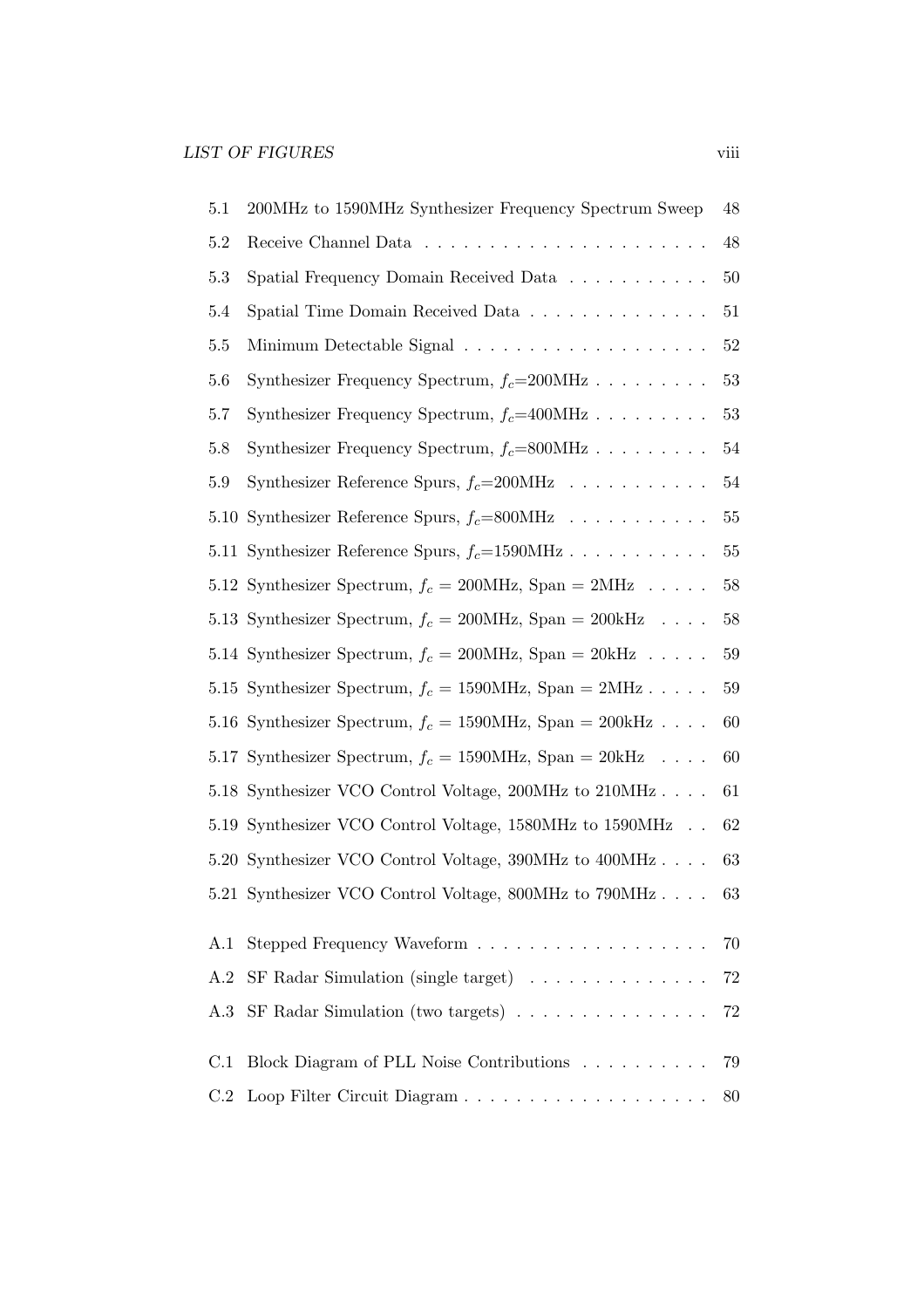| C.4 Loop Filter Equivalent Structure 81 |  |
|-----------------------------------------|--|
|                                         |  |
|                                         |  |
|                                         |  |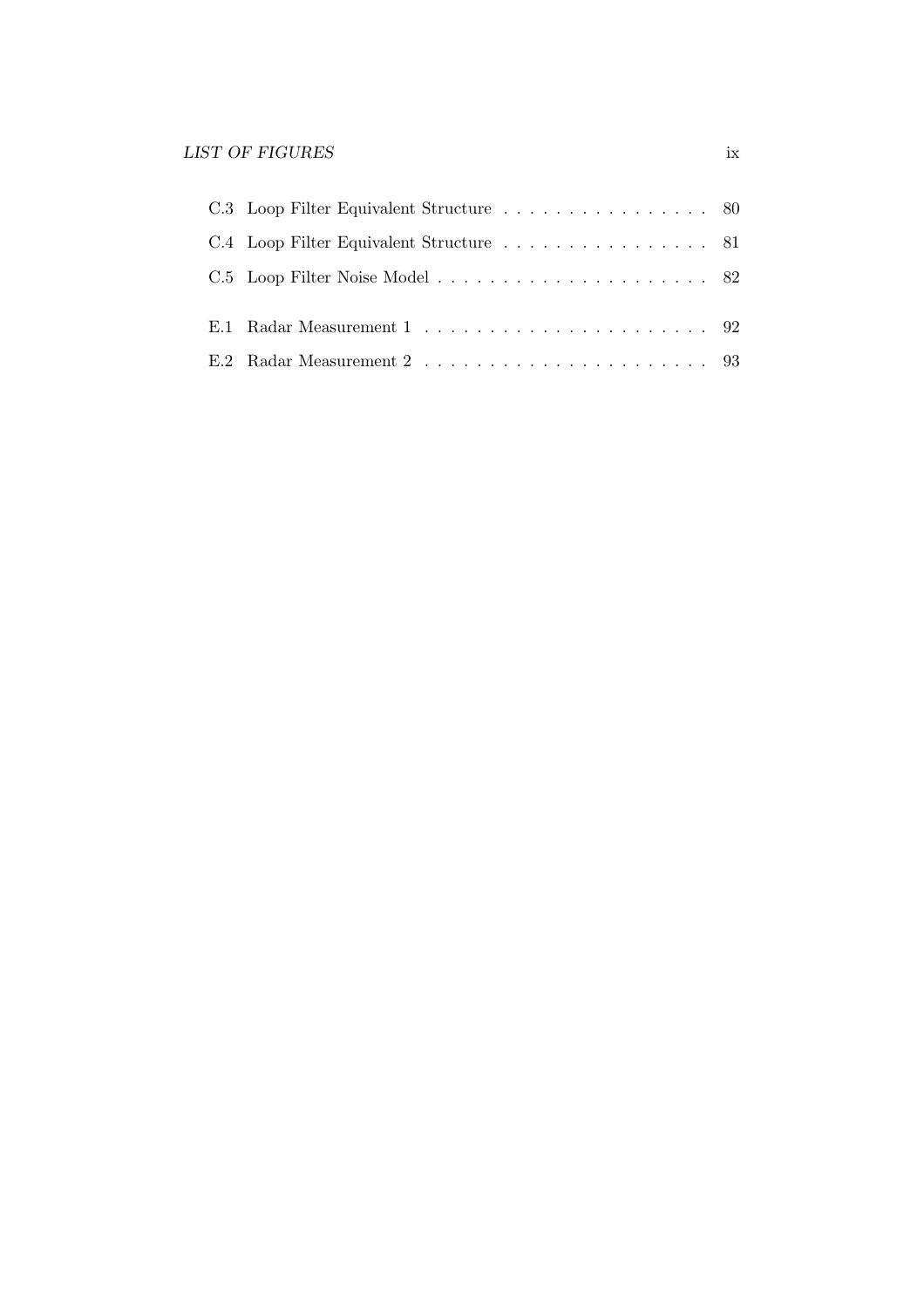# List of Tables

| 2.1     | $SCA-14S21 Data         $                                                                             | 15     |
|---------|-------------------------------------------------------------------------------------------------------|--------|
| 3.1     |                                                                                                       | 20     |
| 3.2     |                                                                                                       | 22     |
| 3.3     | Phase Locked Loop Parameters                                                                          | 24     |
| 4.1     |                                                                                                       | 39     |
| 4.2     | Loop Filter Component Values                                                                          | 40     |
| 4.3     | Voltage Controlled Oscillator Specifications                                                          | 41     |
| 4.4     | Calculated Transceiver Specifications $(25^{\circ}C) \cdot \cdot \cdot \cdot \cdot \cdot \cdot \cdot$ | 43     |
| 4.5     | Transceiver Current Consumption $[mA]$                                                                | 44     |
| 5.1     | <b>ATP</b> Results                                                                                    | 47     |
| 5.2     | Maximum/Minimum Synthesizer Output Power                                                              | 47     |
| $5.3\,$ | Maximum/Minimum RFX TX Output Power                                                                   | 47     |
| 5.4     | Phase Noise Measurements at $f_c = 200 \text{MHz} \dots \dots \dots$                                  | $57\,$ |
| 5.5     | Phase Noise Measurements at $f_c = 1590 \text{MHz} \dots \dots \dots$                                 | 57     |
| 5.6     | Measured Transceiver Current Consumption [mA]                                                         | 64     |
| 5.7     |                                                                                                       | 65     |
| A.1     | One-Way Attenuation $[dBm^{-1}]$                                                                      | 74     |
| A.2     |                                                                                                       | 74     |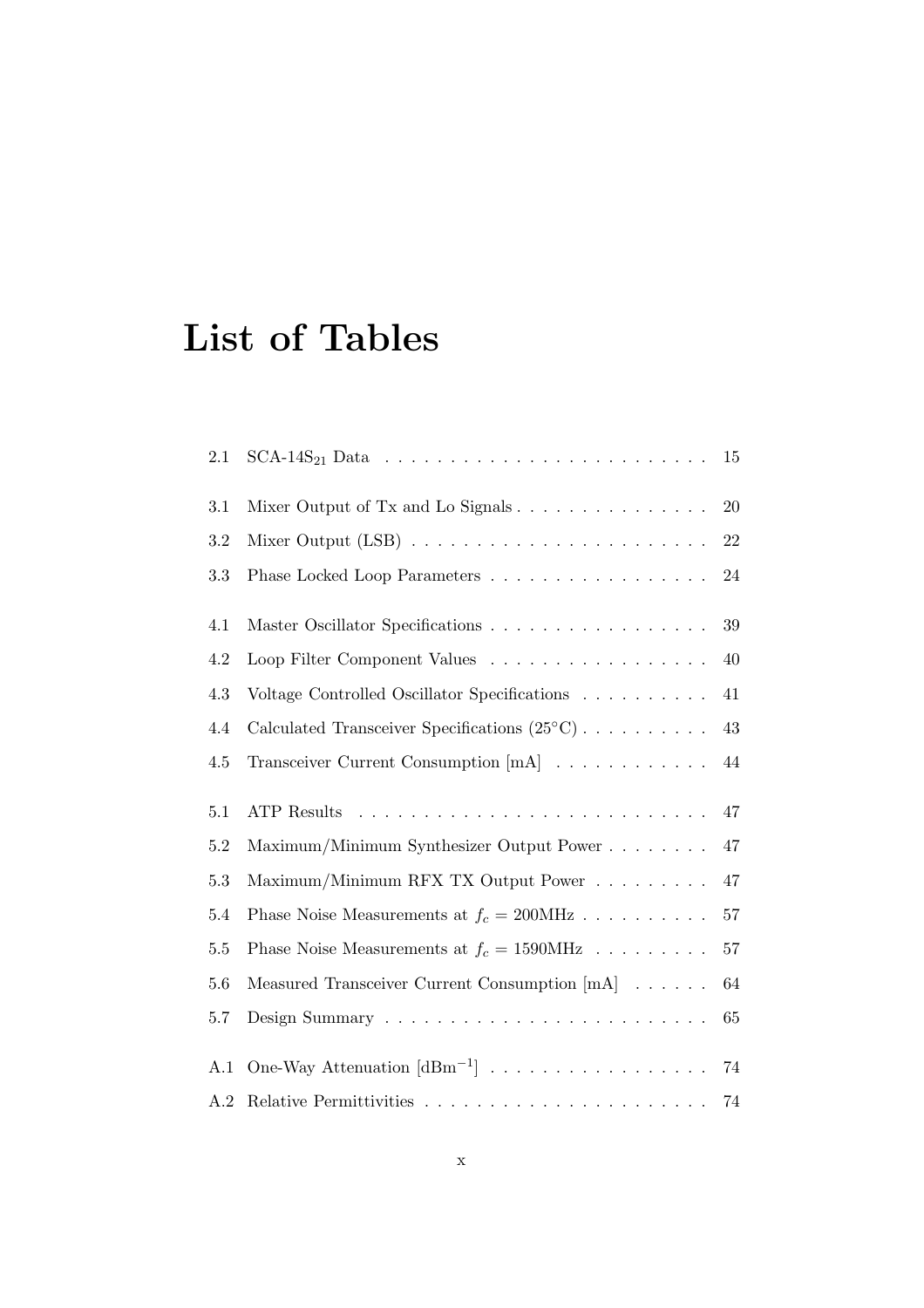# List of Symbols

| В                 |                                  | Transmitted RF bandwidth                               |
|-------------------|----------------------------------|--------------------------------------------------------|
| $\overline{c}$    |                                  | Speed of light                                         |
| $f_c$             |                                  | Carrier frequency                                      |
| $f_i$             |                                  | Instantaneous frequency in stepped frequency sweep     |
| $f_{if}$          |                                  | IF frequency                                           |
| $f_n$             |                                  | Final transmitted frequency in stepped frequency sweep |
| $f_{0}$           |                                  | Start frequency of stepped frequency sweep             |
| $\,F$             | $\overbrace{\qquad \qquad }^{ }$ | Noise figure                                           |
| $G_r$             |                                  | Receive antenna gain                                   |
| $G_t$             |                                  | Transmit antenna gain                                  |
| $\,k$             | $\overbrace{\qquad \qquad }^{}$  | Boltzmann's constant                                   |
| $\boldsymbol{k}$  |                                  | Propagation constant                                   |
| $P_r$             | $\overline{\phantom{0}}$         | Receive power                                          |
| $P_t$             |                                  | Transmit power                                         |
| R                 |                                  | Range to target                                        |
| $S_n(f)$          |                                  | noise power spectral density                           |
| $T_{\rm 0}$       |                                  | Operating temperature (298.15K)                        |
| $\overline{v}$    |                                  | Velocity of electromagnetic wave in a medium           |
| $\alpha$          |                                  | Attenuation constant                                   |
| $\beta$           | $\frac{1}{1}$                    | Phase constant                                         |
| $\delta R$        |                                  | Range resolution                                       |
| $\delta x$        |                                  | Azimuth resolution                                     |
| $\Delta f$        |                                  | Frequency step size                                    |
| ε                 |                                  | Permittivity                                           |
| $\varepsilon_0$   |                                  | Permittivity of free space                             |
| $\varepsilon_{r}$ |                                  | Relative permittivity                                  |
| $\theta$          |                                  | Instantaneous phase                                    |
| $\lambda$         |                                  | Wavelength                                             |
| $\mu$             |                                  | Permeability                                           |
| $\mu_0$           | $\overline{\phantom{m}}$         | Permeability of free space                             |
| $\mu_r$           |                                  | Relative permeability                                  |
| $\sigma$          |                                  | Conductivity                                           |
|                   |                                  |                                                        |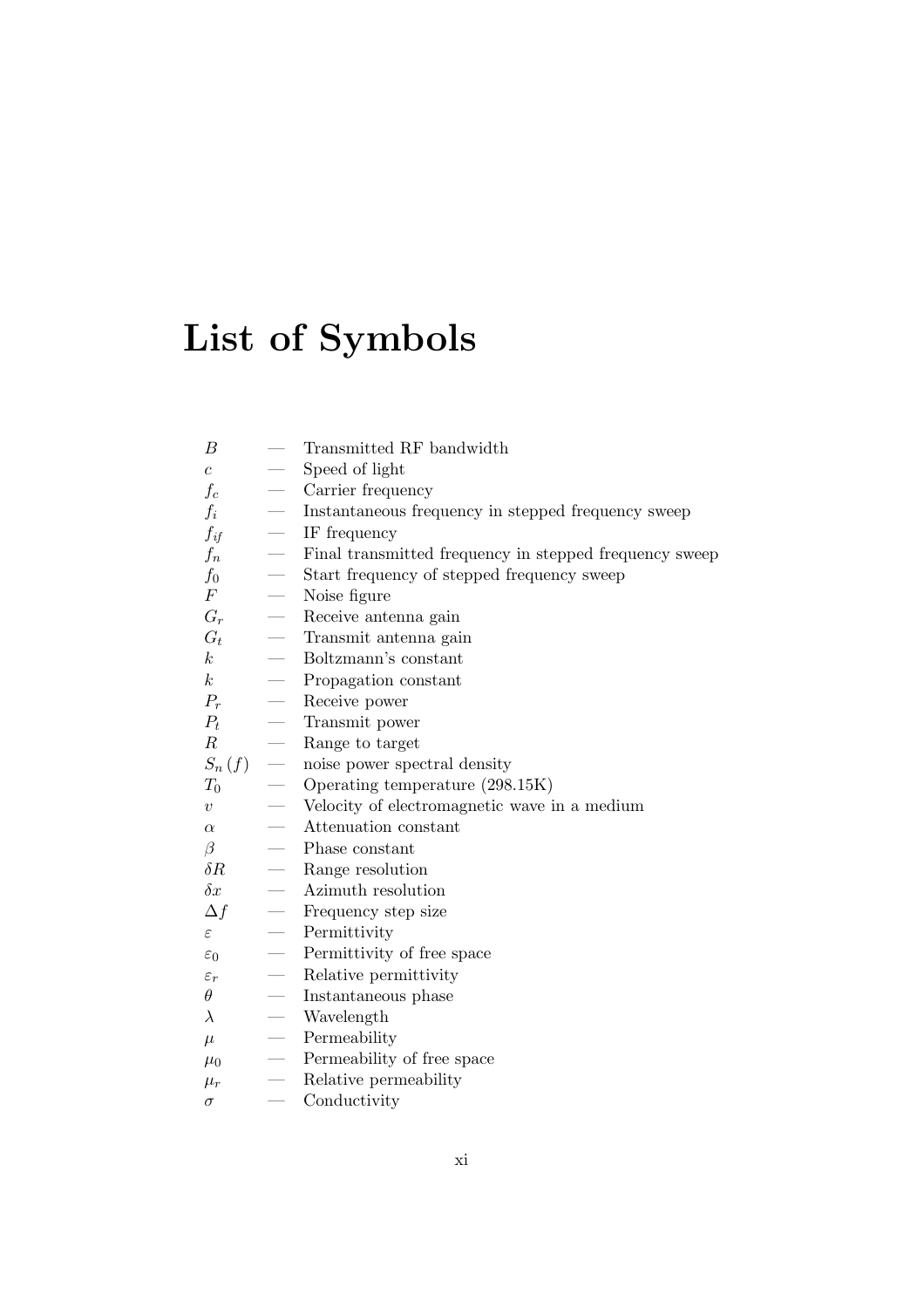#### $\begin{minipage}{0.9\linewidth} \begin{tabular}{l} \hline \textbf{LIST OF TABLES} \end{tabular} \end{minipage}$

 $\sigma$  — Radar cross section  $\omega$  — Angular frequency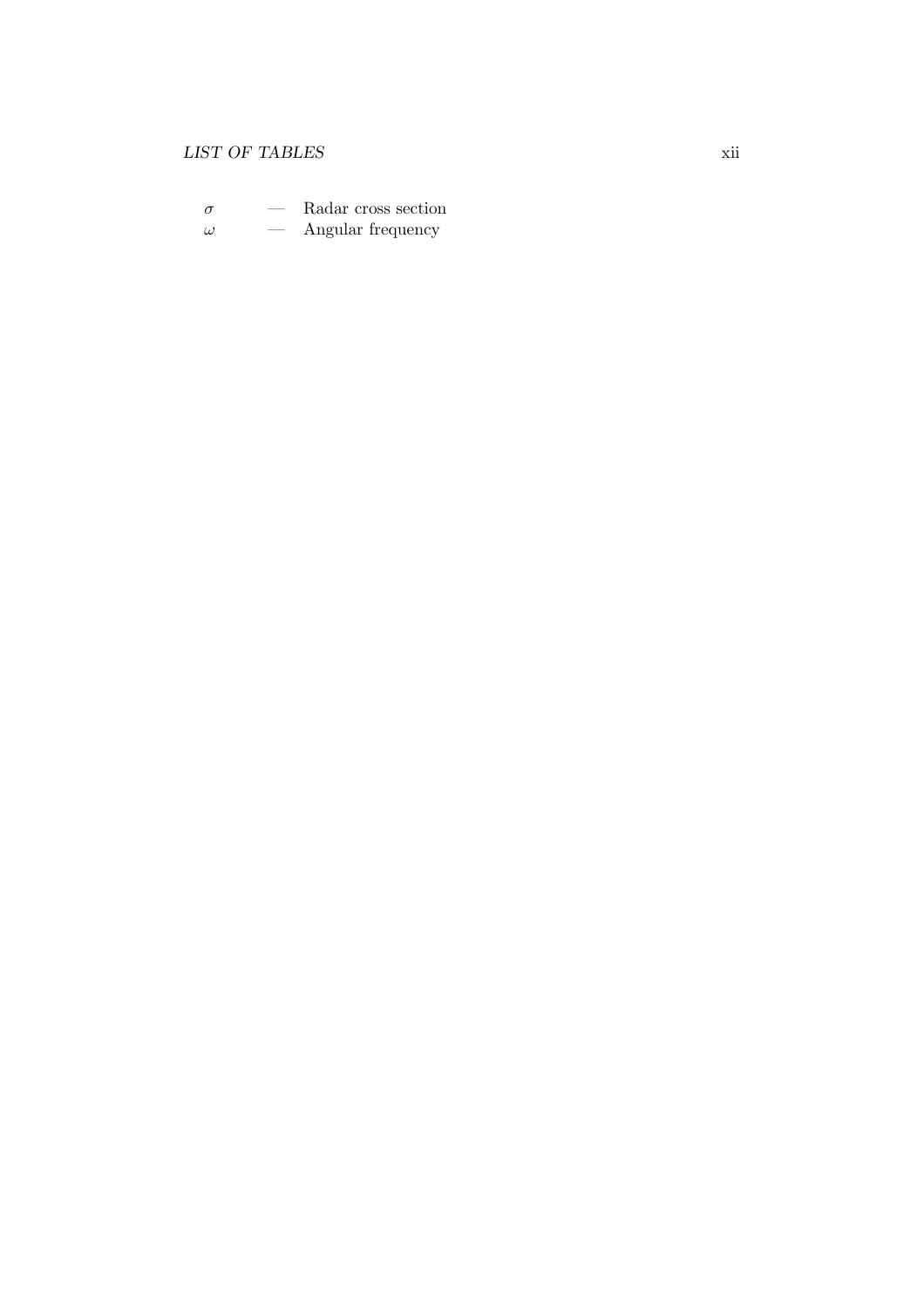## Nomenclature

Azimuth Angle in a horizontal plane, relative to a fixed reference, usually the longitudinal reference axis of the direction of motion of the radar.

Beamwidth The angular width of a slice through the mainlobe of the radiation pattern of an antenna in the horizontal, vertical or other plane. Usually taken between the 3dB points of the gain pattern.

CPLD Complex Logic Programmable Device.

DAC Digital to Analogue Convertor.

Doppler frequency A shift in the radio frequency of the return from a target or other object as a result of the object's radial motion relative to the radar.

FFT Fast Fourier Transform.

FPGA Field Programmable Gate Array.

GPR Ground Penetrating Radar. A device using electromagnetic techniques, designed for the detection of objects or interfaces beneath the earth's surface.

IF Intermeditate Frequency. Refers to the center frequency of a frequency down-converted received radar signal.

RCS Radar Cross Section.

Single Sideband Phase Noise The sideband noise level in a 1Hz bandwidth, a specified distance from the center of the carrier, measured in rms Hz or dB relative to the carrier.

PLL Phase Locked Loop.

**PRF** Pulse Repetition Frequency.

SFCW Stepped Frequency Continuous Wave.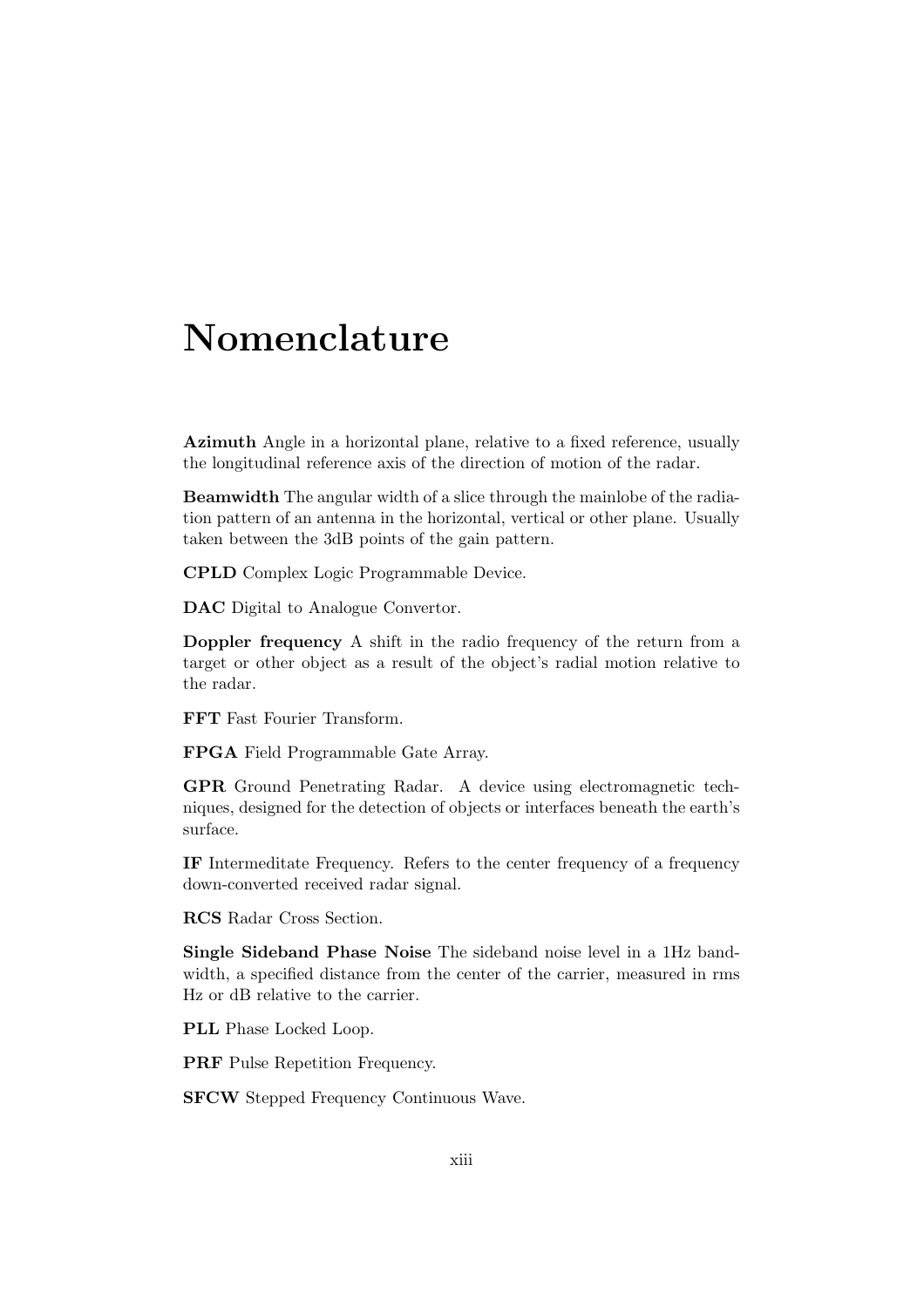SRP Synthetic Range Profile.

Swath The area on earth covered by the antenna signal.

Synthetic Aperture Radar (SAR) A signal-processing technique for improving the azimuth resolution beyond the beamwidth of the physical antenna actually used in the radar system. This is done by synthesizing the equivalent of a very long sidelooking array antenna.

VCO Voltage Controlled Oscillator.

VHDL VHSIC (Very High Speed Integrated Circuit) Hardware Description Language.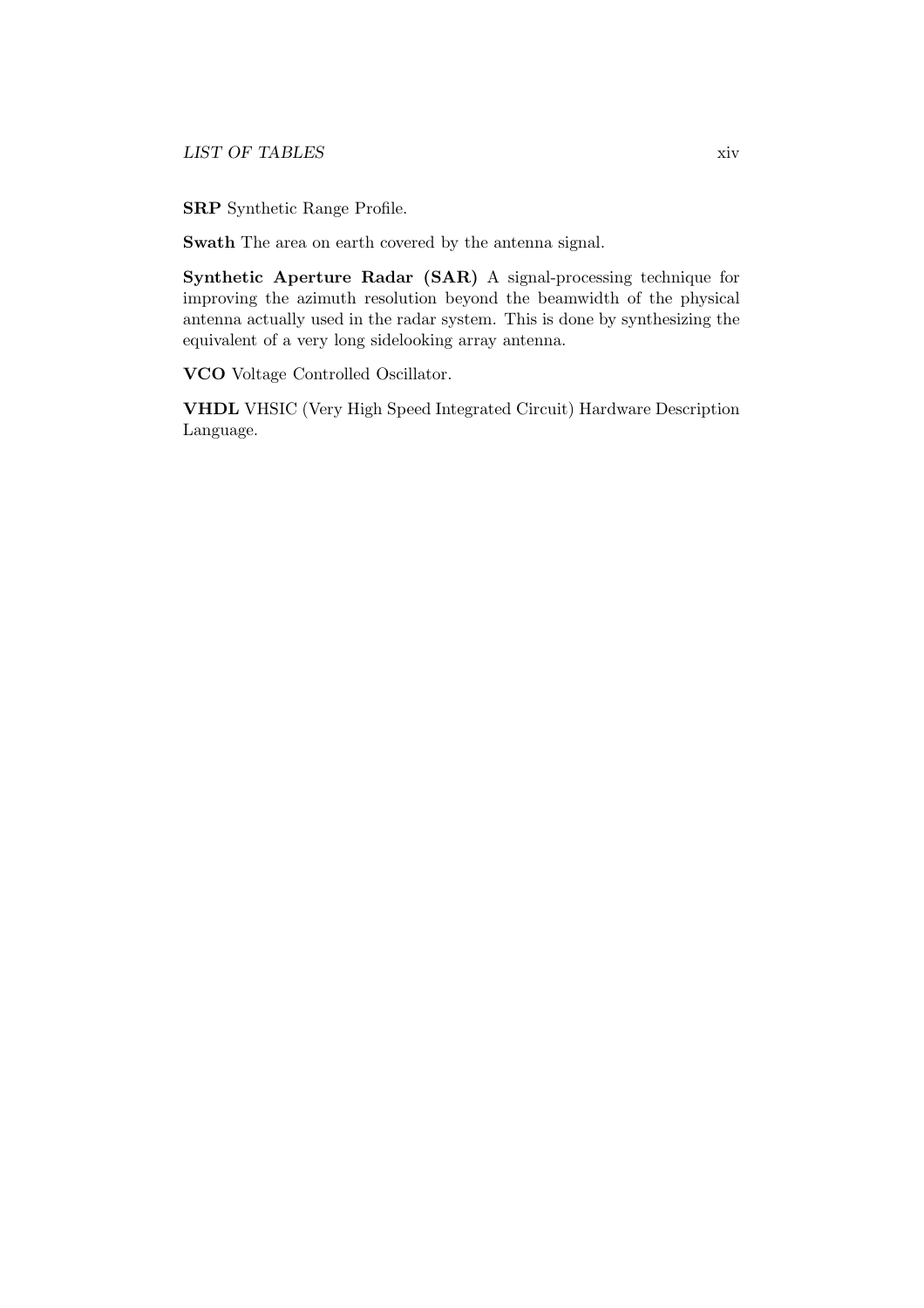### Chapter 1

### Introduction

This dissertation describes the design and implementation of a stepped frequency, continuous wave, ground penetrating radar transceiver. The transceiver was designed for the Mercury B system, being developed by the Radar Remote Sensing Group at the University of Cape Town. The transceiver was required to be portable, low cost and meet the system specifications presented in this document. The objectives of the thesis were to investigate and predict the performance of the transceiver and form a system specification; design and manufacture the transceiver; compare the specification with results obtained from radar measurements; and finally to draw conclusions.

#### 1.1 Thesis Outline

This thesis document is organized as follows. The remainder of this chapter presents a brief summary of the current state of ground penetrating radar technology. This is followed by a presentation of the literature reviewed in completing this dissertation. From this theory, a simple simulation of the stepped frequency process was created and the results are presented. Chapter 2 develops the system specifications for the radar. A radar design is then presented in Chapter 3. This is achieved though a discussion on the architecture of the transceiver and the synthesizer design, where several architecture options are evaluated and solutions to problems inherent in the chosen architecture are presented. Chapter 4 describes the implementation of the radar. This description includes both the work done for this dissertation in the form of the transceiver module, and brief descriptions of the other modules, namely, the radar controller/data capture module and the power supply unit. The PC software is also briefly mentioned. Chapter 5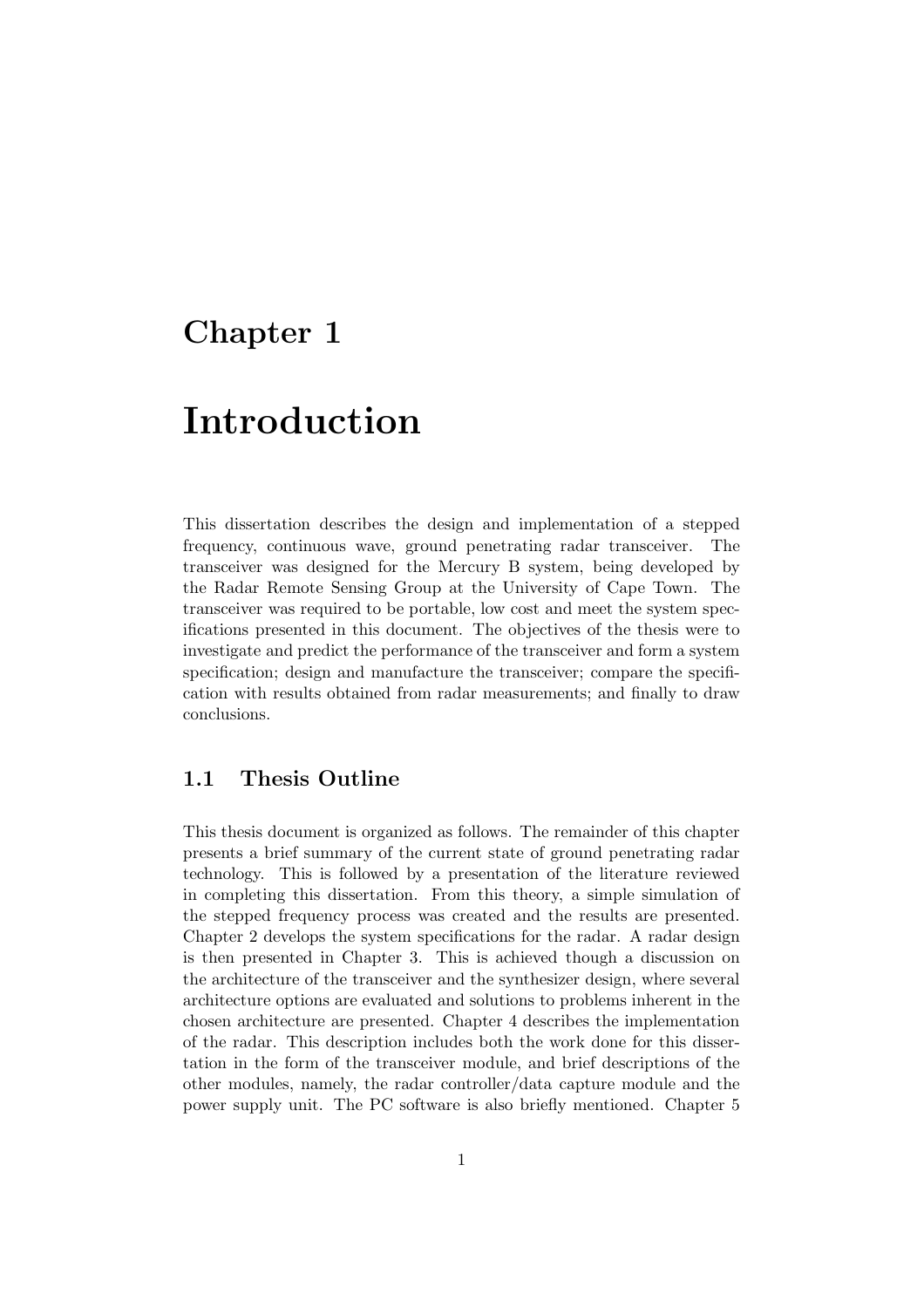presents the laboratory measurements made to determine the performance of the transceiver. For each measurement, the measurement technique and limitations of the measurement equipment is described. The chapter concludes with a comparison of the system specifications and the measured results. Chapter 6 presents a discussion on the performance of the radar and the success of the design predictions. Recommendations on the use of the transceiver and for further improvements are made.

Appendix A briefly reviews the principles of stepped frequency radar and ground penetrating radar. Appendix B gives a brief overview of frequency instability definitions which have been used to describe the performance of the synthesizers. Appendix C derives the formulas for the description of the phase locked loop portion of the synthesizers from which the synthesizer performance was estimated. Appendix D describes the acceptance test procedure for the transceiver. For each test, the aim and method are presented. Appendix E shows results of two measurements taken with the radar.

#### 1.2 Background

The history and growth of ground penetrating radar has been well documented in literature [7, 22]. Up until 1972, most of the work in this field was undertaken by research institutions and government agencies. Over the past 30 years, the applications for subsurface sensing have grown and today there are several companies producing commercial ground penetrating radars. A list of these can be found in Section 1.3 of this chapter. There are also several institutions with ongoing research into ground penetrating radar. Several of these are also listed in Section 1.3.

Ground penetrating radars are used in the detection of subsurface objects or dielectric interfaces. There are many applications of GPR [7, 23]. Examples include the location of underground pipes, voids, individual objects such as barrels and unexploded ordinances, investigation of geological structures, and integrity of man-made structures such as roads and pavements.

Most of the systems produced commercially and in the research institutions have been impulse radars. Impulse radars operate by transmitting a very narrow pulse of electromagnetic energy with a peak power of up to tens of kilowatts. This energy is reflected by dielectric discontinuities and received by the radar to produce a profile of the subsurface objects. These radar systems require large instantaneous bandwidth and power to obtain high resolutions, and fast analogue to digital converters to sample the short pulses. They also suffer from antenna ringing and are susceptible to radio frequency interference. A description of the impulse method can be found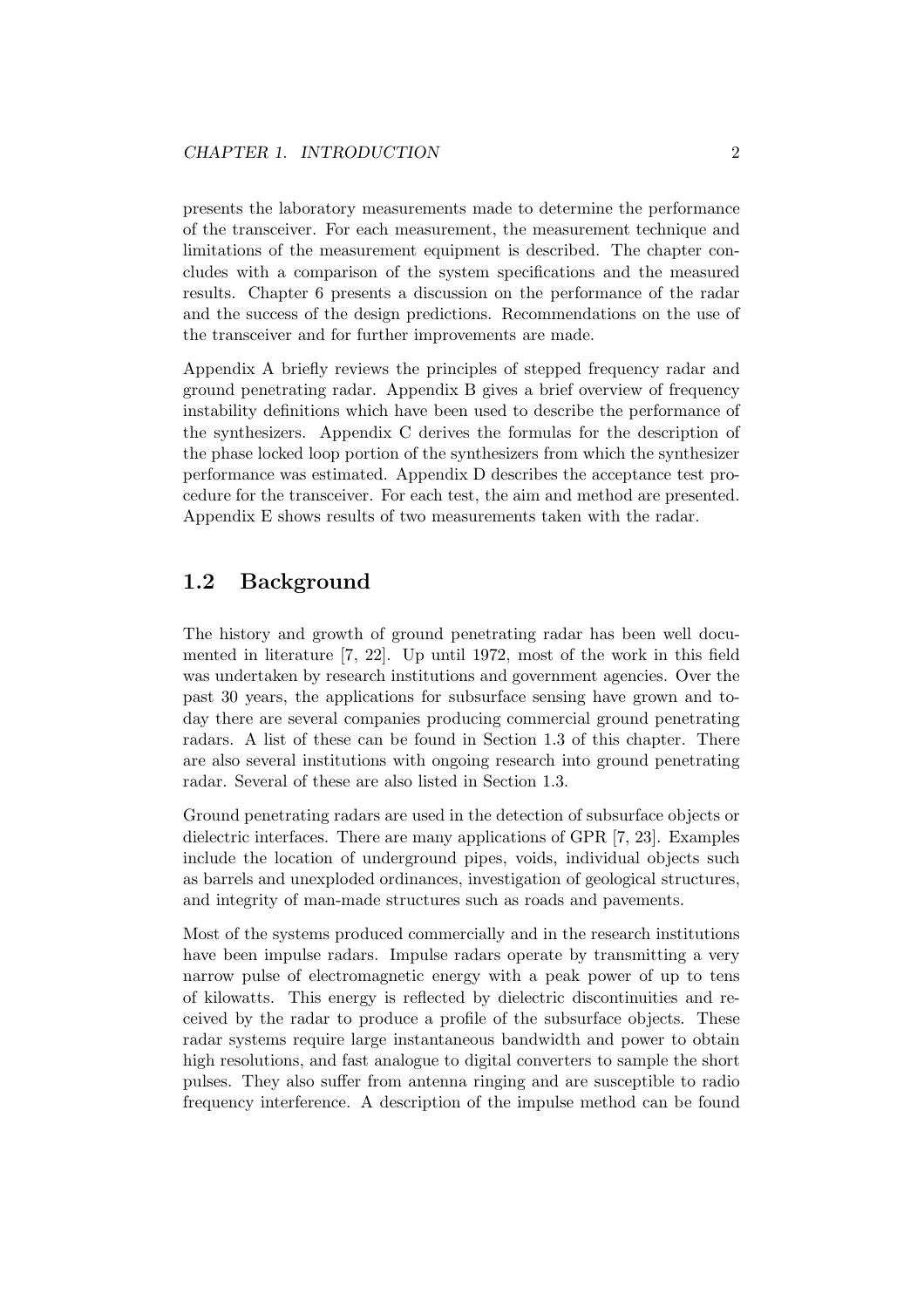#### in [12, 21].

Stepped frequency systems have been shown that not to be susceptible to these problems [14, 21]. They also have many practical advantages including high mean transmitter power, high receiver sensitivity and the potential for intrinsic safety. Several stepped frequency systems have been produced both commercially and by research institutions. However, stepped frequency, ground penetrating radar development has been limited by the relative expense and bulk in comparison with impulse systems. Noon [21] gives a comprehensive summary of these systems and the state of the research up to 1996.

In 1995, the University of Cape Town embarked on a project to produce a low cost, portable stepped frequency, continuous wave, ground penetrating radar [15]. By the beginning of 1996, a portable 485 - 765 MHz homodyne architecture system had been constructed [16]. In 1997, in conjunction with Reutech Radar Systems, a 0.9 - 2.1 GHz system had been constructed for land mine detection [17]. This system had a superior architecture using a dual synthesizer heterodyne design.

The work presented in this thesis forms part of the latest GPR system to be produced by the University of Cape Town. This system, named Mercury B, is based on the same architecture as the 0.9 - 2.1 GHz Mercury system, but improves upon the Mercury system with a larger relative bandwidth of the radar, a calibration channel, better system configuration and faster data acquisition with sample averaging for noise cancellation. This dissertation describes the Mercury B transceiver module.

#### 1.3 Further References

In addition to the references cited in the bibliography, the following sources were used to obtain background information for the work presented.

With the advent of the world wide web as an advertising medium, web pages of companies producing GPR systems have come to reflect the current state of commercial systems. The following is a list of companies producing commercial systems and their World Wide Web Universal Resource Locators (URL). A more general list of GPR URL links can be found at

http://diwww.epfl.ch/w3lami/detec/gprbookmarks.html

and

http://www.cssip.uq.edu.au/~noon/gprlist.html.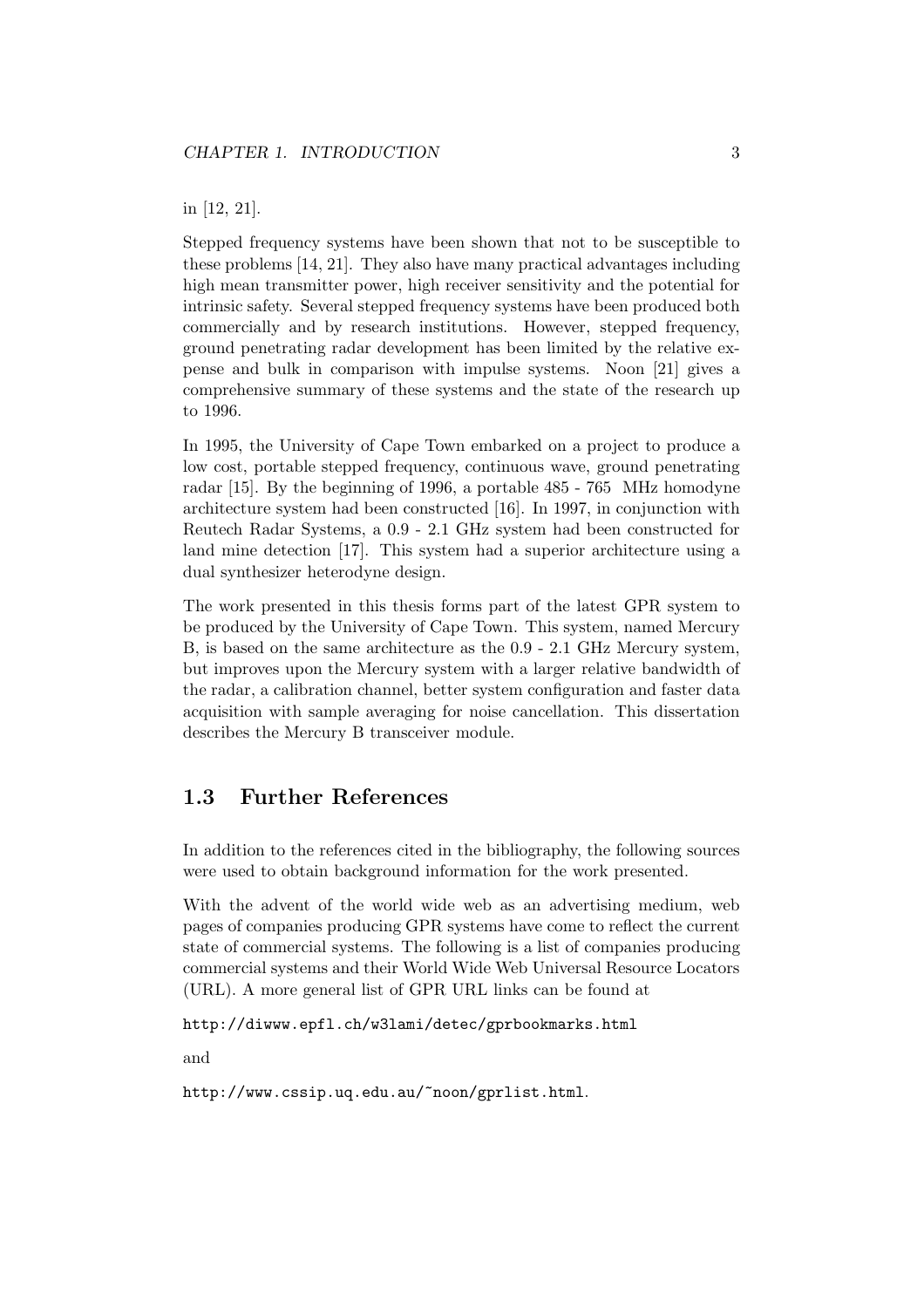• EMRAD Pipehawk Ground Probing Radar System locates underground pipes and cables made of any material. It operates in real time, for emergencies and site mark-out, and instantly stores the data to provide plans in CAD format if required. The system operates from 100MHz to 1GHz with a wide band pulsed waveform. It has an average power transmission of 2mW. The pulse repetition frequency or peak pulse power are not specified.

http://www.emrad.com

• ENSCO Proprietary GPR system is used to detect and locate underground voids at nuclear test facilities and has been used to detect and characterize waste burial trenches at the Rocky Mountain Arsenal near Denver, Colorado where the contents are unknown but could contain unexploded ordinance and other potentially hazardous debris.

http://www.ensco.com/Projects/gpr.htm

• Geophysical Survey Systems Inc. (GSSI) Produces SIR-3, SIR-8, SIR System-2M, SIR System-2000, SIR System-2, SIR System-10B and SIR System-10H subsurface radars. Many different frequency configurations are available and customizable to the user's specific needs.

http://www.geophysical.com

• GeoRadar, Inc. Manufactures a stepped-FM ground penetrating radar system.

http://www.georadar.com

• Ingegneria Dei Sistemi S.p.A. (IDS) Manufactures propriety systems that are configurable to the user's needs.

http://www.ids-spa.it/

• MALA GeoScience RAMAC/GPR system produced in 1994. The system is a derivative of the RAMAC borehole radar system in the early 1980's. Antennas for frequencies from 10MHz to 1000MHz are available. The radar has a 100kHz pulse repetition frequency and selectable number of samples per trace and stacking level.

http://www.malags.se

• Radar Systems Inc. Products include the Zond-12c, Zond-14 and Python-02 radars. These radars have the electronics and batteries mounted inside the antenna structure.

http://www.radsys.lv/

• Road Radar LTD The ROAD RADAR(TM) system has been developed specifically to non-destructively obtain subsurface information on roads and bridge decks. This systems resides in a van.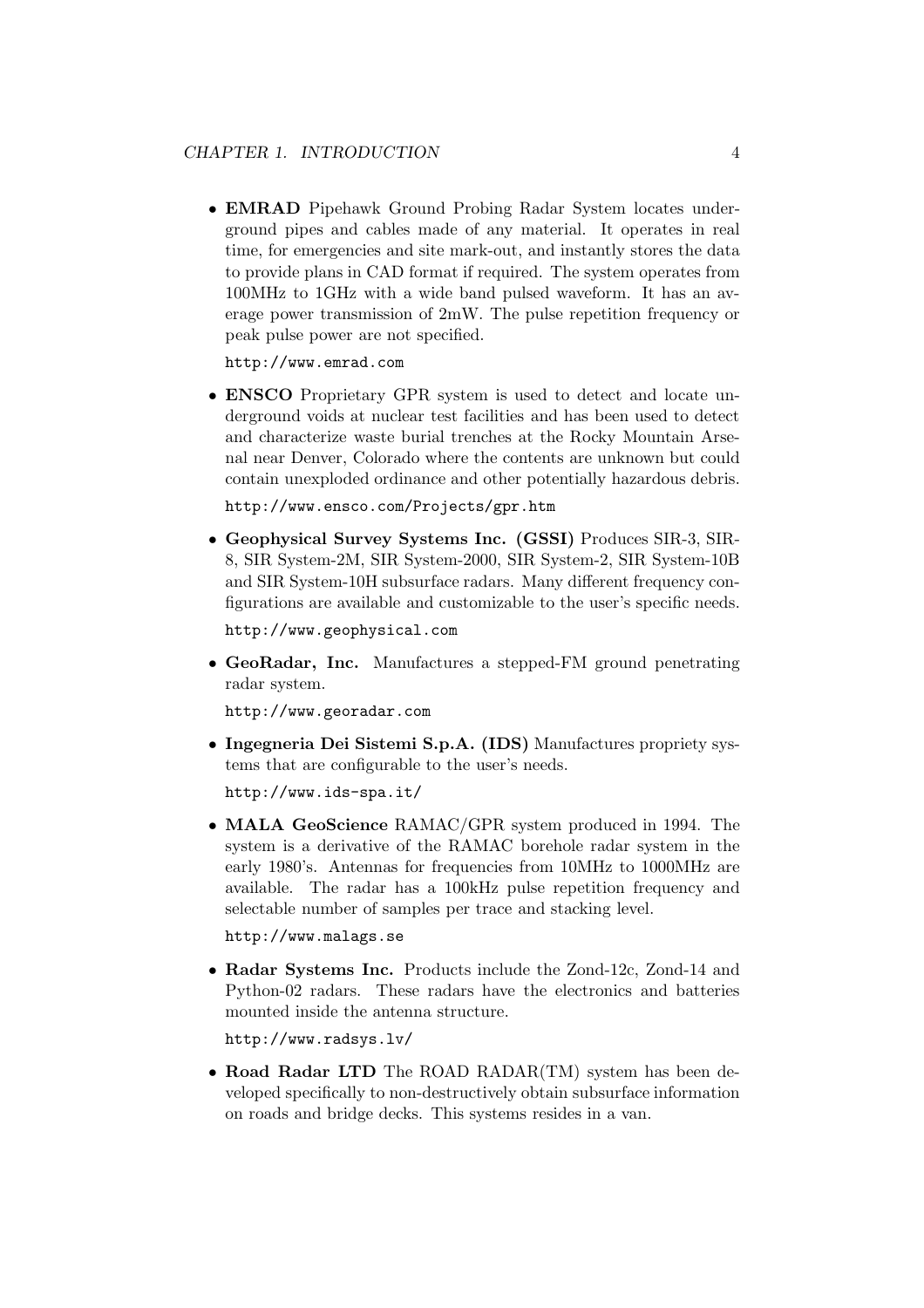http://www.rrl.com/home.html

• Sensors and Software pulseEKKO and Noggin systems are the two product lines manufactured by Sensors and Software. The systems include the pulseEKKO 1000 with antenna frequencies of 110, 225, 900, 1200 MHz for high resolution mapping, the pulseEKKO 100 with antenna frequencies of 12.5, 25, 50, 100 and 200 for deep mapping, the Noggin 25 with a penetrating depth of up to 15 meters and the Noggin 500 with a penetration depth of up to 8 meters. These systems use pulse technology.

```
http://www.sensoft.on.ca/
```
The state of the technology is most prominently reflected by the research institutions. A list is presented with a brief description of the current research.

- Coleman Research Corporation (CRC) Earth Penetration Radar Imaging System (EPRIS) is a stepped frequency system has been used by the Department of Defense (DOD), Department of Energy (DoE), and for archaeological surveys. EPRIS is a stepped frequency coherent system operating from 80-1000MHz [32].
- Cooperative Research Centre for Sensor Signal and Information (CSSIP) Two stepped-frequency GPR prototypes have been built. A 1-2GHz prototype has been developed and tested for highresolution mapping of thin coal seam structures in open-cut coal mines [21]. The system has a maximum penetration depth of around 1 meter in coal, with a resolution of around 5 centimeters. A 10-620MHz [20] prototype is currently being developed and will be tested for mining applications which require a maximum penetration depth of between 10-20 meters in coal with coarser resolution.

http://www.cssip.elec.uq.edu.au/

• Demining Technology Center (DeTeC) at the EPFL (November 1995 - December 1997) DeTeC worked on a sensor suite for Antipersonnel Mine Detection and actively supported (and still continues as far a possible) the exchange of information on demining technologies.

http://diwww.epfl.ch/w3lami/detec/detec.html

• Department of Energy, Special Technologies Laboratory This system was originally designed to help the Navy find unexploded ordnance such as artillery shells. It has also been used to detected hazardous waste containers, underground utility pipes, tunnels, fossilized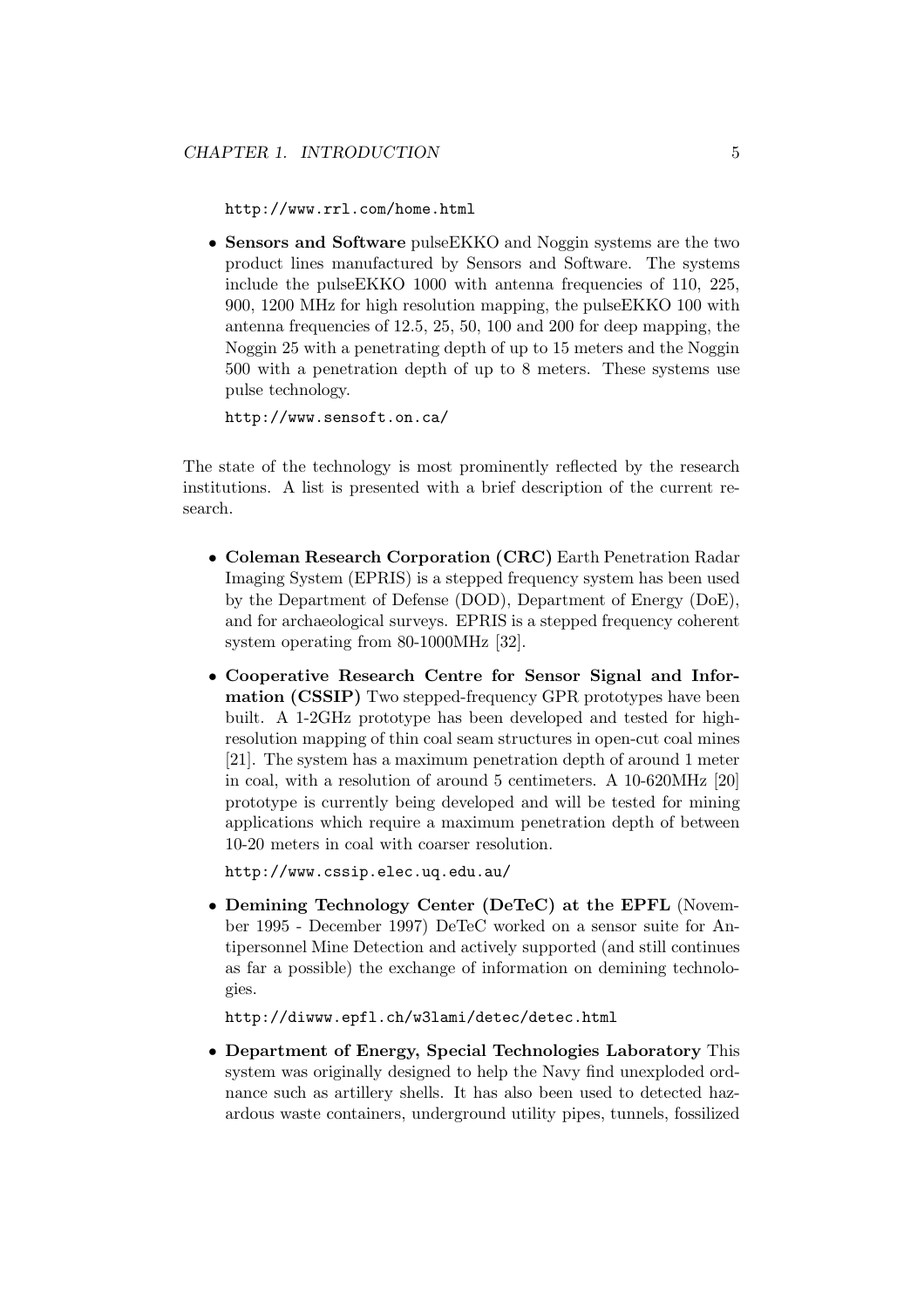dinosaur bones, as well as animal burrows. It is based on a frequency modulated-continuous wave (FM-CW) technique.

http://www.nv.doe.gov/business/capabilities/

fieldableproto/gndpenradar.htm

• ElectroScience Laboratory, Ohio State University The ElectroScience Laboratory at the Ohio State University has been active in Ground Penetrating Radar research since the 1960's. The focus is currently on detecting and identifying anti-personnel mines and unexploded ordnance. Research is also being carried out in producing three dimensional images from GPR data and developing side-looking underground radar (SLUR) [8].

http://brewster.eng.ohio-state.edu/public\_html/gpr.html

• International Research Centre for Telecommunications Transmission and Radar IRCTR is involved in the antenna technology aspects of GPR [31]. The work involves enhancing the penetration of the GPR waves into the ground and the development of adaptive GPR antennas.

http://irctr.et.tudelft.nl/

• Radar Remote Sensing Group, University of Cape Town The University of Cape Town started stepped frequency GPR research in 1990 with the use of a network analyser. In 1996, the first portable system had been constructed [16]. Since then, two systems have been produced.

http://rrsg.ee.uct.ac.za/~alan/minerad.htm

• University of Montana, Montana Tech GPR research has been conducted at Montana Tech for several years. Recent and ongoing projects include void detection with particular interest in those underground cavities associated with past mining activities, studies of alluvial fan complexes on piedmont slopes of the Blue Ridge province, North Carolina and the development and use of 2-D and 3-D geophysical diffraction tomography algorithms for GPR data processing.

http://markov.mtech.edu/radar.html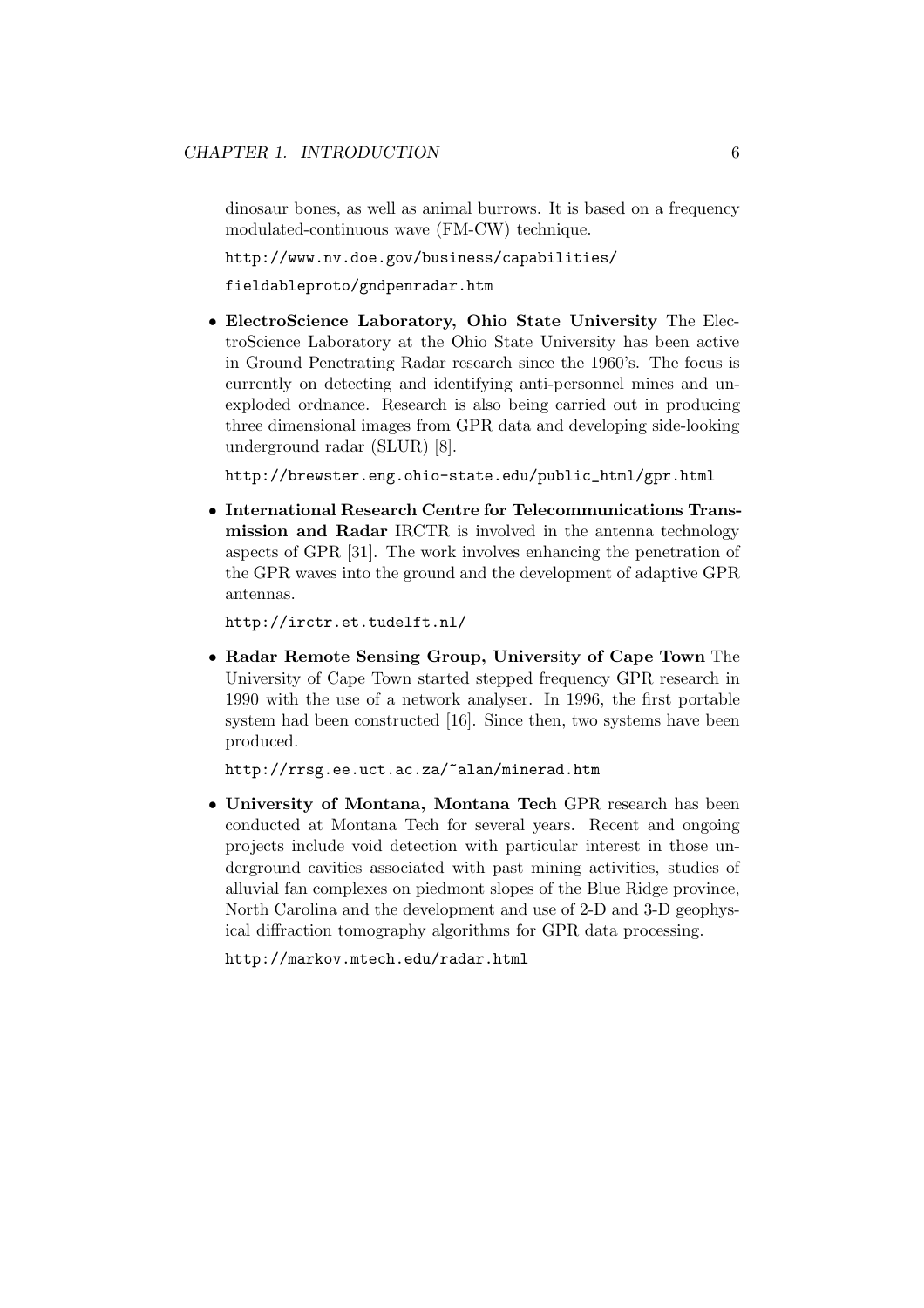### Chapter 2

## System Specification

This chapter develops the system specification for the Mercury B stepped frequency, ground penetrating radar. The system specification sets the standard to which the final system design is required to perform. It is usually an ideal for the optimum performance of the system, given reasonable estimates of the materials from which the system will be constructed and environment in which the system will function. It acts as a starting point in the design of the system, towards which the engineer works.

Some of the specifications were estimated though experience with the previous Mercury GPR and others from calculations and simulations presented in this section. For a review of the concepts used in this section and an overview of stepped frequency radar and ground penetrating radar, refer to Appendix A.

#### 2.1 Radar Specifications

#### 2.1.1 Penetration Depth

Minimum Penetration Depth . . . . . . . . . . . . . . . . . . . . . . . 0.5m

The penetration depth is difficult to calculate accurately as it is a complex function of the ground characteristics. However some estimates can be obtained from simple receiver and ground models. The models used for predictions are presented here.

The signal to noise ratio of a radar system determines the maximum penetration depth and can be determined from an evaluation of the radar equation,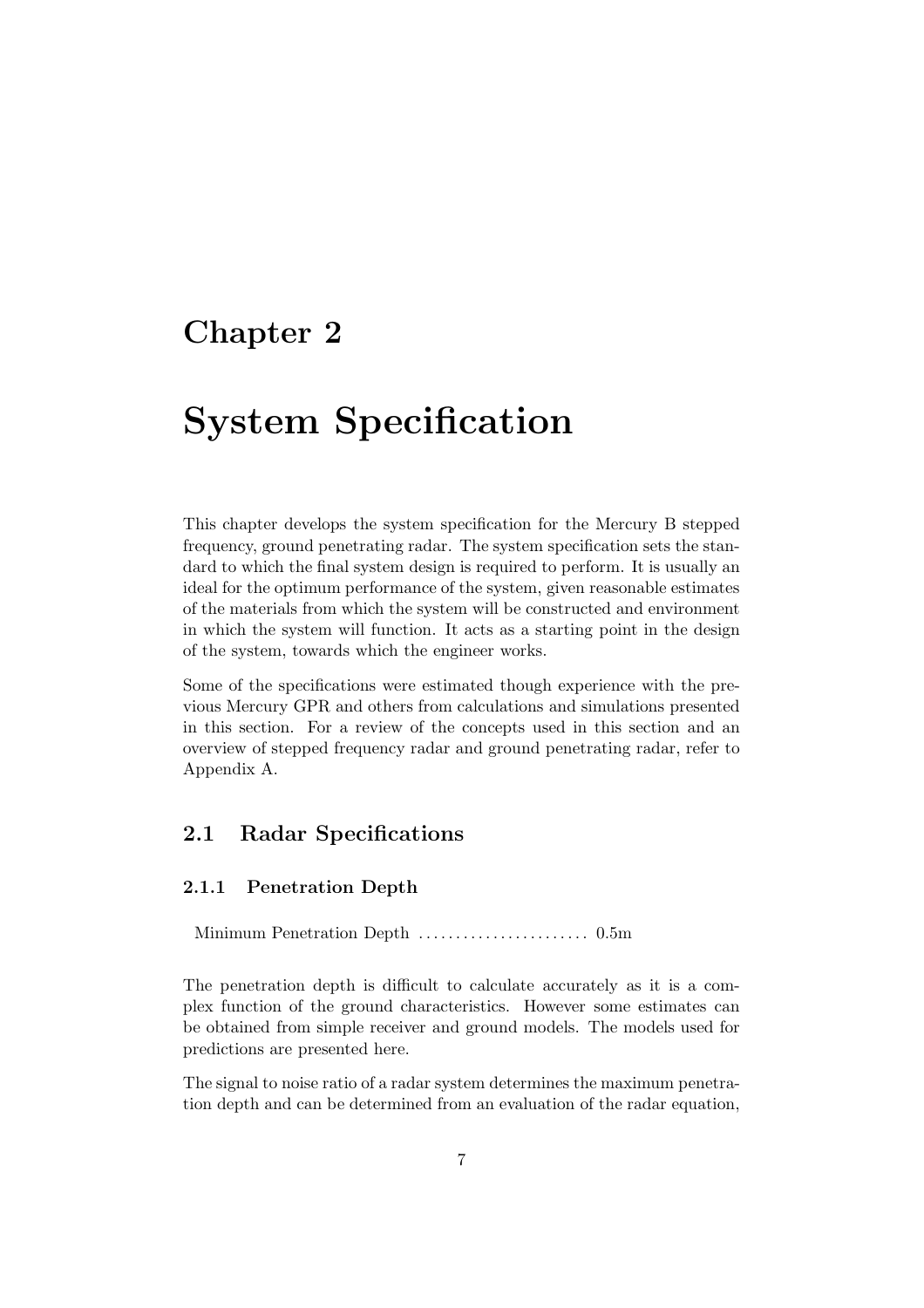modified appropriately for ground penetrating radar. The radar equation relates parameters inherent to the the radar, target and medium to the signal to noise ratio for a specified penetration depth.

The standard radar equation [37] must be modified for ground penetrating radar to take into account the attenuation caused by the ground, given by  $e^{-4\alpha R}$ . The received power, assuming far field antenna pattern,  $P_r$ , is then given by

$$
P_r = \frac{P_t G_t G_r \lambda^2 \sigma e^{-4\alpha R}}{(4\pi)^3 R^4} \quad [W] \tag{2.1}
$$

where  $P_t$  is the transmitted power;  $G_t$ , the transmitter antenna gain;  $G_r$ , the receiver antenna gain;  $\lambda$ , the wavelength in the ground;  $\sigma$ , the radar cross section of the target;  $\alpha$ , the attenuation coefficient of the medium; and R, the range to the target. The radar cross section,  $\sigma$ , in this case is calculated from the permittivity change between and the surrounding medium and the target as shown by Noon [21].

The minimum detectable signal at the receiver is determined by the receiver noise power spectral density,  $S_n(f)$ . Assuming a white noise model within the bandwidth of the receiver, any signal with a power spectral density maximum, less than the power spectral density of the noise floor of the receiver will be undetectable. The receiver noise power spectral density is given by

$$
S_n(f) = kT_0F \text{ [W/Hz]} \tag{2.2}
$$

Assuming a synthesizer with no frequency drift, the received power will be concentrated to a single frequency. Therefore the signal power spectral density will be equal to the received power,  $P_r$ . For a single frequency, the maximum detection range will be the range at which signal power spectral density is equal to the noise power spectral density. The ratio of signal power spectral density to noise power spectral density will be referred to as the power spectral density signal to noise ratio,  $(S/N)_{psd}$ , and is given by

$$
\left(\frac{S}{N}\right)_{psd} = \frac{P_t G_t G_r \lambda^2 \sigma e^{-4\alpha R}}{(4\pi)^3 k T_0 F L_s R^4}
$$
\n(2.3)

where the factor  $L_s$  is included to account for any system loses, such as receiver losses and processing losses, and  $P_t$  is the power transmitted for one frequency step.

The noise power in the received signal will therefore be the integrated noise spectral density within the receiver bandwidth. Thus the minimum detectable signal is given by

$$
P_{MDS} = kT_0 F B_r \text{ [W]}
$$
\n
$$
(2.4)
$$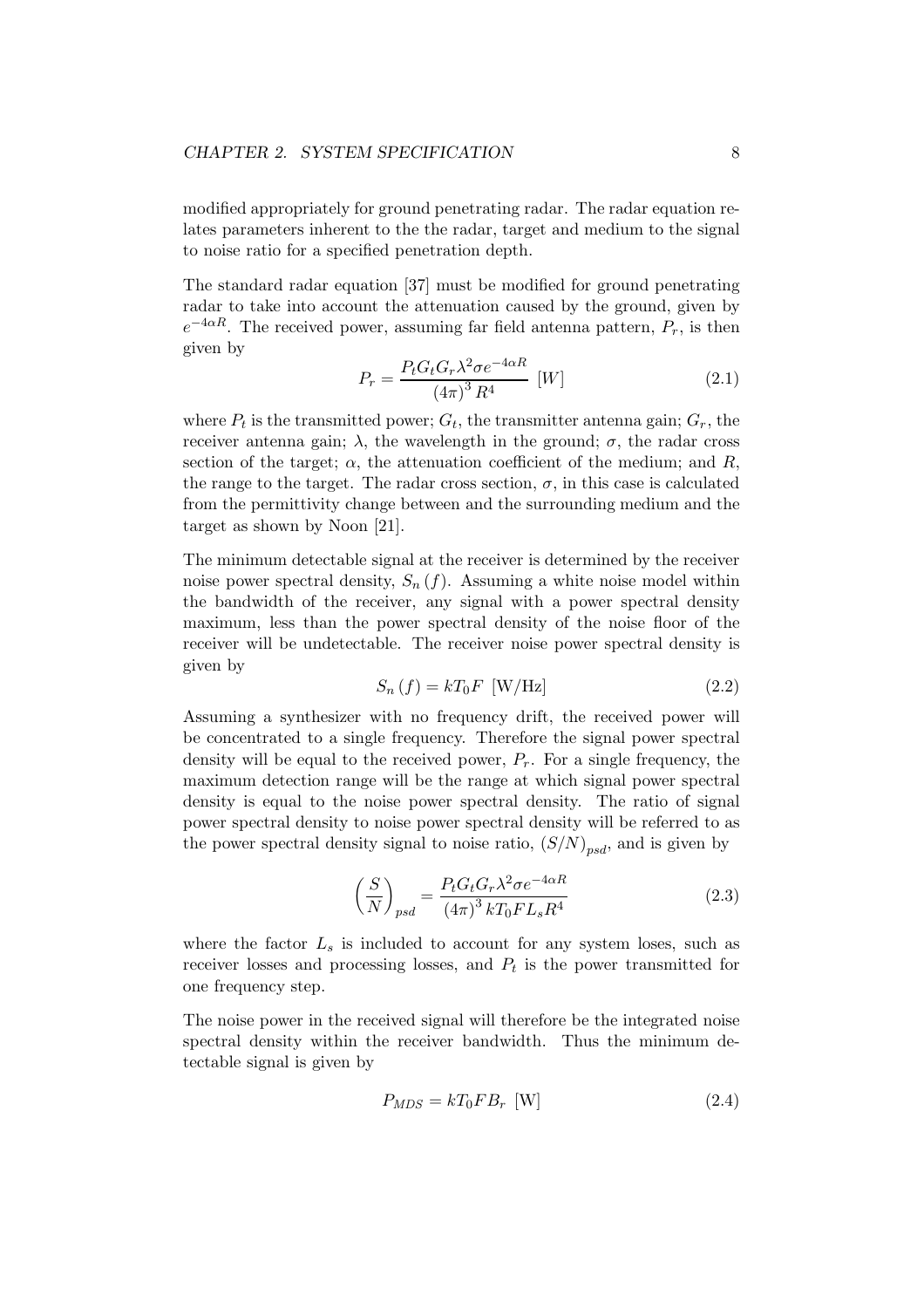where  $B_r$  is the receiver instantaneous bandwidth. The signal to noise ratio of the radar will then be

$$
\frac{S}{N} = \frac{P_t G_t G_r \lambda^2 \sigma e^{-4\alpha R}}{(4\pi)^3 k T_0 F B_r L_s R^4}
$$
\n(2.5)

The received signal is sampled and data is then coherently integrated to form the approximate synthetic range profile by the IDFT as shown in Appendix A. It is shown in [37] that for a point target the processing gain of this coherent integration is  $n$  if the target range is a multiple of the range resolution. This improves the power spectral density signal to noise ratio of the radar by  $\sqrt{n}$ . From Equation 2.5 we obtain Figure 2.1 which shows the signal to noise ratio from buried targets in different attenuation constants. The permittivity of the ground and the target were taken as  $\varepsilon_{r(q)} = 5$  and  $\varepsilon_{r(t)} = 1$  respectively, and a spherical target was assumed. The radar cross section was thus  $2.58 \times 10^4 \text{m}^2$  [21]. 140 frequency steps were used over a bandwidth of 200-1590MHz and the receiver bandwidth and noise figure were 100kHz and 3dB respectively. The antennas had a omnidirectional radiation pattern.



Figure 2.1: Signal to Noise Ratio vs Depth

The system specification requires that the minimum penetration depth be 0.5m. Figure 2.1 shows that this is possible in mediums with an attenuation constant less than 10dB/m.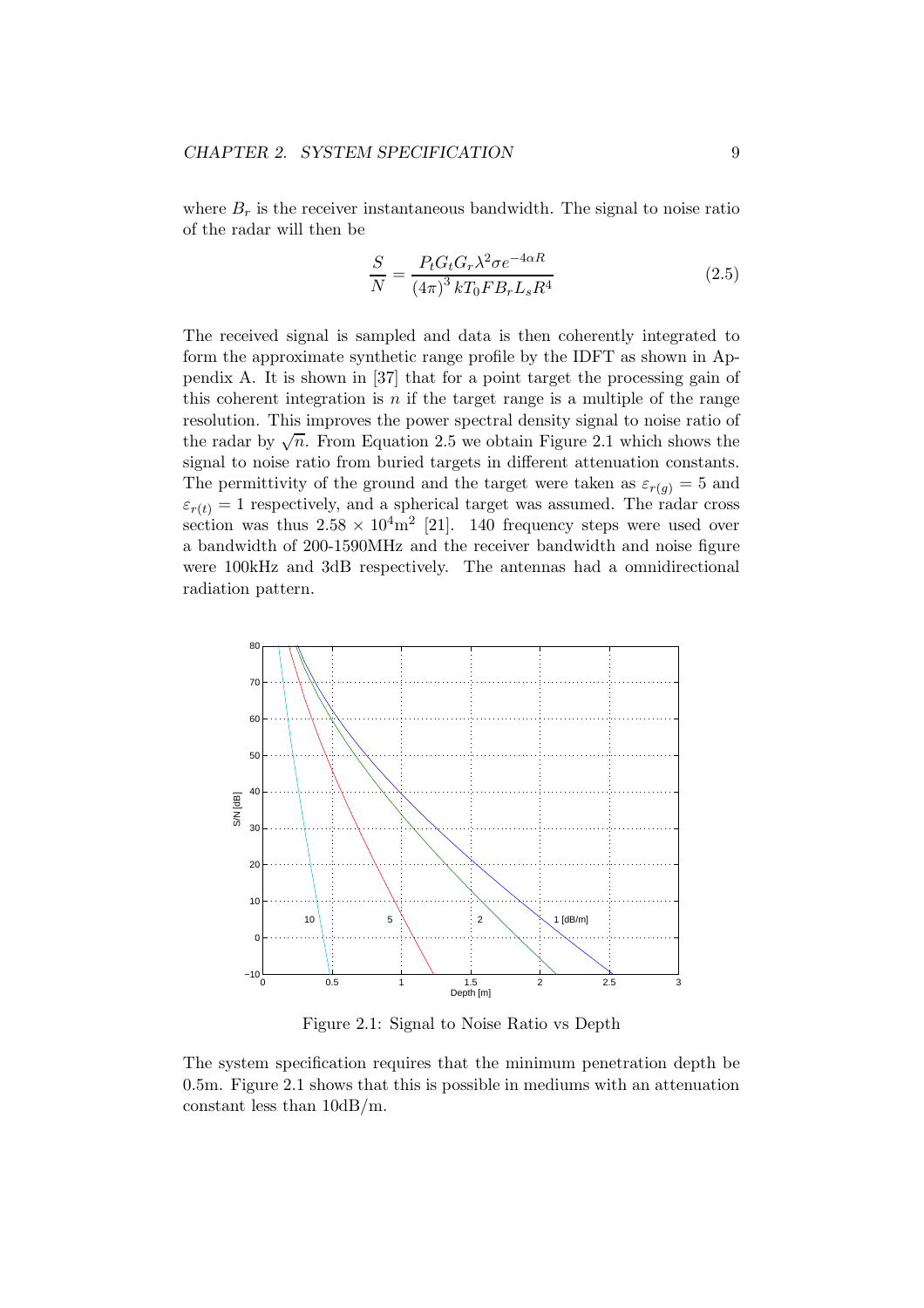#### 2.1.2 Dynamic Range

Dynamic Range . . . . . . . . . . . . . . . . . . . . . . . . . . . . . . . . . . . . > 70dB

The dynamic range is defined as the ratio of the maximum receiver power to the minimum detectable power within the bandwidth of the receiver. The maximum receiver power is the maximum power level that the components of the receiver system can handle before distorting the signal. This is determined by the 1dB compression point of the receiver. The minimum detectable power at the receiver is given by Equation 2.2 of the previous section. This is reduced by the coherent integration factor,  $n$ , as shown in the previous section.

In an ideal situation, the receiver dynamic range specifies the number of bits required by the radar sampling system. A 12 bit analogue to digital converter can achieve a theoretical 65dB signal to noise ratio (SNR), a 14 bit, 77dB SNR and a 16 bit, 89dB SNR. If the receiver dynamic range is greater than that of the ADC, then the required dynamic range will determine the requirements of the analogue to digital converter. As the system specification requires a 70dB dynamic range, the ADC will have to be 13 bits or more.

Dynamic range can also be limited by phase noise, spurious signals and harmonics. The phase noise specification is developed in Section 2.2.5. Examples of the latter include intermodulation products, reference frequency spurs, and the spurious free dynamic range of the ADC as supplied by the manufacturer. If these exceed the minimum detectable power level, they will appear as false targets in the synthetic range profile which can mask real targets, thus reducing the effective dynamic range.

For a receiver with a noise figure of 3dB and a 100kHz bandwidth at 290K, the minimum detectable signal from Equation 2.4 is -151dBm. If the maximum input power is -25dBm, then the dynamic range of the receiver is -126dBm. The actual dynamic range of the system will therefore be limited by the ADC quantization error or spurious signals.

#### 2.1.3 Scan Speed

Number of Scans per Second . . . . . . . . . . . . . . . . . . . . . . . 10

The specification was estimated using a reasonable value of 1m/s for the speed of the radar. For this speed, to achieve a scan every 10cm in azimuth, the number of scans per second is required to be 10.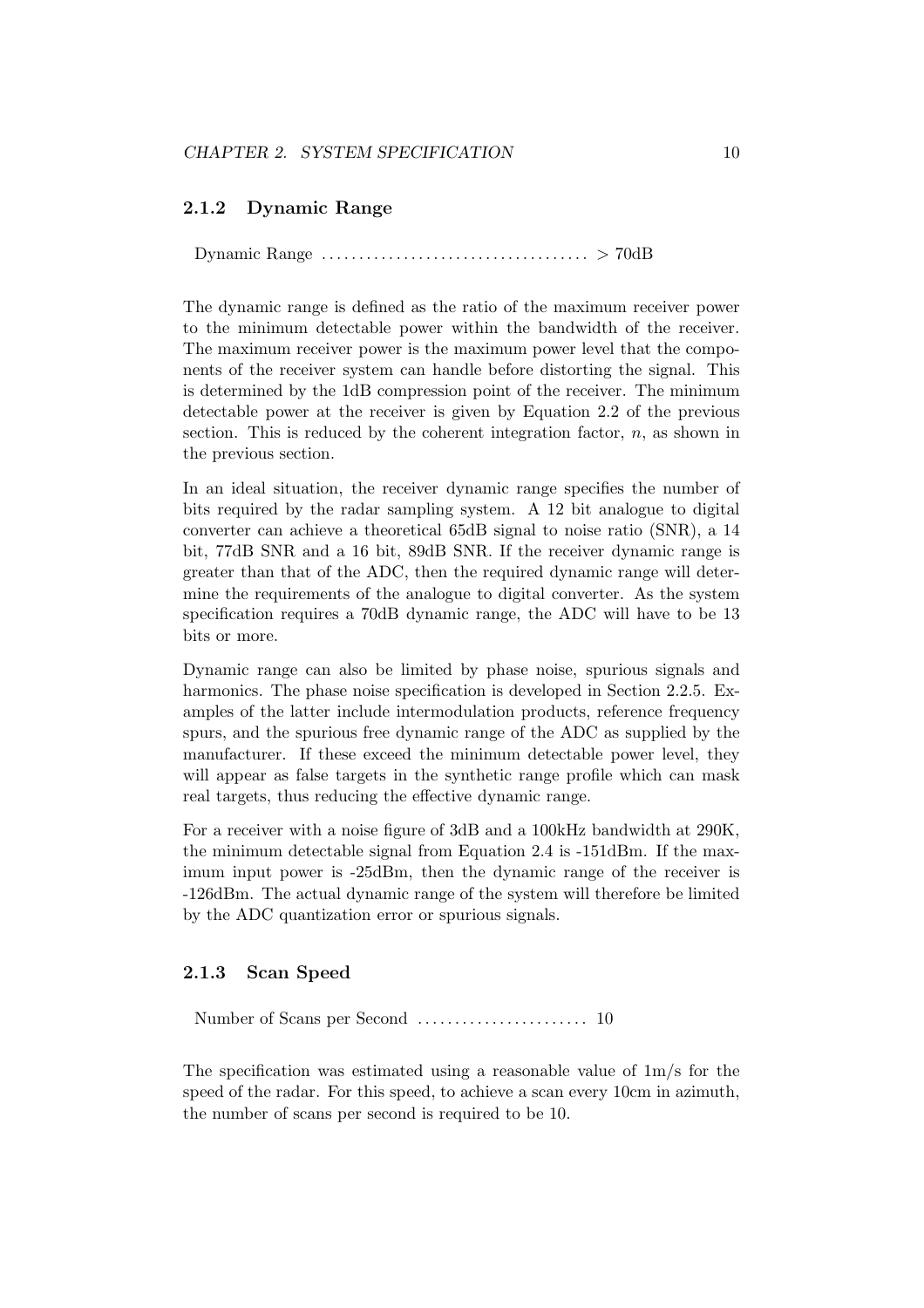#### 2.1.4 Power Supply

Battery Supply Voltage Range . . . . . . . . . . . . . . . . . . . . . 9V to 18V

Maximum Current Consumption . . . . . . . . . . . . . . . . . . . 2A

The radar is required to run from a 12V battery for several hours. The battery obtained for the Mercury B project is a 12V battery with a 2Ah current rating. Therefore, for 1 hour of operation, the radar is required to draw less than 2A.

The radar must also able to be run from an external battery. Therefore, the input voltage specification must be flexible to suit different voltages.

#### 2.1.5 Temperature

Storage Temperature  $\dots\dots\dots\dots\dots\dots\dots\dots\dots\dots -20$ °C to 70°C

To limit the cost of the radar, commercial grade components will be used. The operating and storage temperatures are therefore limited by the specifications of these components.

#### 2.2 Transceiver Specifications

#### 2.2.1 Frequency Range

Frequency Range . . . . . . . . . . . . . . . . . . . . . . . . . . . . . . . . . . . 200MHz - 1598MHz

The radar is to be capable of operating from 200MHz to 1598MHz in steps of 2MHz. This specification was chosen in conjunction with Ball Aerospace, one of the sponsors of the work done for the project, as it suited the requirements for their application. The radar, however, is capable of operating over any bandwidth in this frequency range, as configurable by the user. This feature is present as specific measurements might not require the full bandwidth of the radar or it might not be suitable to operate the radar over of the full frequency range. For example, the radar antennas might not cover the full transceiver range. The data capture procedure would therefore be faster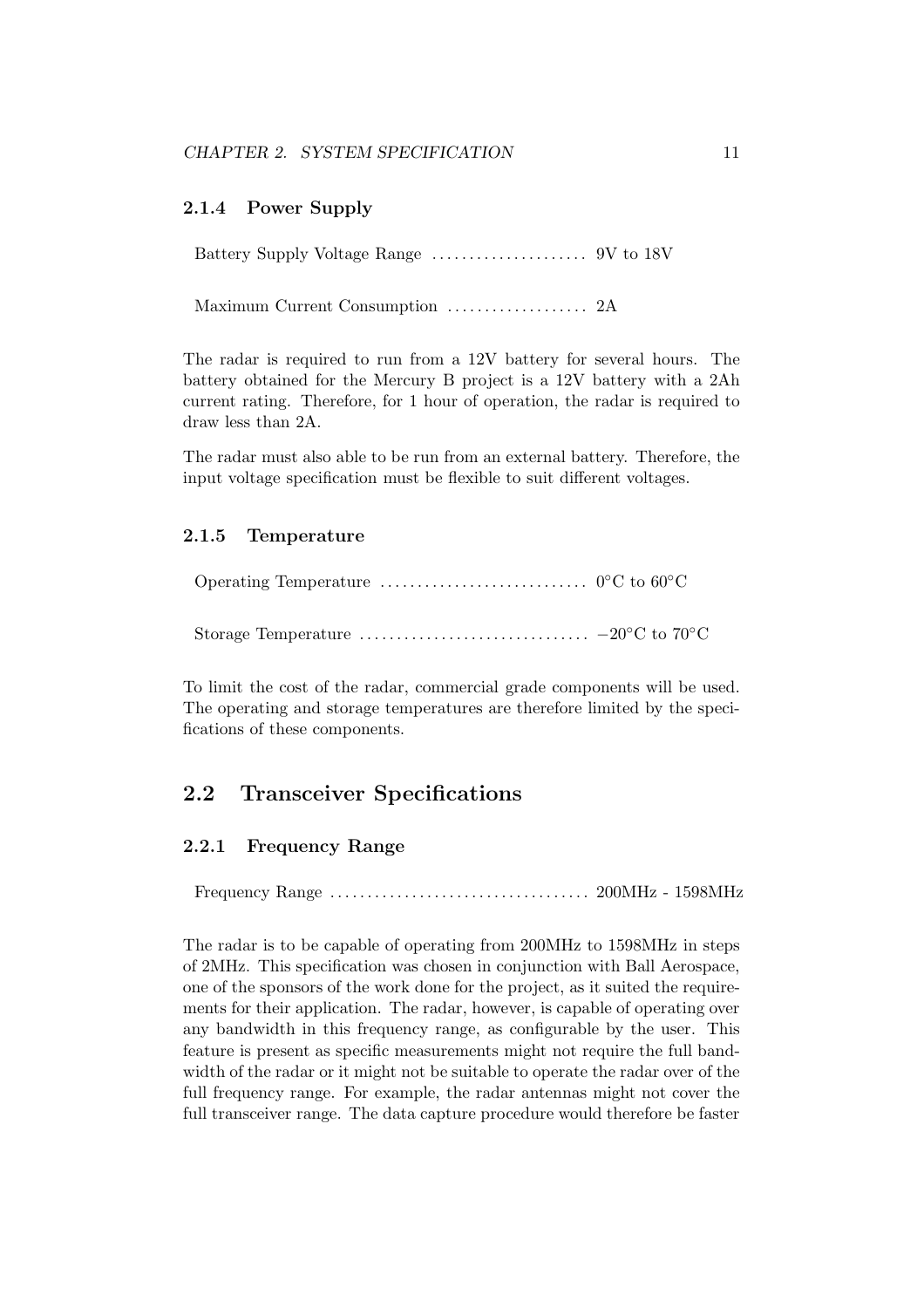if the transceiver only operated over the antenna bandwidth, as the radar would not have to transmit the frequencies outside the antenna bandwidth.

The choice of frequency range depends on the ground characteristics, and, in part, the range resolution that is required to detect the targets. The ground parameters are obviously application dependent and are further discussed in Appendix A. The frequency range chosen was believed to be suitable for the applications of Ball Aerospace and is also adjustable for different measurement environments.

#### 2.2.2 Frequency Step Size

Minimum Frequency Step Size . . . . . . . . . . . . . . . . . . . . . . 2MHz

The minimum radar frequency step size will be 2MHz. This minimum frequency step size is required as the the transmit and local oscillator synthesizer frequencies are required to be separated by the IF frequency (2MHz). As the synthesizers are identical in design, they are required to have this step size of 2MHz so that the LO synthesizer can output a frequency that is 2MHz higher than that of the TX synthesizer to generate the intermediate frequency.

A minimum step size of 2MHz also has the advantage that the number of frequency steps is user configurable in multiples of 2MHz. This is especially useful over reduced operating frequency ranges to achieve required range resolutions as the range resolution is inversely proportional to the number of frequency steps.

#### 2.2.3 Number of Frequency Steps

Maximum . . . . . . . . . . . . . . . . . . . . . . . . . . . . . . . . . . . . . . . . . . 700

Default . . . . . . . . . . . . . . . . . . . . . . . . . . . . . . . . . . . . . . . . . . . . . 140

The number of frequency steps, N, determines the unambiguous range of the radar and the number of scan per second achievable. This parameter is configurable by the user. The default value is used in this document to calculate any radar specifications dependent on N.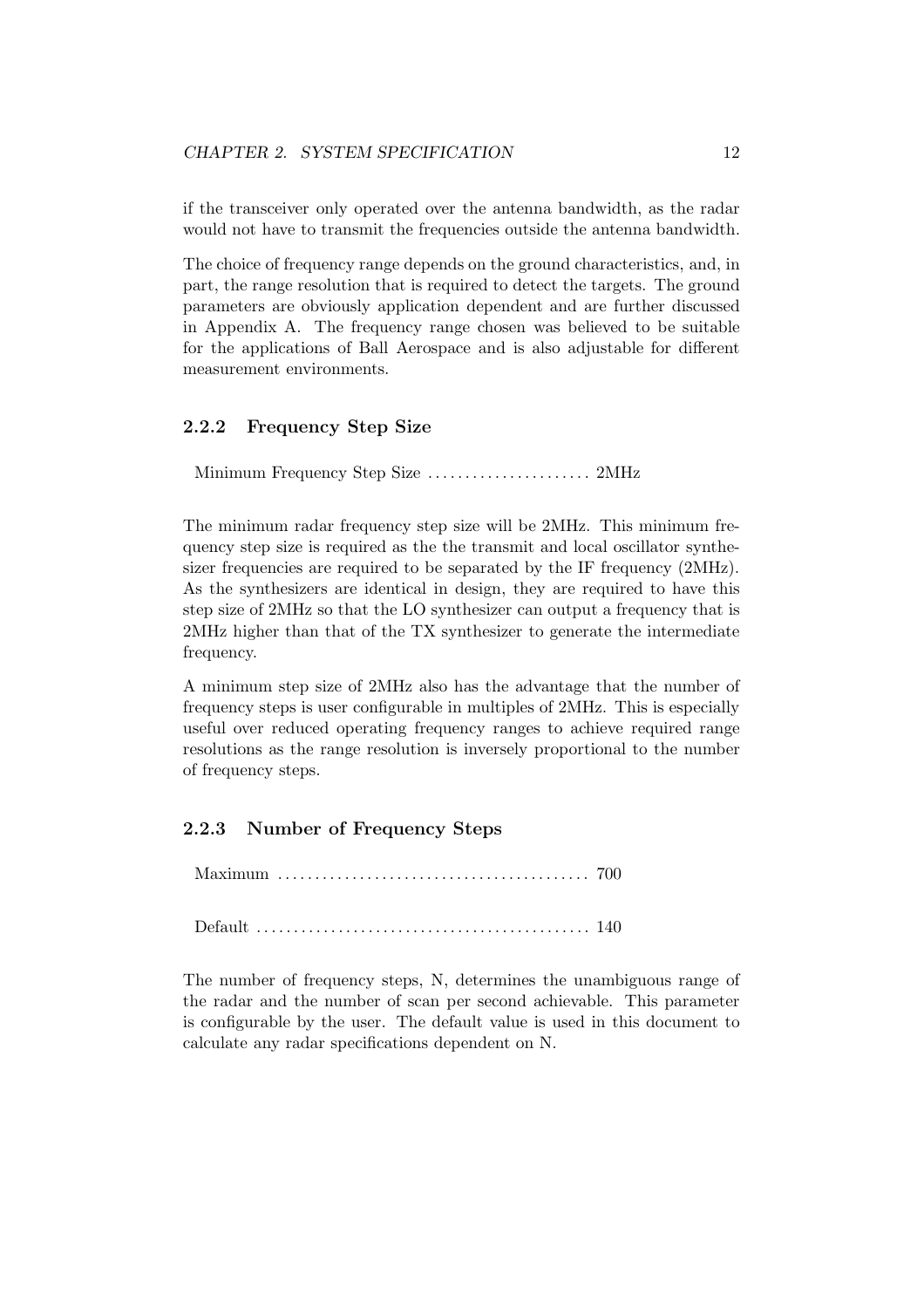#### 2.2.4 Harmonic Levels

Undesirable frequency harmonics will be present throughout the radar. However, at many points, these will not affect the performance of the radar. For instance, at the output of the synthesizers, the harmonic levels do not affect the radar's performance, as shown shown in Section 3.1. The two areas where the harmonic levels are important are now discussed.

Harmonics (inside IF bandwidth) . . . . . . . . . . . . . . . . . . . < -80dBc

Harmonic levels inside the IF bandwidth, at the output of the IF chain will corrupt the phase of the IF signal, and thus the distance to targets, as recorded by the radar. The levels inside the IF bandwidth should be less than that of the dynamic range of the receiver. They were thus chosen to be 10dB below the specified dynamic range parameter, or -80dBc.

Harmonics (outside IF bandwidth) . . . . . . . . . . . . . . . . . < -3dBc

Harmonic levels transmitted outside the band of radar operation are not desirable, as they will interfere with other electronic equipment in the vicinity but will not affect the performance of the radar. Government electromagnetic specifications impose limits on these levels. These limits were not adhered to in this design, but would have to be to achieve commercial status.

#### 2.2.5 Phase Noise

RMS Cumulative Phase Noise . . . . . . . . . . . . . . . . . . . . . . 0.2 ◦

The synthetic range profile defined in Equation A.2 assumes precise frequency steps,  $\Delta f$ . Any frequency deviation from  $f_i = f_0 + i\Delta f$  due to frequency instability in the synthesizer produces a reduction of the processing gain. In this section the effect of frequency instability on stepped frequency radar will be shown.

#### Effect of Frequency Instability on Stepped Frequency Radar

Step to step frequency deviation of the transmitted stepped frequency sequence results in a reduction of the peaks in the synthetic range profile and an increase in the noise level.  $G_i$ , defined in Equation 2.7, is the baseband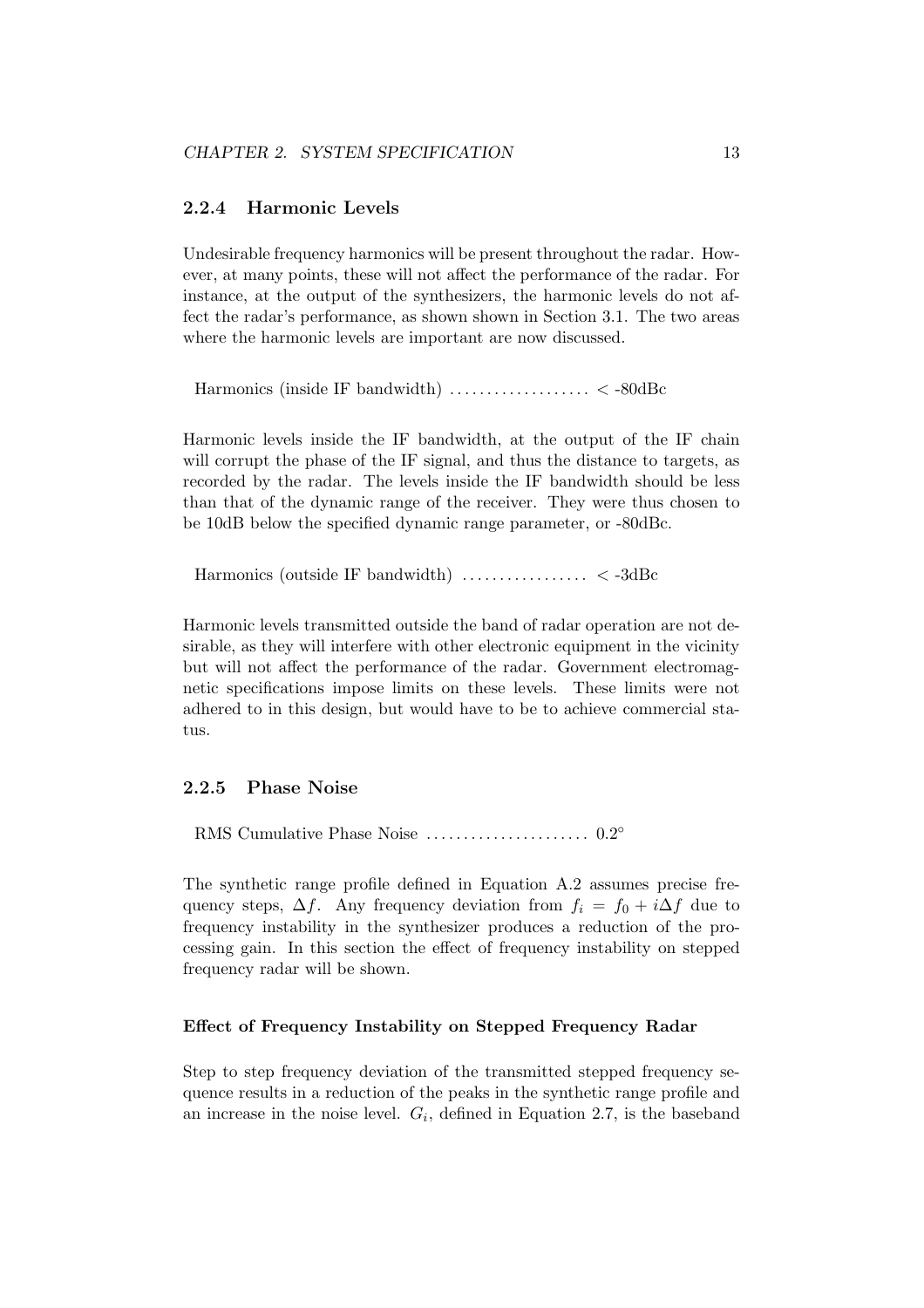response from a target in the ith frequency step with a random phase error of  $2\pi x_i \tau$  produced by the the random frequency error,  $x_i$ , and accumulated during the delay,  $\tau$ , where  $x_i$  is defined as

$$
x_i = \frac{\theta \left(t + \tau\right) - \theta \left(\tau\right)}{2\pi\tau} \tag{2.6}
$$

and  $\tau = 2R/c$ .

$$
G_i = e^{j\left(-2\pi f_i \frac{2R}{c} - 2\pi\tau x_i\right)}\tag{2.7}
$$

[37] shows that for n frequency steps

 $(i)$  the expected value of peaks of the synthetic range profile is

$$
E\left[H_l\left(x_i\right)\right] = nC_f\tag{2.8}
$$

and

 $(ii)$  the variance at the null positions is

$$
\sigma^{2}[H_{l}(x_{i})] = nC_{f}^{2}[1 - C_{f}^{2}]
$$
\n(2.9)

where

$$
C_f = e^{-\frac{\sigma_c^2}{2}}
$$
 (2.10)

The expected ratio of peak signal to variance from 2.8 and 2.9 is

$$
\frac{S}{\sigma_H^2} = \frac{n}{1 - C_f^2} \tag{2.11}
$$

where the peak signal power is  $S = (nC_f)^2$ . The cumulative phase noise can be determined using one of the techniques presented in Appendix B. This can be incorporated in the loss factor in Equation 2.5 of the previous section.

To achieve a dynamic range in the synthetic range profile of 70dB, the cumulative phase noise,  $\sigma_c$ , of the synthesizer must be less than  $3.74 \times 10^{-3}$ radians (RMS) or 0.2 degrees for 140 frequency steps.

#### Effect of Frequency Instability and RF Components

Radio frequency components are characterised by scattering parameters (sparameters). For well designed amplifiers, the parameter of most interest to the system designer is  $S_{21}$  which is a complex number that describes the forward transmission response with the output port terminated in a matched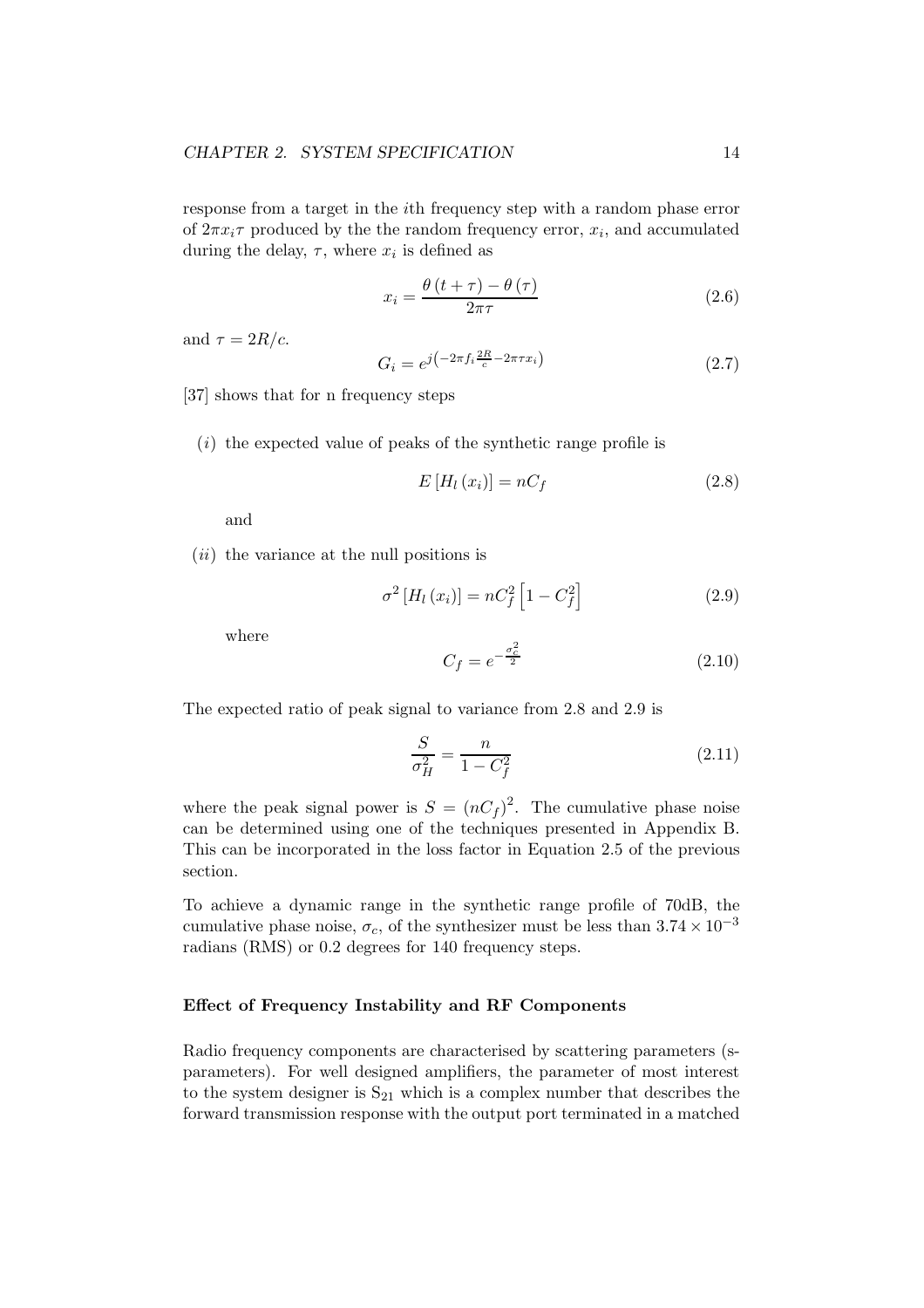| Frequency | Magnitude | Phase |
|-----------|-----------|-------|
| [MHz]     | dB        |       |
| 100       | 10.1      | 170   |
| 500       | 9.8       | 131   |
| 900       | 9.4       | 93    |
| 1000      | 9.3       | 84    |
| 1500      | 88        | 39    |

Table 2.1:  $SCA-14S_{21}$  Data

load as function of frequency. The magnitude  $|S_{21}|^2$  is the transducer power gain into the a matched load. The phase  $\angle S_{21}$  is the amount a signal of a particular frequency will be phase shifted. The  $S_{21}$  data the SCA-14 amplifier from Stanford Microdevices is shown in Table 2.1 below. It can be seen that the phase shift decreases approximately linearly with increasing frequency. This phase shift can be characterised by the phase delay of the amplifier which can be calculated from the s-parameter data. Using a least squares approximation to fit this data to a straight line, the  $\angle S_{21}$  values for 200MHz and 1600MHz are 159.6◦ and 28.5◦ respectively. Thus the phase delay is  $(159.6^{\circ} - 28.5^{\circ}) / 1400 \text{MHz} = 2.3 \text{rad} / 1400 \text{MHz} = 1.6 \text{ns}.$ 

Frequency deviations in the synthesizers calculated from the Allan variance, will be subject to differing phase shifts by the amplifiers. A frequency deviation of 10kHz on a signal passed through the amplifier will cause a phase deviation of  $16 \times 10^{-6}$  radians or  $0.92 \times 10^{-3}$  degrees. This is very much smaller than the cumulative phase error from the instability. Thus for small frequency deviations, the phase shift of the amplifiers will not impact on the performance of the radar.

#### 2.2.6 Synthesizer Step Time

Step Time . . . . . . . . . . . . . . . . . . . . . . . . . . . . . . . . . . . . . . . . . . < 62µs

The synthesizer step time is the time taken for the synthesizer to change from one frequency to another. This time will vary based on the size of the frequency step, but for the purposes of this specification parameter definition, will be the maximum step time.

The synthesizer step time added to the data capture time and data transmission time, must sum to less than that to achieve the number of scans per minute of 10.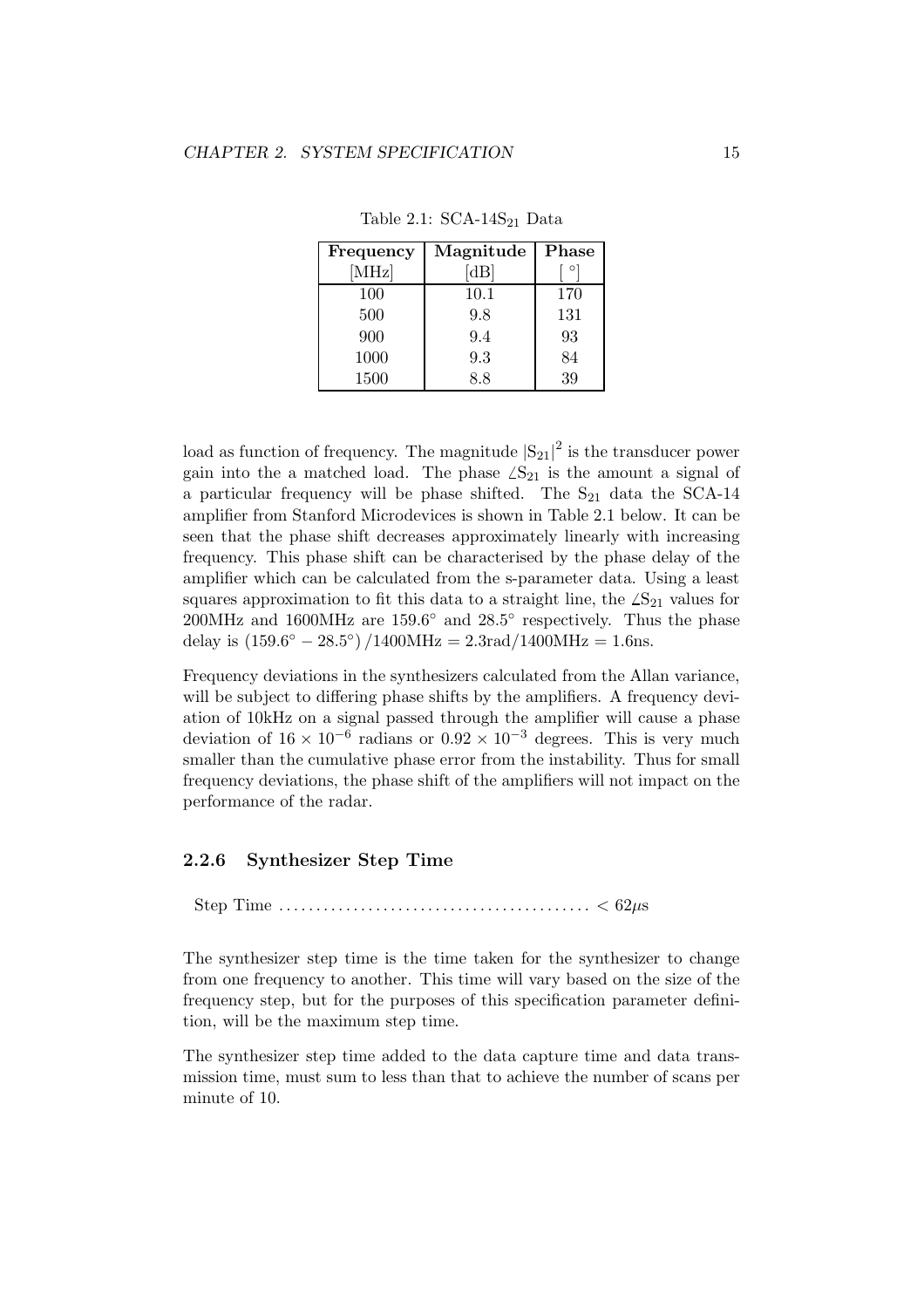The data capture time is calculated with a 2.667MHz sampling frequency (375ns sample time). Each frequency requires four samples to calculate the I and Q values. Each 4 sample set is recorded 256 times for averaging. Therefore the total number of samples is 1024 for each frequency with averaging. For 140 frequency steps, the total data capture time is 53.76ms.

The data capture time can be approximately calculated as follows. Assuming 140 transmitted frequencies, two values per frequency (I and Q) and two bytes for each value, the amount of data to be transmitted per frequency scan will be 560 bytes. Using a 10 bit per byte communications protocol (1 start bit, 8 data bits and 1 stop bit) and a transfer rate of 115200 bit per second, the data transfer time will be 48.61ms.

Thus the total capture and data transmission time is 102.4ms, which means that maximum possible number of number of scans per minute will be 9. The specification of 10 scans per minute can therefore not be met. However, to keep the number of scans per minute to 9, the time taken to step through all frequencies must be less than 8.70ms, which keeps the total pulse repetition time less than 111.1ms (9 scans per second). Thus the synthesizer step time must be less than  $62\mu$ s.

#### 2.2.7 Power Levels

RF Output . . . . . . . . . . . . . . . . . . . . . . . . . . . . . . . . . . . . . . . . . -15dBm to 15dBm

The radar output power level was determined by the maximum power that could be obtained from a surface mounted power amplifier. The output variation parameter was determined from the variation that could be obtained from commercial RF variable attenuators.

Maximum RF Input . . . . . . . . . . . . . . . . . . . . . . . . . . . . . . . . -25dBm

The maximum RF input was determined from typical maximum input power levels for commercial low noise amplifiers. These generally had an output power 1dB compression point of 0dBm and a gain of 20dB. It was recommended that the amplifier be used at greater than 5dB below its rated 1dB compression point. This specification parameter is based on the assumption that the input to the transceiver is a single gain stage. There will be other gain stages in the receiver after the initial low noise amplifier, but the 1dB compression point of these will not affect the maximum input RF signal. It is therefore valid to base this parameter on the single gain stage at the input to the receiver.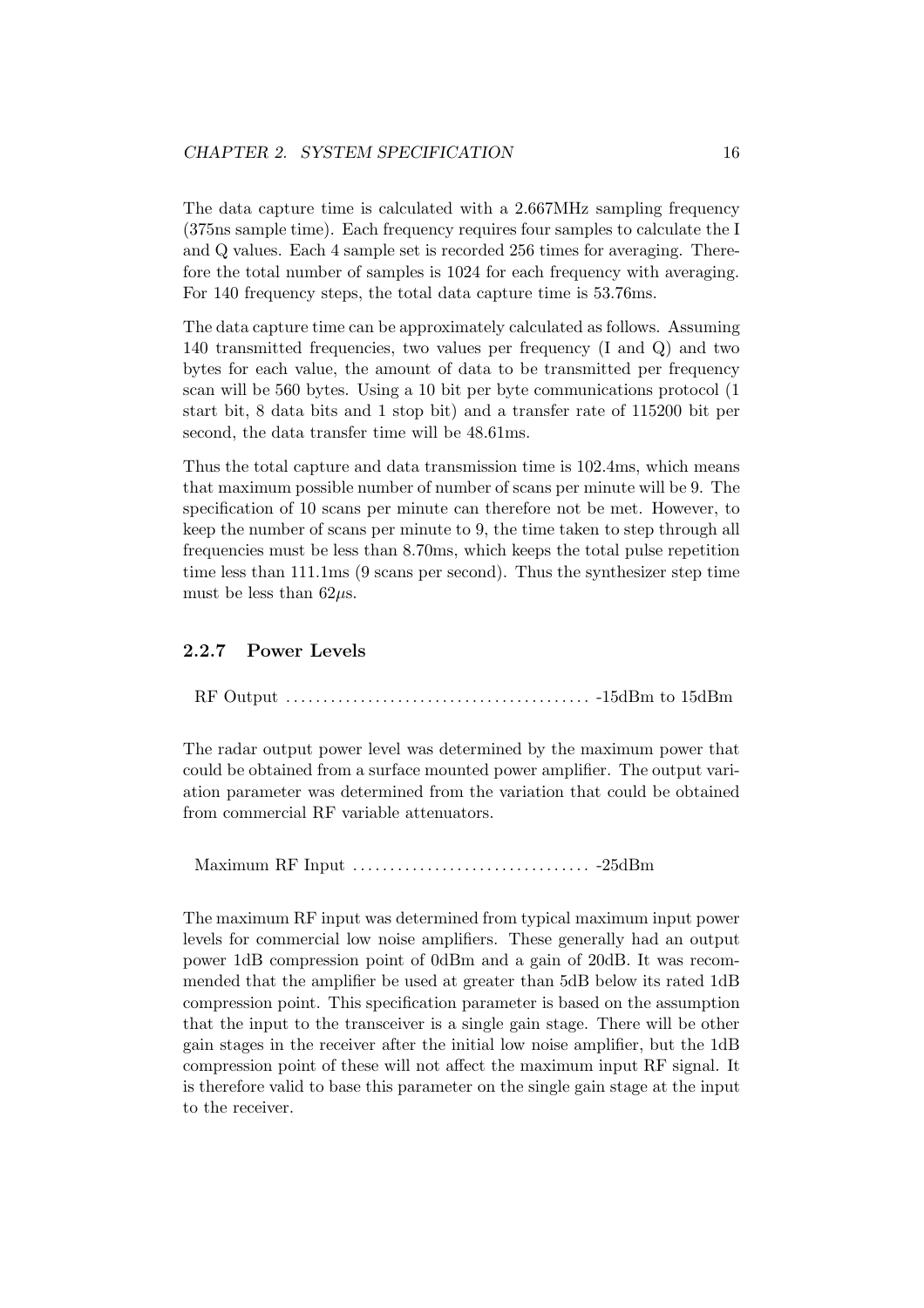This value of received power is justified through a simulation of a typical target in a medium. This simulation is similar to the that used to produce Figure 2.1, as the same radar and target parameters were used. Figure 2.2 shows the expected receive power versus depth for four mediums with different attenuation constants. It can be seen that targets very close to the ground will saturate the input amplifier, but this is unavoidable, as commercially available surface mount, low noise amplifiers have 1dB compression point values of around 0dBm, as mentioned above. Thus targets close to the surface will saturate the receiver. However, depth information can still be extracted from a saturated received signal to a certain extent.



Figure 2.2: RX Power vs Depth

#### 2.2.8 IF Characteristics

IF Center Frequency . . . . . . . . . . . . . . . . . . . . . . . . . . . . . . . 2MHz

The IF center frequency was chosen as 2MHz to keep the IF bandpass filter physically small and also to keep the requirements on the sample and hold of the sampling ADC, cheap. The higher the IF frequency, the smaller the bandpass filter can be constructed. However, better and more expensive sample and hold ADCs are required, as this frequency is increased. It was found that 2MHz was a suitable compromise for commercially available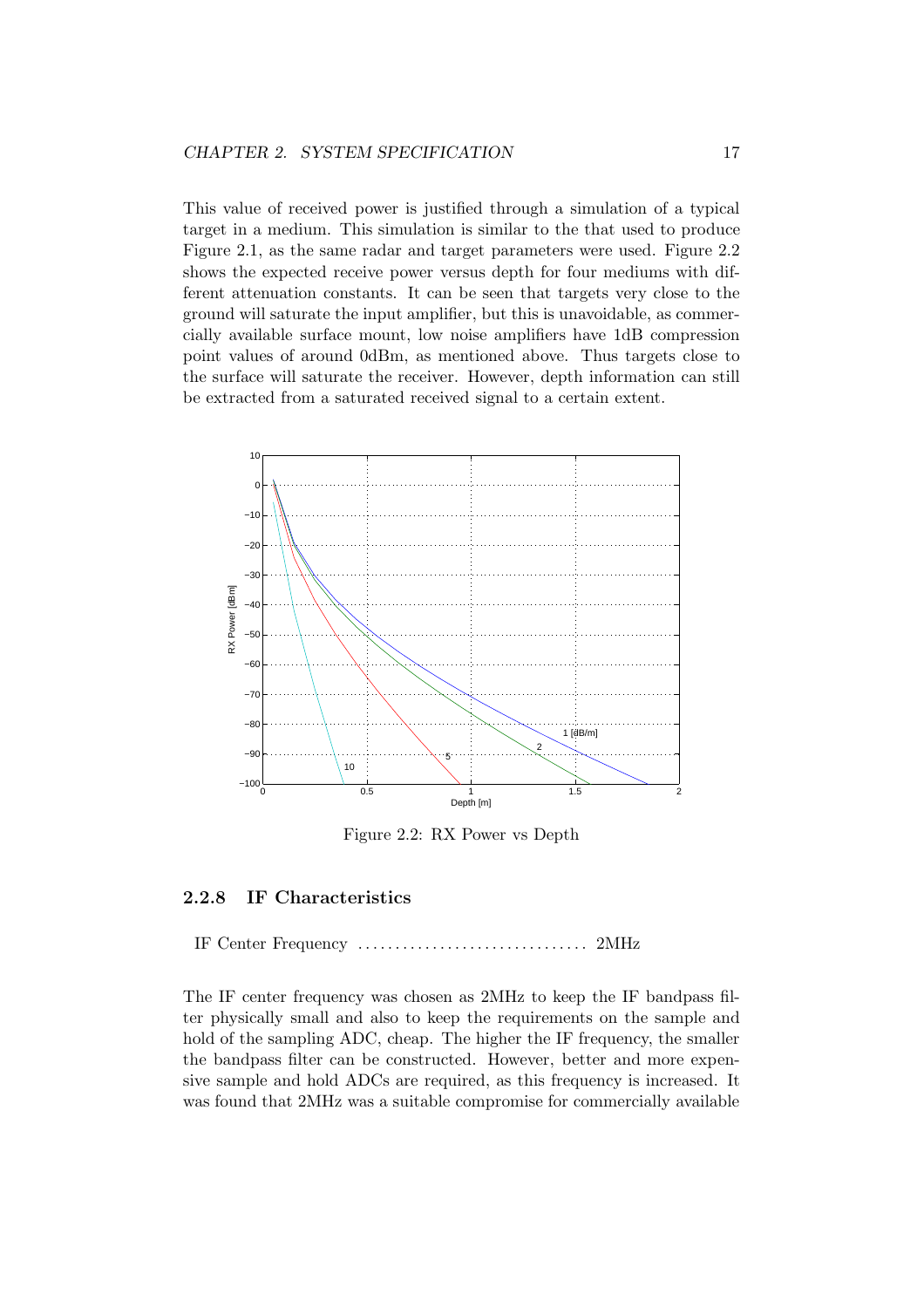bandpass filters and samples and hold circuits of ADCs at present, and the budget available.

IF Bandwidth . . . . . . . . . . . . . . . . . . . . . . . . . . . . . . . . . . . . . . 100kHz

The bandwidth of the receiver is determined by the bandwidth of the bandpass filter in the IF chain as this filter will, in part determine the amount of noise power in the IF signal. The IF bandwidth was chosen to be large enough so that the settling time of the filter does not affect the pulse repetition time of the radar, but small enough so to keep the the noise power in the receiver to a minimum. A figure 100kHz was chosen as a reasonable compromise. The settling time of the filter is then be approximately  $100\mu s$ .

IF Signal Power . . . . . . . . . . . . . . . . . . . . . . . . . . . . . . . . . . . . 1Vpp (4dBm, 50Ω)

The required IF signal power requirement was specified by the the radar capture system input stage.

IF Harmonics . . . . . . . . . . . . . . . . . . . . . . . . . . . . . . . . . . . . . . < -80dB

#### 2.3 Mechanical

The transceiver motherboard will be 220mm in length and 100mm in width. It will connect to the backplane of the radar though a 96 pin DIN 41612 connector. It will house the daughter-boards to implement the frequency reference module, the transmit and local oscillator modules, and the RF and IF module. The daughter-boards will attach to the motherboard with double row IDC connectors and metal PCB spacers.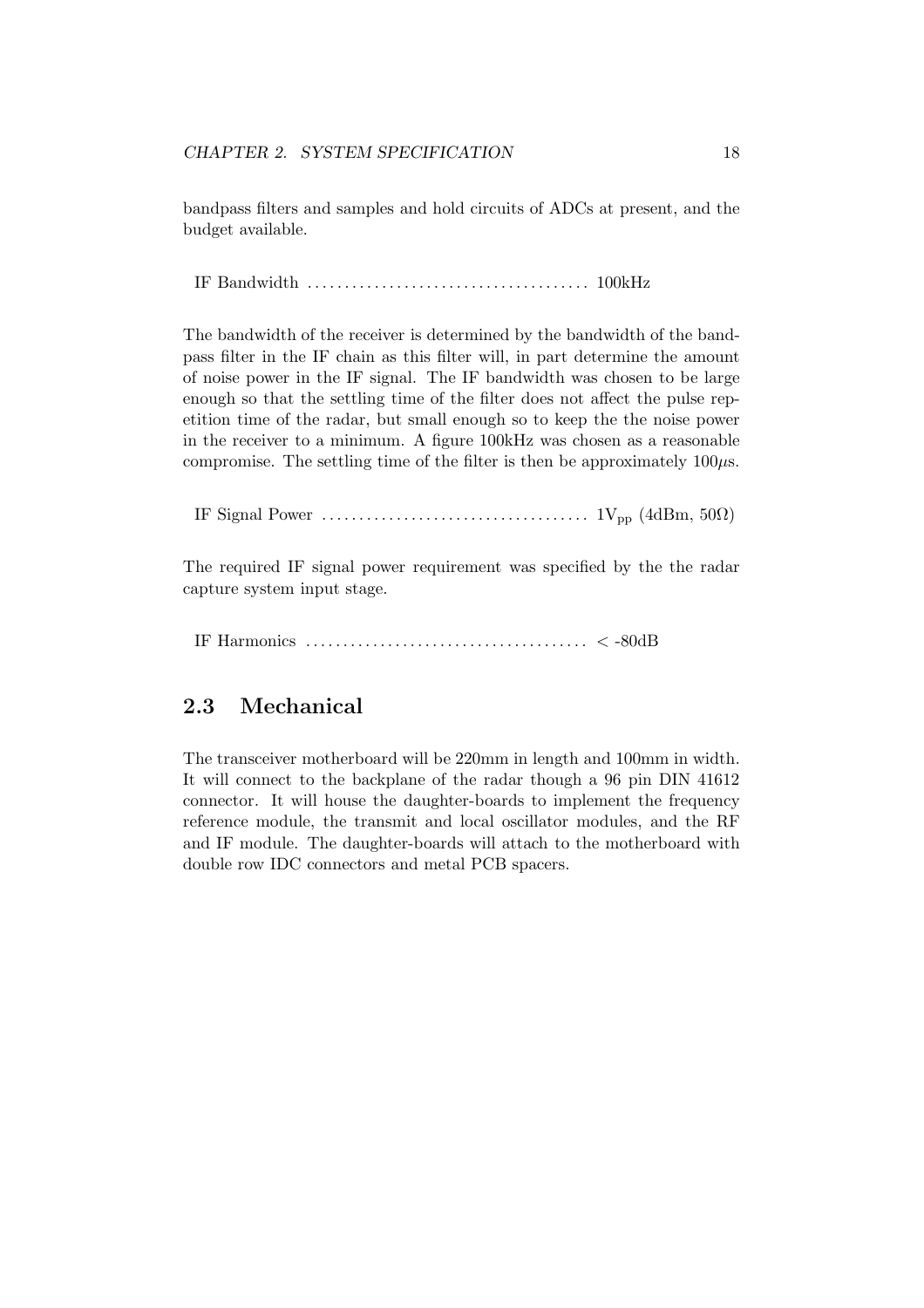### Chapter 3

### Radar Design

The previous chapter developed the radar system specifications. This chapter will present radar design proposed to meet the specifications of the previous chapter. A combination of simulations and mathematical theory will be used to illustrate the advantages and disadvantages and performance of these designs.

The chapter begins with an investigation into possible radar architectures highlighting advantages and disadvantages of each. The synthesizer design will be presented and its performance shown. The design will be shown to have phase discontinuities over the synthesizer bandwidth. Also, the effect of the RF components on the phase of the received signal, due to wide bandwidth used in the radar, will be shown. Extensions to the architecture will then be presented to ensure transceiver coherency.

#### 3.1 Transceiver Architectures

Several different architectures exist for the implementation of a stepped frequency radar. This section will review homodyne and heterodyne architectures, discussing the advantages and disadvantages of both.

#### 3.1.1 Homodyne Systems

A homodyne radar is a system that synchronously detects a signal through the use of the original, transmitted signal. This is achieved by mixing the received signal with the a copy of the transmitted signal as shown in Figure 3.1. The output of the mixer contains information centered at both DC and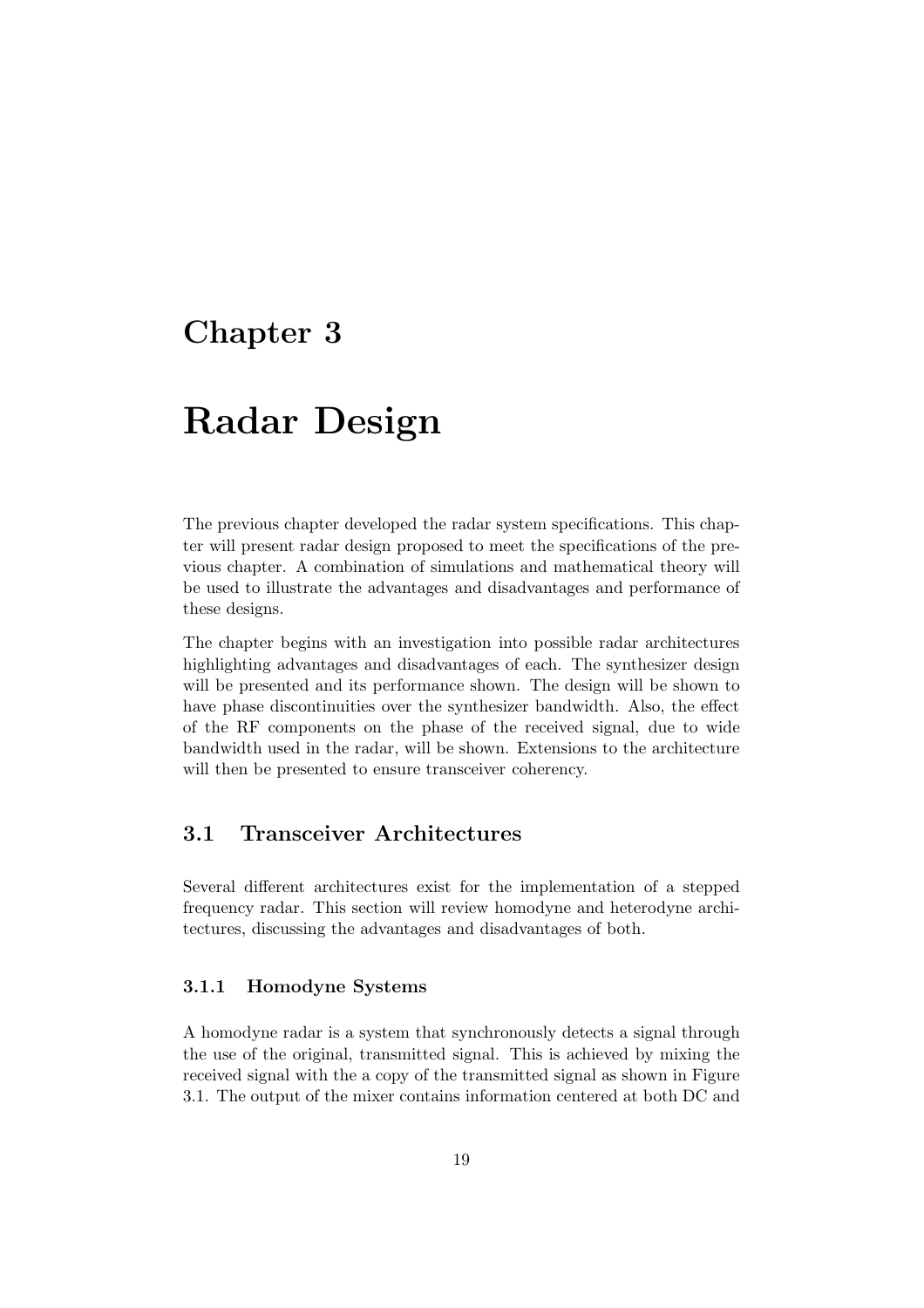

Figure 3.1: Homodyne Architecture

twice the transmitted signal. This signal is then low pass filtered to obtain the information from the DC component.

The above description of the homodyne system is purely theoretical. In practice, synthesizers do not produce a signal only at the carrier frequency,  $f_c$ , but due to non-linearities, harmonics at integer multiples of the carrier frequency. Re-evaluating the homodyne process including these harmonics, it can be seen that the harmonics, when multiplied by themselves, produce signals at DC. This is shown in Table 3.1 where each signal is represented by its frequency and  $f_c$  is the carrier frequency. Both the lower and upper sidebands are shown for the outputs of the mixer. Only the fundamental and the first two harmonics are shown here. From Equation A.2 it can be shown

|                                       | $\mathfrak{c}$ |          | $2f_c$           |                       | $3f_c$   |        |  |
|---------------------------------------|----------------|----------|------------------|-----------------------|----------|--------|--|
| Jc                                    |                | $2f_c$   | $\boldsymbol{c}$ | $3f_c$                | $z_{Jc}$ | 4Jc    |  |
| 4Jc                                   | с              | $3f_c$   |                  | 4.,<br>$\mathfrak{c}$ | J c      | $5f_c$ |  |
| $\mathbf{\sigma}$ J $\mathbf{\sigma}$ | 4/c            | $\pm Jc$ | Jc               | $5f_c$                |          | $0J_c$ |  |
|                                       |                |          |                  |                       |          |        |  |
|                                       |                |          |                  |                       |          |        |  |

Table 3.1: Mixer Output of Tx and Lo Signals

that these signals produce targets in the synthetic range profile at integer multiples of the actual range to the target. To prevent this, the harmonics must be filtered before transmission, requiring filters operating at hundreds of megahertz and in many cases restricting the bandwidth of the radar to a single octave.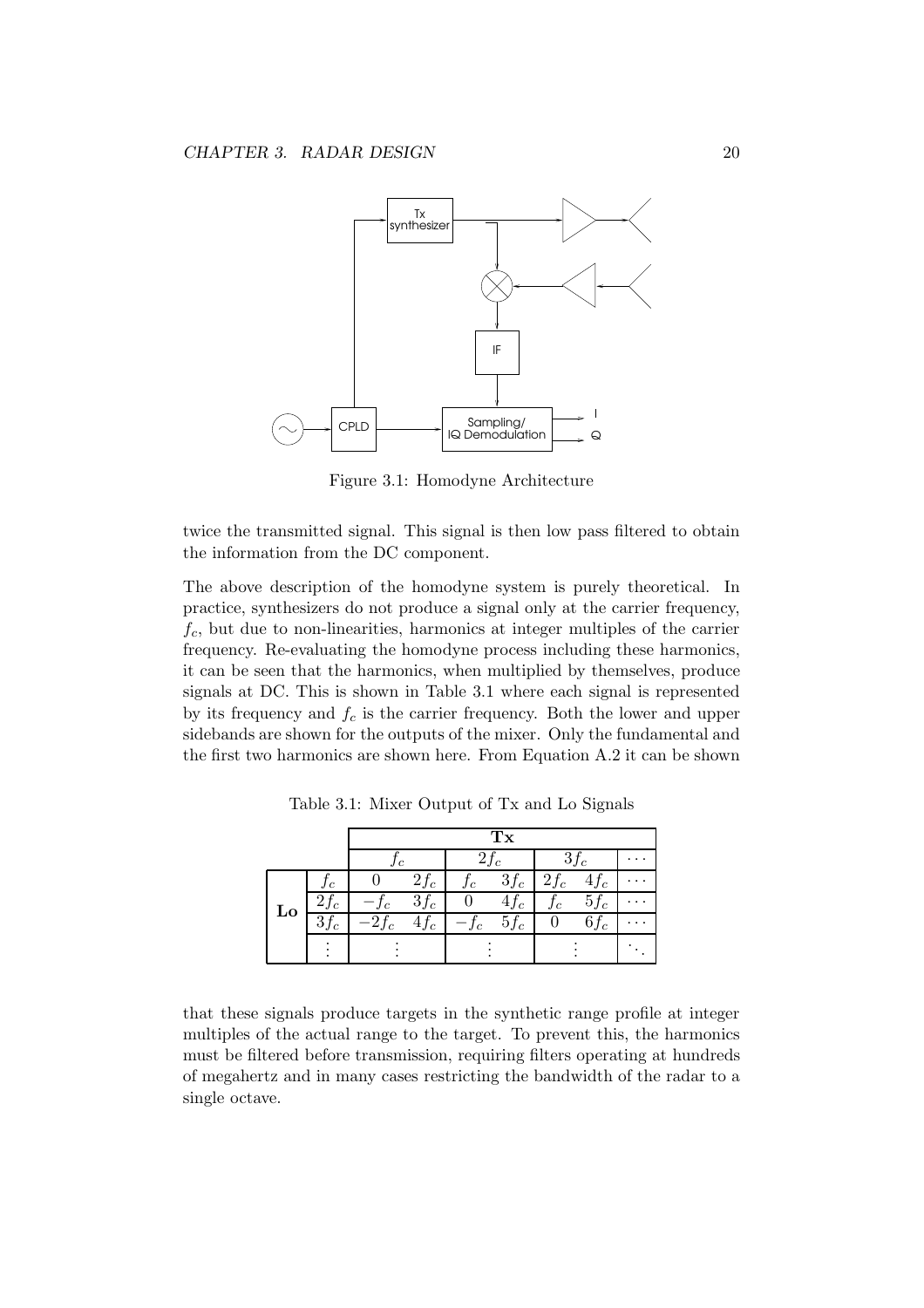A further problem with homodyne systems arises from the extraction of the amplitude and phase from the received data. A quadrature demodulator is required to obtain the in-  $(I)$  and quadrature  $(Q)$  phase values. This requires a local oscillator, a quadrature detector module and analogue to digital converters for both I and Q channels. This system is prone to introducing gain and phase imbalances (or I and Q errors) through the quadrature demodulator and the analogue to digital converters which cause effects described in the previous chapter.

Finally, the DC signal in the homodyne receiver is subject to flicker noise and temperature variation. Although in general homodyne systems require less components and therefore have a lower production cost than heterodyne systems, they suffer from problems difficult to solve effectively.

#### 3.1.2 Heterodyne Systems

A heterodyne radar is a system that synchronously detects a signal through the use of a signal that is offset in frequency from the transmitted signal by an intermediate frequency. This is shown in Figure 3.2. A homodyne system is thus really a heterodyne system with an intermediate frequency of 0Hz. Thus, it can be seen that a heterodyne system, by having a non 0Hz intermediate frequency, alleviates the problems of temperature drift and flicker noise associated with extracting measurements from DC signals. A



Figure 3.2: Heterodyne Architecture

further advantage provided by the heterodyne system is that the harmonics generated by the synthesizers are not required to be filtered before transmission as they mix down to outside the intermediate frequency bandwidth, as shown in Table 3.2 where  $f_{if}$  is the intermediate frequency. The format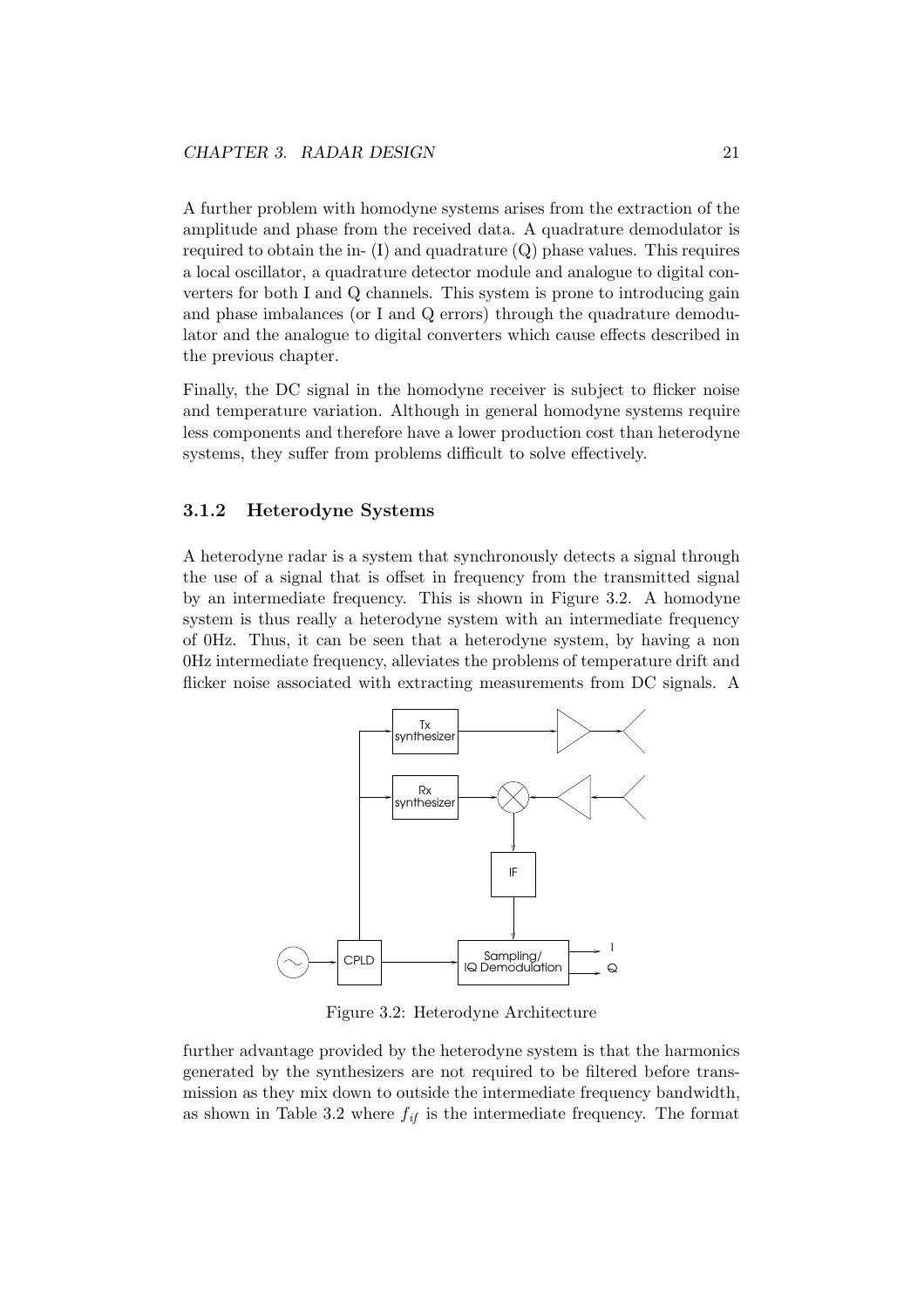of this table is similar to Table 3.1 except that only the lower sideband is shown for each of the outputs. However, it can be seen that instead of the harmonics mixing down to the intermediate frequency, they mix to integer multiples of the intermediate frequency. These can be effectively filtered by appropriate IF stage filtering. Extracting the I and Q values from the

|                        |                            | '1`x                                             |                              |  |
|------------------------|----------------------------|--------------------------------------------------|------------------------------|--|
|                        |                            | $2f_c$                                           | Ιc                           |  |
| $f_c+f_{if}$           |                            | J if<br>$\mathfrak{c}$                           | $2f_c$<br>J if               |  |
| if                     | it                         |                                                  | Jif                          |  |
| if<br>$\boldsymbol{c}$ | ച<br>$2f_c$<br>$J$ if<br>€ | $\mathfrak{I}_{\textit{if}}$<br>$\boldsymbol{c}$ | $\mathfrak{J}_{\textit{if}}$ |  |
|                        |                            |                                                  |                              |  |
|                        |                            |                                                  |                              |  |

Table 3.2: Mixer Output (LSB)

intermediate frequency can be achieved digitally by direct IF sampling and digital quadrature demodulation [36, 28, 35, 18, 11, 39, 38, 6]. However, the techniques presented in these papers refer to wideband IF signals. The intermediate frequency signal in this radar is a single frequency, these wideband techniques are not necessary in this system. This method also solves the IQ unbalance problem associated with quadrature demodulators.

A disadvantage of the heterodyne architecture is that it requires two frequency synthesizers as shown in Figure 3.2. These synthesizers must be phase locked to each other so as to maintain transceiver coherency. The design of the frequency synthesizers will now be presented.

# 3.2 Frequency Synthesizers

Section 2.2.5 highlighted several effects of frequency instability on the radar performance. The most severe effect was the reduction in the dynamic range of the synthetic range profile, which has the effect of masking smaller targets. To prevent these factors, the stability of the frequency source is crucial. A review of frequency synthesis techniques can be found in [19, 33, 30, 1].

Recently, digitally controlled, phase locked loop frequency synthesizer integrated circuits have become available. These make high performance stepped frequency synthesizer implementation viable. Direct digital synthesizers provide an easier method of frequency synthesis. They have output phase noise spectrum as good as that of the master oscillator and require little peripheral circuitry. However, these devices are currently limited to the 300MHz region and thus are only suitable for low frequency operation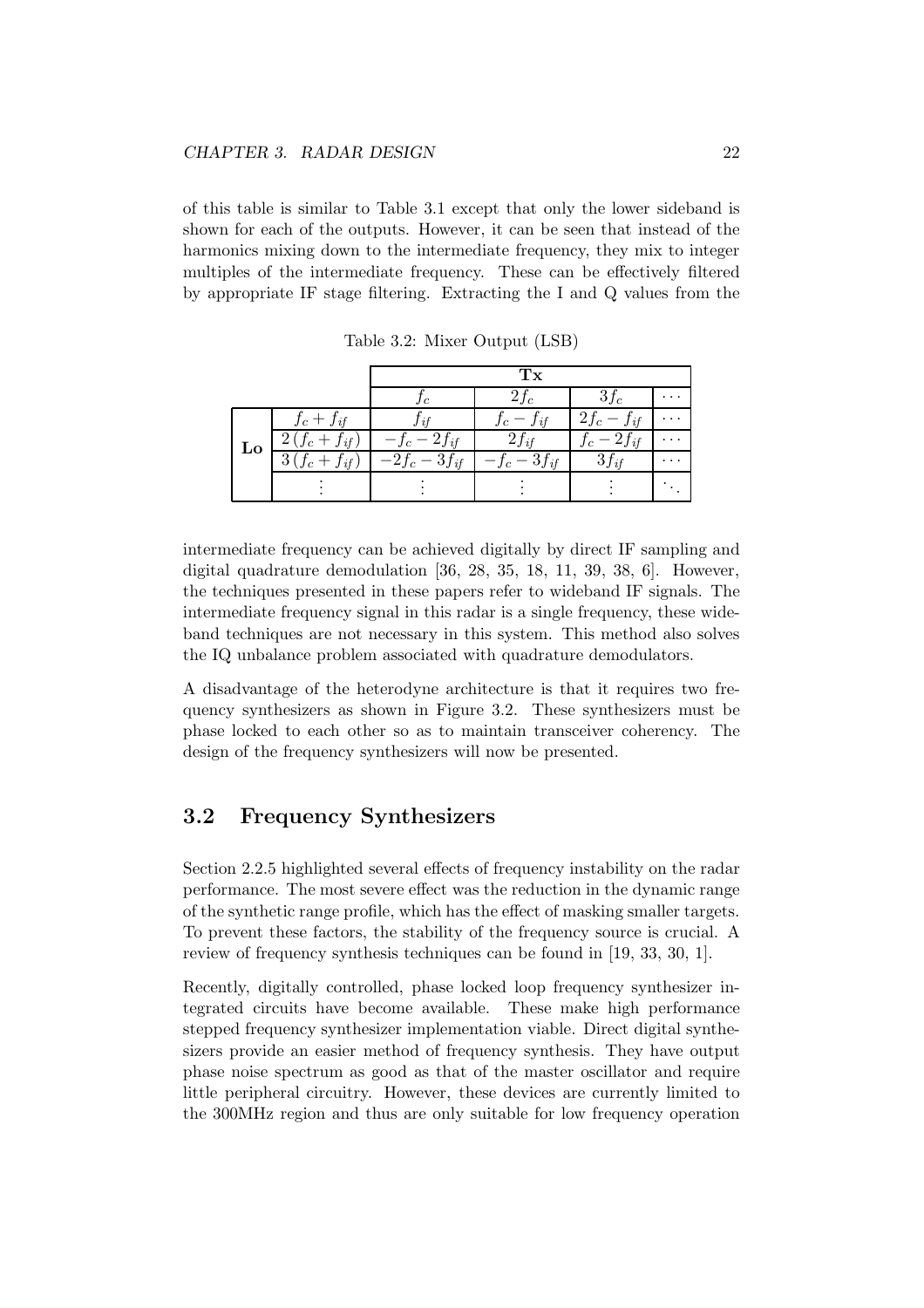$\zeta$  ( $\zeta$  300MHz) unless direct frequency multiplication is used. This is undesirable as direct frequency multiplication increases the phase noise of the signal. Indirect frequency multiplication, as in phase locked loops, also causes an increase in phase noise, both the region over which this increase occurs and the amount can be controlled through design.

The frequency synthesizers were therefore chosen to be implemented as digitally controlled phase locked loops. A block diagram of the synthesizer design is shown in Figure 3.3. Phase locked loops are characterized by several factors which specify their performance. These are: frequency stability, spectral purity, step time and frequency step size. The rest of this section will describe the each of the synthesizer performance factors showing where they meet the specifications set out in the previous chapter.



Figure 3.3: Overview Block Diagram of Frequency Synthesizer

#### 3.2.1 Phase Locked Loop Parameters

Appendix C describes the model used to simulate the phase locked loop. Table 3.3 shows the parameters of the phase locked loop used to produce the simulation results. These parameters are those of the radar synthesizers, with the exception of the loop bandwidth, which shall be optimized to reduce the noise in the IF bandwidth. Also notice that the loop output frequency is 800-1600MHz which is the VCO frequency range. This will be translated outside the loop to 200-1600MHz.

#### 3.2.2 Frequency Instability

Figures 3.4 and 3.5 show the predicted phase noise from the frequency synthesizer of the radar. The phase noise is measured in dB relative to  $\text{rad}^2/\text{Hz}$ and is known as the single sideband phase noise. The upper dashed line in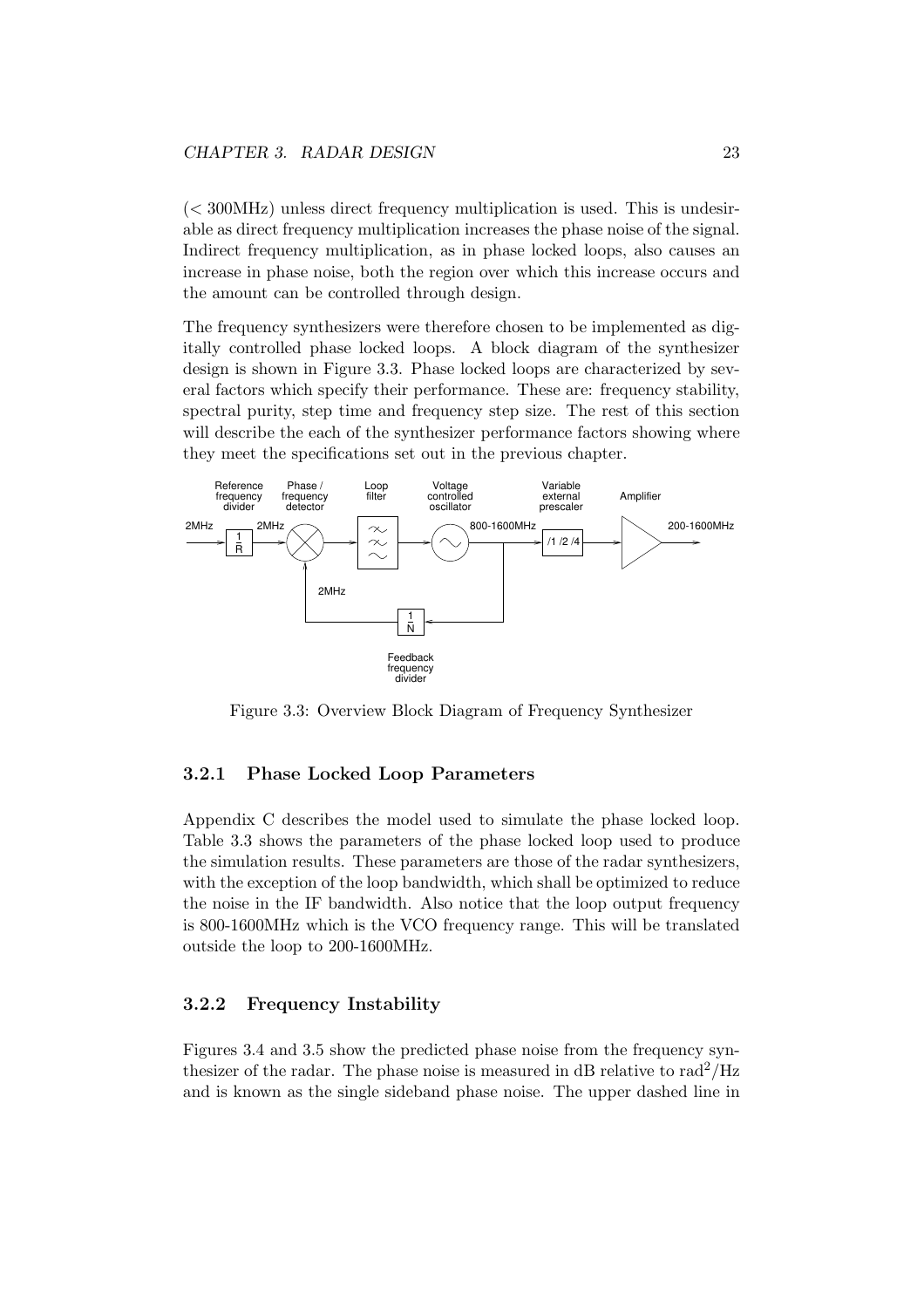| Parameter                   | Value                       |
|-----------------------------|-----------------------------|
| Minimum loop frequency      | 800 MHz                     |
| Maximum loop frequency      | 1600 MHz                    |
| VCO tuning voltage constant | $80 \text{ Hz}/\mu\text{V}$ |
| Phase detector gain         | $0.302$ V/rad               |
| Phase detector frequency    | 2 MHz                       |
| Phase margin                | $44.5^\circ$                |
| Open loop bandwidth         | $50 \text{ kHz}$            |
| Closed loop bandwidth       | 79.7 kHz                    |

Table 3.3: Phase Locked Loop Parameters

Figure 3.4 is the phase noise contribution from the voltage controlled oscillator (VCO) and the lower dashed line, the phase noise contribution from the reference oscillator. The solid line shows the phase noise of the phase locked loop.

From the phase noise plot in Figure 3.4 the phase noise integrated over a particular bandwidth can be calculated using the techniques presented in Appendix B. For the data above, the the root mean squared phase jitter in radians over the band from 10Hz to 100kHz is 0.033 radians (1.9 degrees) . Assuming the same phase noise on the IF stage, this cumulative phase noise is greater than the required cumulative phase noise to achieve a 70dB dynamic range in the synthetic range profile, and corresponds to a dynamic range of 51.1dB. This does not meet the system specification, but will be used with a view for improvement in the future.

#### 3.2.3 Spectral Purity

The frequency synthesizers must produce spectrally pure signals to avoid the generation of in-band intermodulation products at the output of the mixer, degrading the target detection performance of the radar.

An important consideration in designing phase locked loops is the suppression of the reference sidebands that are generated by the modulation of the VCO by the output of the phase/frequency detector. These can mix into the IF bandwidth and cause an amplitude and phase error to the target. They are usually close to the carrier and are thus hard to filter directly at the output of the synthesizer. However, by reducing the loop bandwidth these can be suppressed. This, however increases the settling time of the loop. Thus the loop bandwidth must be chosen to provide the required reference suppression, but also an acceptable loop settling time. The reference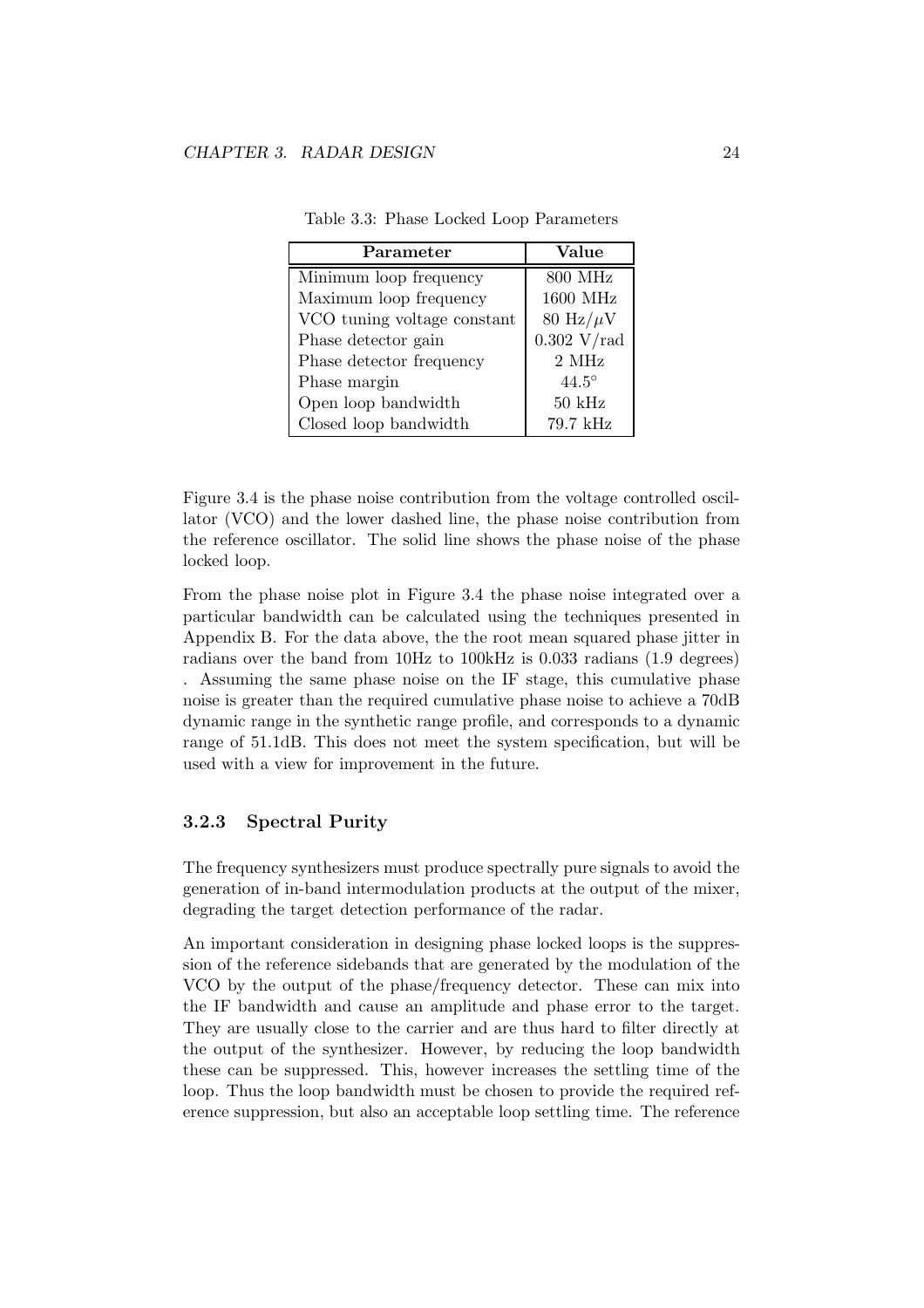

Figure 3.4: PLL Frequency Synthesizer SSB Phase Noise



Figure 3.5: PLL Frequency Synthesizer SSB Phase Noise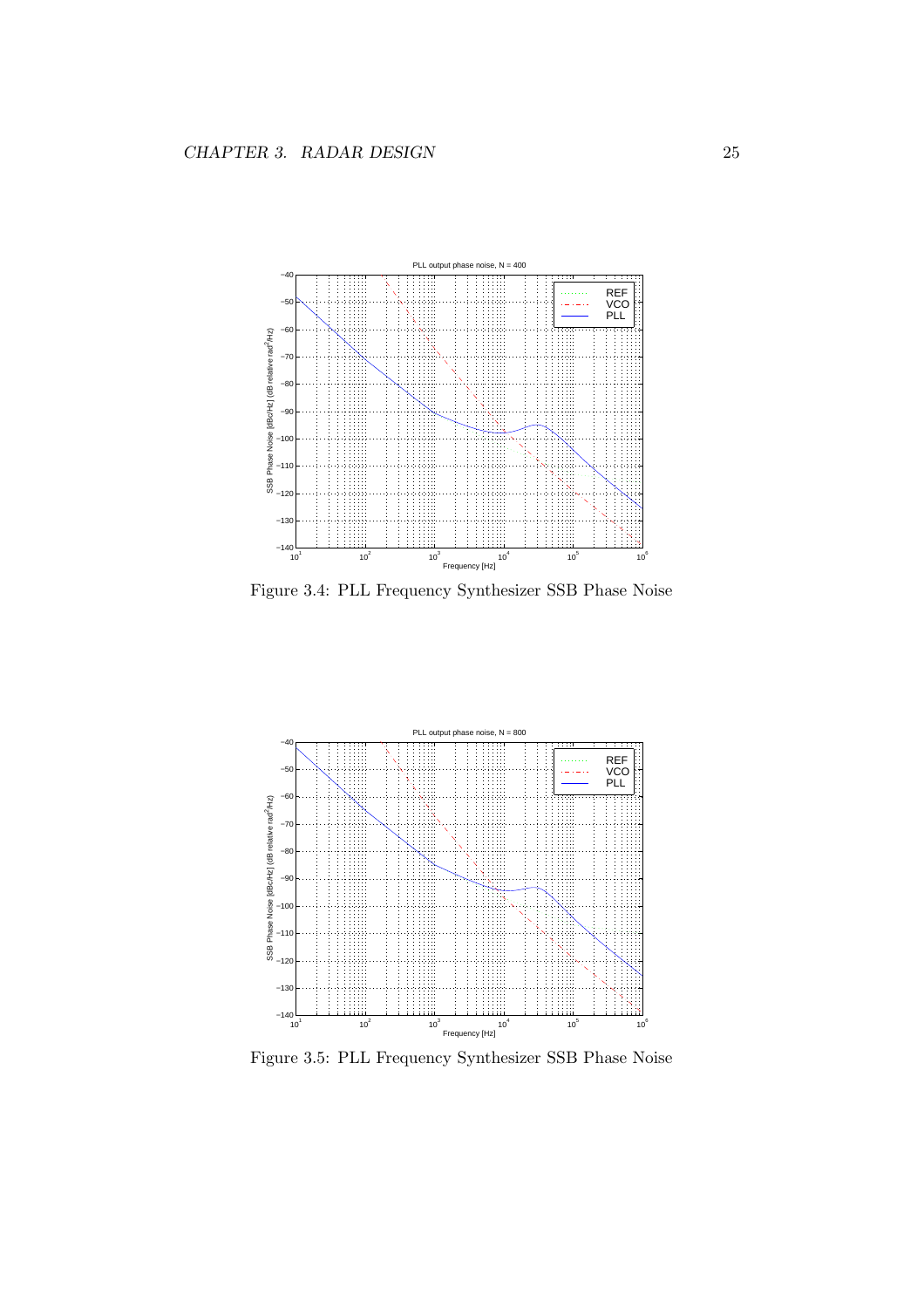sideband suppression calculated by the simulation is 57dB. This meets the system specification that all harmonics be less than 3dB below the carrier as the reference harmonics fall outside the IF bandwidth.

The voltage controlled oscillator (VCO) in the PLL synthesizers generate harmonics of the fundamental frequency due to inherent non-linearities. In most cases it is unnecessary to filter these unwanted harmonics before transmission as they usually mix out of the IF band.

Harmonics are not only caused by the PLL and VCO, but are generated by any non-linear device in the system. Usually third-order intermodulation products from mixers cause unwanted harmonics. However, these can also arise from devices such as amplifiers operating outside their linear region.

One further source of impurities in the transmitted signal arises from digital switching of the microcontroller. With careful board layout, isolation filters and decoupling capacitors, this can be minimized.

#### 3.2.4 Step Time

The synthesizers use a single loop digital Phase-Locked Loop (PLL) technique for frequency synthesis. The PLL loop bandwidth therefore specifies the lock time and thus step time of the synthesizers. Increasing the loop bandwidth decreases the step time, which is a desirable feature. However, this also decreases the attenuation of the uncorrelated noise of the VCO and loop filter within the loop bandwidth. This is an undesirable feature, not only because of an increase in the noise level, but also because the noise in the IF signal of the transceiver will not correlate with the noise of the master oscillator. This will affect the sampling process which is controlled by the master oscillator as the mean squared values of uncorrelated noise sources add increasing the total noise. If on the other hand, the noise sources were correlated, the sampling timing would have the same noise characteristics as the received signal, thus reducing the effect of the frequency jitter due to the noise.

The lock time from the simulation varies across the bandwidth from  $75\mu s$ to 83µs. However, the maximum step time occurs when stepping the VCO frequency from 800MHz to 1580MHz which occurs when stepping the radar frequency from 800MHz to 790MHz, and is about  $120\mu$ s. This is the best that can be achieved while suppressing the reference harmonics by 57dB. This, however, does not meet the system specification of less than  $62\mu s$ .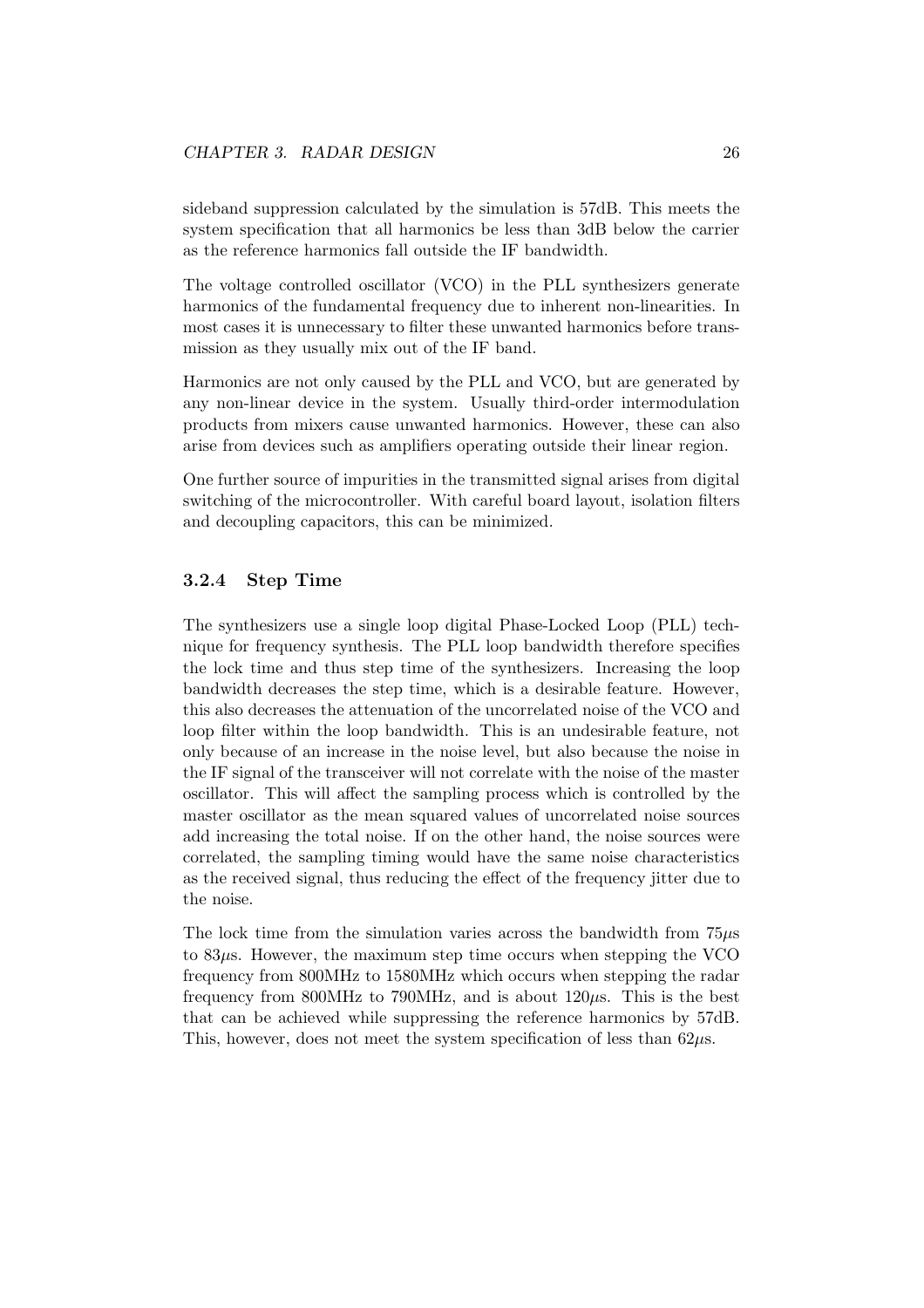

Figure 3.6: Synthesizer Lock Time Simulation 1



Figure 3.7: Synthesizer Lock Time Simulation 2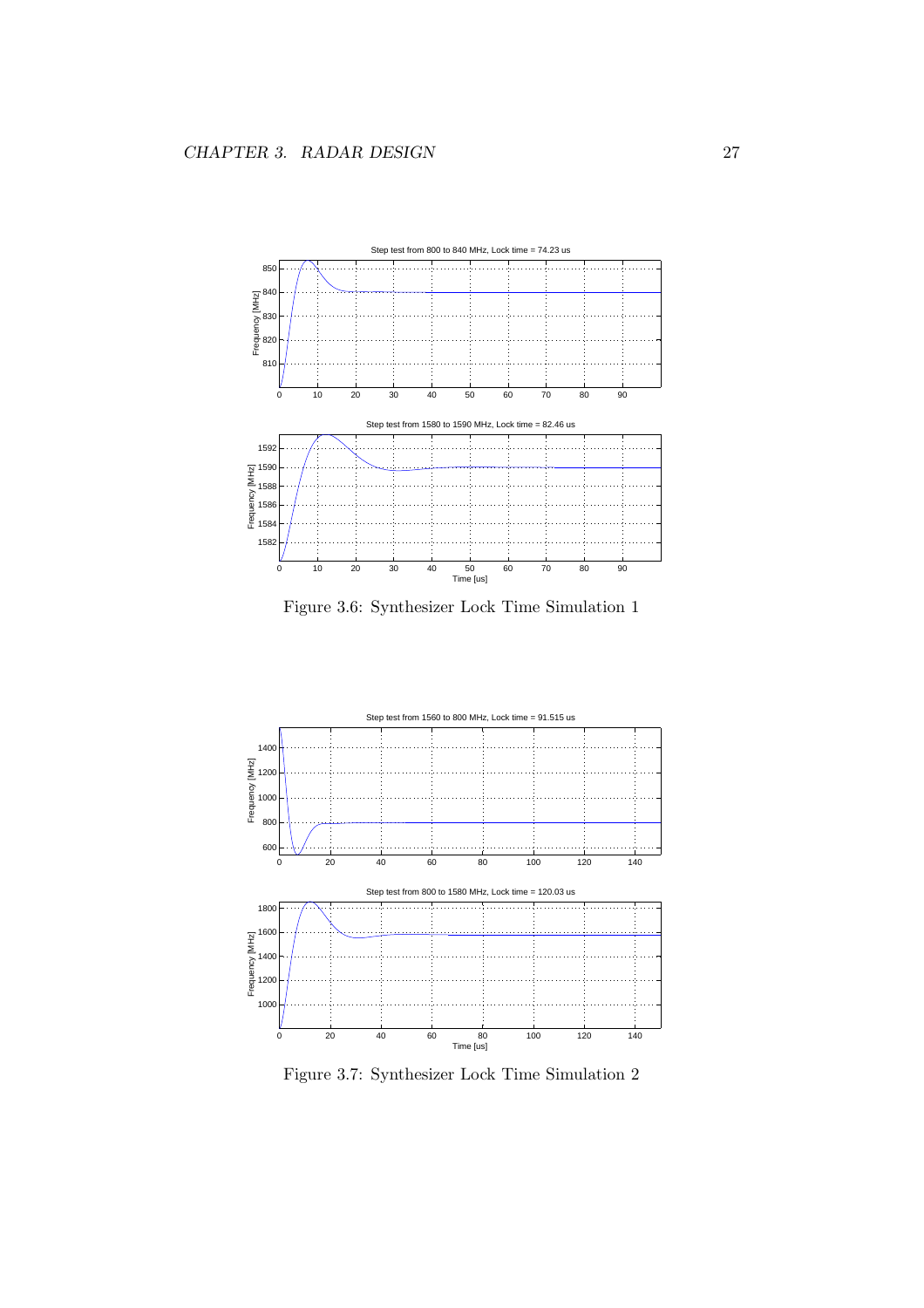#### 3.2.5 Frequency Step Size

The smallest step size of the synthesizer is specified by reference frequency applied to the phase detector of the PLL. It is desirable to have the PLL reference frequency as large as can be accommodated by the synthesizer IC, as loop filter will be more effective in suppressing the reference frequency feed through to the output of the synthesizers. However, the smallest step size across the band will determine the intermediate frequency of the radar. As direct IF down conversion is employed, it is recommended that the intermediate frequency be kept as low as possible, as the higher the IF frequency, the worse the signal to noise performance of the analogue to digital converter. A large reference frequency also implies a large phase detector frequency which is required to be filtered by the loop filter to produce the control voltage for the VCO. A higher phase detector frequency adds to the frequency requirements of the operational amplifier used to implement the loop filter.

#### 3.2.6 Loop Filter Design

The loop filter is implemented as a differential active filter. The design of the loop filter is explained in [24, 25, 26, 27]. Przedpelski [25] presents a technique of optimizing a type-2, third order phase locked loop based on a chosen phase margin. Appendix C presents the structure of the loop filter, and the analysis to show the equivalence of the differential filter used in the synthesizer design and the design used in [24].

# 3.3 Transceiver Coherency

Stepped frequency radar relies on the measurement of the phase difference between the transmitted and received signals. To measure this phase difference, there must be a reference of the transmitted signal's phase. In general, radar coherency relies on the synthesizers and the sampling process being synchronized to the same master oscillator. This ensures that the phase measured in the intermediate frequency channel can be related back to the transmitted signal and therefore the phase difference measured.

The synthesizer design will not necessarily ensure that the synthesizers remain phase locked to each other due to the nature of the digital dividers. Two digital dividers exist in the synthesizers. The dividers are the phase locked loop reference divider of the frequency synthesizer integrated circuit and the output prescalers. The random phase change due to each will be shown separately and then modifications to the architecture will be pre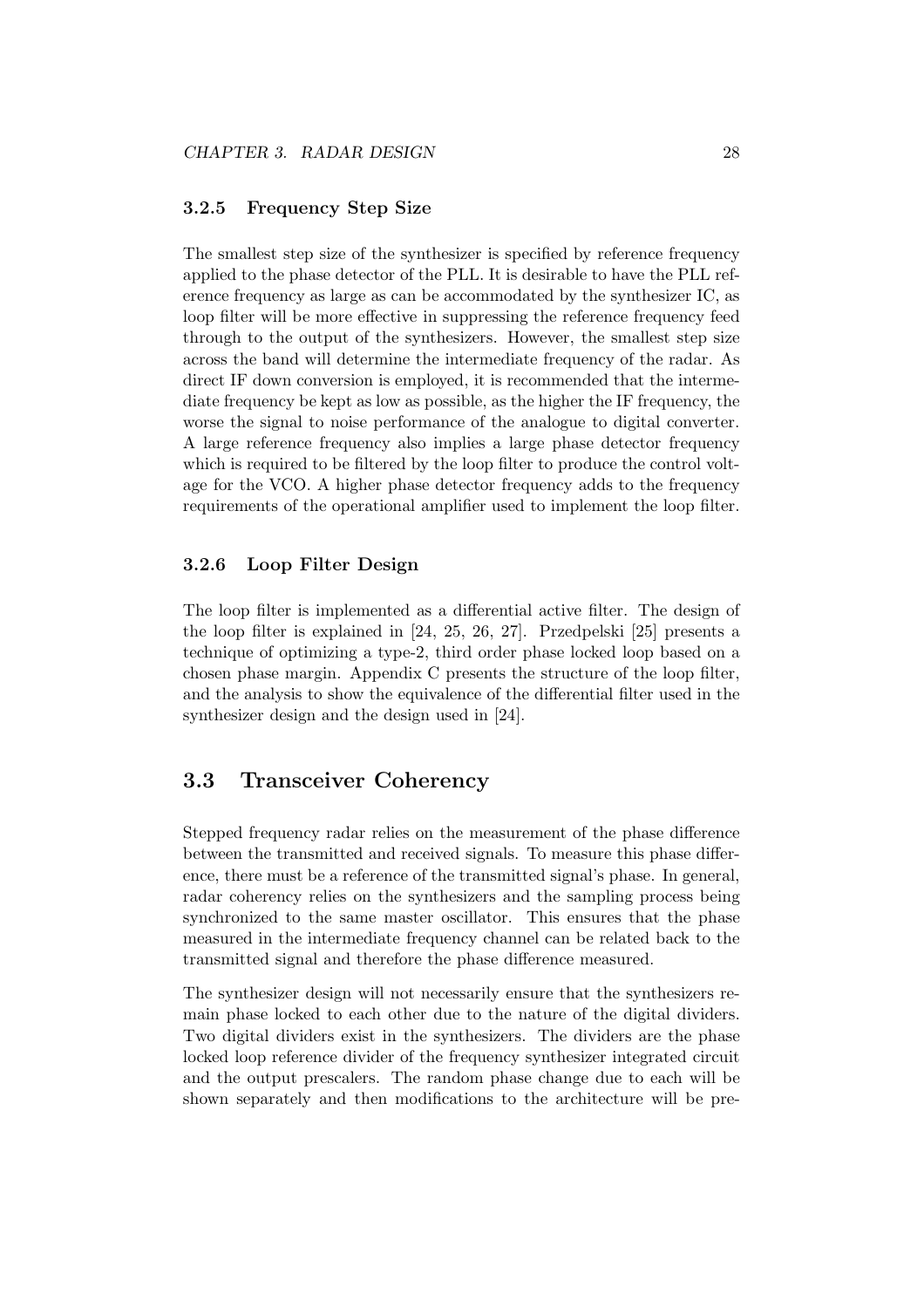sented to compensate for this phase corruption.

The section will conclude with a brief description of another source of phase corruption due to the RF amplifiers.

### 3.3.1 Reference Frequency Divider Phase Corruption (PLL IC)

The transmit and local oscillator synthesizers will be phase locked to the a reference frequency. This reference frequency (phase locked loop phase detector frequency) is generated by dividing down the master oscillator with a digital divider. A digital divider starts counting on either a rising or falling edge depending on the divider. Many clock edges of the master oscillator occur within a period of the reference frequency. If the dividers do not start dividing on the same edge of the master oscillator there will be a phase difference between the dividers' outputs, proportional to an integer number of masters oscillator periods.

The received signal is written mathematically in Equation 3.1 and the local oscillator frequency in Equation 3.2.

$$
y_{rx} = \cos\left[2\pi f_c \left(t - mT_{mo}\right) + \phi\left(d\right)\right] \tag{3.1}
$$

$$
y_{lo} = \cos\left[2\pi \left(f_c + f_{if}\right)\left(t - nT_{mo}\right)\right]
$$
 (3.2)

 $m$  and  $n$  are the integer number of master oscillator periods that the received signal (transmit synthesizer) and the local oscillator are phase shifted.  $\phi(d)$ is the phase due to the distance to the target.  $f_c$  is the carrier transmit frequency,  $f_{if}$  is the intermediate frequency and  $T_{mo}$  is the master oscillator period.

The output of mixing and filtering the IF output is given in Equation 3.3.

$$
y_{if} = \cos[-2\pi f_{if}t + 2\pi f_c(n-m)T_{mo} + 2\pi f_{if}nT_{mo} + \phi(d)] \tag{3.3}
$$

Substituting  $f_c = Nf_{if}$ ,  $T_{mo} = 1/Rf_{if}$  where N is and R are integers (respectively the phase locked loop feedback and reference dividers) Equation 3.3 becomes

$$
y_{if} = \cos \left[ -2\pi f_{if} t + 2\pi N f_{if} (n - m) \frac{1}{Rf_{if}} + 2\pi f_{if} n \frac{1}{Rf_{if}} + \phi (d) \right] \tag{3.4}
$$

which can be simplified to

$$
y_{if} = \cos \left[ -2\pi f_{if} t + 2\pi \frac{1}{R} \left[ N \left( n - m \right) + n \right] + \phi \left( d \right) \right] \tag{3.5}
$$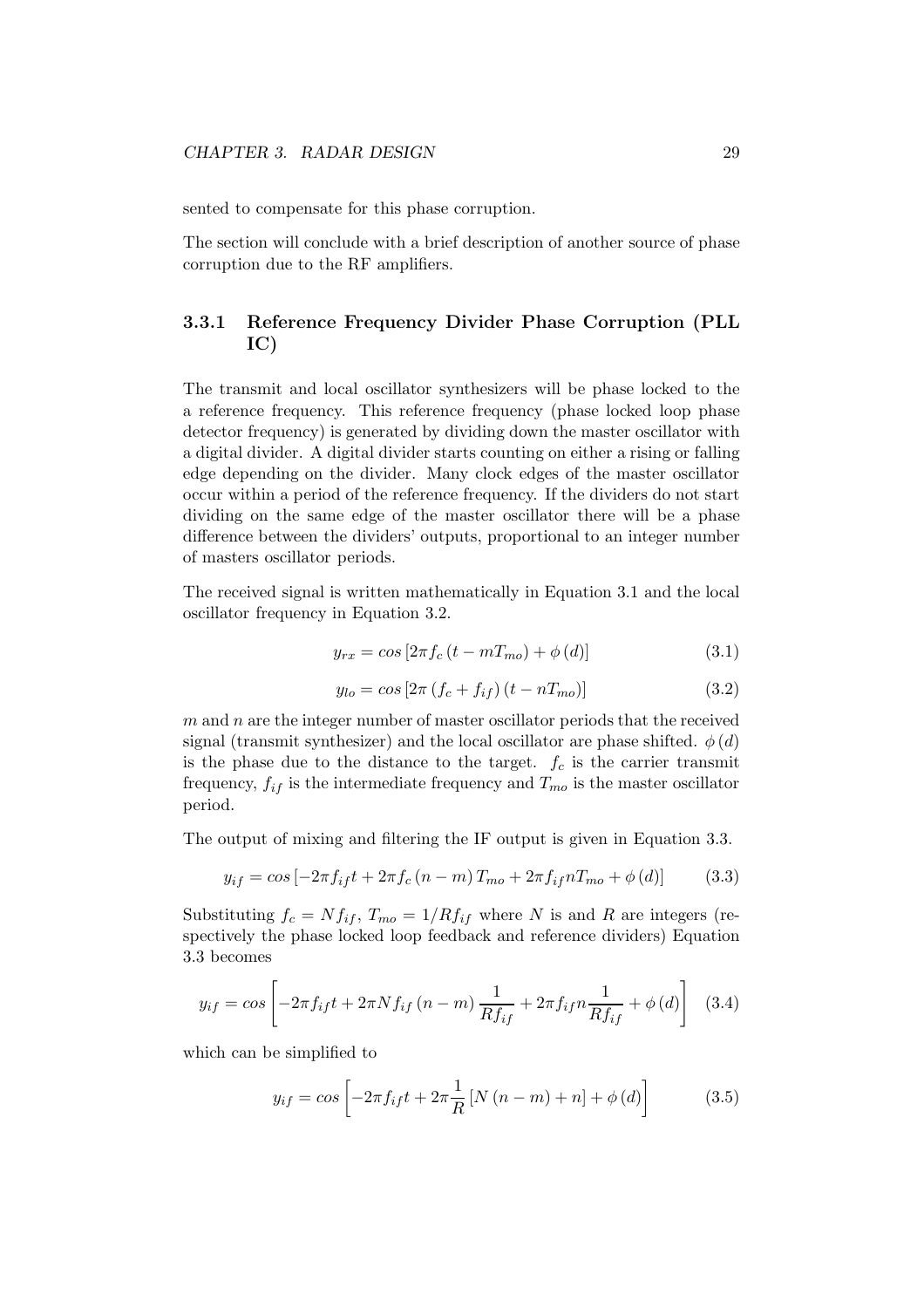It can be seen that the term  $2\pi [N(n-m)+n]/R$  in Equation 3.5 will not always be an integer multiple of  $2\pi$ . Therefore there will be a random phase introduced into the IF data which will be based on the reference dividers of the phase locked loops.

This problem can be solved by referencing the phase locked loops to the same reference frequency by externally dividing the master oscillator to the required frequency with a single reference divider.

#### 3.3.2 /2, /4 Prescaler Phase Corruption

A similar situation as described in the previous section arises with the prescalers used to extend the bandwidth of the radar. The IF phase error caused by the prescalers is mathematically shown below. Equations 3.6 and 3.7 are the received and local oscillator signals respectively.

$$
y_{rx} = \cos\left[2\pi \frac{f_{stx}}{p}\left(t - mT_{stx}\right) + \phi\left(d\right)\right]
$$
 (3.6)

$$
y_{lo} = \cos\left[2\pi \frac{f_{slo}}{p} \left(t - nT_{slo}\right)\right]
$$
 (3.7)

where  $f_{slo}/p = f_{str}/p + f_{if}$ , m and n are integers and p is the prescaler value of either 2 or 4.

The IF band output of the mixer will then be

$$
y_{if} = \cos\left[-2\pi f_{if}t + 2\pi \frac{f_{str}}{p}\left(nT_{slo} - mTstx\right) + 2\pi f_{if}nT_{slo} + \phi\left(d\right)\right]
$$
(3.8)

There will therefore be a phase error introduced by the prescalers which will change every time the prescalers' divide ratios are changed, further corrupting the phase information.

#### 3.3.3 Effect of RF Components

Stepped frequency radar transmits frequencies over a wide bandwidth. As the phase response of the amplifier does not increase linearly with frequency, frequencies at opposite ends of the spectrum will be phase shifted by different amounts. This has the effect of corrupting the distance information obtained by the radar.

To illustrate this, the phase shifts of a chain of amplifiers were incorporated into the basic stepped frequency simulation. The amplifiers used were the SCA-14 (TX power stage), SNA-386 (low noise amplifier) and the SNA-186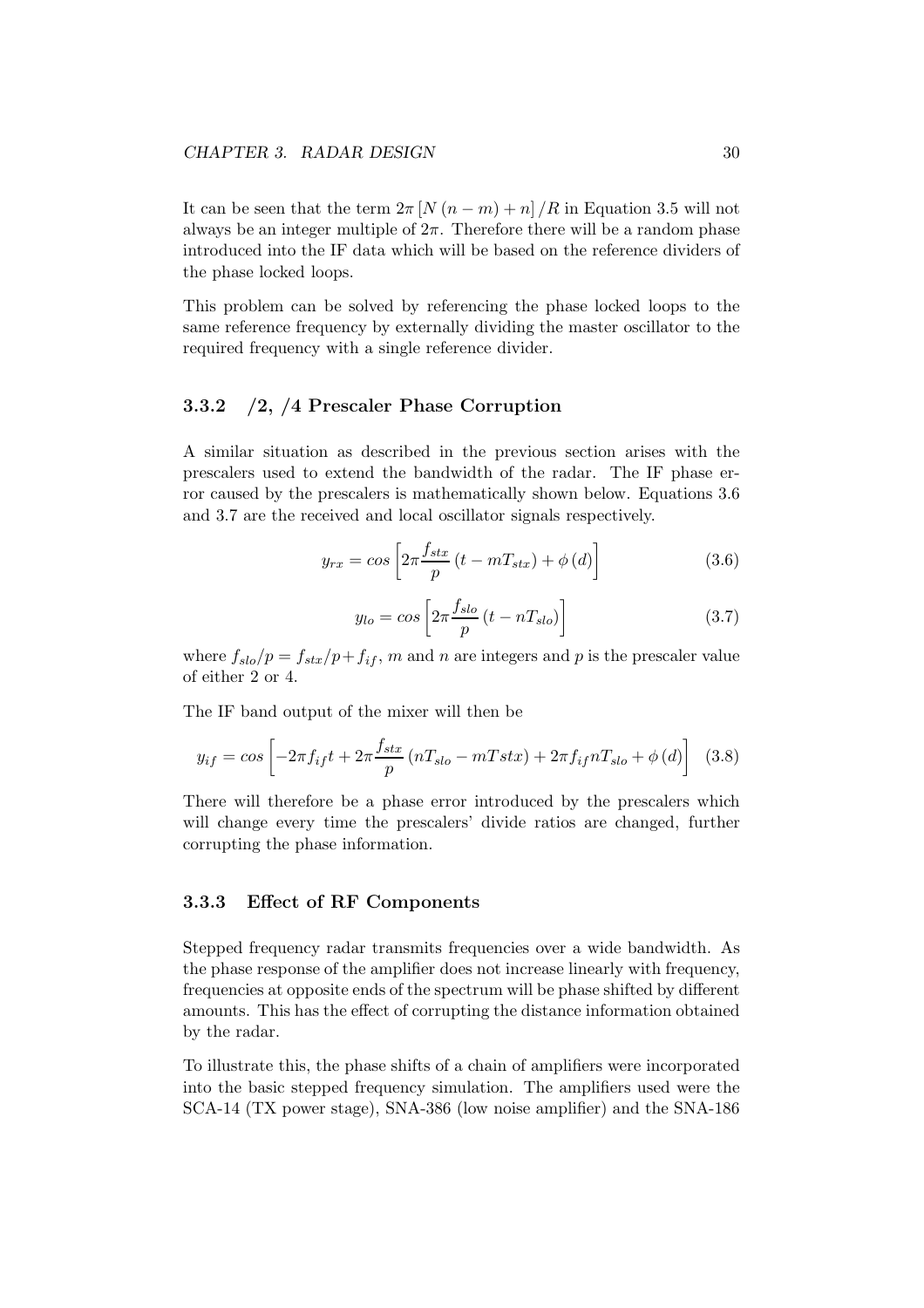(additional receiver amplification). The result was that a target at 2 meters appeared at 1.35 meters, which is 0.65 meters closer to the radar. The range resolution of the radar (1390MHz bandwidth) is 0.108 meters. The targets are therefore range shifted by six range bins. Figure 3.8 shows the result of the simulation in which a target was placed at 2 meters.



Figure 3.8: SF Radar Simulation (single target)

To compensate for this error, a calibration measurement though a cable of known length would have to be made to calculate the error in phase shift. This error could then be corrected in software processing.

#### 3.3.4 Coherent Heterodyne Architectures

The problems introduced in the previous section can be solved by generating a reference intermediate frequency signal which contains only the phase error. This phase error can then be measured and for each received signal removed from the received signal using the reference measurement. Two options for generating this reference signal are shown in Figures 3.9 and 3.10. In Figure 3.9 a separate reference channel has been introduced to the system. The reference signal is generated by mixing signals coupled from the transmit and local oscillator synthesizers and sampling the band pass filtered result. This signal will then only contain the phase error present in the received data channel. However, as the reference and received channels use different components this system will suffer from component matching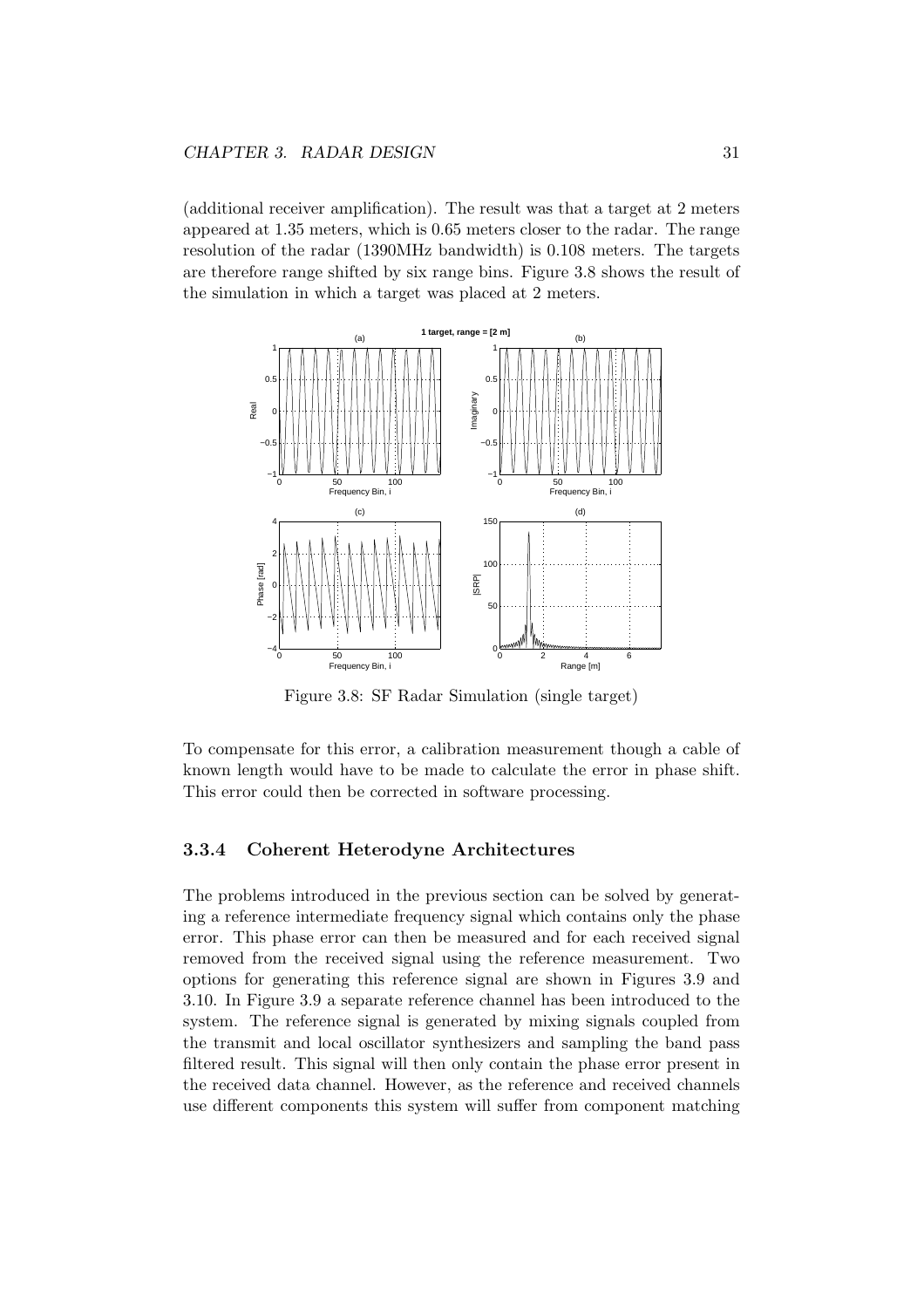

Figure 3.9: Dual Channel Heterodyne Architecture

errors which cause a phase difference between the channels, thus not canceling the phase error completely. Therefore it would be better to generate the reference signal through the same components used for the received signal. Figure 3.10 provides such a method.



Figure 3.10: Interleaved Channel Heterodyne Architecture

In Figure 3.10, switches are used to either multiplex the received signal or the transmitted signal to the intermediate frequency hardware. The disadvantage of this is that the received and reference signals will be recorded in series which will take twice the amount of time. Also, the switches have a limited isolation. Therefore some of the alternate channel signal will couple through to the measured channel. However, this is controllable through the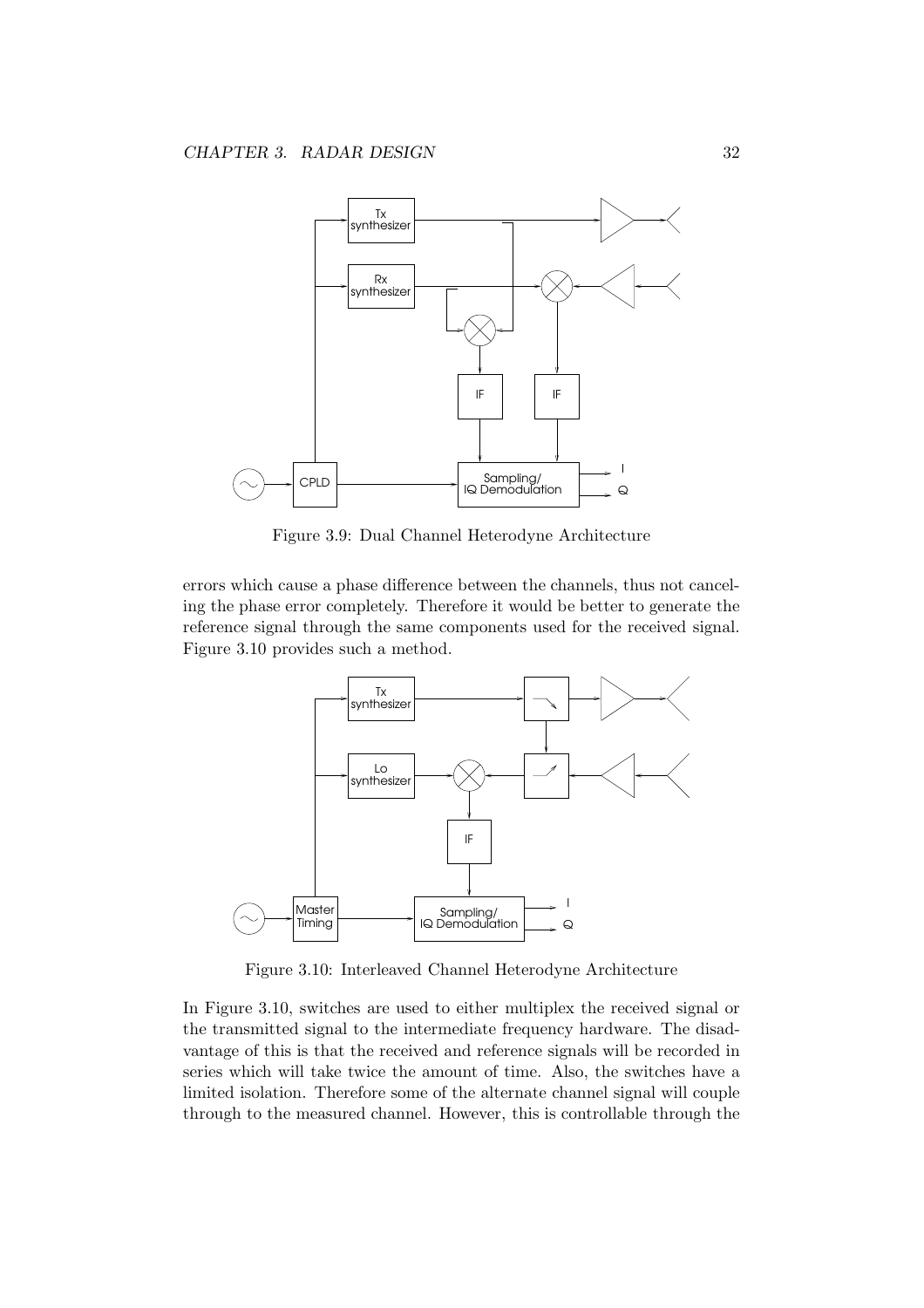choice of the switches. A typical value of 80dB of isolation can be achieved with two switches which meets the requirements for the harmonics in the IF bandwidth. Finally, as both signals are generated using the same hardware, the phase error between the received and reference channel will be minimized to the tolerances of a single set of components.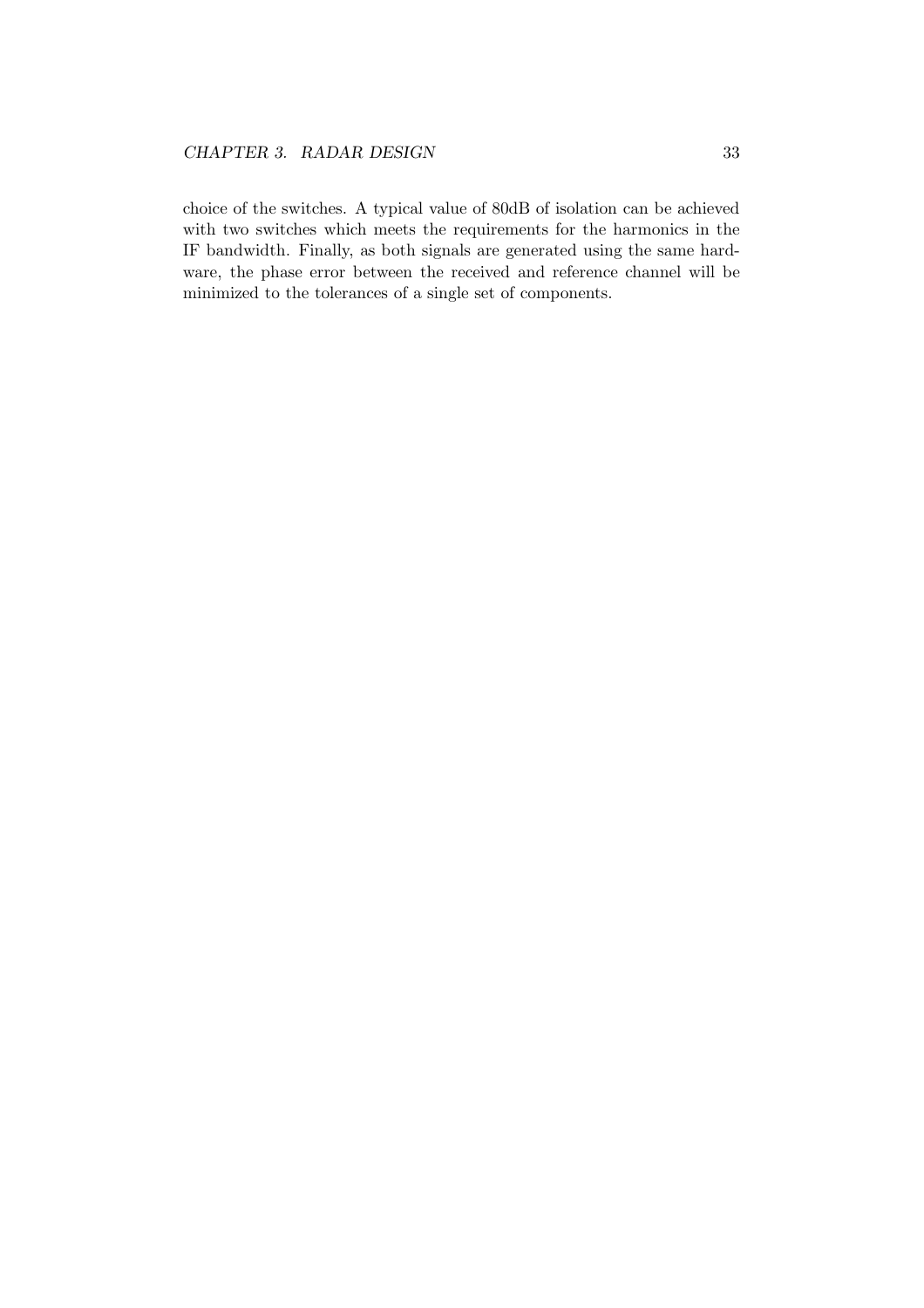# Chapter 4

# Transceiver Implementation

This chapter describes the transceiver implementation detailing how the design of Chapter 3 was implemented. The chapter starts with an overview of the radar system. This is followed by a description of the mechanical construction of the transceiver. Each of the transceiver modules are then discussed in detail with specifications derived from the manufacturer data sheets. The chapter concludes with a brief analysis of the estimated power consumption of the system.

# 4.1 Radar Design Overview

This section presents a brief description of the radar to describe the environment in which the transceiver will operate. The radar can be divided into seven modules excluding peripherals such an odometer module. Each of these modules is listed and briefly described. The modules and their interconnections are shown in Figure 4.1.

- Frequency Reference Module (REF) or otherwise known as the master oscillator of the system. This module incorporates a crystal oscillator from which all radar signals and timing can be generated.
- Radar Controller/Data Capture Module (RCDC) controls the sequence of events in the radar in order to generate the radar signals and capture the data. The sequence of events is governed by a microcontroller implementing a communications protocol which allows the radar to communicate with an external personal computer. The data capture procedure is governed by a logic circuit which generates the timing from the master oscillator clock.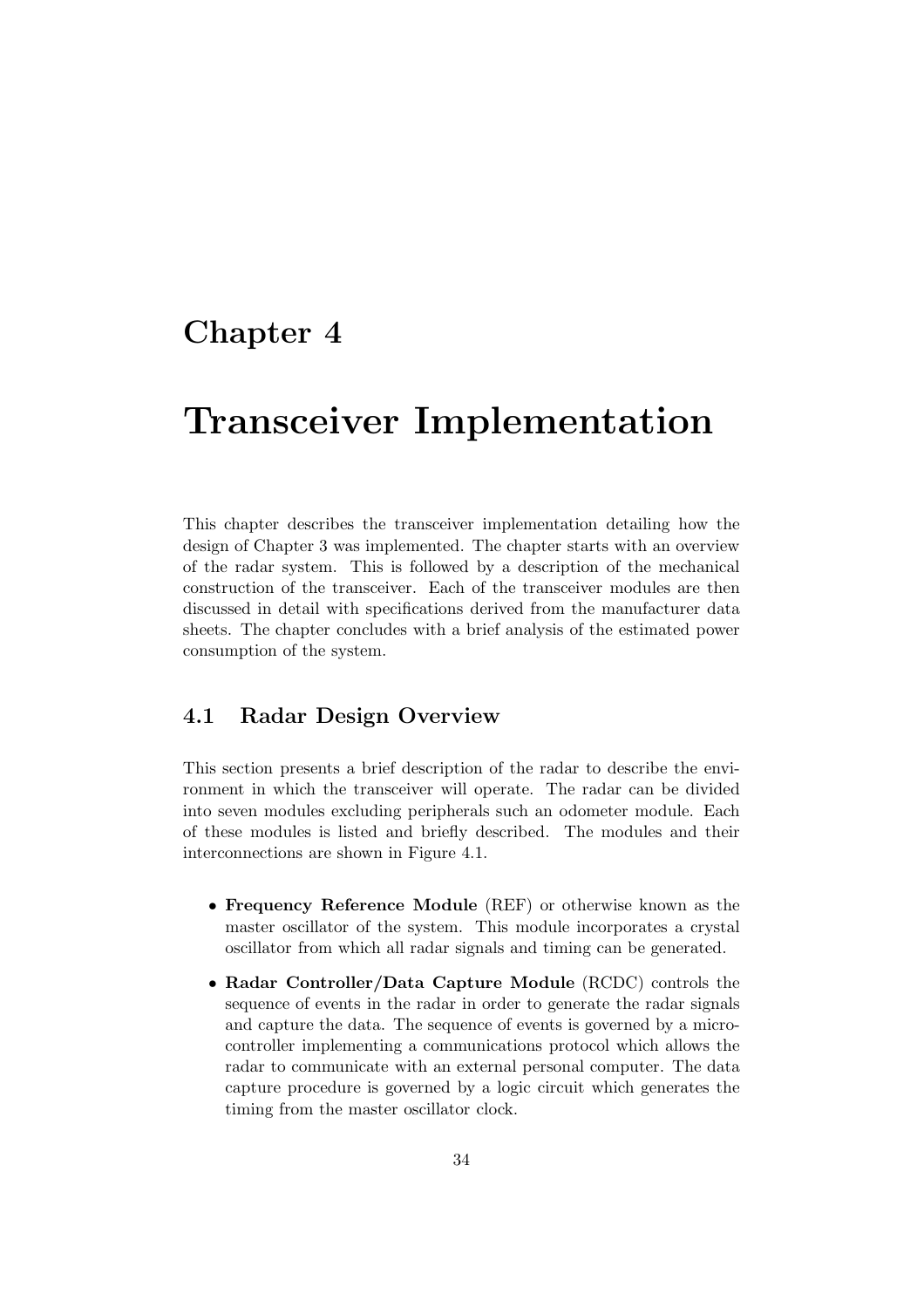

Figure 4.1: System Block Diagram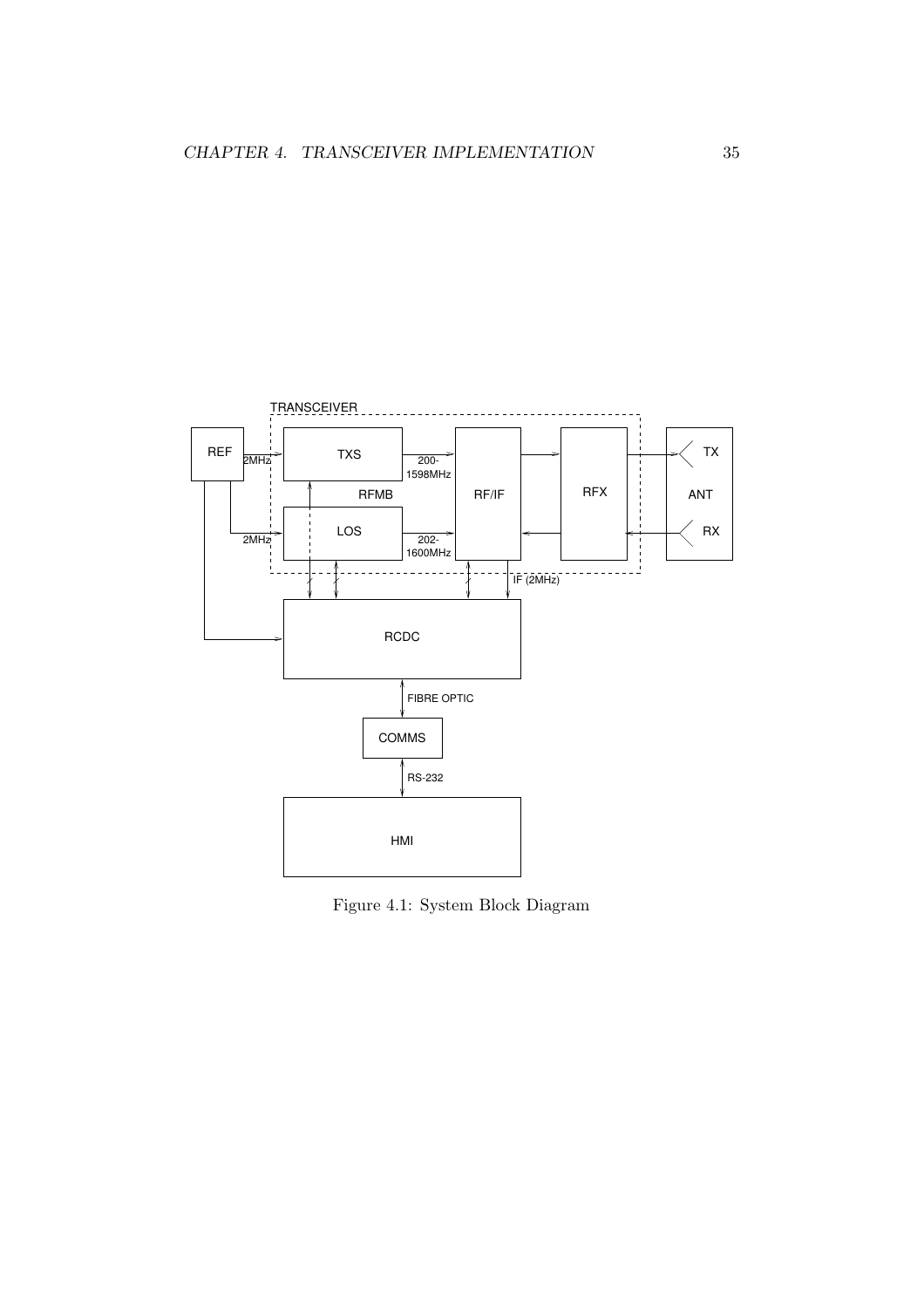- Communications Module (COMMS) provides an optic fiber link from the radar to the personal computer. Optic fiber is used in order to isolate the radar electronics from the switching noise of the human machine interface computer. The communications module plugs into a standard 9 pin RS-232 port on the computer and links to the radar via fiber optic cables.
- Human Machine Interface (HMI) The human machine interface provides an interface to the radar. It enable the radar to be controlled and the radar data to be viewed in real time. Basic radar data processing is implemented for data viewing.
- Transceiver Module (TRANS) The radar transceiver consists of four modules which will briefly be described here. The rest of this chapter will then focus on the implementation of these modules. The dashed boxed region of Figure 4.1 shows the transceiver modules.
	- RF Motherboard (RFMB) attaches to the radar backplane and distributes power and data from the radar bus to the control lines of the each of the transceiver modules. The data bus is distributed though a complex logic programmable device.
	- Transmit Synthesizer (TXS) generates a low power version of the the radar signal for transmission. The synthesizer can be stepped in steps of 2MHz from 200MHz to 1600MHz.
	- Local Oscillator Synthesizer (LOS) is exactly the same as the transmit synthesizer in functionality, but generates the local oscillator signal to mix the received signal down to the intermediate frequency.
	- RF/IF (RFIF) implements the calibration channel and translates the received signal to the intermediate frequency.
	- RF Extender Board (RFX) currently provides the power amplification for the transmitted signal and the low noise amplification for the received signal. This board, however could be used to implement extensions to the radar RF electronics. Examples include a polarimetric switching network or configuration for a monostatic radar antenna arrangement.
- Antennas (ANT) The antenna design was outside the scope of this project.
- Power Supply Unit (PSU) The power supply unit converts a DC power supply of 9 to 18 volts to the required voltages for each of the modules of the radar. The voltages generated are  $+5V$  (RF),  $+9V$ ,  $+24V$ ,  $-5V$  and  $+5V$  (digital).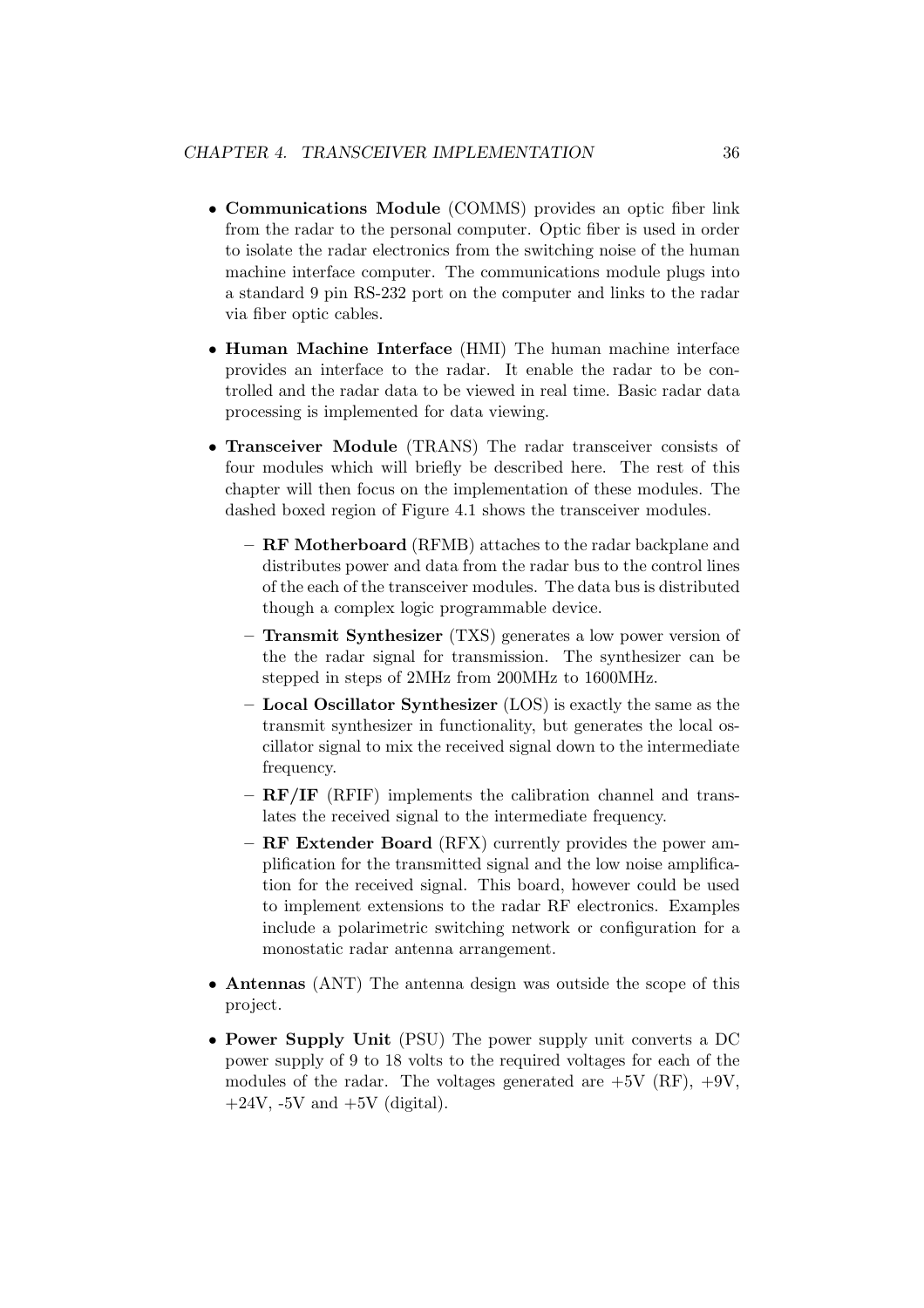# 4.2 Mechanical Layout

The transceiver is divided into three daughter-board modules which plug into the transceiver motherboard. This transceiver motherboard is a 3U Eurocard with dimensions of 220mm by 100mm which plugs into the radar backplane. Figure 4.2 shows a photograph of the transceiver module in front of the radar.



Figure 4.2: Transceiver Board and Radar

The transceiver daughter-boards plug into the motherboard via double row IDC headers and are secured by means of metal PCB spacers. These provide both mechanical stability to the daughter-board mounting, and also some radio frequency isolation between the boards. They also provide further ground paths from the motherboard to the daughter-boards which reduces current loops and therefore mutual coupling between systems.

The RF components are mounted on the bottom of the daughter-boards such that they face the motherboard. The motherboard is in turn flooded with ground plane. The electromagnetic energy generated by the daughter-boards will therefore couple onto this ground plane providing greater inter-board electromagnetic isolation.

The coaxial connectors feeding signals from each of the daughter-boards are mounted on the top which provides easy inter board connections. Suhner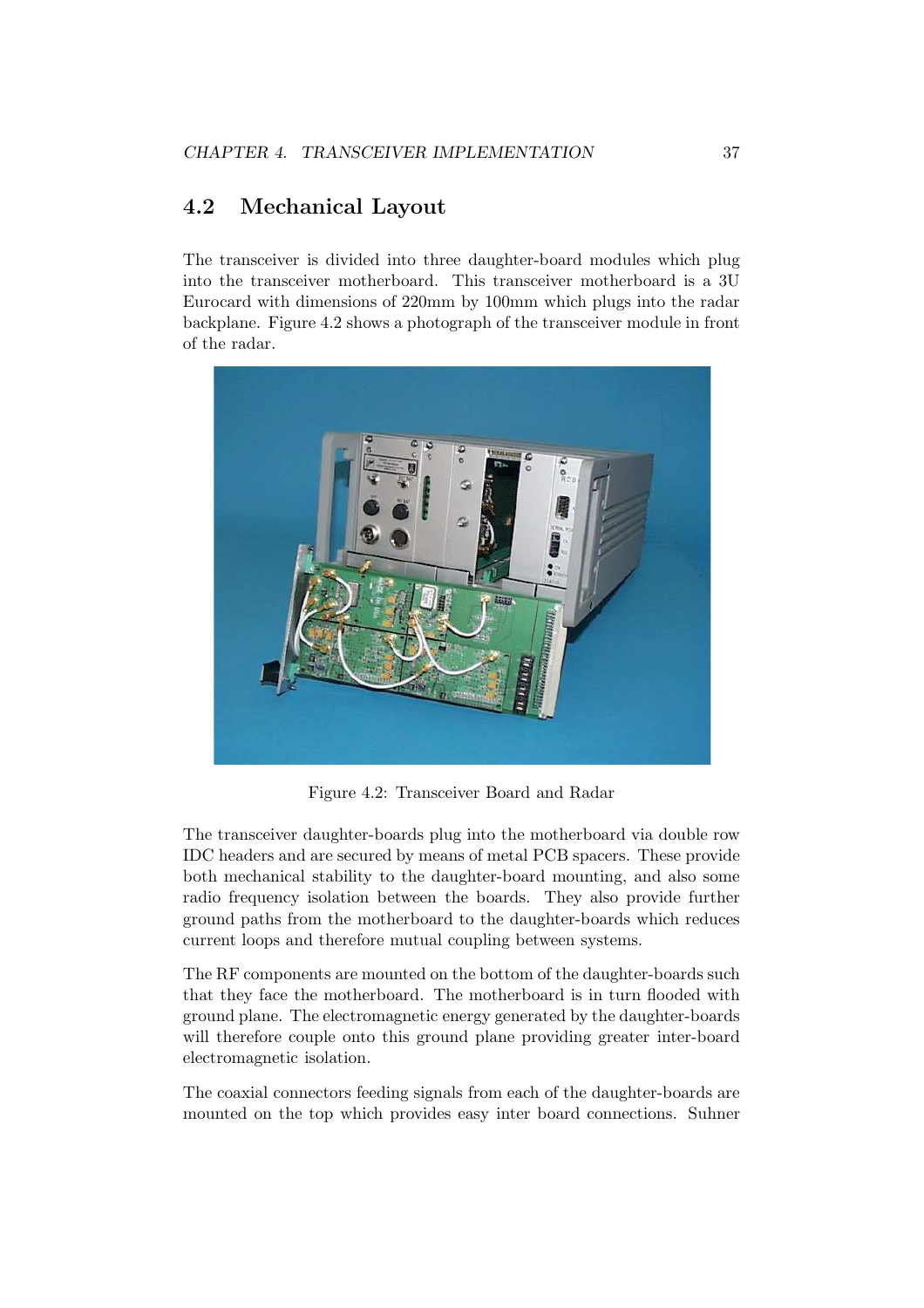$\text{Microsoft}^{\text{TM}}$  connectors were used for their size and ease of installation.

# 4.3 Transceiver Modules

The transceiver modules will be presented in this section. Each section will include a short description of the module supported by any important specifications and block diagrams. Due to commercial ventures concerning this radar system, the full schematics are unable to be published in the dissertation.

#### 4.3.1 RF Motherboard (RFMB)

The function of the RF motherboard includes the distribution of power and control lines from the backplane to the transceiver daughter-boards. The translation from the backplane address and data buses to the control lines is achieved through a complex logic programmable device (CPLD). The CPLD functionality is defined with the hardware description language VHDL. The code for this device did not form part of the thesis requirements and was designed only in part by the author.

The RF motherboard also provides power supply filtering on the power supply lines from the backplane to reduce the amount of noise generated by the switching of the RCDC digital circuitry and PSU DC-DC converters.

#### 4.3.2 Reference Oscillator Module (REF)

Although this module is strictly not part of the transceiver, it is physically located on the transceiver motherboard and some of its specifications, such as the phase noise, are used to calculate the performance of the other transceiver modules. Therefore it is included in this description of the transceiver modules.

The master oscillator is a 16MHz temperature compensated crystal oscillator with a HCMOS output. This is used to clock a complex logic programmable device which generates four clock frequencies through frequency division. The CPLD functionality is defined through VHDL. These outputs are in phase with the master oscillator and therefore each other. Two 2MHz outputs are generated for the synthesizer reference frequencies, one 4MHz signal to clock the RFMB CPLD and an 8MHz clock for the sampler (FPGA and ADC). The specifications for the crystal are given in Table 4.1.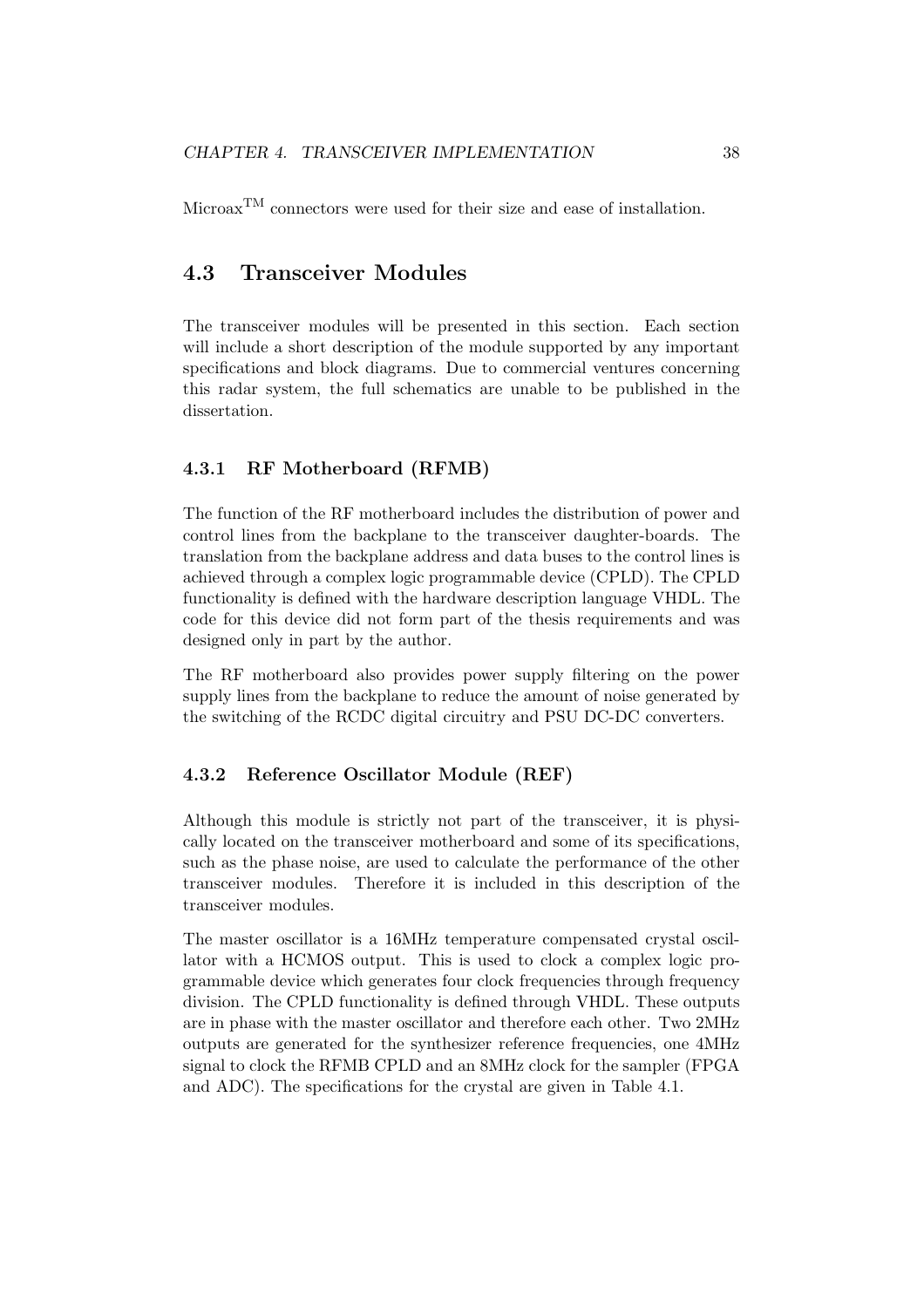| <b>Nominal Frequency</b>                                                | 16                      | MHz |
|-------------------------------------------------------------------------|-------------------------|-----|
| Stability in the temperature<br>range: $20^{\circ}$ C to $70^{\circ}$ C | $< \pm 2$               | ppm |
| <b>Current Consumption</b>                                              | < 20                    | mA  |
| <b>Output Voltage</b>                                                   | $HCMOS$ , low $< 0.4$ , | V   |
|                                                                         | high $>4$               |     |
|                                                                         | (1kOhm, 15pF)           |     |
|                                                                         | $50\% \pm 10\%$         |     |
|                                                                         | $10ns$ rise/fall time   |     |
| <b>Phase Noise</b>                                                      |                         |     |
| 10Hz                                                                    | -85                     | dBc |
| 100Hz                                                                   | $-108$                  | dBc |
| 1kHz                                                                    | $-128$                  | dBc |
| 10kHz                                                                   | $-140$                  | dBc |
| 100kHz                                                                  | $-150$                  | dBc |
| 1MHz                                                                    | $-153$                  | dBc |

Table 4.1: Master Oscillator Specifications

#### 4.3.3 Synthesizer Module (TXS, LOS)

The synthesizers are single loop phase locked loops that use a frequency synthesizer integrated circuit to provide the reference and feedback dividers and the phase detector. The active loop filter provides the control signal for the voltage controlled oscillator. This is then buffered to reduce the loading of the VCO. The output of the phase locked loop is frequency divided to extend the band of the PLL and then passed through a variable attenuator to achieve a flat output spectrum. A block diagram of the synthesizer is shown in Figure 4.3. The maximum and minimum RF power levels are shown on each of the RF lines.

The phase locked loop integrated circuit implements a phase/frequency detector, a reference frequency divider, which was set to 1, and a feedback frequency divider. The phase/frequency detector outputs two signals, phase detector pulse up (PDU) and phase detector pulse down (PDD). PDU pulses high approximately 1.9V when the divided VCO lags the divided reference in frequency or phase. PDD pulses high when the divided VCO leads the divided reference in phase or frequency. Thus the phase error is encoded as a pulse width modulated waveform whose DC average is proportional to its duty cycle which equals the phase error. These signals are subtracted in a differential filter to produce the control voltage for the VCO.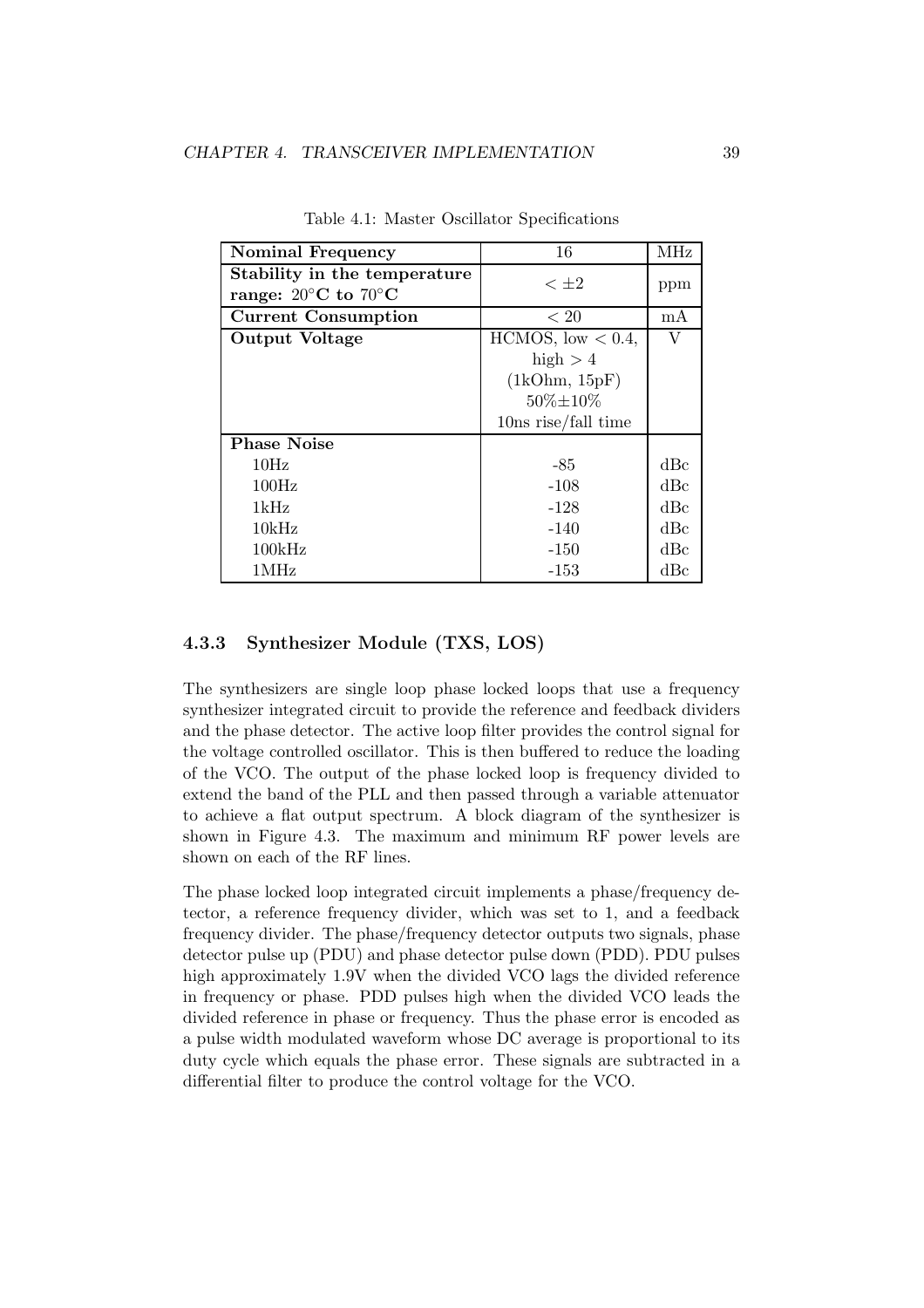

Figure 4.3: Synthesizer Block Diagram

The phase locked loop IC was chosen for its ability to divide the reference frequency by 1. The feedback frequency divide ratio was also important as it needed to be able to divide the feedback frequency to a relatively high phase detector frequency. The phase detector operates up to 100MHz, and the feedback divider to 2.0GHz. Three encoded bytes are sent to the phase locked loop to set the reference frequency and feedback frequency dividers. The reference frequency divider has a range of 1 to 63 and the feedback diver, 90 to 5135.

The loop filter circuit diagram is shown in Figure 4.4. Theorectical component values were calculated using the phase locked loop design program. These and the actual values used are shown in Table 4.2. The operational amplifier was chosen for its ultra low noise specifications and high gain bandwidth product. It has a maximum input noise voltage density of  $1.1 \text{nV}/\sqrt{\text{Hz}}$ and an input noise current density of  $1.6pA/\sqrt{Hz}$ , both at 1kHz offset frequecy. The gain bandwidth product is 20MHz for an input frequency of 200kHz, which is sufficient for the loop filter.

|                | Component   Calculated Value   Actual Value   Unit |     |     |
|----------------|----------------------------------------------------|-----|-----|
|                | 263.697                                            | 240 |     |
| R2             | 605.76                                             | 620 |     |
| C <sub>1</sub> | 10                                                 | 10  | nЕ  |
| - 10           | 12.686                                             |     | 'nΗ |

Table 4.2: Loop Filter Component Values

The voltage controlled oscillator used had a guaranteed operating frequency range of 800-1600MHz with a nominal tuning voltage of 0-20V. The speci-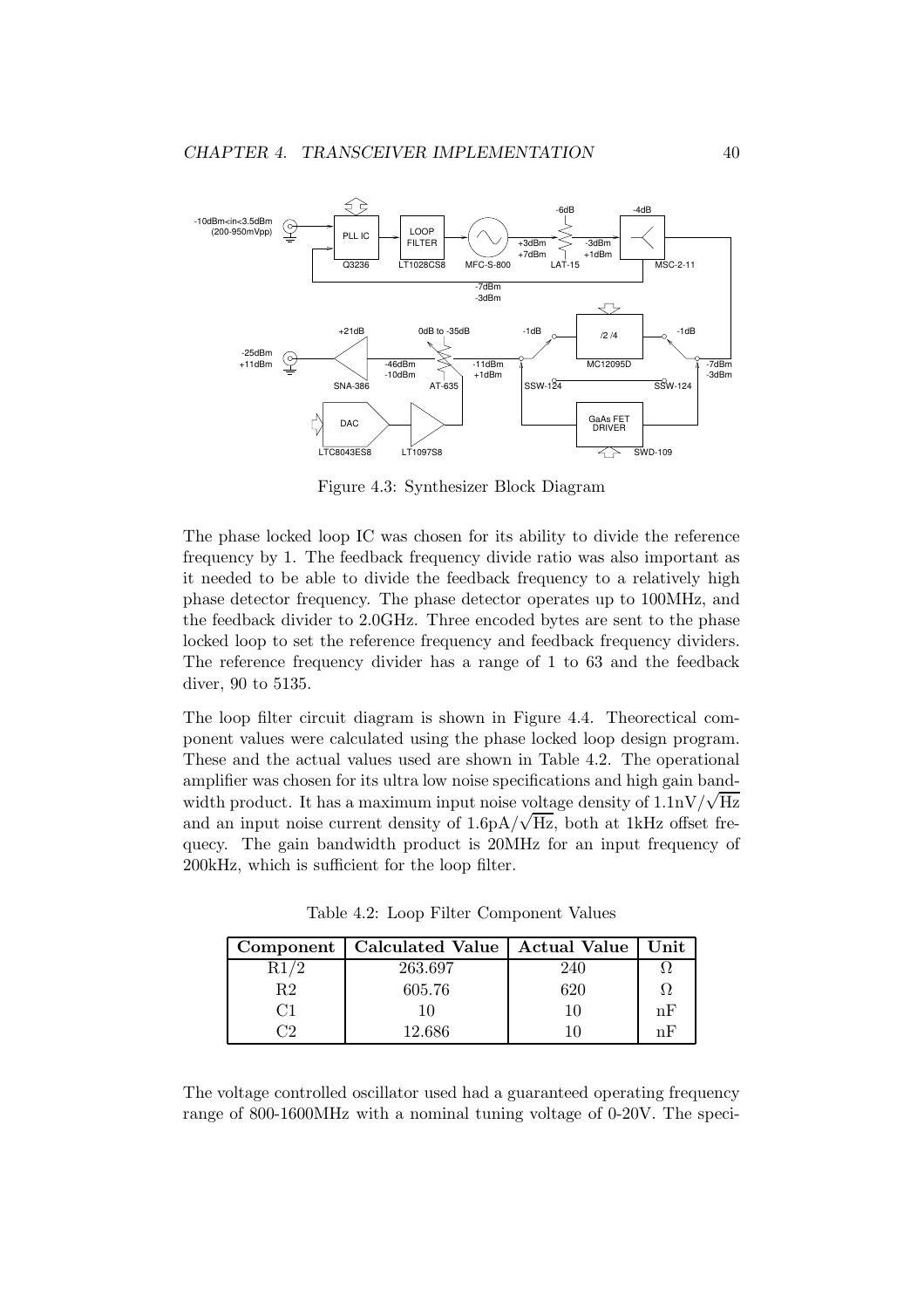

Figure 4.4: Loop Filter Circuit Diagram

fications are shown in Table 4.3.

|  |  | Table 4.3: Voltage Controlled Oscillator Specifications |
|--|--|---------------------------------------------------------|
|  |  |                                                         |

| <b>Frequency Range</b>              | 800-1600        | <b>MHz</b> |
|-------------------------------------|-----------------|------------|
| <b>Tuning Voltage</b>               | $0 - 20$        | V          |
| <b>Ouput Power</b>                  | $+5\pm2$        | dBm        |
| <b>Phase Noise</b>                  | $f_c = 1.75351$ | GHz        |
| $100$ Hz                            | -35             | dBc        |
| $1 \text{ kHz}$                     | $-72$           | dBc        |
| $10 \text{ kHz}$                    | $-100$          | dBc        |
| $100 \text{ kHz}$                   | $-122$          | dBc        |
| 1 MHz                               | $-142$          | dBc        |
| $10$ MHz                            | $-162$          | dBc        |
| <b>Typical Harmonic Suppression</b> | 10              | dBc        |
| <b>Modulation Bandwidth</b>         | 2.5             | MHz        |

The output of the loop is divided by a variable divider (prescaler). This divides the frequency by either 2 or 4. The prescalers are used translate the output frequency of the phase locked loop (800-1600MHz) to the frequency range, 200-800MHz. However, by bypassing the prescalers (essentially divide by 1), the bandwidth of the system could be extended to 200-1600MHz. The prescalers also provide the capability of stepping the output frequency of the system in 1MHz steps over 400-800MHz and 500kHz steps over 200-400MHz.

The output power of the synthesizers are adjusted by a variable attenuator which is in turn controlled by a 12 bit digital to analogue converter (DAC). The DAC generates a negative voltage from 0 to -5V which controls the variable attenuator. To obtain a flat output power response over the band of the radar, the radar is required to be calibrated for each output frequency. This allows the same generic synthesizer module to be used for both the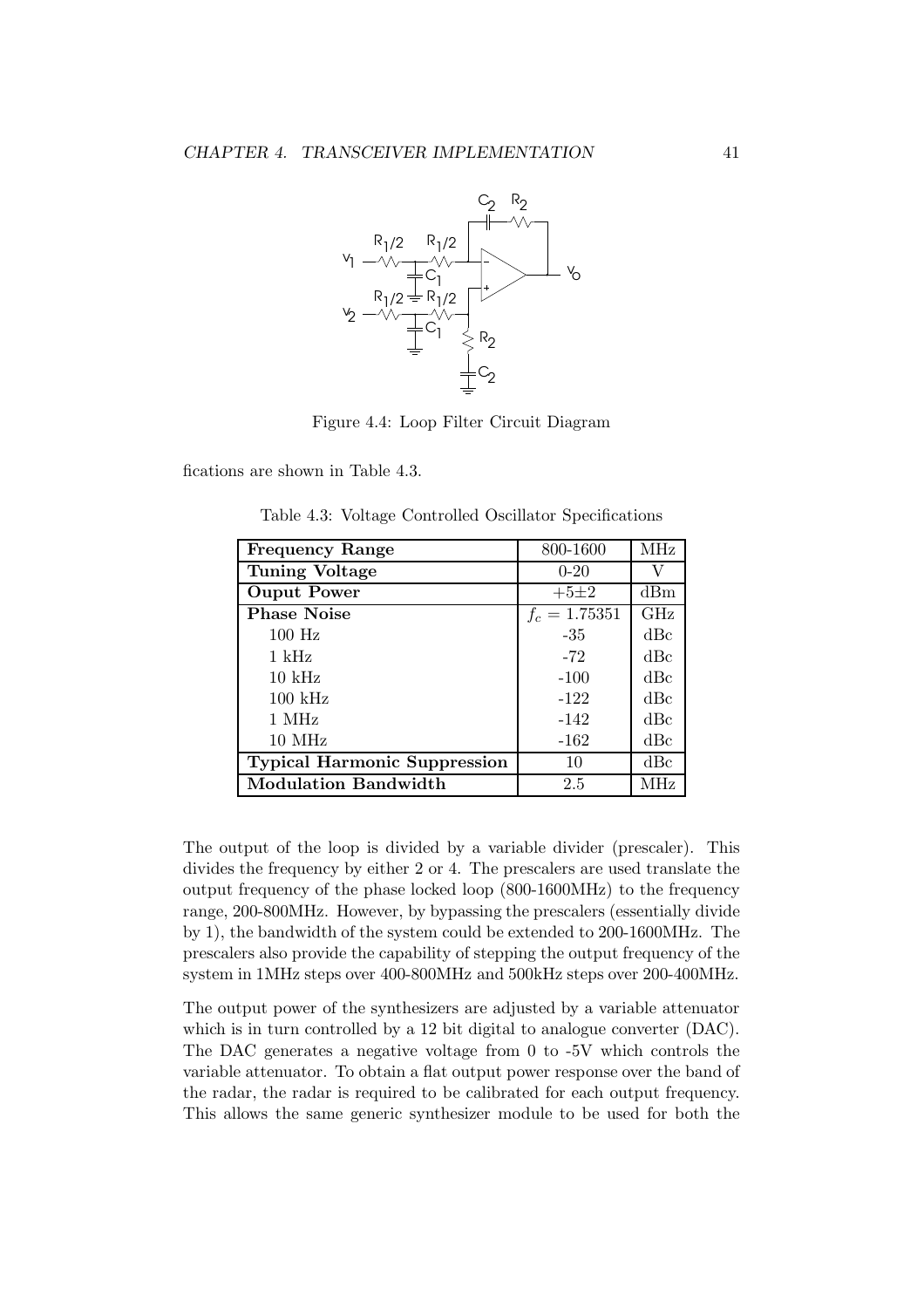TXS and LOS even though their output power level requirments are not the same. Therefore only a single version synthesizer module needs to be manufactured.

#### 4.3.4 RF/IF Module (RFIF)

The RF/IF module implements the down-conversion of the received signal to the intermediate frequency, and the reference channel for phase correction. A block diagram of the RF/IF module is shown in Figure 4.5.



Figure 4.5: RF/IF Block Diagram

The maximum input signal level of the radar is determined by the maximum input power is to the mixer  $(+1dBm)$ . Figure 4.5 shows the maximum levels for guaranteed operation through the receiever chain, and the IF level of the reference signal. The transceiver specifications were calculated from the component data sheets and these are listed in Table 4.4.

The reference channel is also shown in Figure 4.5. The phase of the transmit synthesizer is recorded by switching the transmitted signal to the receiver and mixing down to IF. This reference IF signal contains only the phase corruption of the  $/2/4$  prescaler. Thus the phase of the received IF signal can be adjusted by the known phase corruption, thereby canceling the error.

The bandpass filter used in the implementation of the transceiver was custom made by Lark Engineering. The only specifications of the desired filter given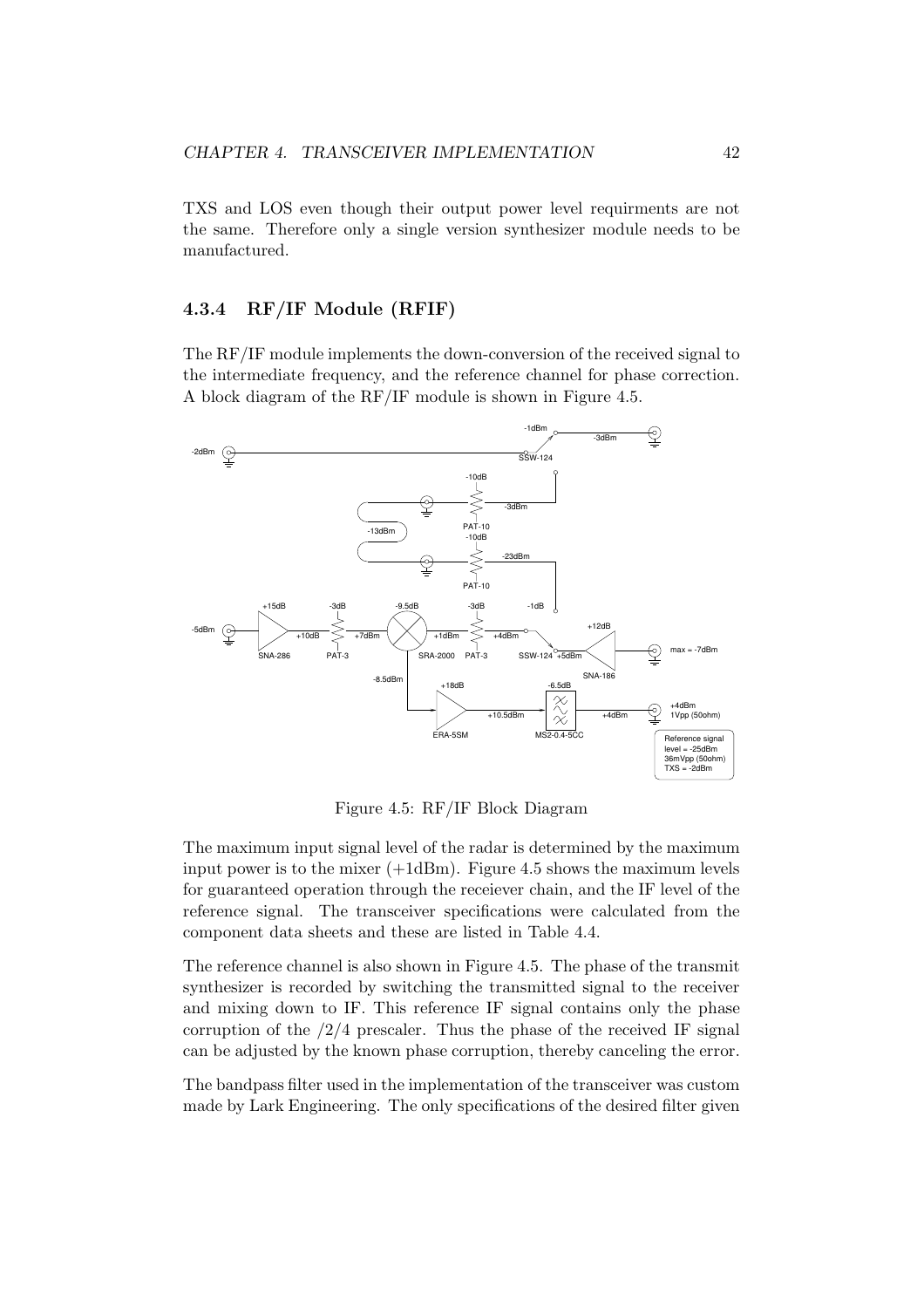| Receiver Noise Figure                                  | 4.1      | dВ  |
|--------------------------------------------------------|----------|-----|
| Maximum Receiver Input<br>(with LNA from RFXRX module) | $-28$    | dBm |
| Noise Floor                                            | $-119.8$ | dBm |
| Dynamic Range                                          | 91.8     | dВ  |

Table 4.4: Calculated Transceiver Specifications (25◦C)

Lark Engineering were the center frequency of 2MHz, the -3dB bandwidth of 100kHz, the stopband level of -70dB at 1MHz from the center frequency and the input and output impedences of  $50\Omega$ .

#### 4.3.5 RF Extender Module (RFX)

The RF extender (RFX) motherboard at present contains two daughterboards which implement the transmit (RFXTX) and receive (RFXRX) gain stages. The motherboard connects to the backplane and supplies power to the daughter-boards. A block diagram of the RFX module is shown in Figure 4.6.



Figure 4.6: RFX Block Diagram

The RFX transmit daughter-board (RFX TX) amplifies the transmit synthesizer signal to the required output power level for transmission of the electromagnetic wave into the ground. This was achieved using a power amplifier.

The RFX receive daughter-board (RFX RX) amplifies the received signal with a low noise amplifer. The low noise amplifer was chosen with a low noise figure and high gain, which effectively sets the noise figure of the receiver.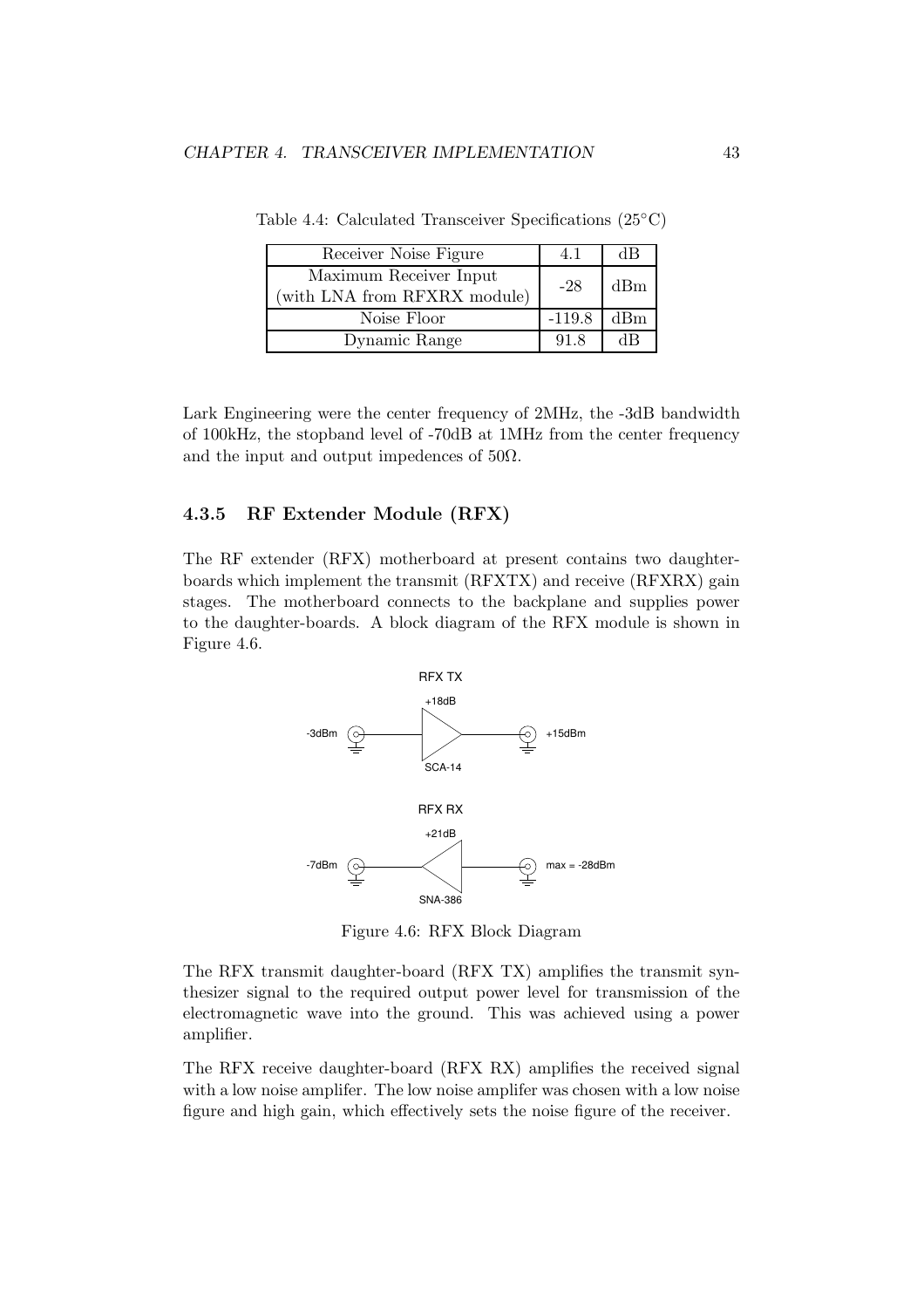# 4.4 Power Consumption

In order to design the power supply module, a current rating for each of the voltages generated by the PSU needed to be specified. The current consumption of each of the transceiver modules was calculated for each of the supply voltages from datasheets supplied by the component manufacturers. The maximum, and not typical, current ratings were used to calculate an upper bound on the current drawn. These values have been tabulated in Table 4.5. The modules are listed in the first column. The subsequent columns contain the currents associated with each of the supply voltages.

| Module       | $+5\mathrm{V}$ | -5V  | $+9V$ | $+24V$ | <b>Total</b> |
|--------------|----------------|------|-------|--------|--------------|
| <b>RFMB</b>  | 120            |      |       |        | <b>120</b>   |
| <b>REF</b>   | 90             |      |       |        | 90           |
| <b>TXS</b>   | 206.1          | 14.5 | 73.1  | 12.5   | 306.2        |
| LOS          | 206.1          | 14.5 | 73.1  | 12.5   | 306.2        |
| <b>RFIF</b>  | 65             |      | 100   |        | 165          |
| <b>RFXTX</b> | 0              | 0    | 100   | 0      | <b>100</b>   |
| <b>RFXRX</b> |                |      | 35    |        | 35           |
| Total        | 687.2          | 29   | 381.2 | 25     | 1122.4       |

Table 4.5: Transceiver Current Consumption [mA]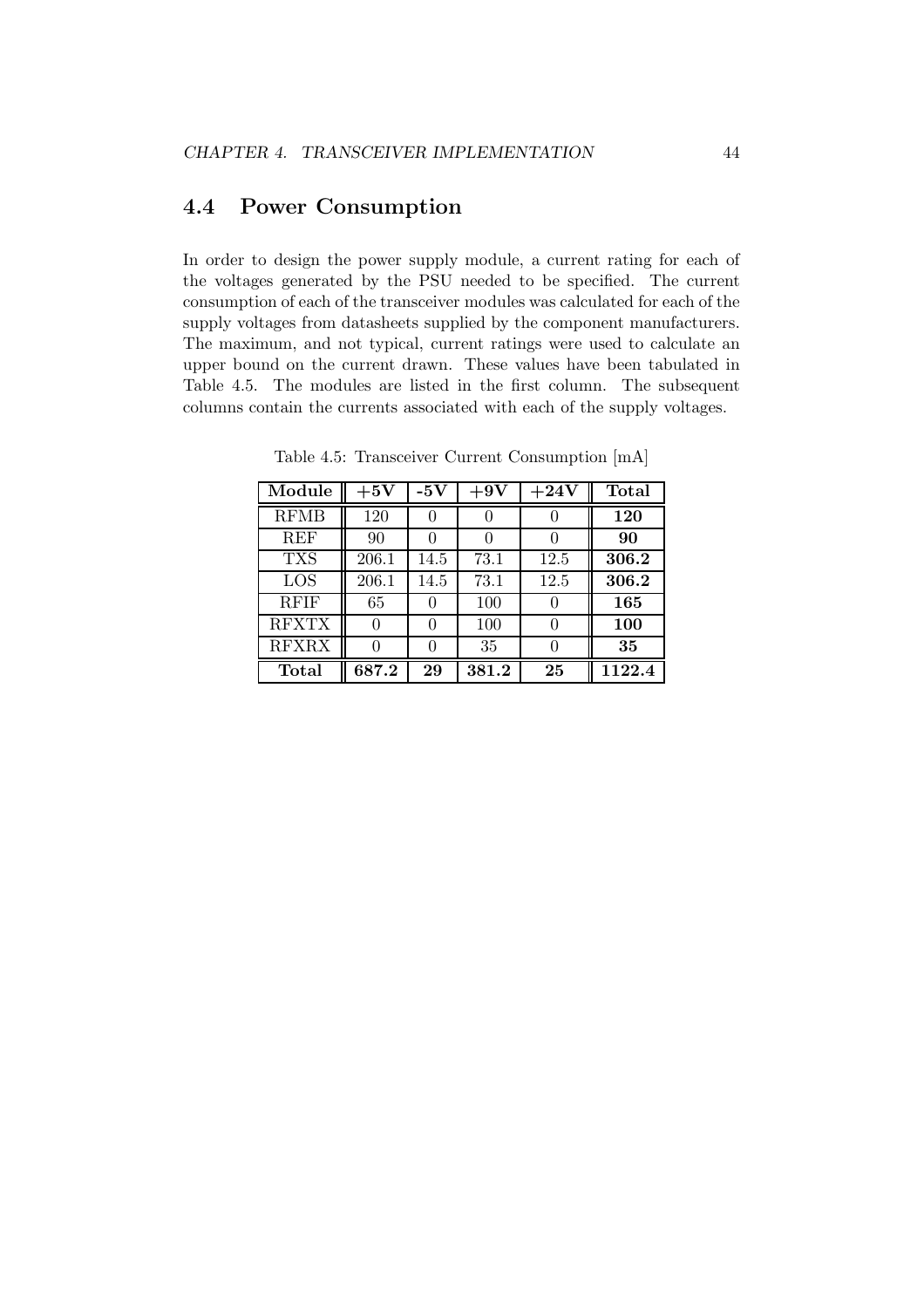# Chapter 5

# Transceiver Laboratory Measurements

Laboratory measurements on the transceiver components were performed to check the operation of the tranceiver and to determine the tranceiver performance. The laboratory equipment used in the measurements of the transceiver are described in the first section of this chapter. The acceptance test procedure (ATP) and the transceiver operational tests performed according to the acceptance test procedure are then described and the results are shown. Finally the results of the performance measurements are presented. These performance measurements show whether the desgin meets the system specifications outlined in Chapter 2.

# 5.1 Measurement Equipment

### 5.1.1 HP8591A Spectrum Analyser

The spectrum analyser specifications are given presented in this section. The limitations on the measurements, due to these specifications will be described.

The spectrum analyser phase noise, at an offset frequency of 30kHz, is less than or equal to  $-95$ dBc/Hz. Thus, the phase noise of sources with phase noise levels lower than this value are not measurable with the spectrum analyser. Also, the accuacy of all phase noise measuements other than that at 30kHz will be uncertain, as it is the only specification given for the spectrum analyser. The frequency readout accuracy was given in the spectrum analyser data book.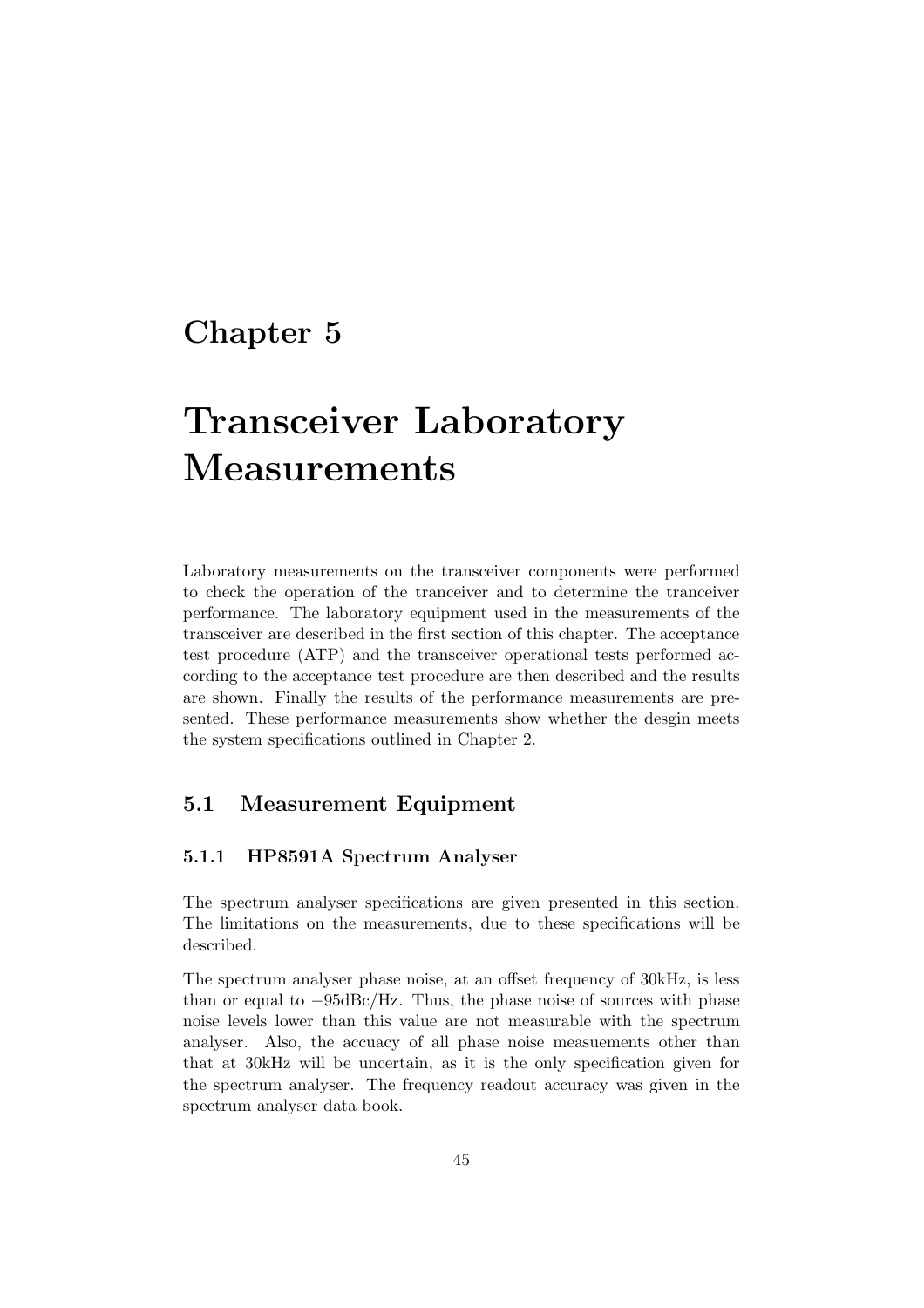Frequency Readout Accuracy  $= \pm$ (frequency readout  $\times$  frequency reference error  $+3\%$  of span  $+20\%$  of RBW  $+1.5kHz$ 

where

Frequency Reference Error  $=$  aging rate  $\times$  period of time since last adjust $ment + initial achievable accuracy + temperature stability$ 

and

the initial achievable accuracy =  $\pm 0.5 \times 10^{-6}$ , the aging rate =  $\pm 1 \times 10^{-7}$ and the temperature Stability =  $\pm 5 \times 10^{-6}$ .

Thus, assuming the spectrum analyser has never been calibated since purchase 10 years ago, the frequency readout accuracy on a signal at 1600MHz with a span of 10MHz and a resolution bandwidth of 1kHz, would be ±894.5kHz (1599.1055GHz to 1600.8945GHz).

#### 5.1.2 Digital Oscilloscope

An HP54645D dual channel digital oscilloscope was used to record time domain waveforms in the radar. The HP54645D is digital mixed signal oscilloscope. It has two analogue 100MHz input signal channels with 200 MSamples/s sampling rate and 1 MB of memory per channel. The scope is used for timing measurements and has a time base accuracy of 0.01% of the time span, and a horizontal resolution of 40ps. The verticle resolution of the scope is 8 bits (256 values).

# 5.2 ATP Results

This section presents a summary of the the results of the acceptance test procedure described in Appendix D.

# 5.3 Received Channel Data

Chapter 3 described the effects of using a variable divide prescaler on the coherency of the system and thus the need for a reference phase measurement. Data captured from the reference channel is used to implement this phase correction. Figure 5.2 shows a radar measurement without phase correction. Clear phase discontinuities can be seen at 400MHz and 800MHz where the prescaler changes its divide ratio from 4 to 2 and from 2 to 1 respectively.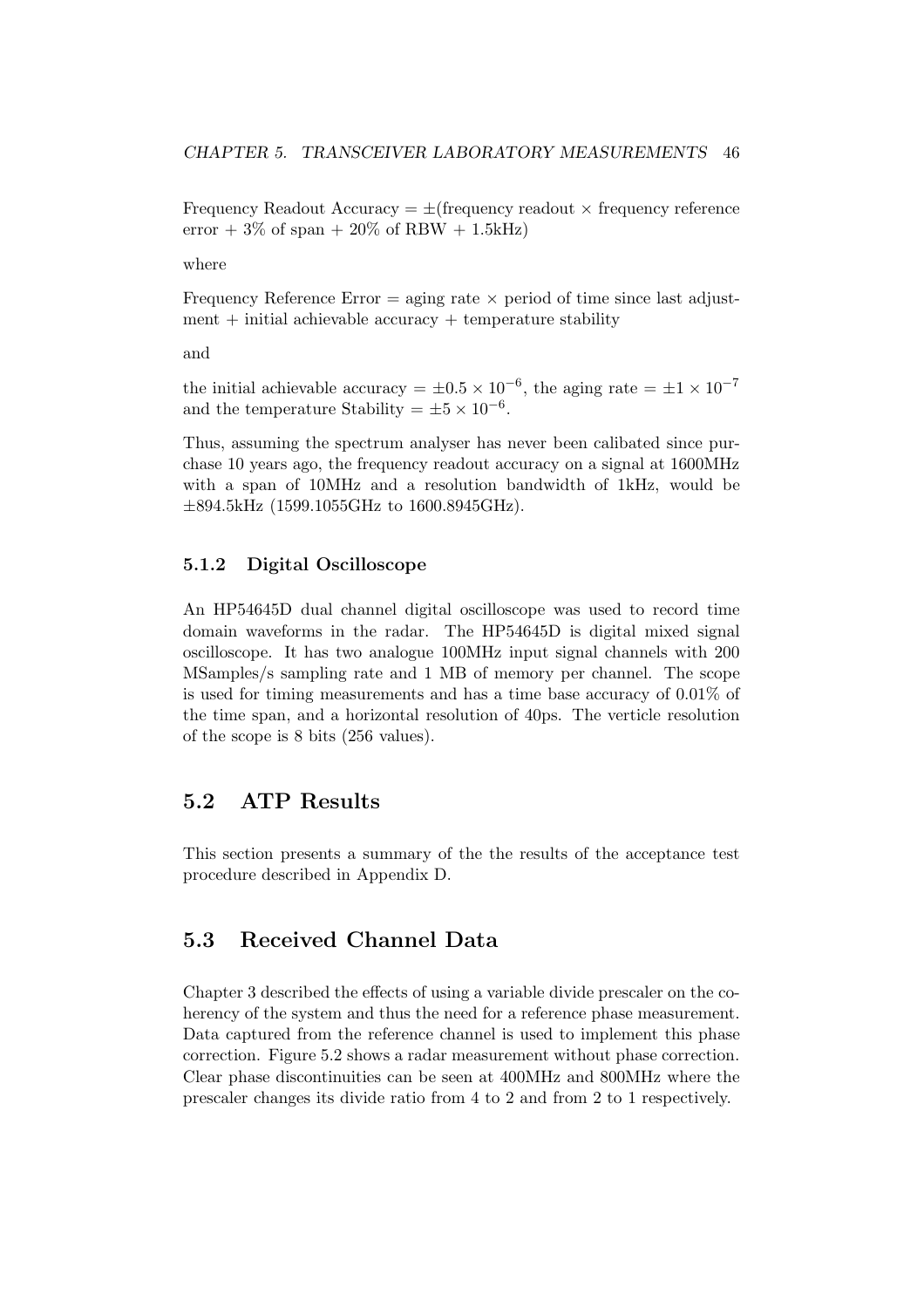| <b>Test</b>                            | Result                       |
|----------------------------------------|------------------------------|
| Motherboard Power Test                 | Passed                       |
| Frequency Reference Power-On Test      | $I_{REF} = 27mA$             |
| Frequency Reference Operational Test   | Passed                       |
| Synthesizer Power-On Test              | $I_{TXS} = 142mA$            |
|                                        | $I_{LOS} = 147mA$            |
| Voltage Controlled Oscillator Test     | Passed                       |
| Phase Locked Loop IC Test              | Passed                       |
| Synthesizer Lock Test                  | Passed                       |
| Variable Attenuator Test               | Passed                       |
| Maximum/Minimum Output Power Test      | Table 5.2                    |
| Constant Output Power Test             | Figure 5.1                   |
| RFIF Power-On Test                     | $I_{RFIF} = 160mA$           |
| Reference Channel Test                 | Passed                       |
| Receive Channel Test                   | Unable to measure            |
| RFX TX Power-On Test                   | $I_{RFX\;TX} = 92 \text{mA}$ |
| RFX TX Operation Test                  | Passed                       |
| RFX TX Maximum/Minimum Powe Level Test | Table 5.3                    |
| RFX RX Power-On Test                   | $I_{RFX\;TX} = 32mA$         |
| RFX RX Operation Test                  | Passed                       |

Table 5.1: ATP Results

Table 5.2: Maximum/Minimum Synthesizer Output Power

|      | Frequency [MHz]   Minimum [dBm]   Maximum [dBm] |       |
|------|-------------------------------------------------|-------|
| 200  | -22                                             | $+17$ |
| 400  | -19                                             | $+16$ |
| 800  | $-21$                                           | $+12$ |
| 1590 | -18                                             |       |

Table 5.3: Maximum/Minimum RFX TX Output Power

|      | Frequency [MHz]   Minimum [dBm]   Maximum [dBm] |       |
|------|-------------------------------------------------|-------|
|      | -3                                              | $+18$ |
| 400  | $-1.5$                                          | $+16$ |
| 800  | -3                                              | $+12$ |
| 1590 |                                                 |       |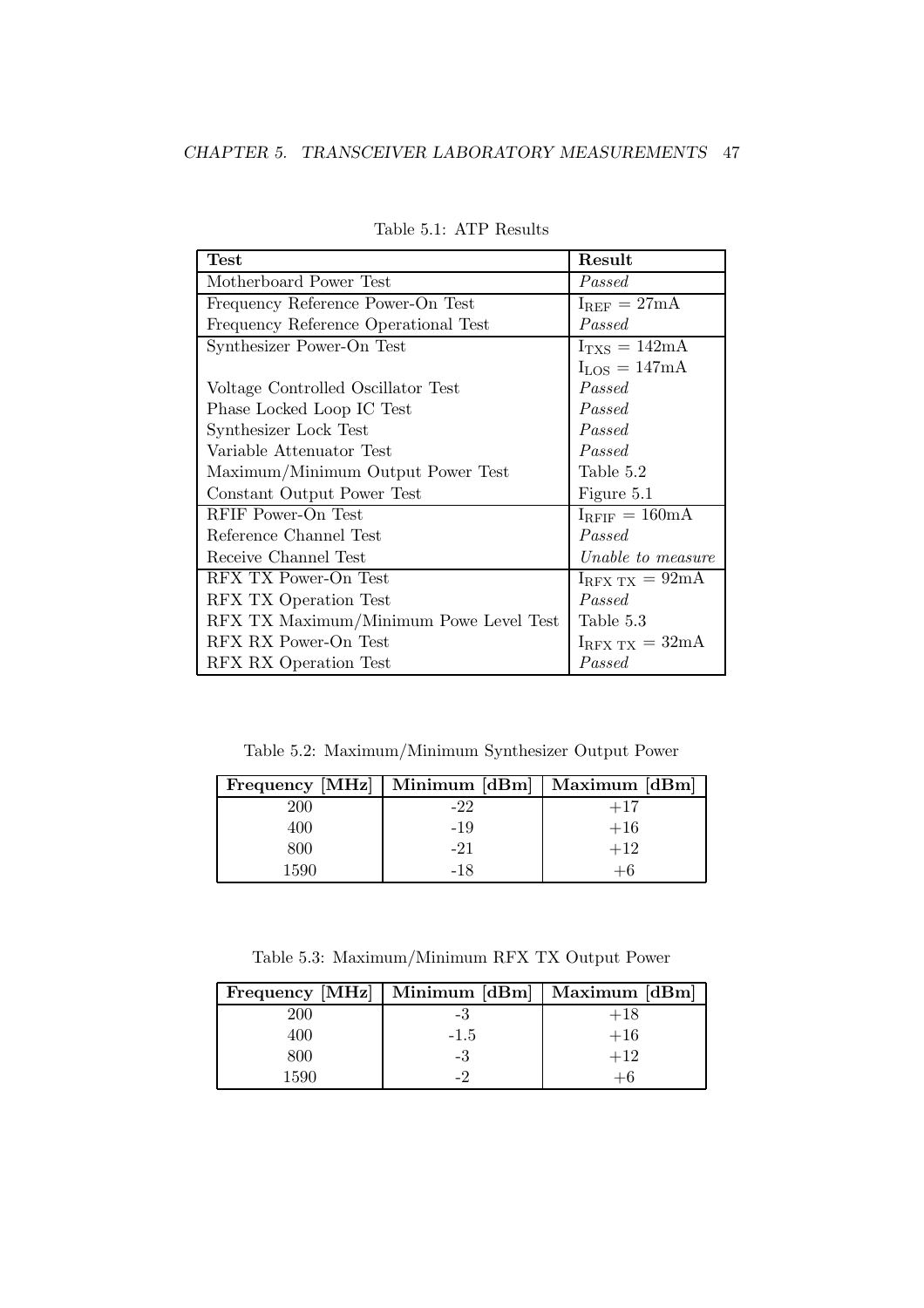

Figure 5.1: 200MHz to 1590MHz Synthesizer Frequency Spectrum Sweep



Figure 5.2: Receive Channel Data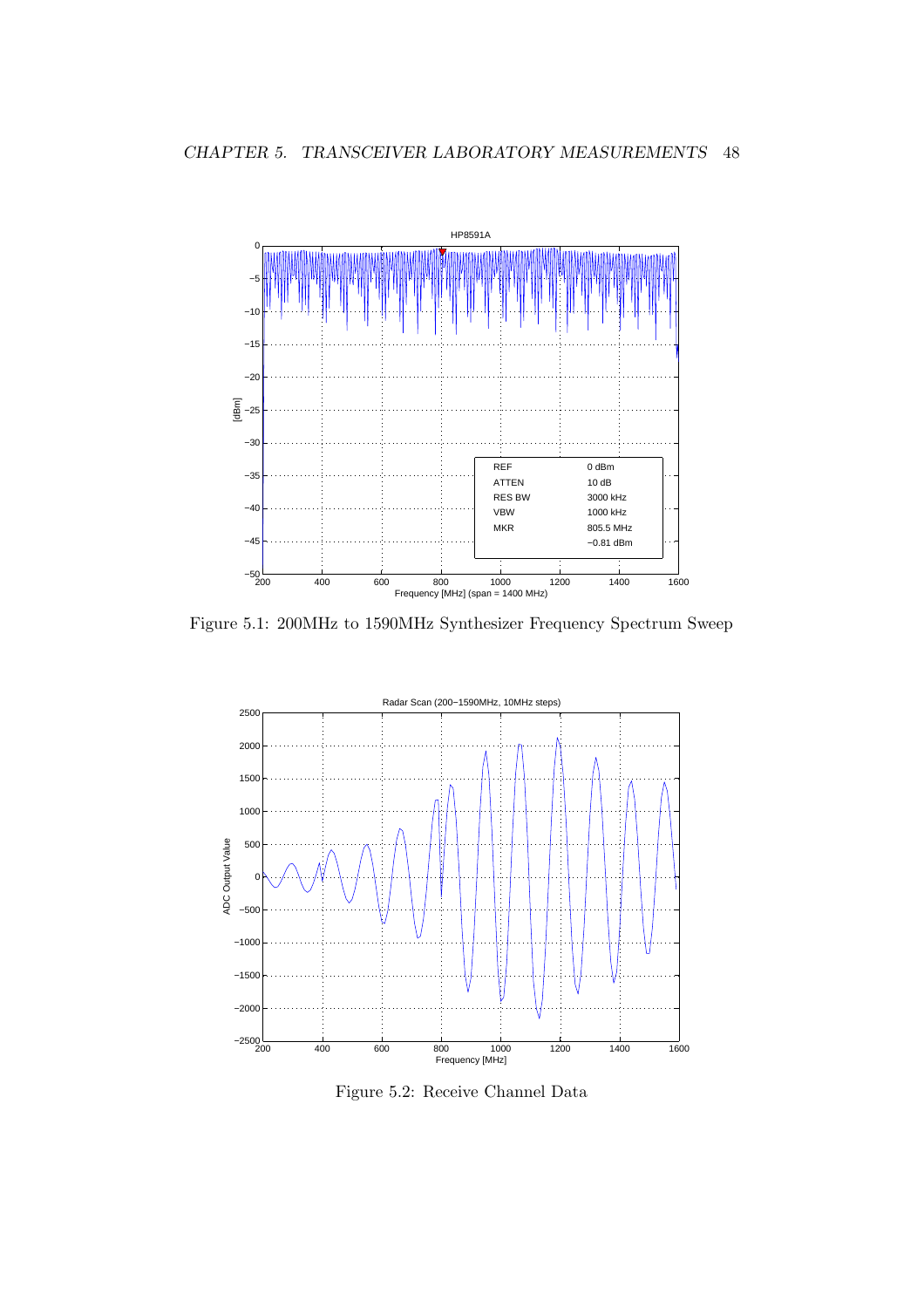It can also be seen that the amplitude of the received data increases for higher transmit frequencies. In the phase correction procedure, the reference signal also corrects this amplitude difference as it has a similar amplitude variation across the band. This is shown in the first graph of Figure 5.3. However, Figure 5.3 also shows that for small attenuations, that is a high signal to noise ratio, the gain variations can be corrected to a reasonable degree. However, for large attenuations the gain variations in the received signal are unable to be corrected, espectially at the received higher frequencies. The effect of this error in correction of the received data on the synthetic range profile is shown in Figure 5.4. It can be seen that for greater than 80dB attenuation, the amplitude and phase correction fails.

# 5.4 Dynamic Range Measurement

The dynamic range of the radar was calculated by measuring the minimum detectable signal and calculating the maximum input signal from component data sheets. The minimum detectable signal was measured by increasing the attenuation between the transmitter and the receiver, until the signal was buried in noise and could not be distinguished. The measurements show the dynamic range of the radar where each of the received samples has been recorded 256 times and averaged which is the standard operational mode for the radar. This averaging reduces the amplitude noise floor in the received data and thus improves the dynamic range.

Figure 5.5 shows that the minimum detectable signal occurs with a signal path attenuation of between 90dB to 100dB. The transmitted power was +15dBm, therefore the received signal was -75dBm to -85dBm. The maximum receiver input signal is calculated in Table 4.4 is -28dBm. Therefore the dynamic range of the system is greater than 47dB but less than 57dB.

# 5.5 Spectrum Measurements

The frequency spectrum of the each of the synthesizers were measured to show the frequency harmonics generated by the synthesizers and the reference harmonics of the phase locked loops.

#### 5.5.1 Frequency Harmonics

Figures 5.6, 5.7 and 5.8 show the synthesizer spectrum at 200MHz, 400MHz and 800MHz respectively. The spectrum in Figure 5.6 (200MHz) has even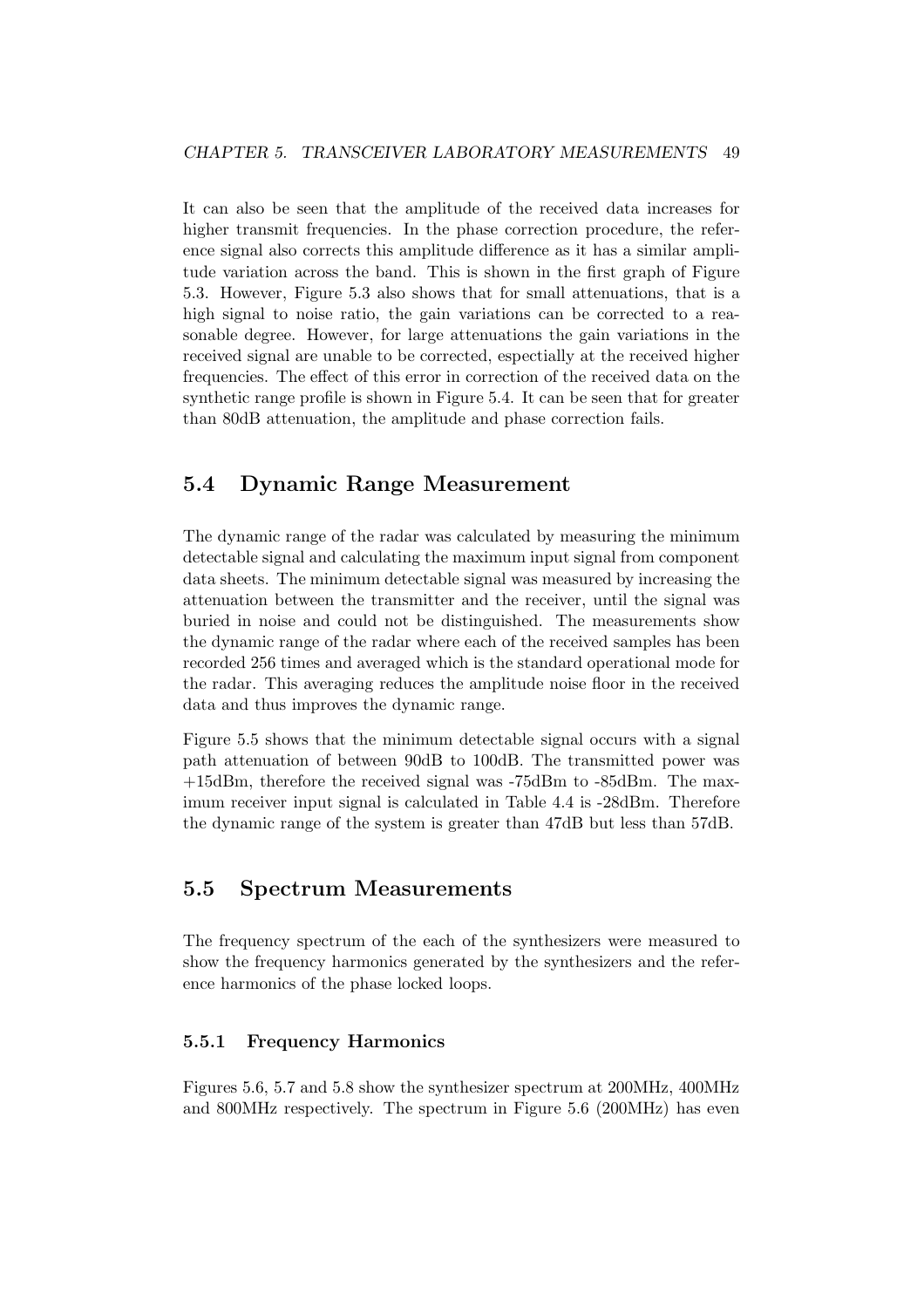

Figure 5.3: Spatial Frequency Domain Received Data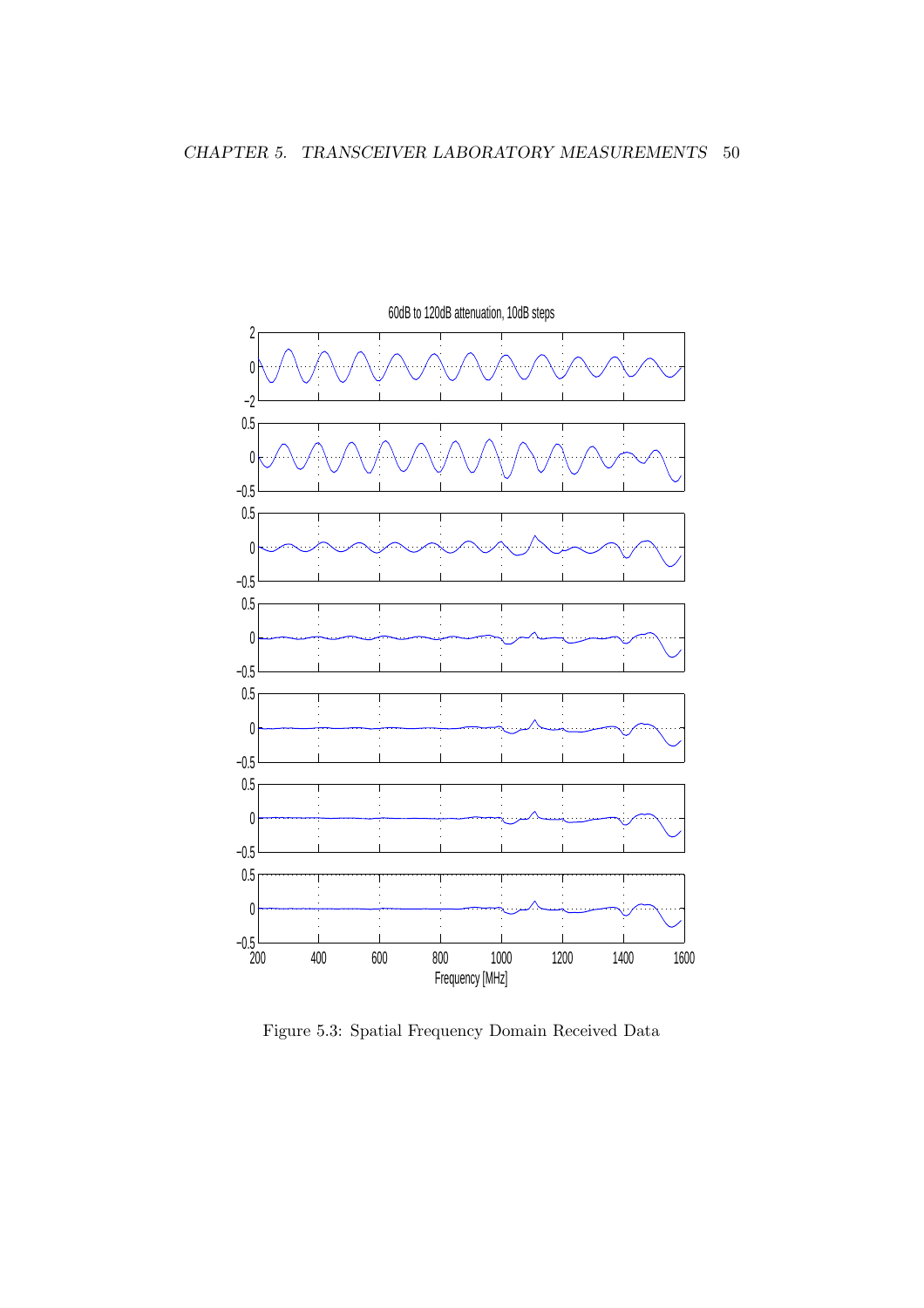

Figure 5.4: Spatial Time Domain Received Data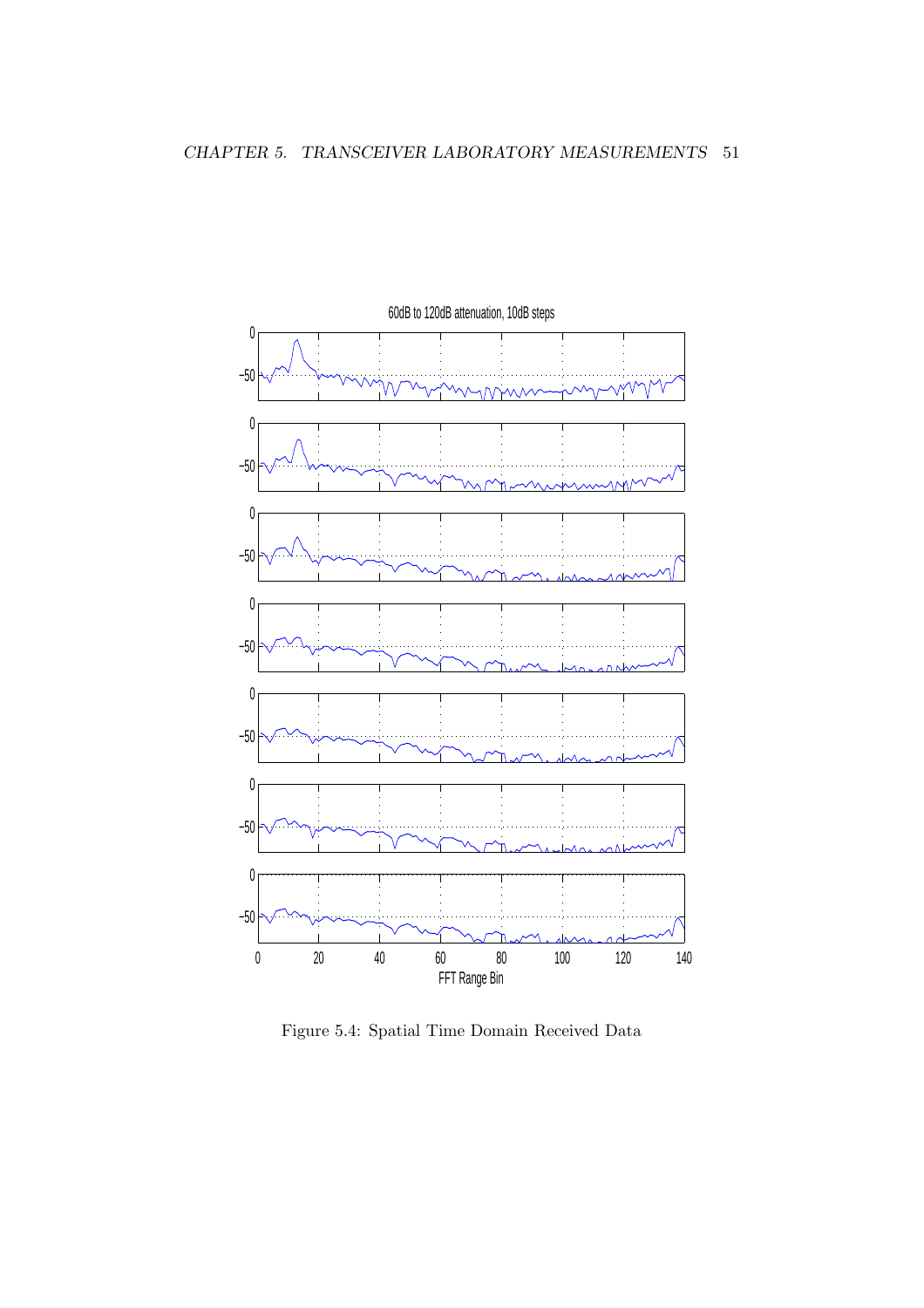

Figure 5.5: Minimum Detectable Signal

and odd harmonics which are generated by a combination of the harmonics from the VCO and the digital frequency prescaler that divides the frequency by 4. There are 7 harmonics in Figure 5.6. At a center frequency of 400MHz, the higher frequency harmonics have moved out of the upper end radar bandwidth leaving only 3 in the 200MHz to 1600MHz band. At above 800MHz, the hamonics have moved out of the bandwidth.

#### 5.5.2 Reference Spurs

Figures 5.9, 5.10 and 5.11 show the reference frequency spurs from the phase locked loop at carrier frequencies of 200MHz, 800MHz and 1590MHz. The maximum predicted level of the reference spurs, given in Chapter 3, is 57dB below the carrier. In Figure 5.11 the reference spurs are at 55dB below the carrier which agrees with the prediction.

# 5.6 Phase Noise Measurements

This section presents the measurement of the phase noise of the synthesizers. The phase noise measurement technique and associated limitations are described, and then the results are presented.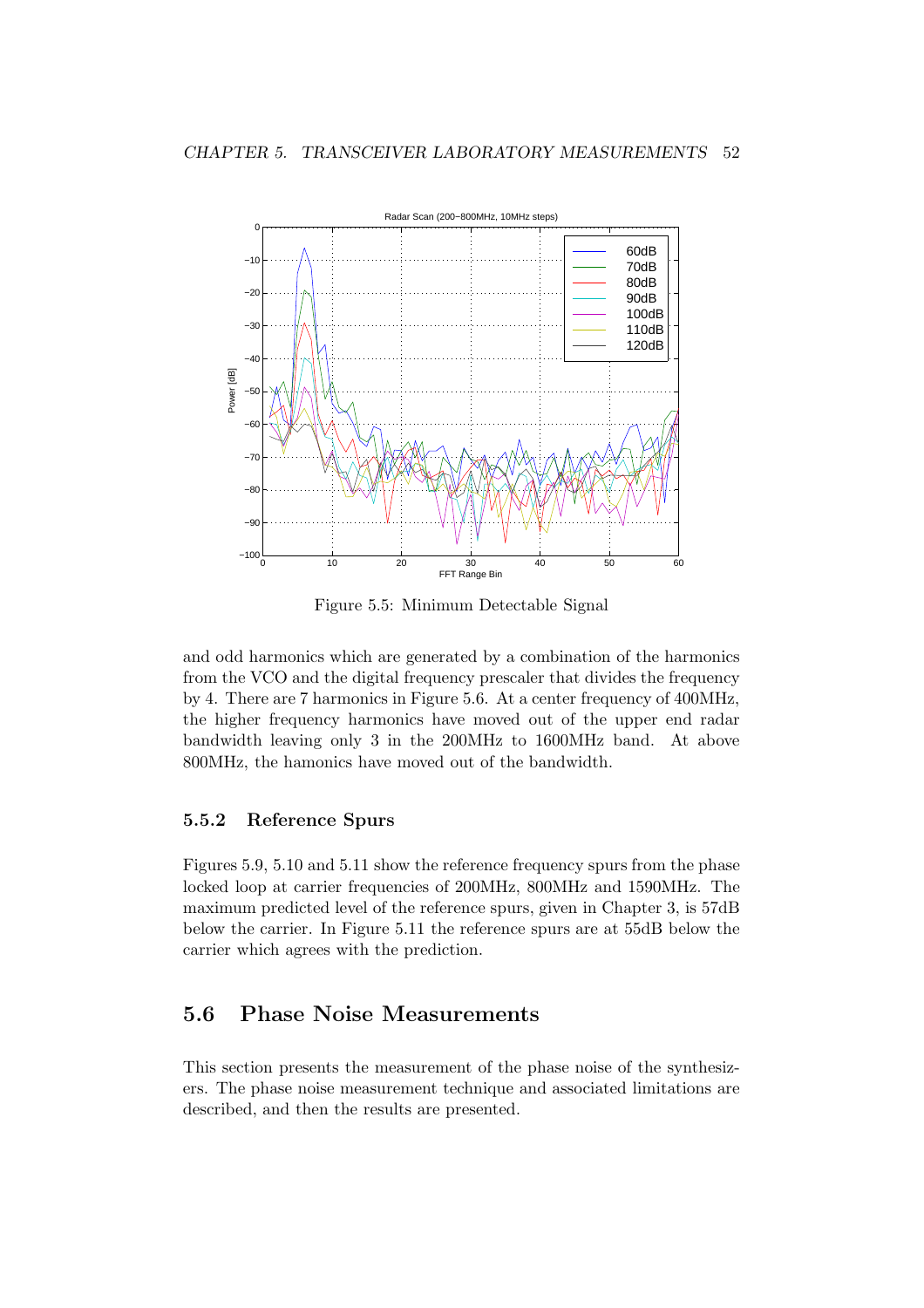

Figure 5.6: Synthesizer Frequency Spectrum,  $f_c$ =200MHz



Figure 5.7: Synthesizer Frequency Spectrum,  $f_c$ =400MHz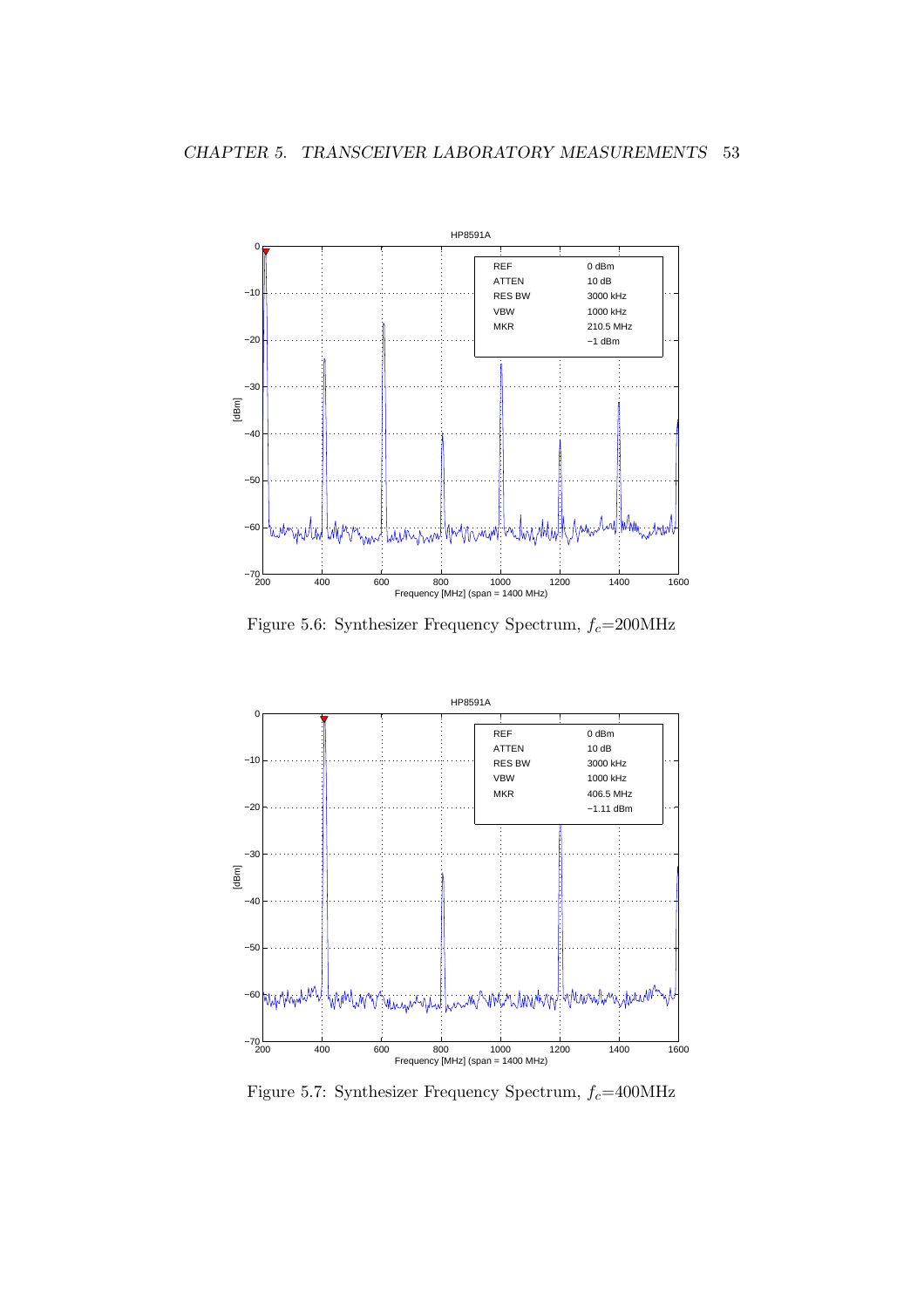

Figure 5.8: Synthesizer Frequency Spectrum,  $f_c{=}800\rm{MHz}$ 



Figure 5.9: Synthesizer Reference Spurs,  $f_c$ =200MHz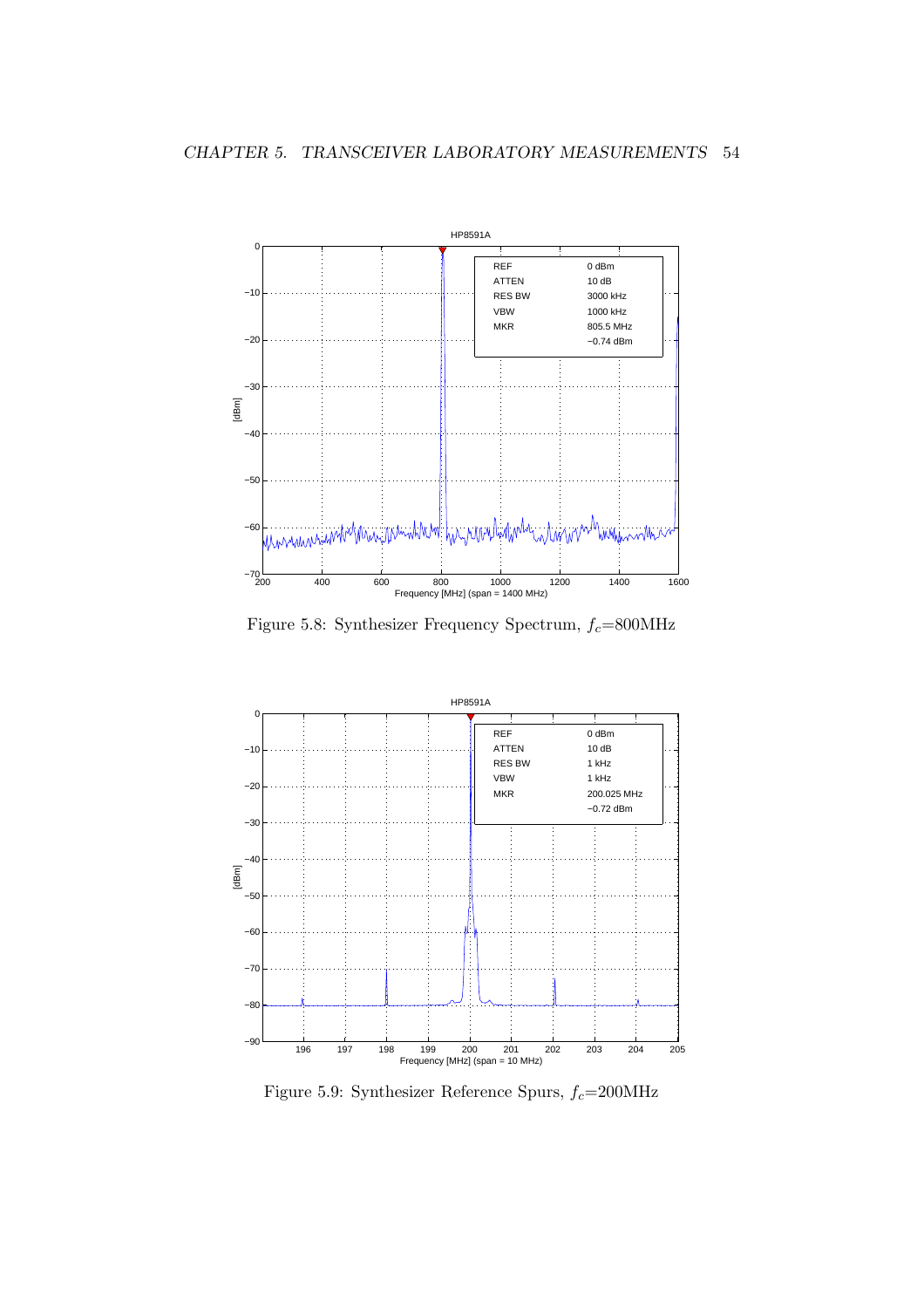

Figure 5.10: Synthesizer Reference Spurs,  $f_c{=}800\rm{MHz}$ 



Figure 5.11: Synthesizer Reference Spurs,  $f_c$ =1590MHz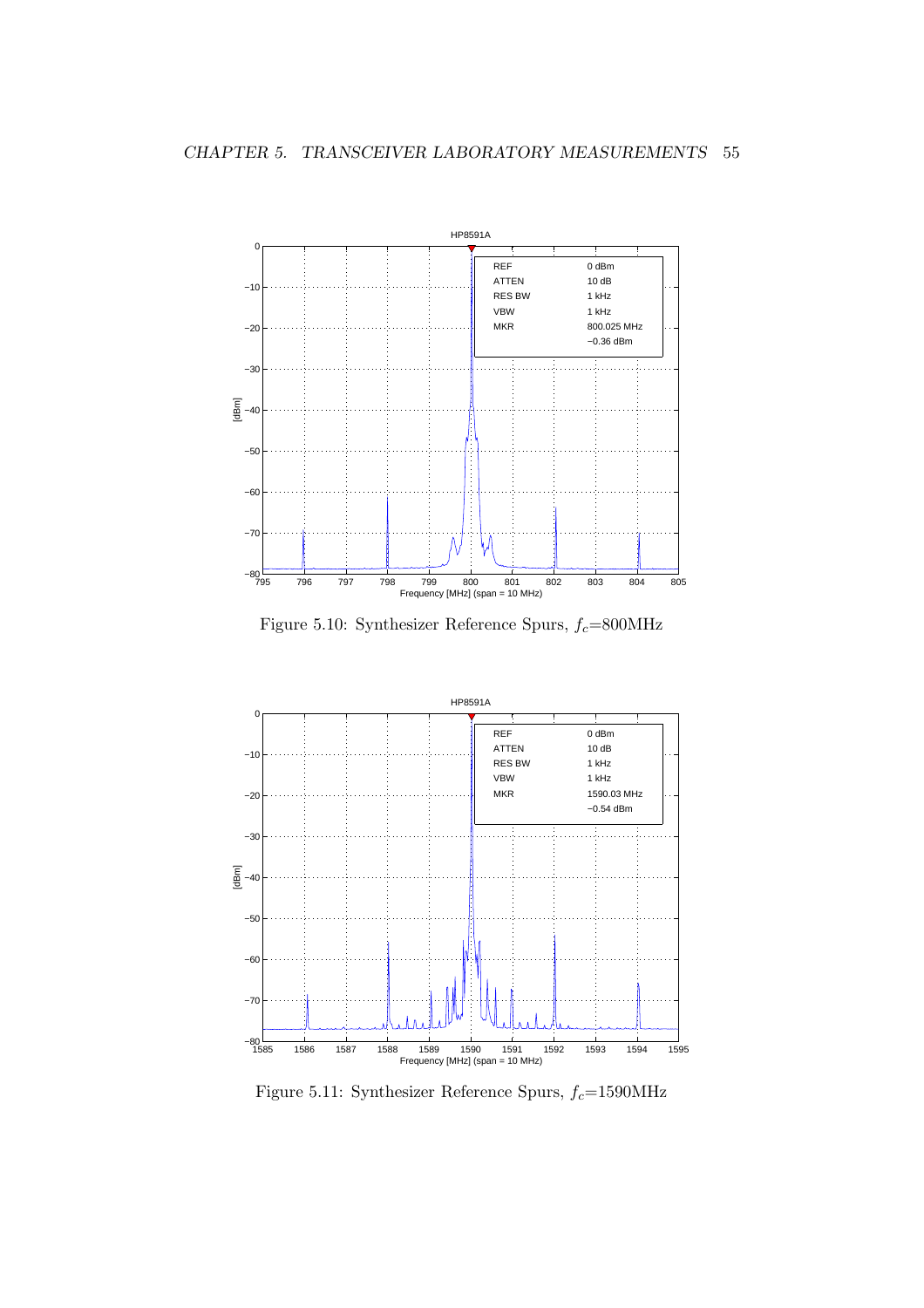#### 5.6.1 Phase Noise Measurement Technique

Due to limitations of the equipment available, approximate one sided power spectral density phase noise measurements were made using a technique with a spectrum analyser. This technique is described in [4] and is briefly explained here.

The spectrum analyser is tracks center frequency of the carrier signal and the span is adjusted so that the appropriate offset frequency can be viewed. To achieve the optimum results, the resolution bandwidth is set to the minimum in an attempt to achieve as close as possible to the 1Hz measurement bandwidth in the definition of the phase noise measurement.

The level shown by the spectrum analyser is actually the result of the integrated energy in the bandwidth specified by the resolution bandwidth. If the resolution bandwidth is sufficiently small, then it can be assumed that the energy is equal across the resolution bandwidth. Thus, to obtain the amount of noise energy in a 1Hz measurement cell, the measured value is divided by the value of the resolution bandwidth. Taking the logarithm of this, we obtain Equation 5.1.

The phase noise measurement is then the level of the noise at the offset frequency in decibels below the carrier minus ten times the logarithm to the base ten of the resolution bandwidth or

$$
\mathcal{L}(f_m) \approx F(f_m) - 10 \log_{10} (\text{RES BW}) \tag{5.1}
$$

where  $\mathcal{L}(f_m)$  is the single sideband phase noise at the offset frequency,  $f_m$ ,  $F(f_m)$  is the measured spectrum value at the offset frequency in decibels below the carrier and RES BW is the resolution bandwidth in hertz.

This measurement is only accurate if the phase noise of the spectrum analyser signal source is less than that of the synthesizer. If this is not the case, then the measurement will reflect the phase noise of the spectrum analyser source as opposed to the signal generator. The only phase noise specifications for the spectrum analyser available was that the phase noise was -95dBc/Hz at an offset frequency of 30kHz. Therefore, the phase noise of the PLL can only be measured to about 30kHz and this figure is less than that of the phase noise from the simulation of the PLL.

From these spectrum measurements, the Allan variance and integrated phase noise values were determined for direct numerical comparison with values obtained from theory.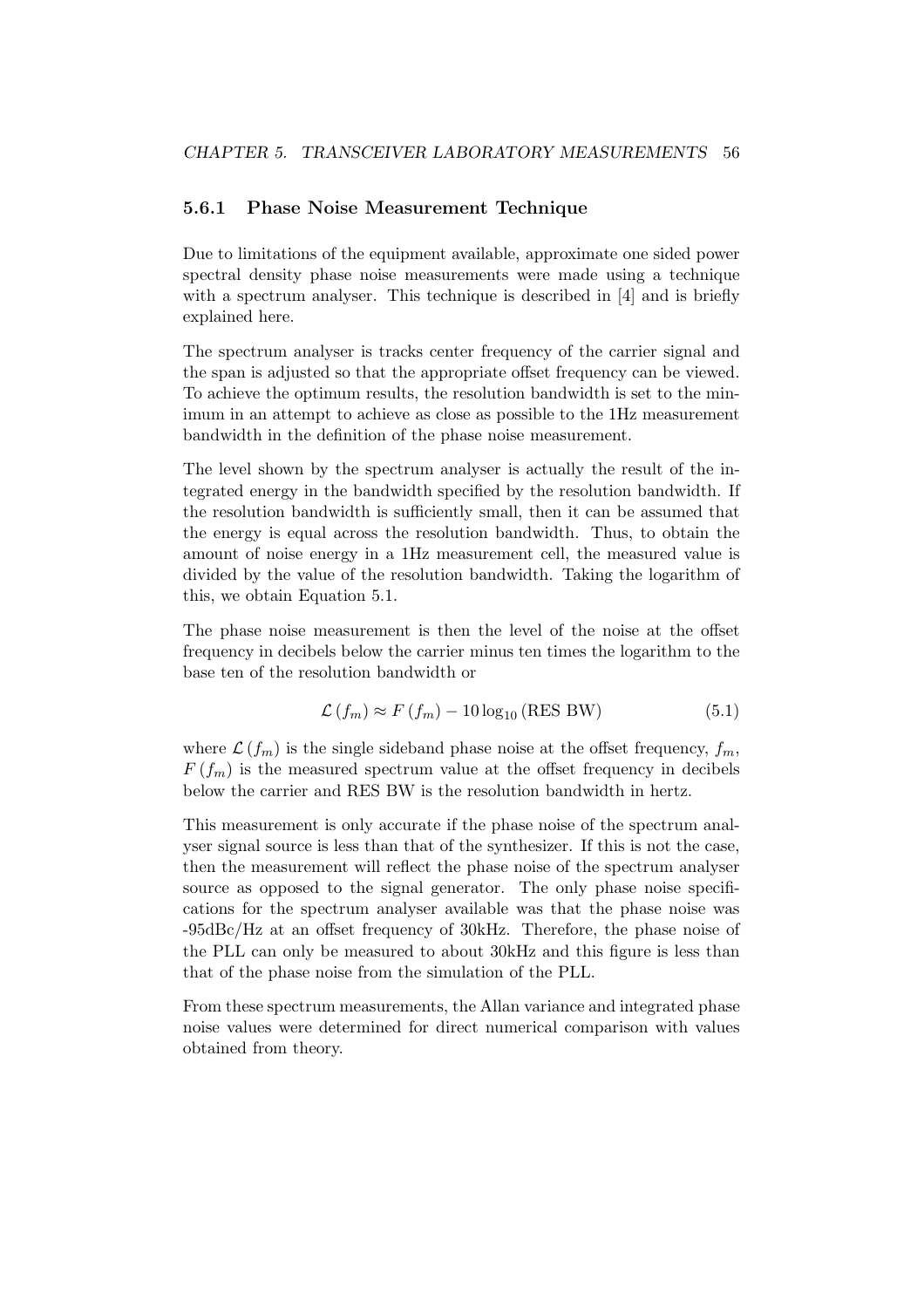#### 5.6.2 Synthesizer Phase Noise Measurements

This section presents the results of the phase noise measurements of the synthesizers. Figures 5.12, 5.13 and 5.14 show frequency spectrums of the synthesizer carrier at 200MHz. Using the technique described in the previous section and the results in Chapter 3, Table 5.4 was constructed. This shows the measured results at various offset frequencies above 10kHz.

| $\mathbf{f}_{\mathbf{m}}$ | Predicted $\mathcal{L}(f_m)$ | Measured $\mathcal{L}(\mathbf{f}_{\mathbf{m}})$ |
|---------------------------|------------------------------|-------------------------------------------------|
| $10$ kHz                  | $-97$ dBc                    | $-93$ dBc                                       |
| $20$ kHz                  | $-95$ dBc                    | $-86$ dBc                                       |
| $40$ kHz                  | $-95$ dBc                    | $-84$ dBc                                       |
| $60$ kHz                  | $-98$ dBc                    | $-89$ dBc                                       |
| $80$ kHz                  | $-102$ dBc                   | $-92$ dBc                                       |
| $100$ kHz                 | $-103$ dBc                   | $-93$ dBc                                       |
| 1 MHz                     | $-125$ dBc                   | $-104$ dBc                                      |

Table 5.4: Phase Noise Measurements at  $f_c = 200 \text{MHz}$ 

Similarly, Figures 5.15, 5.16 and 5.17 show frequency spectrums of the synthesizer carrier at 1590MHz and Table 5.5 shows phase noise predictions and1 measurement results. The cumulative phase noise for these measurements is 2.2 degrees for the frequency range of 10kHz to 100kHz. The predicted value from the simulation is 0.36 degrees for the same offset frequency band and is 1.9 degrees integrated over 10Hz to 100kHz.

| $\rm f_m$ | Predicted $\mathcal{L}(f_m)$ | Measured $\mathcal{L}(\mathbf{f}_{\mathbf{m}})$ |
|-----------|------------------------------|-------------------------------------------------|
| $10$ kHz  | $-94$ dBc                    | $-82$ dBc                                       |
| $20$ kHz  | $-94$ dBc                    | $-72$ dBc                                       |
| $40$ kHz  | $-95$ dBc                    | $-84$ dBc                                       |
| $60$ kHz  | $-97$ dBc                    | $-89$ dBc                                       |
| $80$ kHz  | $-102$ dBc                   | $-92$ dBc                                       |
| $100$ kHz | $-103$ dBc                   | -93 dBc                                         |
| 1 MHz     | $-125$ dBc                   | $-101$ dBc                                      |

Table 5.5: Phase Noise Measurements at  $f_c = 1590 \text{MHz}$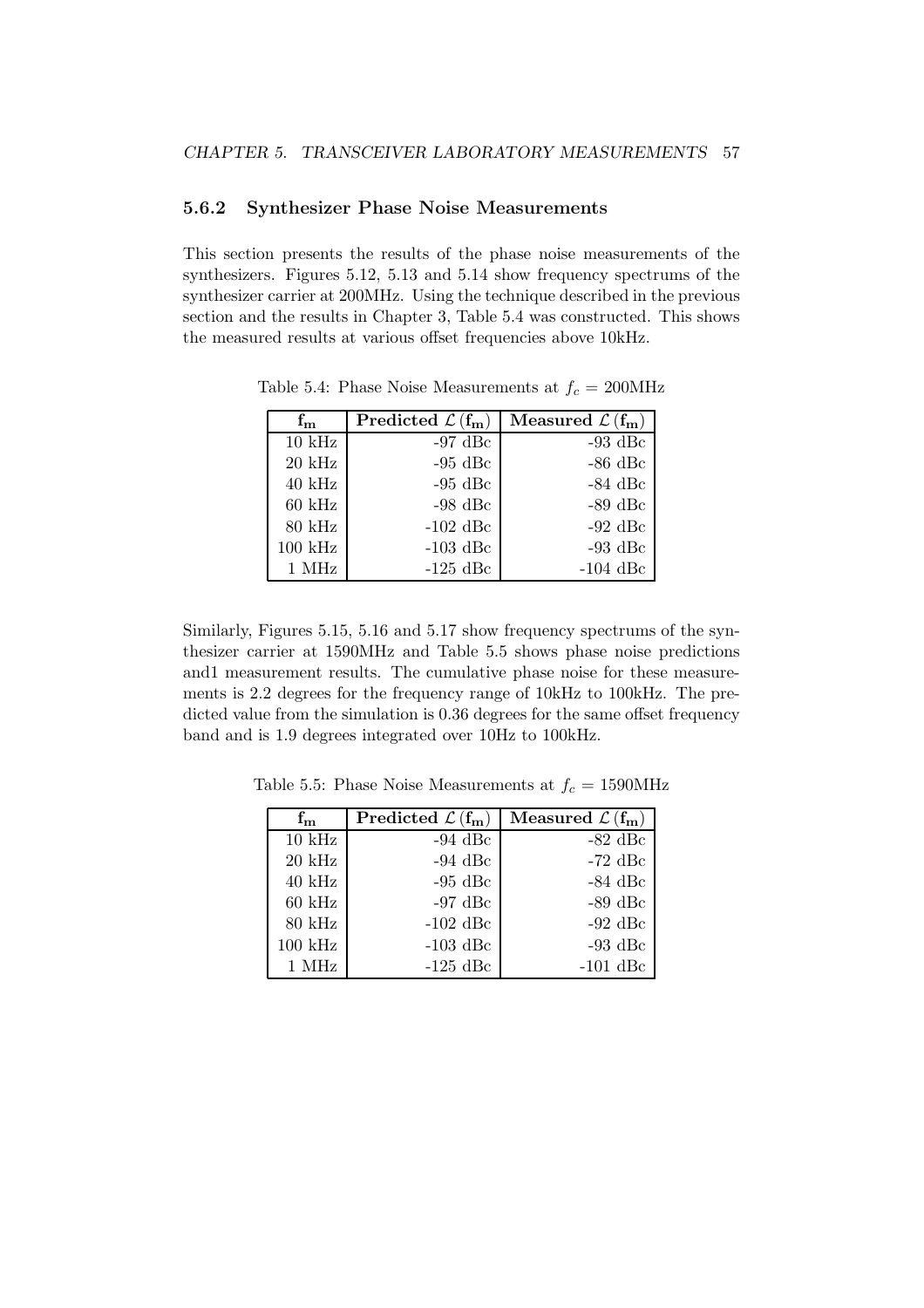

Figure 5.12: Synthesizer Spectrum,  $f_c = 200\mathrm{MHz}$  , Span =  $2\mathrm{MHz}$ 



Figure 5.13: Synthesizer Spectrum,  $f_c = 200 \text{MHz}$ , Span =  $200 \text{kHz}$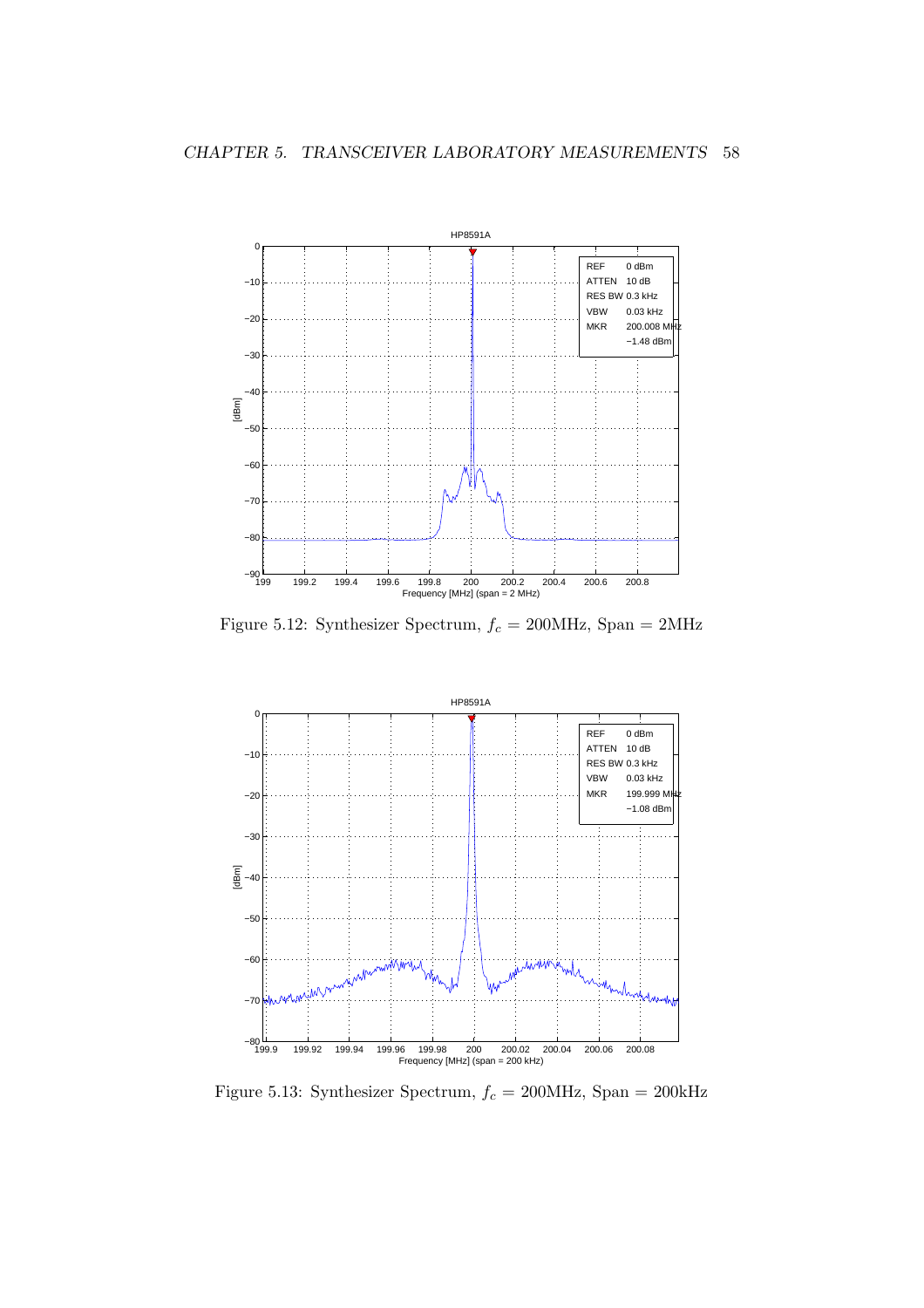

Figure 5.14: Synthesizer Spectrum,  $f_c = 200\mathrm{MHz}$ , Span = 20kHz



Figure 5.15: Synthesizer Spectrum,  $f_c = 1590 \text{MHz}$ , Span = 2MHz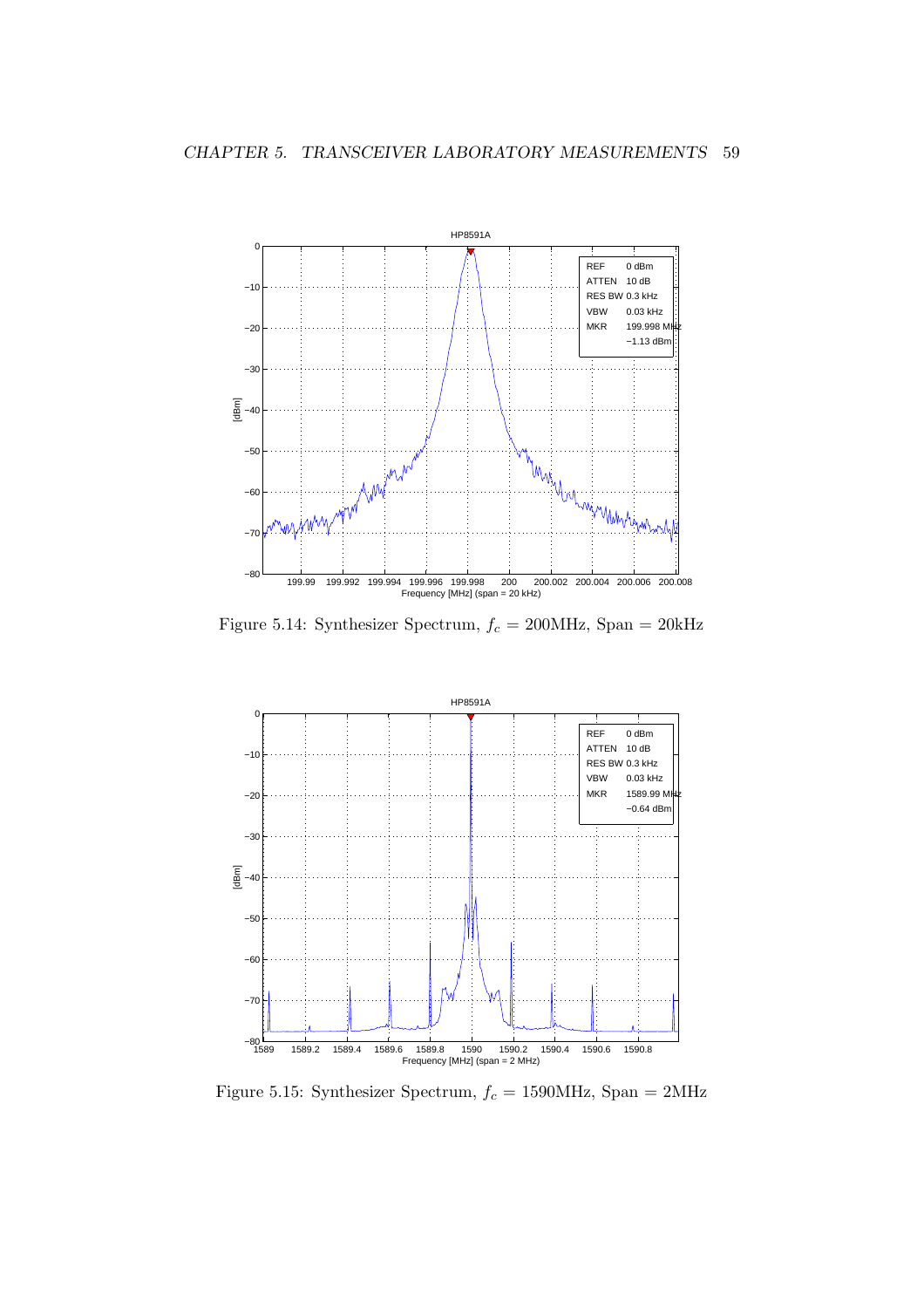

Figure 5.16: Synthesizer Spectrum,  $f_c = 1590 \mathrm{MHz}$ , Span = 200kHz



Figure 5.17: Synthesizer Spectrum,  $f_c = 1590 \text{MHz}$ , Span = 20kHz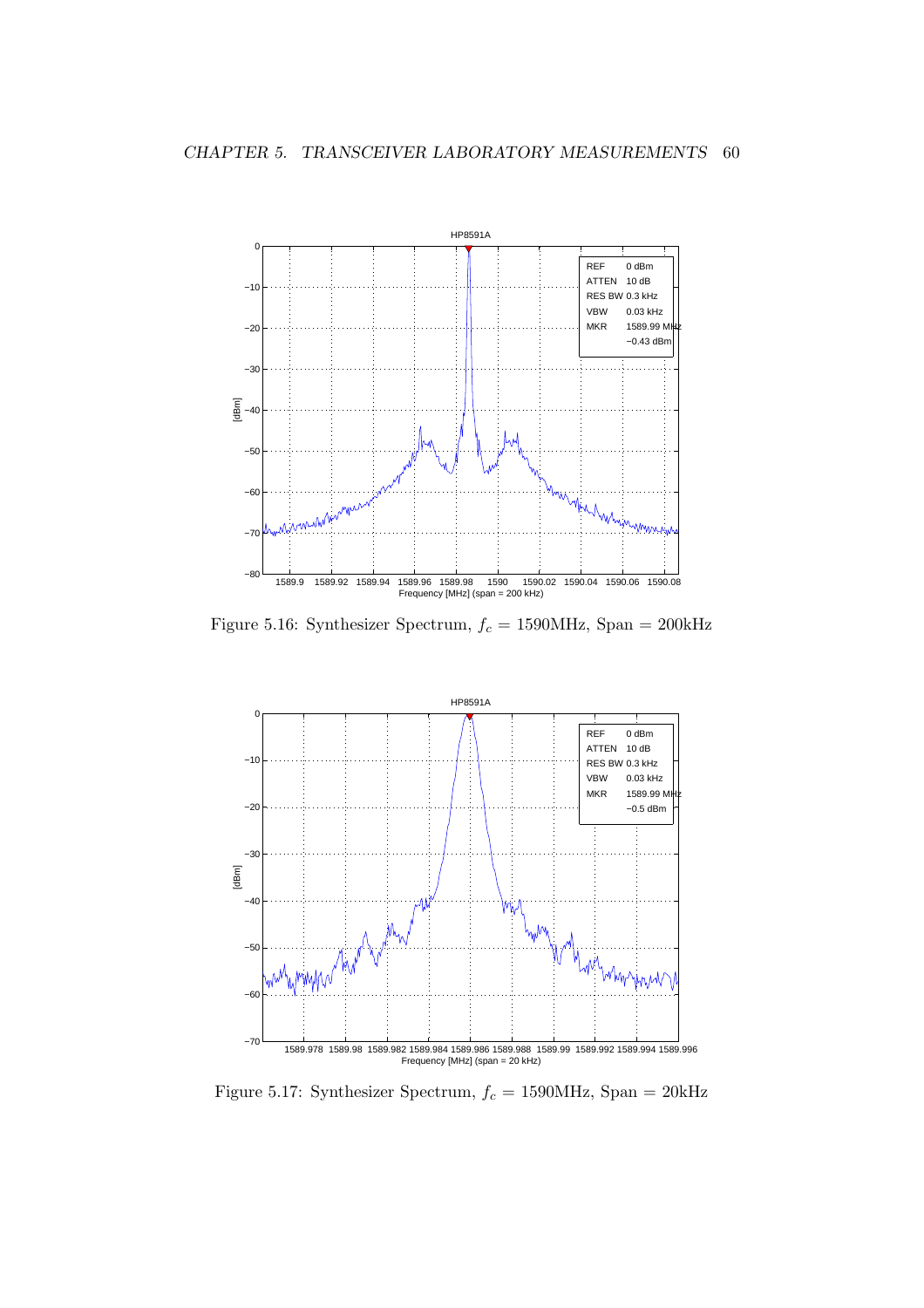## 5.7 Synthesizer Lock Time

An HP54645D digital oscilloscope was used to record the synthesizer lock times. The control voltage of the voltage controlled oscillators was measured to obtain an estimate of the lock time. The lock time was measured for a single typical step of 10MHz and for a frequency band switch step. A frequency band switch step occurs when the variable prescalers change their divide ratio. When this occurs in a linear sweep through the frequency band, the phase locked loop changes from the maximum VCO output to the minimum. This change requires a longer settling time and therefore will be the maximum lock time experienced by the system.

Each of the control voltage measurements were made using the scope in AC coupling mode. The absolute voltages do not therefore reflect the actual control voltages. However, voltage differences are preserved.

Figures 5.18 and 5.19 show the control voltages for synthesizer steps from 200-210MHz and 1580-1590MHz respectively. The lock times are approximately  $80\mu s$  and  $100\mu s$ . The difference in lock times is expected as the synthesizer loop filter characteristics change as the value of the feedback divide ratio changes.



Figure 5.18: Synthesizer VCO Control Voltage, 200MHz to 210MHz

Figure 5.20 shows the control voltage for a step from 390MHz to 400MHz. The VCO output will jump from 1560MHz to 800MHz. Hence the control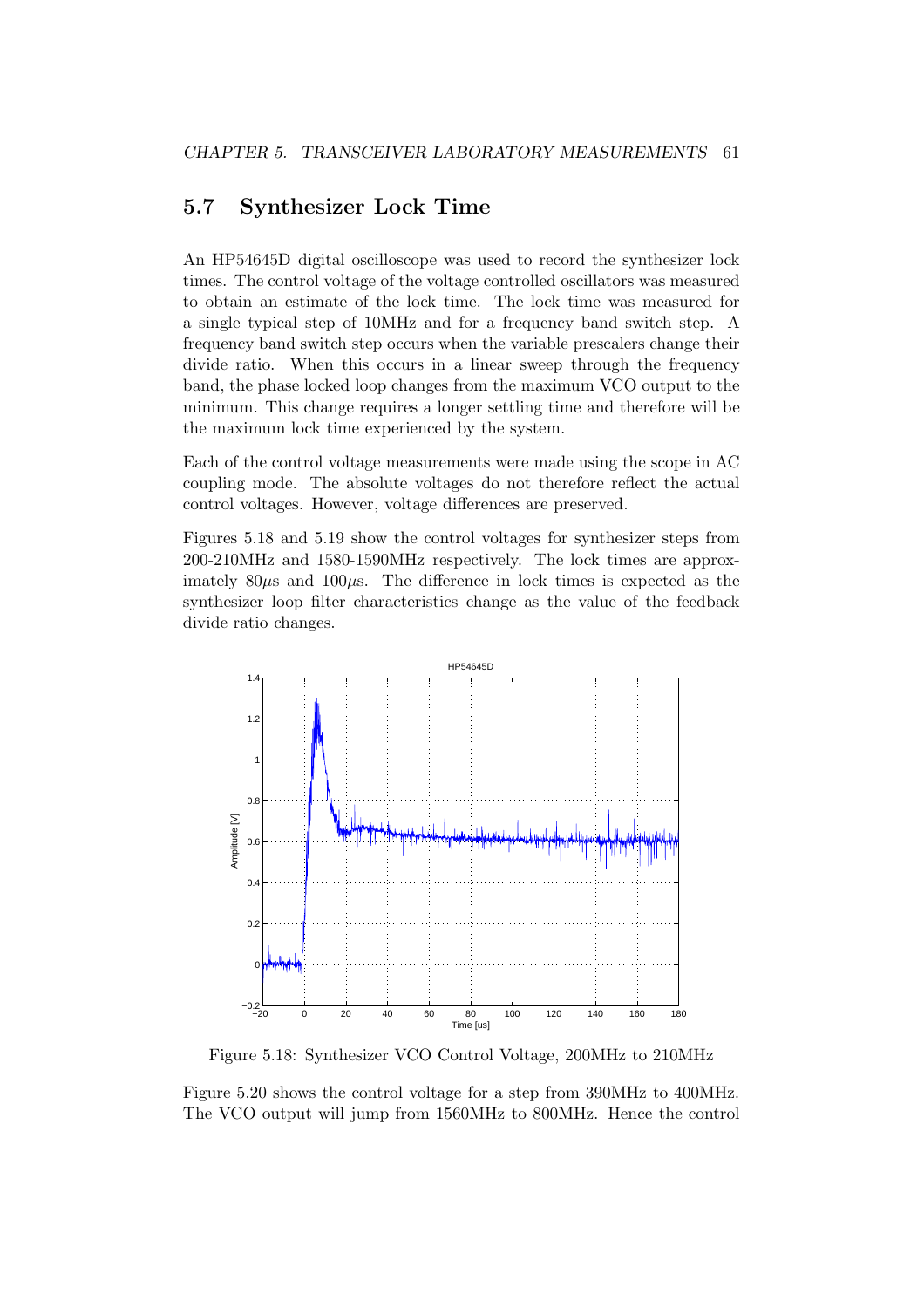

Figure 5.19: Synthesizer VCO Control Voltage, 1580MHz to 1590MHz

voltage is a negative jump. The lock time for this step is about  $200\mu s$  which is almost double the 10MHz step time. The maximum lock time results from a negative frequency step from 800MHz to 790MHz. This can be seen in Figure 5.21 where the lock time is approximately  $250\mu s$ .

The number of frequency scans per second is calculated from both measuring the lock time of the synthesizers and the data capture time. The data capture time is comprised of the ADC capture time and the time required by the microcontroller to store and transmit the samples to the HMI. The synthesizer lock time was taken as  $200\mu s$ , the FPGA and microcontroller acquisition time measured as,  $830.3\mu$ s. Therefore, for 140 frequency steps, the total data capture time is 144.2ms. The data transmission time, 97.2ms at 115200bps for 140 frequency steps. Therefore the total pulse repetition interval is 241.4ms. This means that the maximum number of scans per second is 4.

### 5.8 Transceiver Current Consumption

The current consumption for each of the modules was measured separately by measuring the current drawn from an external power supply unit and subtracting the consumption of the radar PSU module. This method will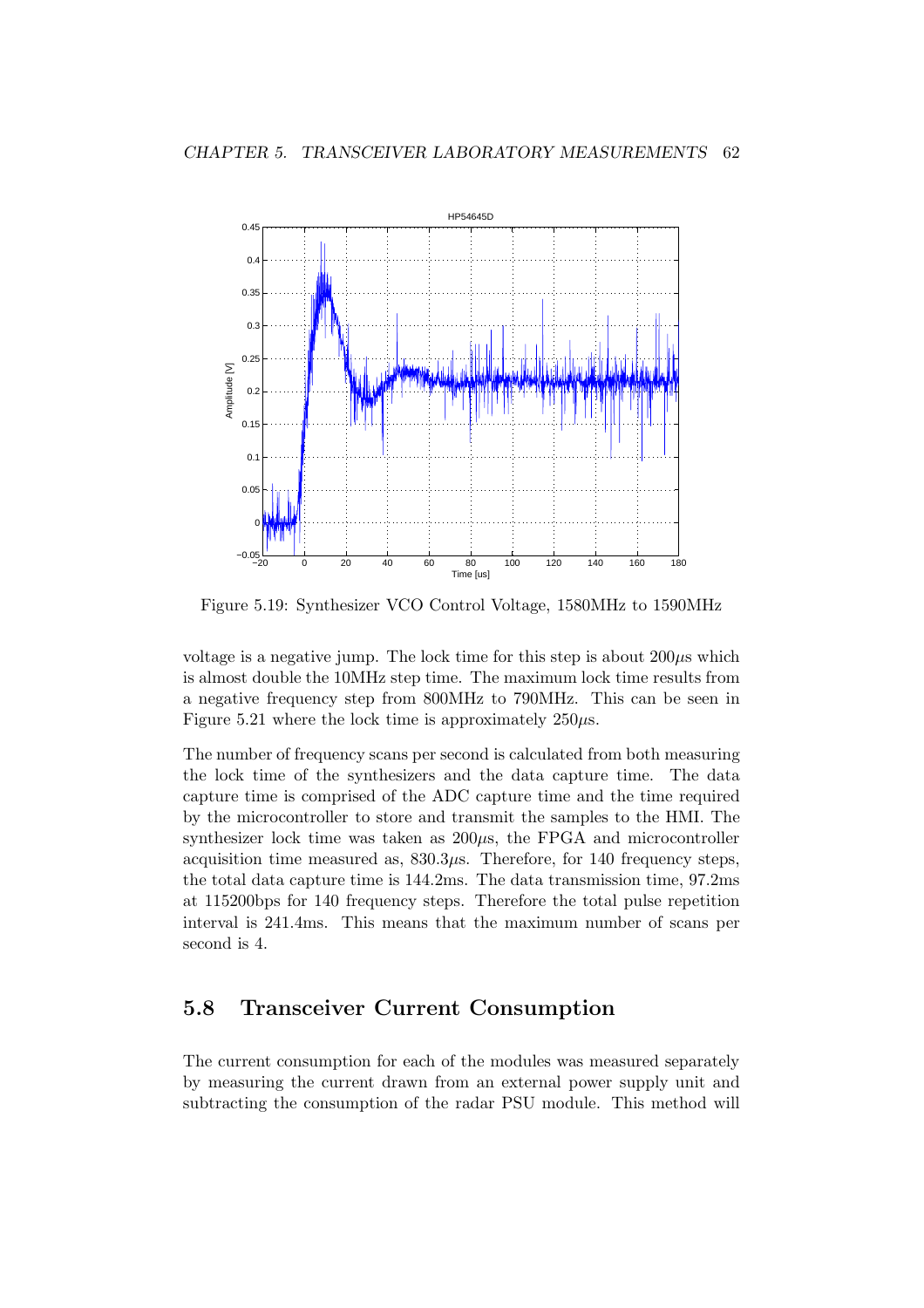

Figure 5.20: Synthesizer VCO Control Voltage, 390MHz to 400MHz



Figure 5.21: Synthesizer VCO Control Voltage, 800MHz to 790MHz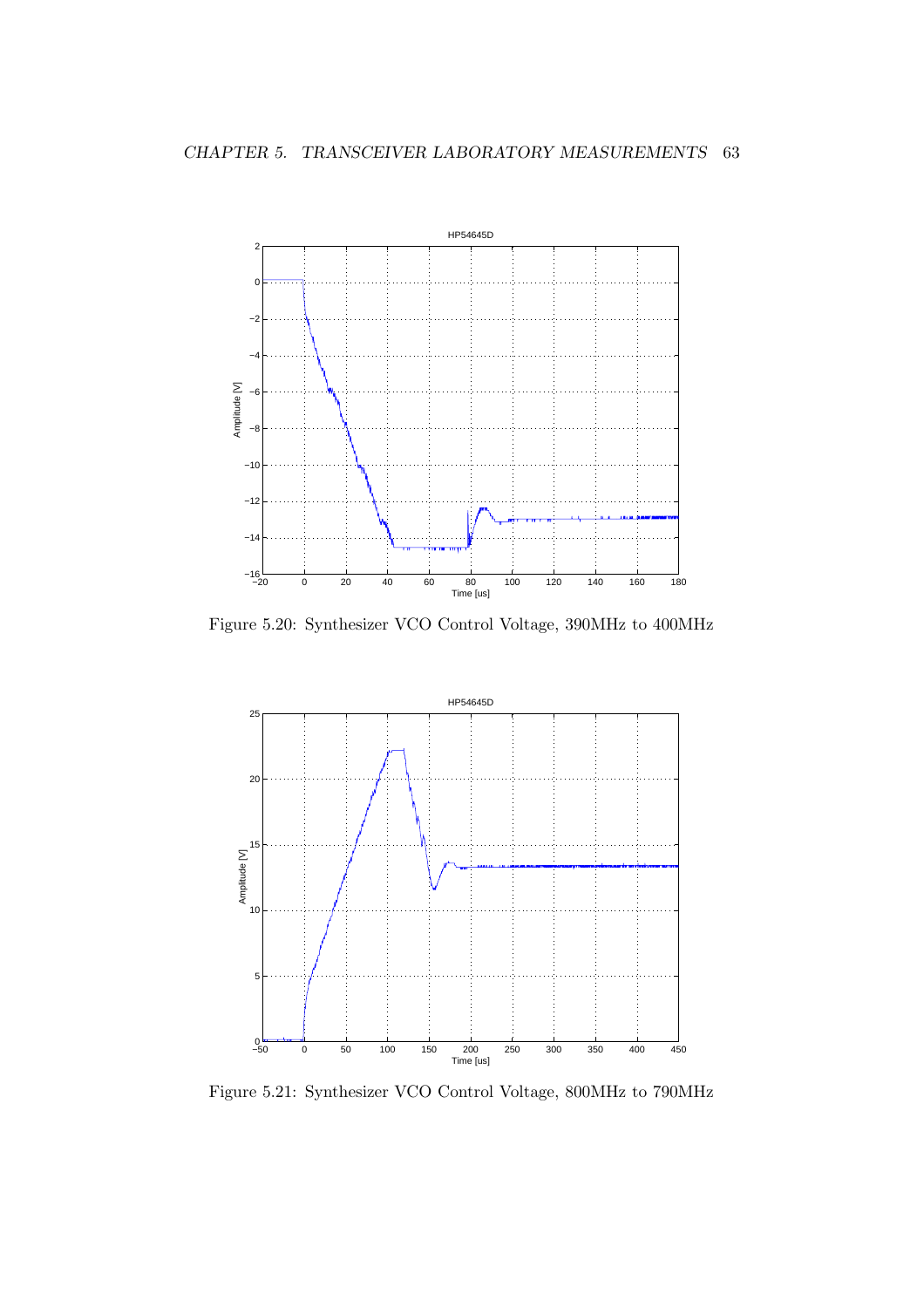not produce accurate consumption results when the radar is operating, as there will be an increase in current when modules are connected together. However, it does provide a rough guide to the amount of current drawn by the radar for each of the modules. A more accurate measurement for the current drawn by the radar was made by measuring the current drawn with all of the modules connected together. These values are tabulated in Table 5.6 and can be compared to the values predicted in Table 4.5.

The total value of the measured does not sum to the sum of the measured values for each of the modules due to the measurement technique. Also, the total transceiver measured value was measured without the RCDC unit connected. This would draw some current from the transceiver and therefore increase the current consumption.

| Module       | Predicted (Table 4.5) | <b>Measured</b> |
|--------------|-----------------------|-----------------|
| <b>RFMB</b>  | 120                   | 34              |
| <b>REF</b>   | 90                    | 27              |
| <b>TXS</b>   | 306.2                 | 142             |
| LOS          | 306.2                 | 160             |
| <b>RFIF</b>  | 165                   | 147             |
| <b>RFX</b>   | 135                   | 124             |
| <b>Total</b> | 1122.4                | 714             |

Table 5.6: Measured Transceiver Current Consumption [mA]

## 5.9 Specifications Comparison

This section presents a comparison of the system specifications with the design implementation predictions and measured values. The comparison is shown in Table 5.7.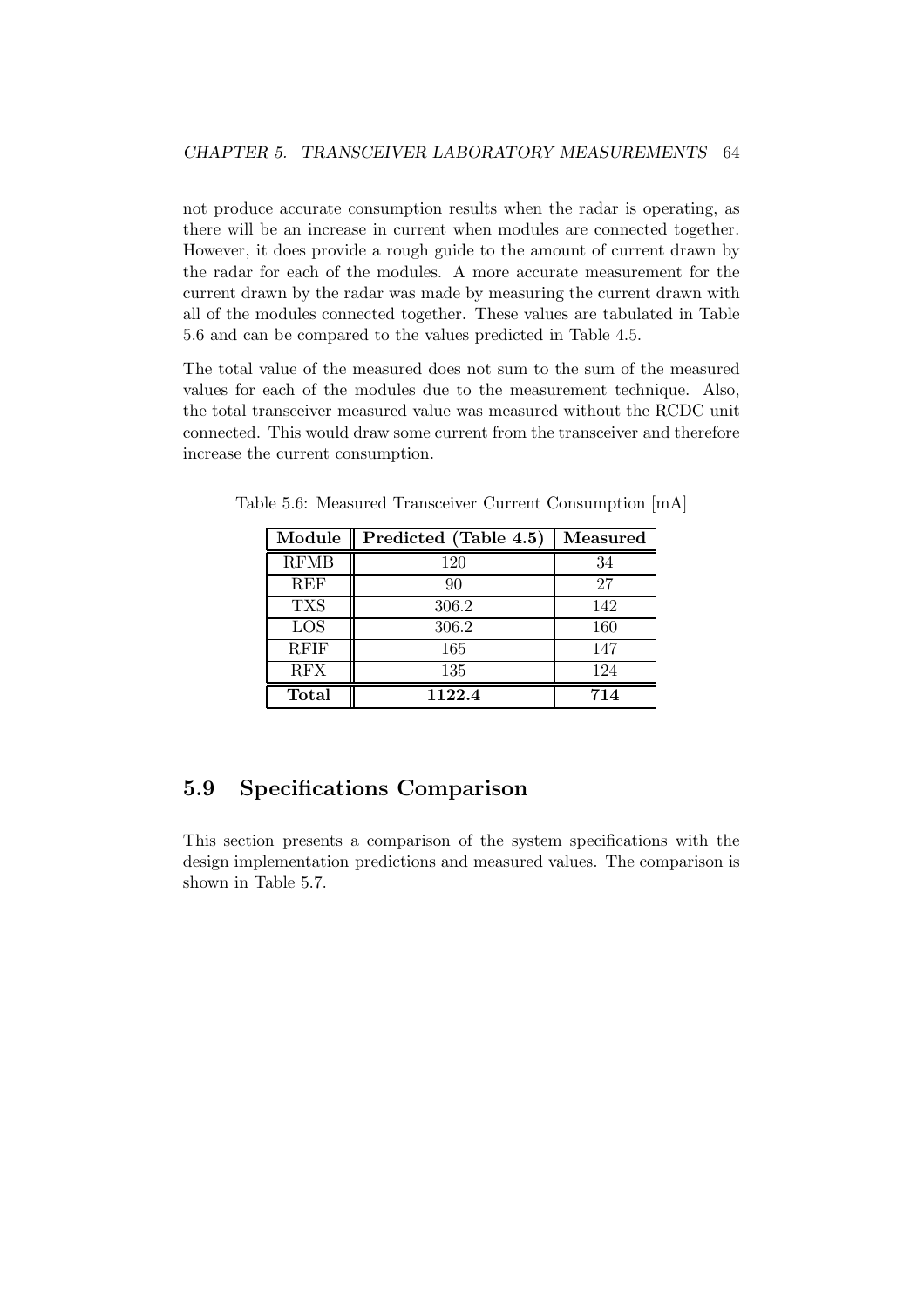| Table 5.7: Design Summary                                    |                        |                                                     |                                                   |  |
|--------------------------------------------------------------|------------------------|-----------------------------------------------------|---------------------------------------------------|--|
| Parameter                                                    | Specification          | Design/Implementation                               | Measured                                          |  |
| Dynamic Range                                                | > 70dB                 | 51.1dB (Section 3.2.2)                              | $47dB$ to $57dB$ (Section 5.4)                    |  |
| Frequency Scans<br>per Second                                | $>10$                  | 9 (Section 3.2.4)                                   | $4$ (Section 5.7)                                 |  |
| Current Consumption                                          | $<$ 2A $\,$            | 1122.4 (Table 4.5)                                  | $714mA$ (Table 5.6)                               |  |
| Harmonics<br>(inside IF bandwidth)<br>(outside IF bandwidth) | $<-80dBc$<br>$<$ -3dBc | Unspecified                                         | Not measured<br>$-17$ dBc (Figure 5.6)            |  |
| RMS Cumulative<br>Phase Noise                                | $<$ $0.2^{\circ}$      | $1.9^{\circ}$ (10Hz - 100kHz)<br>(Section 3.2.2)    | $2.2^{\circ}$ (10kHz - 100kHz)<br>(Section 5.6.2) |  |
| Step Time                                                    | $< 62 \mu s$           | $120\mu s$ (Section 3.2.4)                          | $200\mu s$ (Section 5.7)                          |  |
| TX Output Power                                              | $-15dBm$ to $+15dBm$   | $-8dBm$ to $+15dBm$ ,<br>(Figures 4.3, 4.5 and 4.6) | -3dBm to $+14$ dBm<br>(Table 5.3)                 |  |
| Maximum RF Input                                             | $-25dBm$               | $-28dBm$ (Figure 4.5)                               | Not measured                                      |  |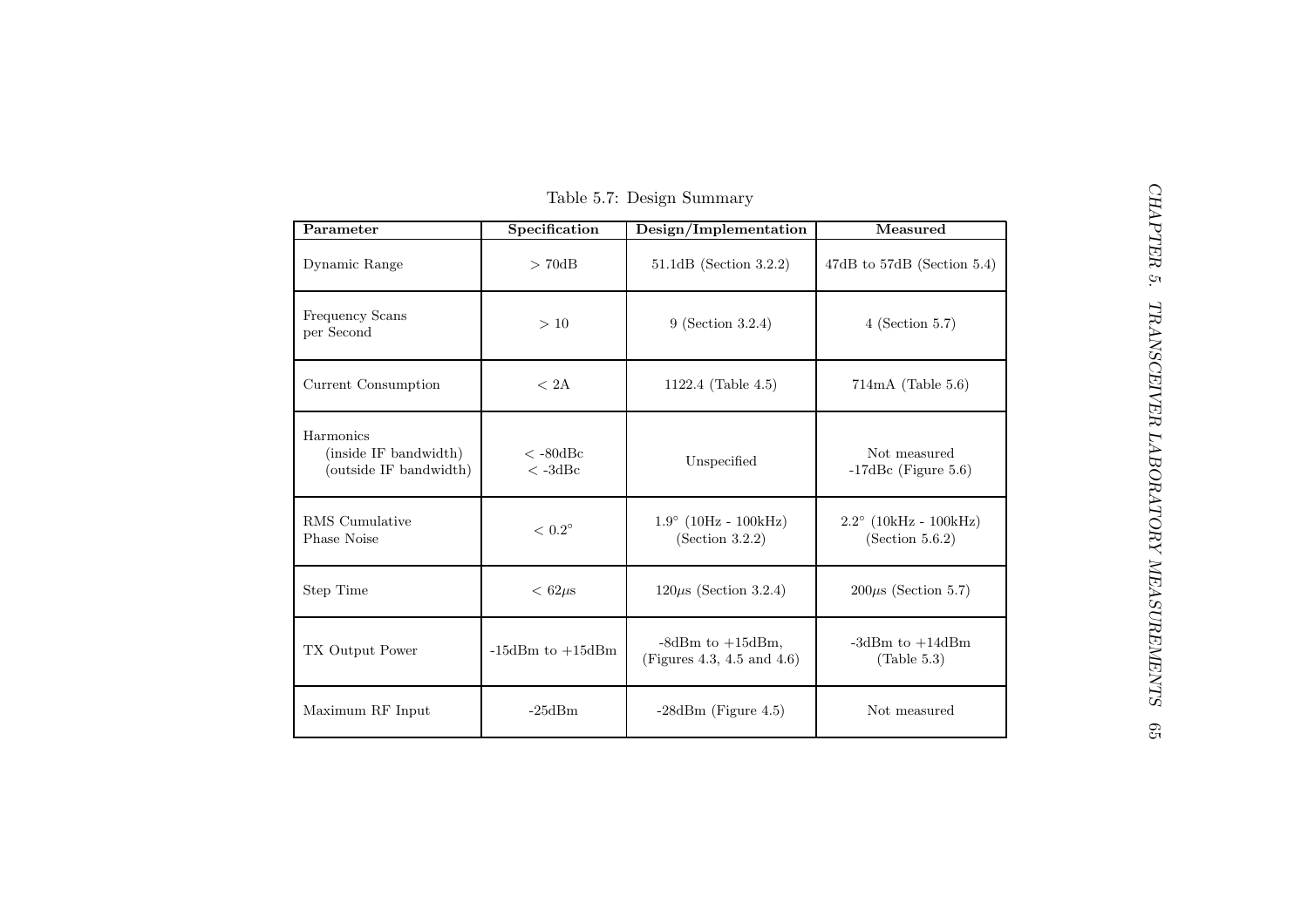# Chapter 6

# Summary

A 200 to 1600MHz, stepped frequency, ground penetrating radar transceiver was designed and constructed. The performance of the transceiver was measured and presented in Table 5.7 against the system specifications and the predictions from the design and implementation calculations. This chapter discusses the comparisons showing where the measurements meet the specifications and presents reasons for differences, where they differ. From this discussion, conclusions about the success of the project are drawn and recommendations for future improvements are made.

### 6.1 Discussion of Transceiver Measurements

The dynamic range of the receiver was measured to be greater than 47dB but less than 57dB. This is in the region of the predicted value of 51.1dB. The upper bound of the measured value is greater than that of the value predicted from the theory. This is possible, as the predicted value is does not consider the effect of sample averaging. However, two possibilities exist: either the averaging is improving the dynamic range or the phase noise of the synthesizer is better than the predicted value.

The synthesizer cumulative phase noise was calculated from the phase noise measurements. However, these measurements were only made over an offset frequency band of 10KHz to 1MHz. The cumulative phase noise over this region was calculated to be 2.2 degrees which was more than the 0.36 degrees predicted by the simulation. This was due to a 22dB difference between the predicted and measured phase noise value at 20kHz from the offset frequency. This difference could be due to factors not simulated, such as power supply noise, or inaccurate phase noise measurements due to the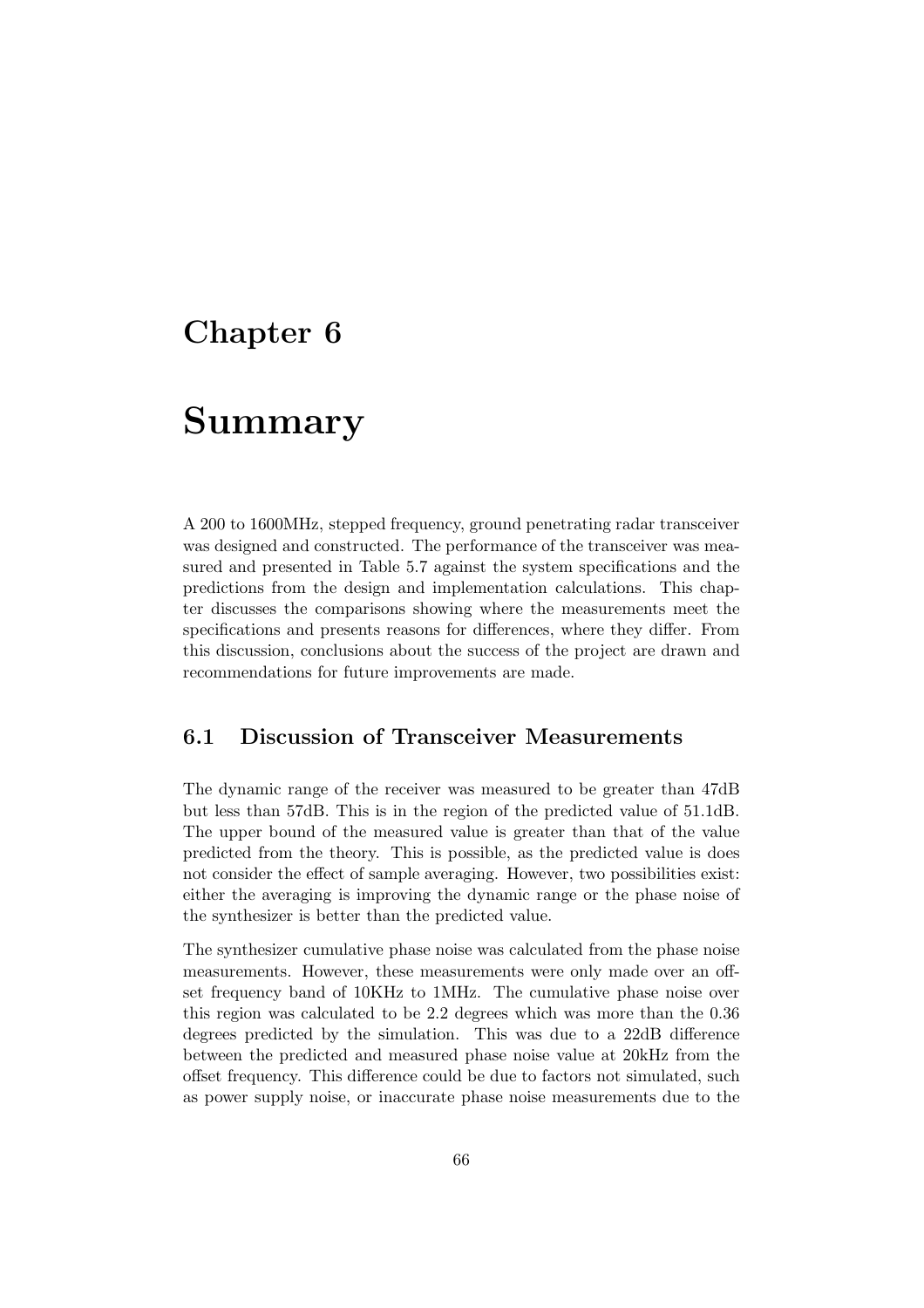equipment available. However, if we assume that the phase noise values of the synthesizer are good approximations of the simulated values in the loop bandwidth of the phase locked loop, and the measured values are good approximations outside the loop bandwidth, then combining these, the cumulated phase noise is calculated to be 2.9 degrees. This is comparable to the 1.9 degrees, integrated from 10Hz to 100kHz which is predicted by the simulation. Therefore, as the phase noise is not accurately known, there is insufficient data to conclude the cause of the discrepancy in the dynamic range.

The highest frequency harmonics outside the IF bandwidth were lower than the specification value of -3dBm. The highest harmonics measured were -17dB below the carrier. The harmonics in the IF bandwidth were unable to be directly measured, due as the controller software to defaulted the reference channel when idle to save power. However, the harmonics that would mix into the IF bandwidth are the phase locked loop reference spurs. These were measured to be -55dB below the carrier. The predicted value from the simulation was -57dBc. Assuming the maximum received signal of  $-28dBm$ , the input to the mixer is  $+1dBm$ . The reference spurs will then be at -54dBm. These will then be mixed into the IF band by the local oscillator reference spurs at -48dBm. It is therefore predicted that the current reference spur levels are small enough so that they will not affect the radar data. Figure 5.11 shows the reference spurs at -55dBm. Also present are spurious signals closer to the carrier. These can be better seen in Figure 5.15. These signals are 190kHz from the carrier signal. It is unlikely that these could have been caused by the power supply module of the radar, as the DC/DC converters were specified to operate at 100kHz and 400kHz and these is no harmonic at 100kHz from the carrier. The source of these spurious signal is not known. Like the reference sidebands, these signals would probably be too low to corrupt the radar data.

The number of frequency scans per minute was less than that specified as the amount of data transmitted from the radar to the HMI was doubled with the addition of the reference channel. The number of frequency scans per second was calculated from measurements to be 4 as opposed to the specification requirement of 10.

The step time of the synthesizers and the current consumption measured values were less than or equal to the specification values. The specified transmitted power range of -15dBm to +15dBm was not achieved. The measured output power range was -3dBm to +14dBm.

Figure 5.2 shows raw received radar data and was used to illustrated the phase errors due to the synthesizer band switching. It also shows that for the higher transmitted frequencies, the received data is very much larger in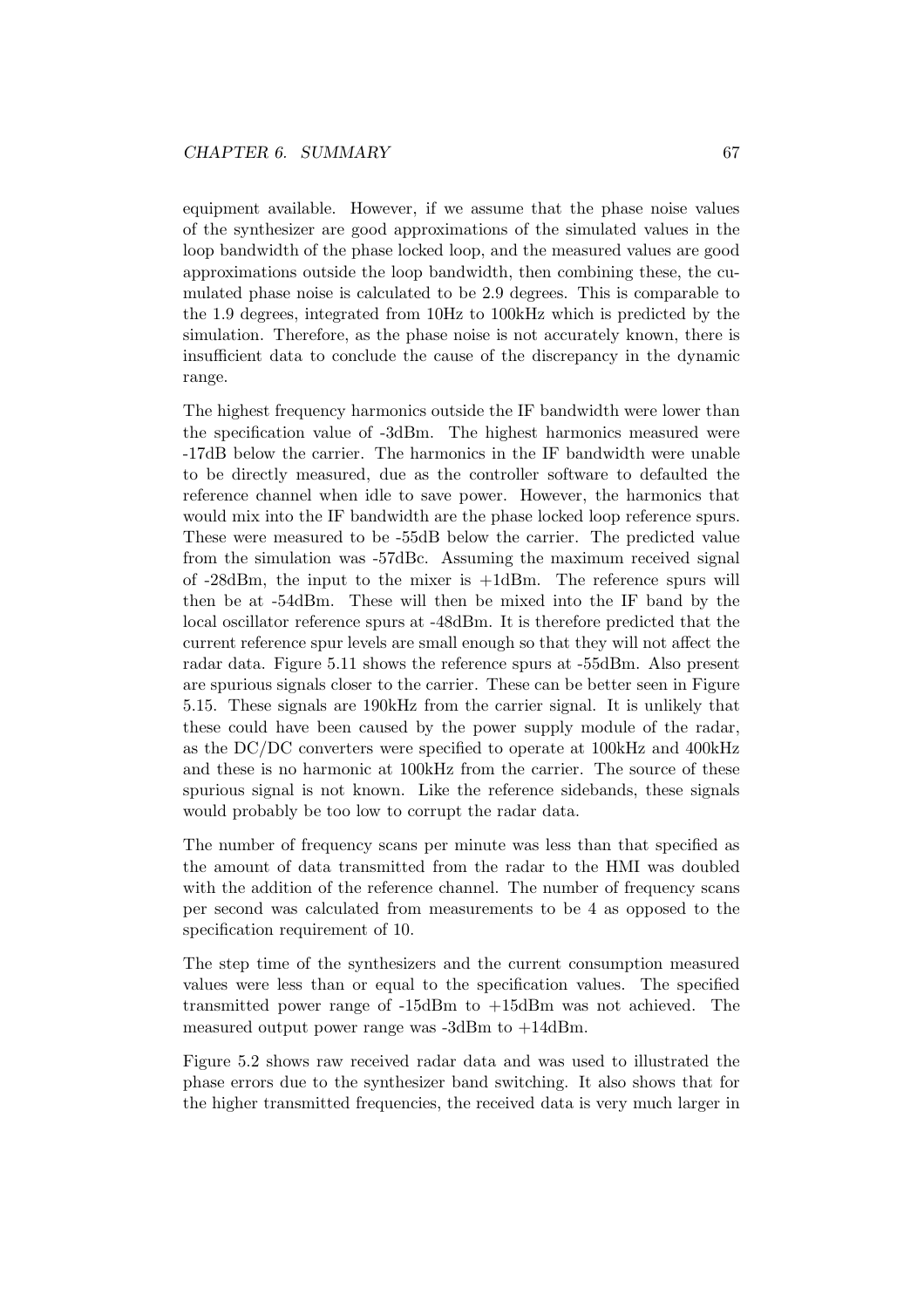amplitude than the lower frequencies, despite the equal transmitted output power for each frequency. This reduces the dynamic range of the radar, as at the higher frequencies, the signal saturates sooner. The ratio of the maximum to minimum data amplitudes is approximately 20, which means that 20dB of dynamic range is being lost. No reason was found for this phenomenon. However, if this is the case, then the system specification of 70dB dynamic range would be achieved.

## 6.2 Conclusions

Based on the results presented in this dissertation, the following conclusions are be drawn:

- A stepped frequency, ground penetrating radar transceiver module was designed and constructed and found to operate with the radar.
- There was an insufficient accuracy in phase noise measurements to characterise the causes for the transceiver limitations completely.
- There were unexplained spurious harmonics close to the carrier signal at high frequencies.
- Most of the system specifications were achieved with the exception of the dynamic range, synthesizer phase noise and number of frequency scan per second.
- The transceiver dynamic range performance can be improved by limiting the frequency band to less than 800MHz.

### 6.3 Recommendations

Based on the conclusions, the following recommendations are made:

- Accurate measurements of the phase noise need to made.
- IF harmonic levels need to be simulated and investigated to ensure that they do not significantly affect the radar data.
- The radar should be used temporarily over a reduced bandwidth to improve the dynamic range.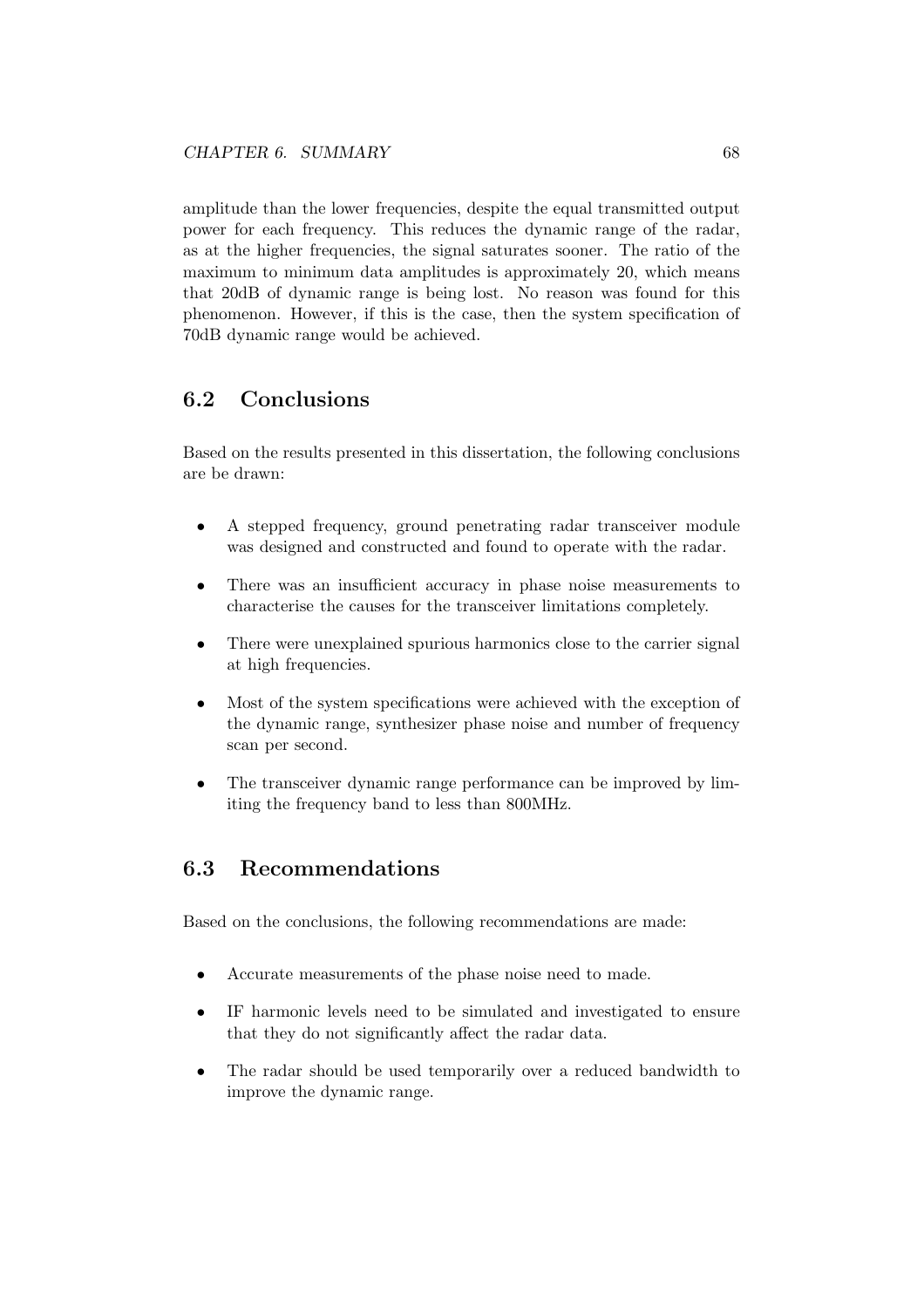# Appendix A

# Stepped Frequency and Ground Penetrating Radar

This appendix briefly reviews the principles of stepped frequency radar and ground penetrating radar. Relevant equations are presented for use in the design of the radar. The appendix concludes with the results of a simple stepped frequency simulation to illustrate the data obtained from the radar.

### A.1 Stepped Frequency Radar

Stepped frequency radar is one of several radar waveforms developed to overcome the power bandwidth limitations of pulse radars. This is achieved by the transmission of a high mean power over a longer waveform which extends the range capability of the radar yet retains a wide bandwidth for high resolutions. Stepped frequency radar techniques for the detection of subsurface objects have been investigated since about 1979 [13]. The following sections briefly describe the principles of stepped frequency radar and the equations relating to this technique. Detailed descriptions of stepped frequency radar can be found in [14, 30, 10, 37, 21].

#### A.1.1 Stepped Frequency Radar Operation

Stepped frequency radar determines the distance to targets by constructing a synthetic range profile in the spatial time domain. The synthetic range profile is a time domain approximation of the frequency response of a combination of the medium through which the electromagnetic radiation propagates, and any targets or dielectric interfaces present in the beamwidth of the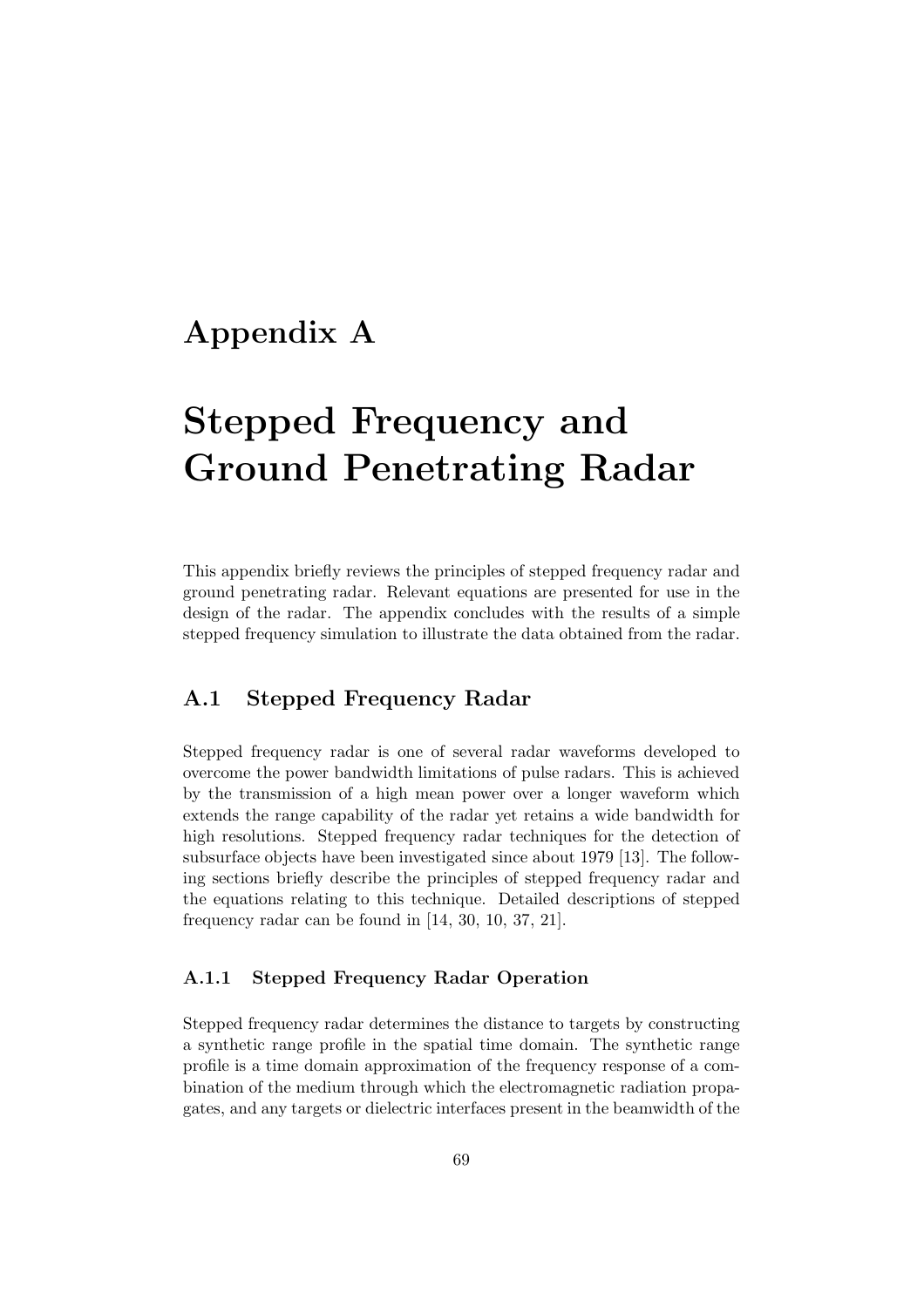radar. It is constructed by sequentially transmitting a series of  $n$  frequencies,  $f_i = f_0 + i\Delta f$  where  $0 \leq i \leq n-1$  and for each measuring the amplitude and phase shift of the received signal with respect to the transmitted signal. Figure A.1 shows the time domain characteristic of the transmitted waveform for a stepped frequency radar where  $T$  is known as the pulse repetition time of the radar and  $t_d$  is the sum of the data capture time and data transmission time.



Figure A.1: Stepped Frequency Waveform

The phase shift in the received signal is a proportional to the transmitted frequency and the range to the target. This is shown in Equation A.1 for a point target stationary relative to the radar.

$$
\phi_i = -2\pi f_i \left(\frac{2R}{c}\right) \tag{A.1}
$$

For a single target at constant range, R, there will be a linear change in phase for each frequency step. This is shown in Figure A.2(c). The real and imaginary parts of the data will therefore be sinusoidal with a frequency corresponding to the phase unwrapping rate. This can be seen in Figures A.2(a) and A.2(b). Targets closer and further away will produce respectively lower and higher phase unwrapping rates. For more than one target, the return will be a vector addition of the returns from each of the targets. The IDFT, or FFT equivalent, can then be used to approximately separate signal returns from targets at different ranges by using the different phase unwrapping rates to create the synthetic range profile in the spatial time domain. Examples of the synthetic range profiles are shown in Figures  $A.2(d)$  and  $A.3(d)$ .

Wehner [37] shows that the IFFT approximation to synthetic range profile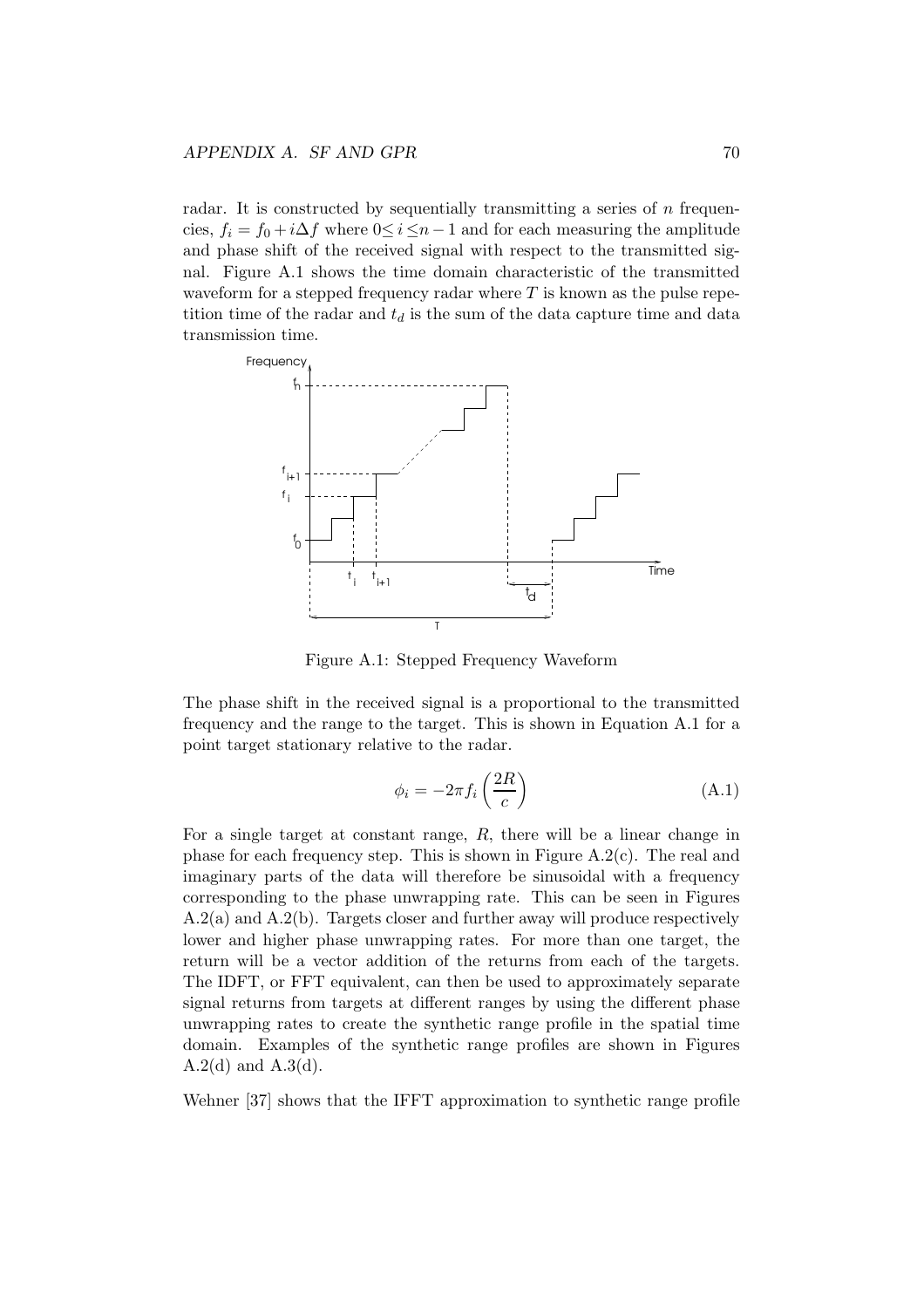for a particular radar azimuth position is given by

$$
\vec{H} = \sum_{l=0}^{n-1} e^{-j2\pi f_0 \frac{2R}{c}} \frac{\sin(\pi \chi)}{\sin(\frac{\pi \chi}{n})} e^{j\frac{n-1}{2} \frac{2\pi \chi}{n}}
$$
(A.2)

where  $\chi = -2nR\Delta f/c + l$  and l is the range bin in which synthetic range profile value,  $H_l$  occurs,  $0 \le l \le n - 1$ . The peak value of the magnitude of the synthetic range profile is equal to  $n$ .

Examples of stepped frequency data are shown in Figures A.2 and A.3 produced from a simulation of SF radar. The simulation used a bandwidth of 1390MHz (200MHz to 1590MHz) with 139 frequency steps (140 frequencies). The first plot shows a single target at 0.7 meters from the radar. The second, two targets, 0.7 and 3.1 meters from the radar respectively. Plots (a) and (b) of each figure show the real and imaginary parts of the spatial frequency domain data. Plot (c) shows the phase of the spatial frequency domain data and plot (d) the synthetic range profile.

#### A.2 Ground Penetrating Radar

Ground penetrating radar relies on several factors for target detection:

- $(i)$  efficient coupling of electromagnetic radiation into the ground;
- (ii) adequate penetration of the radiation through the ground with regard to target depth;
- $(iii)$  obtaining from buried objects or other dielectric discontinuities a sufficiently large back scattered signal for detection at the ground surface.

This section will present an overview of the equations used to determine the performance of ground penetrating radar, based on the requirements mentioned above.

#### A.2.1 Propagation of Electromagnetic Waves

The propagation of a uniform plane electromagnetic wave, polarized in the x-plane through an isotropic, linear medium in a single direction,  $z$ , is described by the phasor solution (given in Equation A.3) to the onedimensional Helmholtz equation.

$$
E_x(z) = E_0 e^{-jkz}
$$
 (A.3)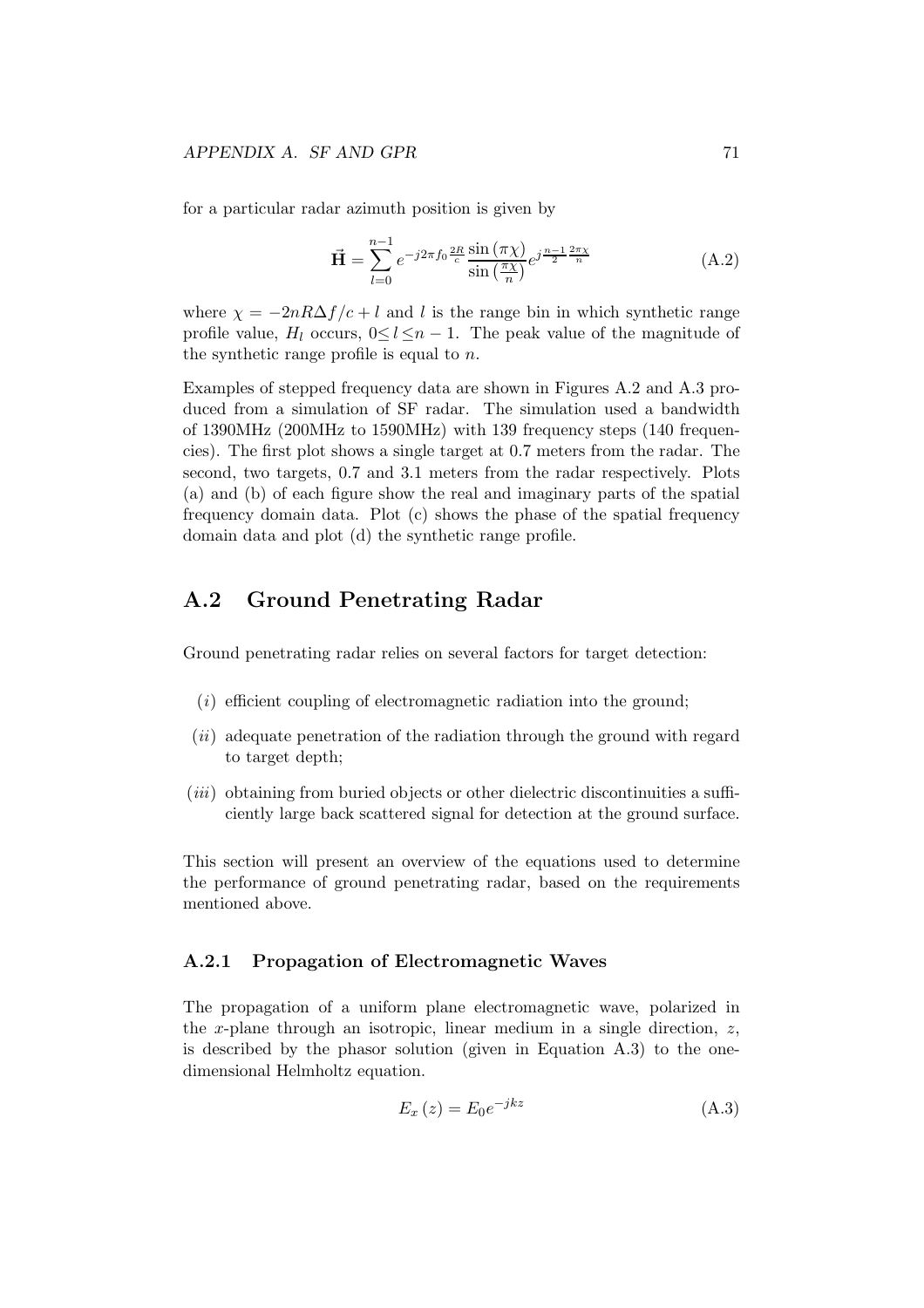

Figure A.2: SF Radar Simulation (single target)



Figure A.3: SF Radar Simulation (two targets)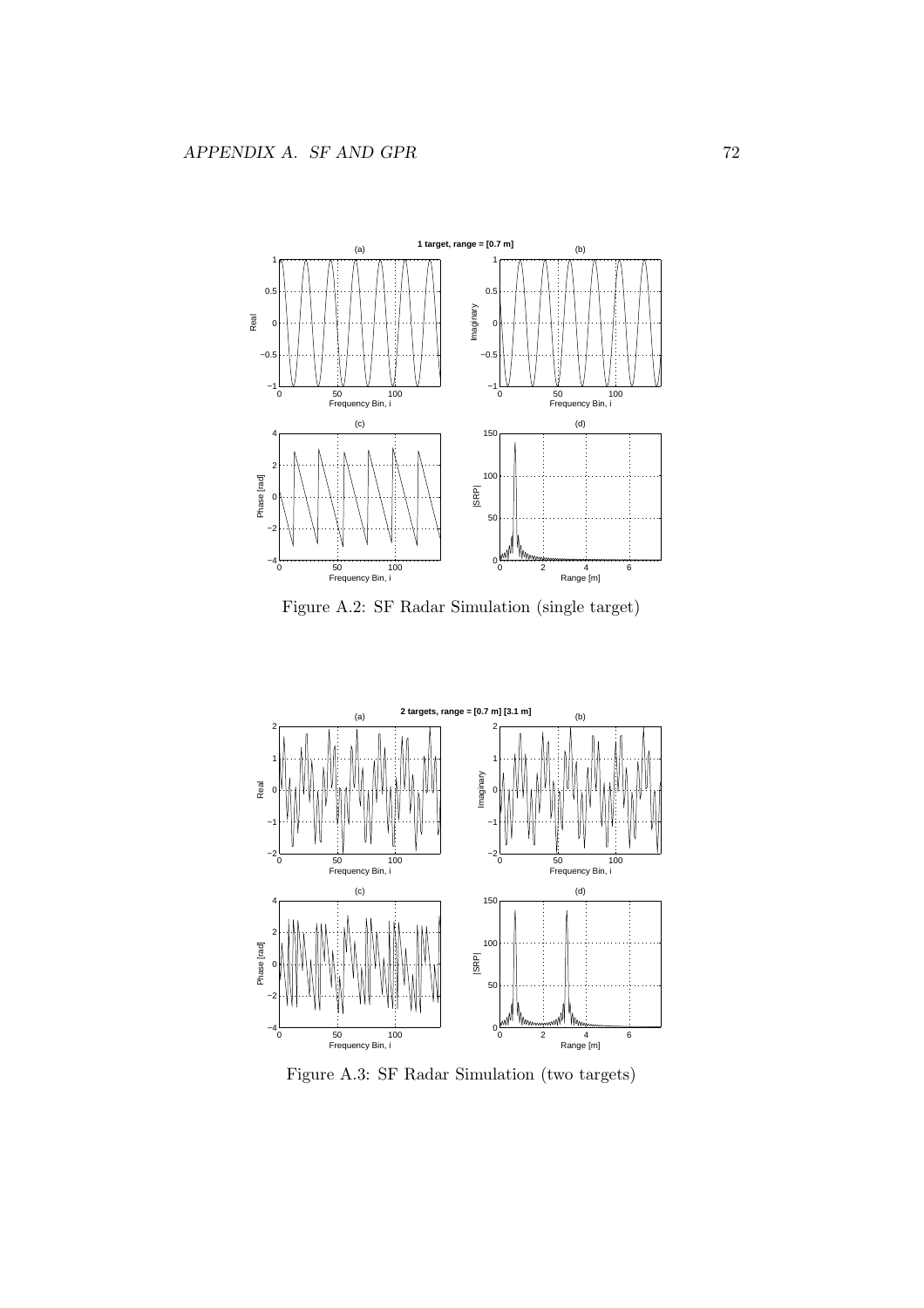$E_0$  is an electric field constant and k is the propagation constant which gives the change in amplitude and phase per unit length of the plane wave. For dielectric materials with real permeability and complex permittivity we have  $k = \omega \sqrt{\mu (\varepsilon' - j\varepsilon'')}$  where the conduction currents are included in the loss factor  $\varepsilon$ ".

The propagation constant, k, can be split into a real,  $\alpha$ , and an imaginary,  $β$ , part.  $α$  is known as the attenuation constant and  $β$  the phase constant. These can be approximated by [21]

$$
\alpha \approx 188.5 \frac{\sigma}{\sqrt{\varepsilon_{r(g)}}} \text{ [Np/m]} \tag{A.4}
$$

$$
\beta \approx \omega \sqrt{\mu \varepsilon} \, [\text{rad/m}] \tag{A.5}
$$

The phase velocity of an electromagnetic wave depends on the relative permittivity and permeability of the medium. The phase velocity in a medium with relative permittivity,  $\varepsilon_{r(g)}$ , and relative permeability,  $\mu_{r(g)}$ , is given by

$$
v = \frac{c}{\sqrt{\mu_{r(g)} \varepsilon_{r(g)}}} \,\mathrm{[m/s]}
$$
\n(A.6)

#### A.2.2 Ground Electromagnetic Characteristics

For subsurface radar, the medium in which targets exist and through which electromagnetic radiation propagates is the the ground. The ground is in general a heterogeneous medium making it very difficult to predict accurately the response to an electromagnetic wave. However, some very general assumptions can be made. It is observed that materials that make up the soil near the surface have the following general characteristics [7]: the attenuation constant,  $\alpha$ , rises with increasing frequency and is higher in wet conditions than dry ones. Table A.1 has been extracted from references and gives some examples of the one-way attenuation in  $dBm^{-1}$  for different frequencies and ground types. These attenuations are merely a rough guide, but do provide a first order approximation. Much work has been spent on different medium models which have been summarised in [7].

In general, for non-magnetic media, the permeability of the ground is equal to the permeability of free space,  $\mu_0$ , which is approximately  $4\pi \times 10^{-7}$ . The permittivity, however, is not always easy to determine as the ground is a heterogeneous environment. Much of the work carried out in this field has again been summarised in [7]. Table A.2 shows some relative permittivities for different mediums.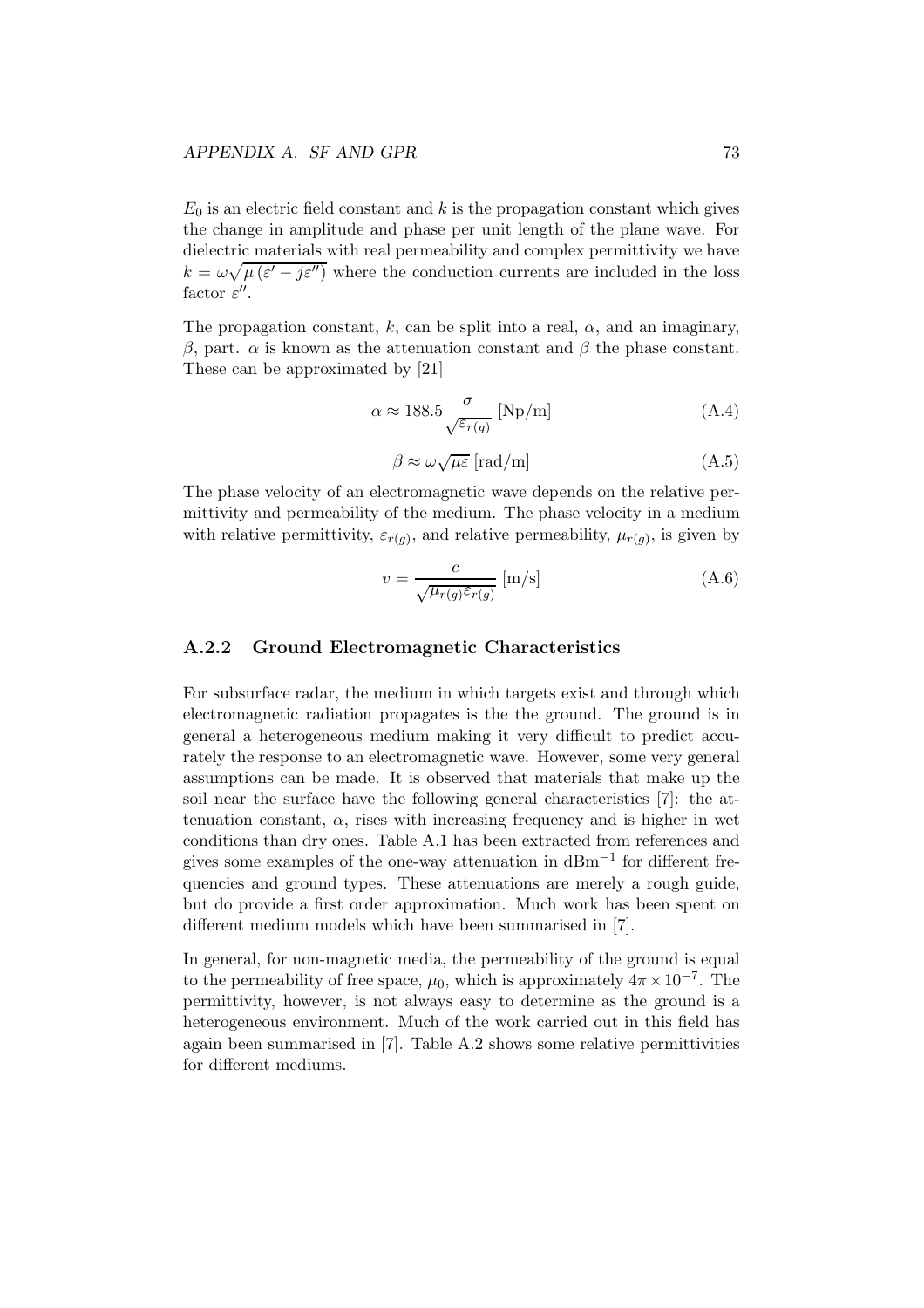| Medium          | Frequency               |       |
|-----------------|-------------------------|-------|
|                 | $100$ MHz $\vert$ 1 GHz |       |
| Wet Clay        | $20 - 30$               | 100   |
| Loamy Soil      |                         | 20-30 |
| Sandy Soil      |                         | 10    |
| Dry Desert Sand |                         |       |
| Sea Water       | 200                     | 300   |
| Fresh Water     |                         |       |

Table A.1: One-Way Attenuation [dBm−<sup>1</sup> ]

Table A.2: Relative Permittivities

| Medium                         | Relative Permittivity $(\varepsilon_{r(a)})$ |
|--------------------------------|----------------------------------------------|
| Solid constituents<br>of soils | $2-6$                                        |
| Soil                           | 4-40                                         |
| Water                          |                                              |

#### A.2.3 Ground Penetrating Radar Target Characteristics

The target radar cross section is a measure of the proportion of the incident signal reflected back to the radar by the target, and is dependent on the shape and physical size of the target and the material from which the target is comprised. It is difficult to predict the radar cross section of targets other than simple geometric shapes, thus making it difficult to model accurately the performance of ground penetrating radar.

#### A.2.4 Antenna Radiation Fields

The radiation field surrounding an antenna is usually divided into three regions which are the reactive near-field, the radiating near-field (Fresnel) and the far-field (Fraunhofer) regions [3]. These regions are defined by the approximate field structure in each. Most radar analysis uses the far field approximation in determining system performance. However, the targets in ground penetrating radar are generally close to the antennas and fall in the near field.

[3] states that the far field region exists at distances greater than  $R > 2D^2/\lambda$ where D is the largest dimension of the antenna. Thus an antenna with  $D =$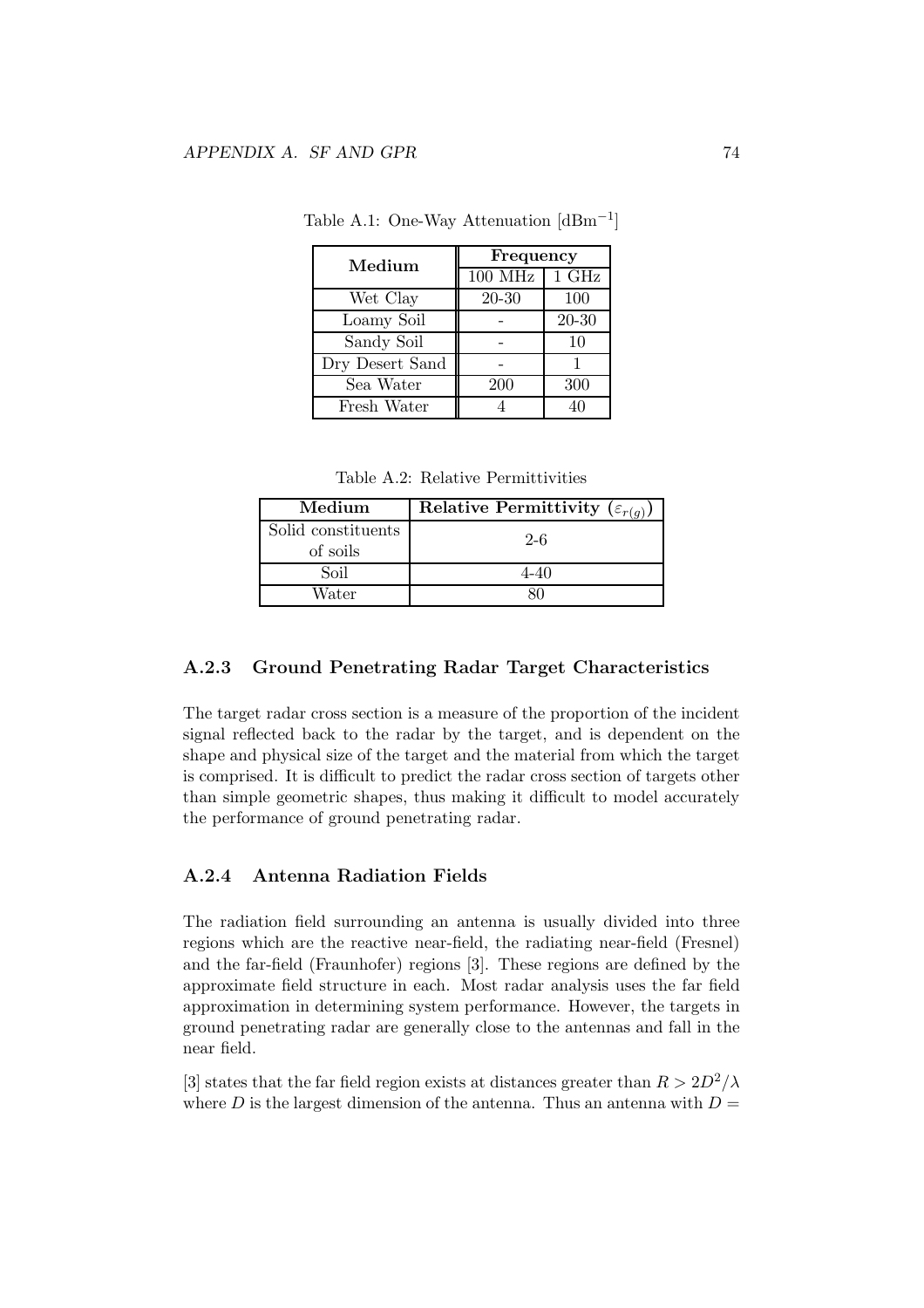30cm and operating at 900MHz in free space ( $\lambda = 0.33$ m), the far field region start at about 0.54 meters from the antenna. Therefore targets just beneath the surface of the radar will appear in the reactive and radiating near-field regions. The effect of this will not be discussed in this dissertation, and the performance of the radar will be predicted using a far-field assumption. However, it must be noted that the results presented are made with this assumption.

### A.3 Range Resolution

Range resolution, also referred to as the depth resolution in subsurface radar, depends on the bandwidth of the received signal. This is given by Equation A.7 where  $v_q$  is the velocity of the electromagnetic signal in the ground.

$$
\delta R = \frac{v_g}{2n\Delta f} \tag{A.7}
$$

Two objects closer than this distance will not be able to be resolved as separate targets by the radar.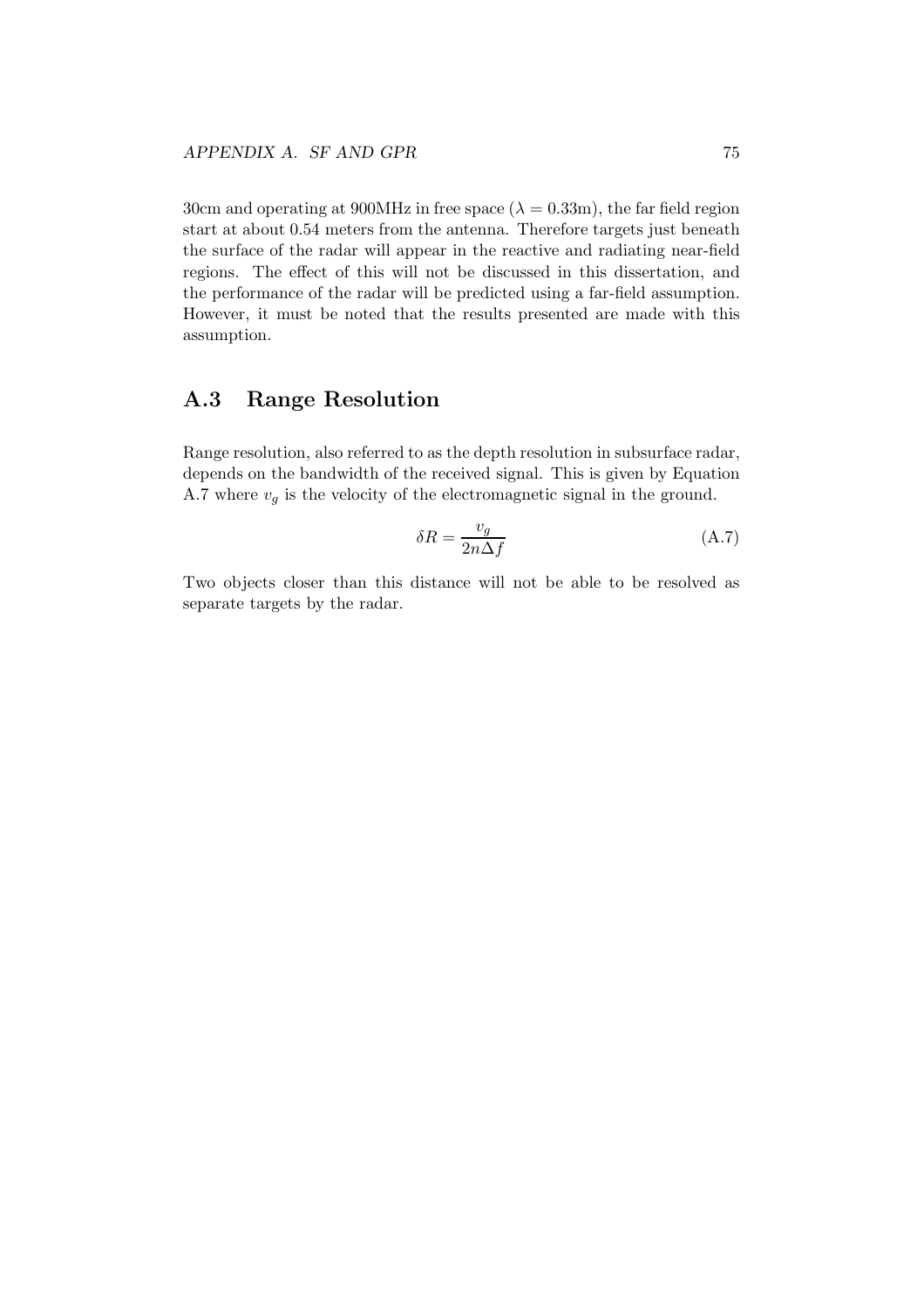# Appendix B

# Frequency Instability Definitions

Work carried out in the latter half of the 1960's and the 1970's defined the modern methods for specifying frequency stability [2, 5, 29]. This appendix uses presents a brief review of that work to define the parameters used in this dissertation to characterise the frequency synthesizers.

A frequency instability measurement is a value that specifies the extend to which a frequency source changes from its prescribed value over a period of time. Frequency instability is caused by the oscillator component noise, temperature drift and oscillator aging. Temperature drift and aging are forms of long term frequency instability and are measured in units such as part per million per degree of temperature change or per day or year and are usually specified by the manufacturer of the oscillator. However, a stepped frequency radar pulse is sampled over a time period of the order of tens of microseconds. The frequency drift over this time will be due predominantly to the oscillator noise and not temperature drift and aging. It must be noted that for a change in temperature, measurements from the radar would have a corresponding change. Frequency instability due to oscillator component noise is known as short term frequency instability. This will now be defined.

A sinusoid of frequency,  $\nu_0$  and with time varying amplitude noise,  $a_n(t)$ and phase noise,  $\phi_n(t)$  can be represented by

$$
s(t) = [A_0 + a(t)] \cos [2\pi\nu_0 t + \phi(t)]
$$
 (B.1)

The instantaneous angular frequency of this signal is the time derivative of the total oscillator phase,  $\theta(t)$ . Thus,

$$
\omega(t) = \frac{d\theta(t)}{dt} = \frac{d}{dt} \left[ 2\pi\nu_0 t + \phi(t) \right]
$$
 (B.2)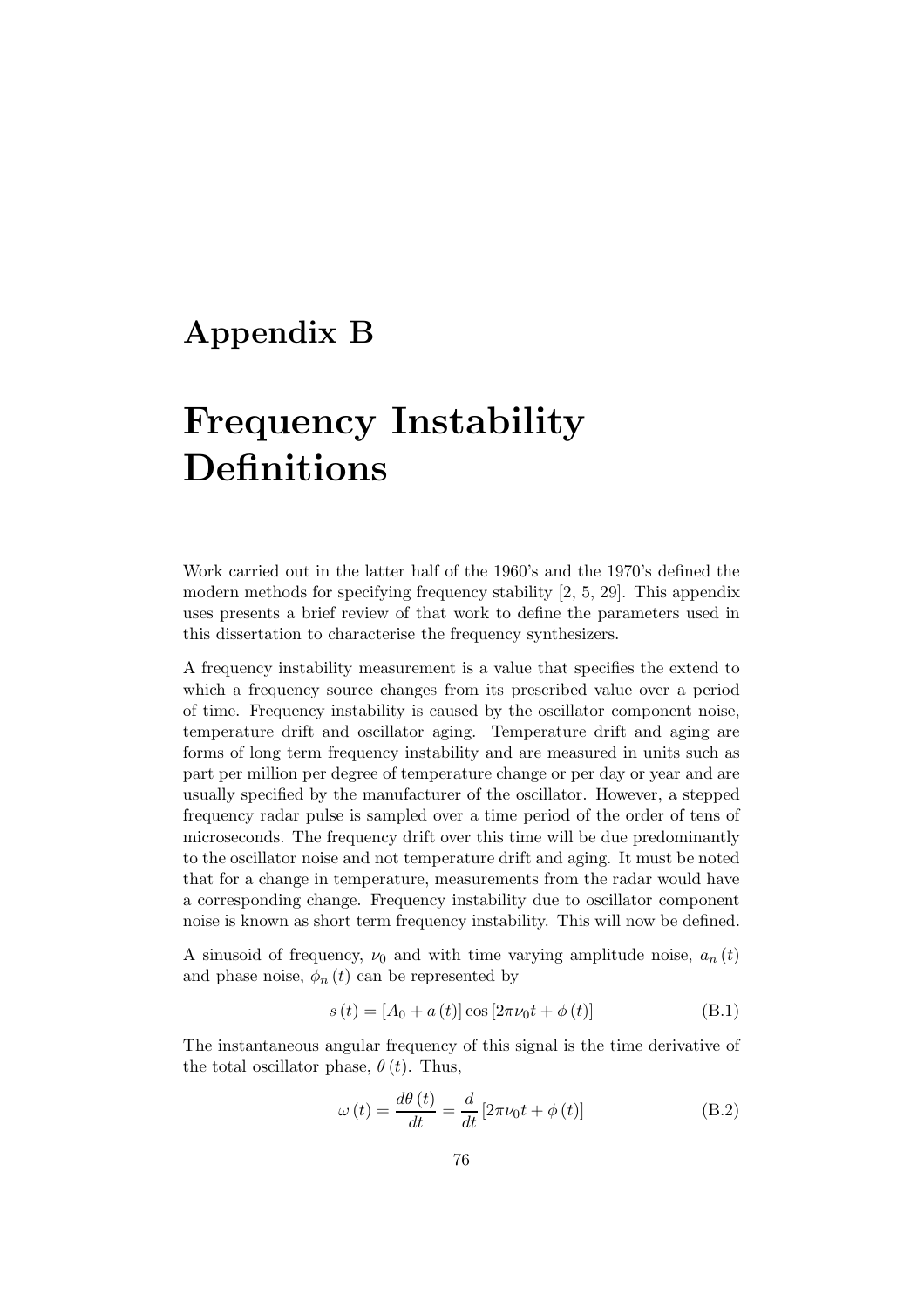and the instantaneous frequency is

$$
\nu(t) = \nu_0 + \frac{1}{2\pi} \frac{d\phi(t)}{dt}
$$
 (B.3)

This is used to define the fractional frequency,  $y(y)$ 

$$
y(t) = \frac{\nu(t) - \nu_0}{\nu_0} = \frac{1}{2\pi\nu_0} \frac{d\phi(t)}{dt}
$$
 (B.4)

The spectral density  $S_{\phi}(f)$  of the phase fluctuations  $\phi(t)$  is a measure of relative modulation of the signal at a frequency offset from the carrier by f hertz. This is usually measured in radians squared per hertz  $\lceil rad^2 / Hz \rceil$ or decibels relative to the carrier [dBc]. This can be simply related to the spectral density  $S_y(f)$  of the instantaneous fractional frequency fluctuations  $y(t)$  by

$$
S_{\phi}\left(f\right) = \left(\frac{\nu_0}{f}\right)^2 S_y\left(f\right) \tag{B.5}
$$

A similar measurement to the spectral density of the phase fluctuations and what is usually quoted by manufactures is the one-sided power spectral density of the phase fluctuations,  $\mathcal{L}(f)$ . This is the relative power spectral density of phase noise in watts per hertz per watt of carrier power as a function of positive offset frequency f from the carrier.

The cumulative phase,  $\phi_c(t)$  is defined as the phase change between the phase of a signal at time t and  $t + \tau$ . Therefore

$$
\phi_c(t) = \theta(t+\tau) - \theta(t) = 2\pi \int_t^{t+\tau} \nu(\xi) d\xi
$$
 (B.6)

 $\phi_c(t)$  will be a random process based on the statistics of the frequency fluctuations. Assuming wide-sense stationary and ergodic statistics, [37] provides a conversion from the one-sided density  $\mathcal{L}(f)$  to the variance of the cumulative phase fluctuations for a time difference  $\tau$ . This integral tends to a limit for integration beyond  $f = 1/\tau$ .

$$
\phi_c^2 = 8 \int_0^\infty \mathcal{L}(f) \sin^2(\pi f \tau) df
$$
 (B.7)

A widely used time domain measurement of frequency instability is the Allan variance  $\sigma_y^2(\tau)$ . This is defined as

$$
\sigma_y^2(\tau) = \left\langle \frac{1}{2} \left( \hat{y}_{k+1} - \hat{y}_k \right)^2 \right\rangle \tag{B.8}
$$

where  $\hat{y}_{k+1}$  and  $\hat{y}_k$  are two samples of the average fractional frequency separated by a time interval  $\tau$ . The average fractional frequency is

$$
\hat{y}_k = \int_{t_k}^{t_k + \tau} y(t) dt
$$
\n(B.9)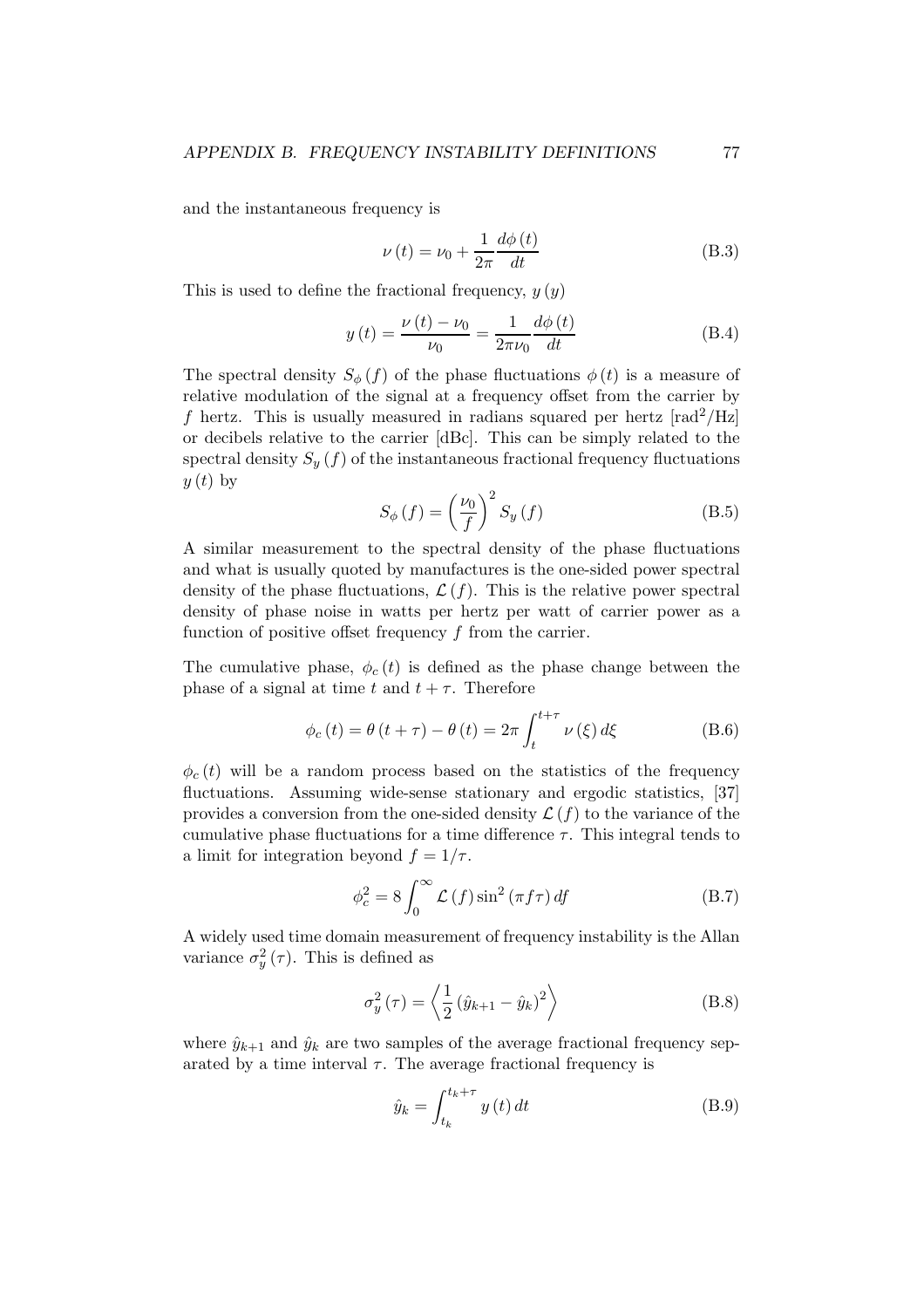Using Equation B.5 the Allan variance can be computed from the spectral density of phase fluctuations  $S_{\phi}(f)$  [9].

$$
\sigma_y^2(\tau) = \frac{2}{\left(\pi\nu_0\tau\right)^2} \int_0^\infty S_\phi\left(f\right) \sin^4\left(\pi f\tau\right) df \tag{B.10}
$$

The root mean squared cumulative phase can be calculated from the the Allan variance.

$$
\sigma_c = 2\pi\tau\sigma_y\nu_0\tag{B.11}
$$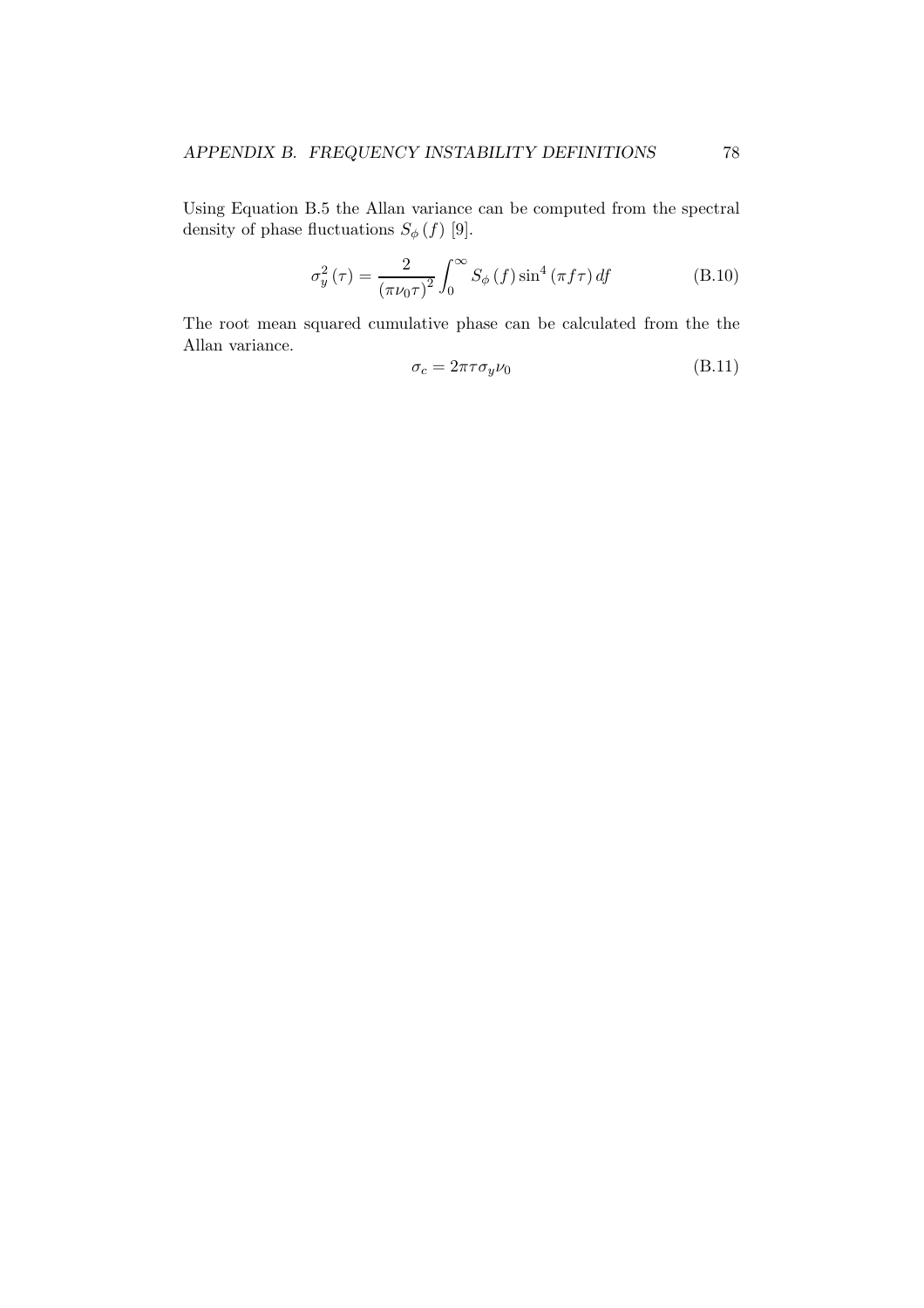# Appendix C

# Phase Locked Loop Simulation Model

This appendix will present the theory and model used to obtain the simulation results for the phase locked loop. It will start with the model used to describe the phase locked loop. This will be followed by a description of the noise sources in the loop and their contribution to the phase noise.

## C.1 Phase Locked Loop Model

In a theoretical prediction of frequency instability for a phase locked loop frequency synthesizer, it is easier to predict the frequency domain phase noise plot of the synthesizer. Figure C.1 shows how the noise contributions in the phase locked loop are modeled to predict the total phase noise of the loop. The noise contributions from the reference oscillator, the voltage controlled oscillator and the loop filter have been included in the model. The model could be further improved with the noise from the phase detector being included, but this is usually a very small contribution.



Figure C.1: Block Diagram of PLL Noise Contributions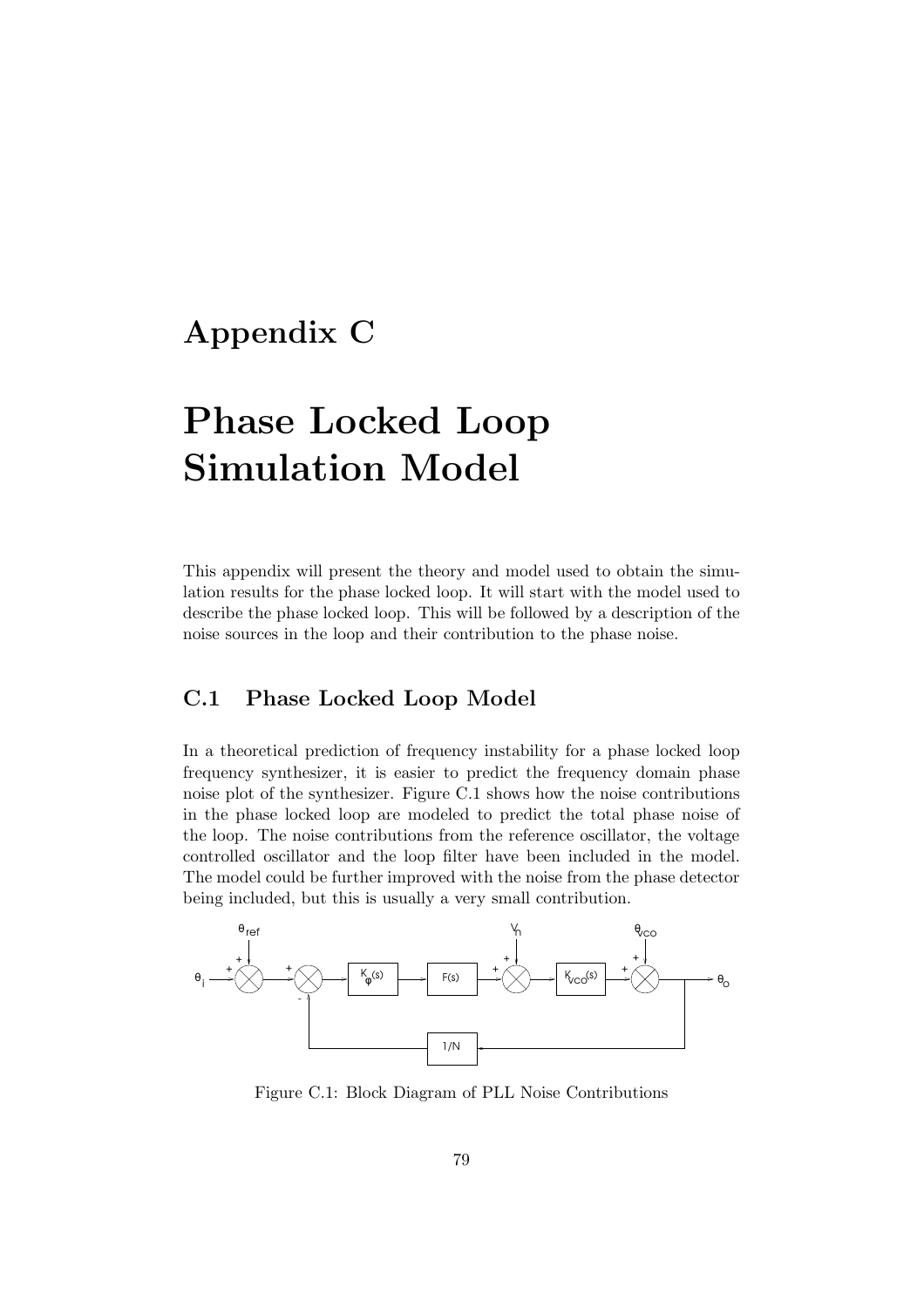

Figure C.2: Loop Filter Circuit Diagram



Figure C.3: Loop Filter Equivalent Structure

#### C.1.1 Phase Detector

$$
K_{\phi}(s) = K_{\phi}e^{-\frac{s}{2f_{\phi}}}
$$
\n(C.1)

#### C.1.2 Loop Filter

The circuit diagram of the loop filter is shown in Figure C.2. This circuit is of the form shown in Figure C.3. For a differential amplifier of this form, if  $Z_3/Z_1 = Z_4/Z_2$  then  $V_o/(V_2 - V_1) = Z_3/Z_1$ . The components that comprise the impedance  $Z_1$  form a 3-terminal network. [34] provides a method for computing  $Z_3/Z_1$  using Y-parameters.  $Y_f$  and  $Y_i$  are the short circuit forward admittances for the feedback and the input networks respectively. These are shown in Figure C.4. The filter transfer function is then  $-Y_{ti}/Y_{tf}$ . From Appendix VI of [34]

$$
Y_i = \frac{-1}{R_1 \left(1 + s \frac{R_1^2 C_1}{4R_1}\right)}
$$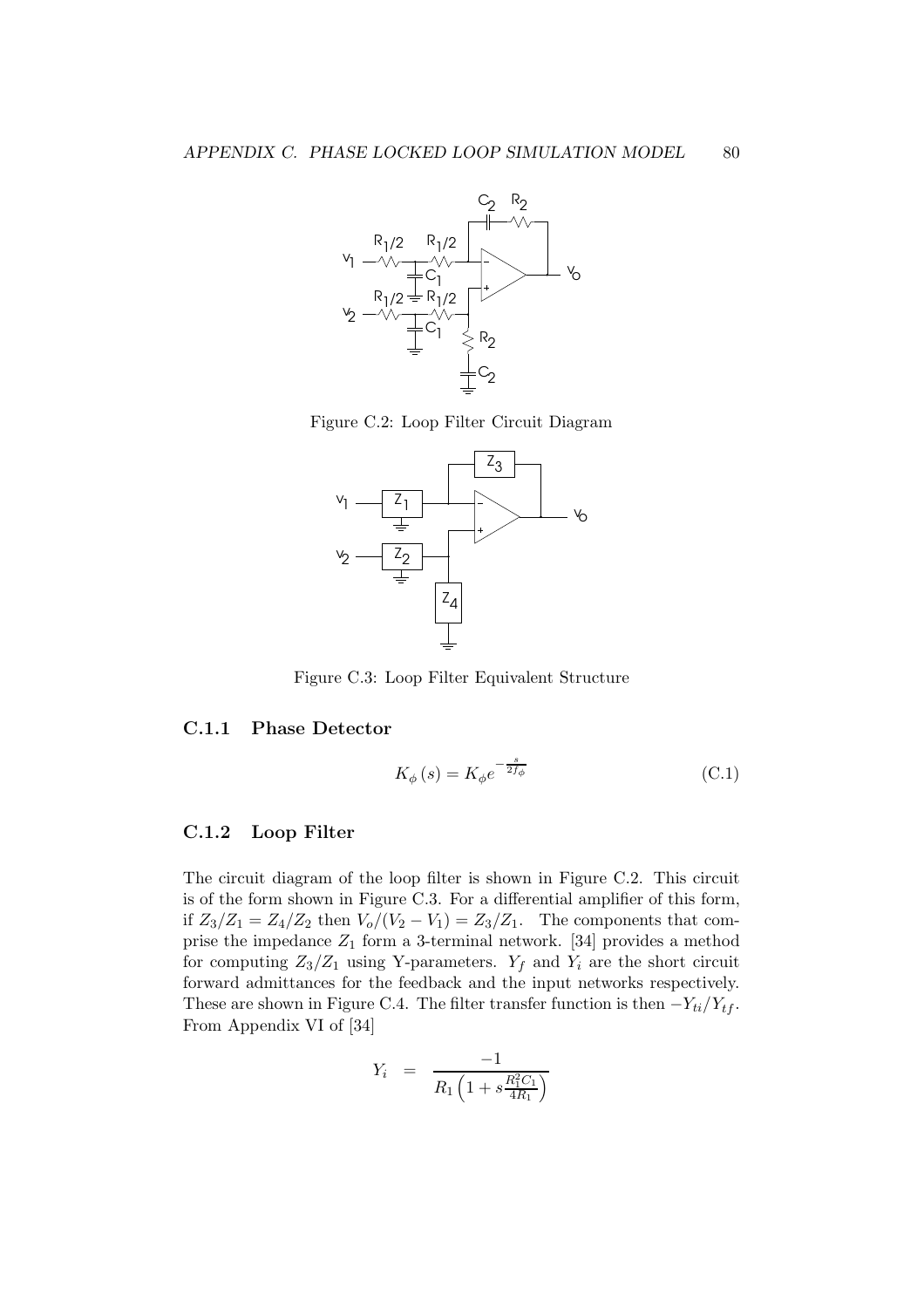$$
= \frac{-1}{R_1 \left(1 + s \frac{R_1 C_1}{4}\right)}
$$

and

$$
Y_f \;\; = \;\; - \frac{sC_2}{1 + sR_2C_2}
$$

From this the filter transfer function is

$$
\frac{V_o}{V_i} = -\frac{Y_i}{Y_f}
$$
\n
$$
= -\frac{1 + sR_2C_2}{sR_1C_2\left(1 + s\frac{R_1C_1}{4}\right)}
$$
\n
$$
= -\frac{1 + sT_2}{sT_1\left(1 + sT_3\right)}
$$

where  $T_1 = R_1C_2$ ,  $T_2 = R_2C_2$  and  $T_3 = R_1C_1/4$ .



Figure C.4: Loop Filter Equivalent Structure

#### C.1.3 Voltage Controlled Oscillator

$$
K_{vco}(s) = \frac{K_{vco}}{s} \tag{C.2}
$$

## C.1.4 Phase Locked Loop Transfer Functions

$$
\frac{\theta_o}{\theta_i} = \frac{K\left(s\right)F\left(s\right)}{R\left(1 + \frac{1}{N}K\left(s\right)F\left(s\right)\right)}\tag{C.3}
$$

where  $K(s) = K_{phi}(s) K_{vco}(s)$ .

$$
\frac{\theta_o}{\theta_{vco}} = \frac{1}{1 + \frac{1}{N}K\left(s\right)F\left(s\right)}\tag{C.4}
$$

$$
\frac{\theta_o}{V_n} = \frac{K_{vco}(s)}{1 + \frac{1}{N}K\left(s\right)F\left(s\right)}\tag{C.5}
$$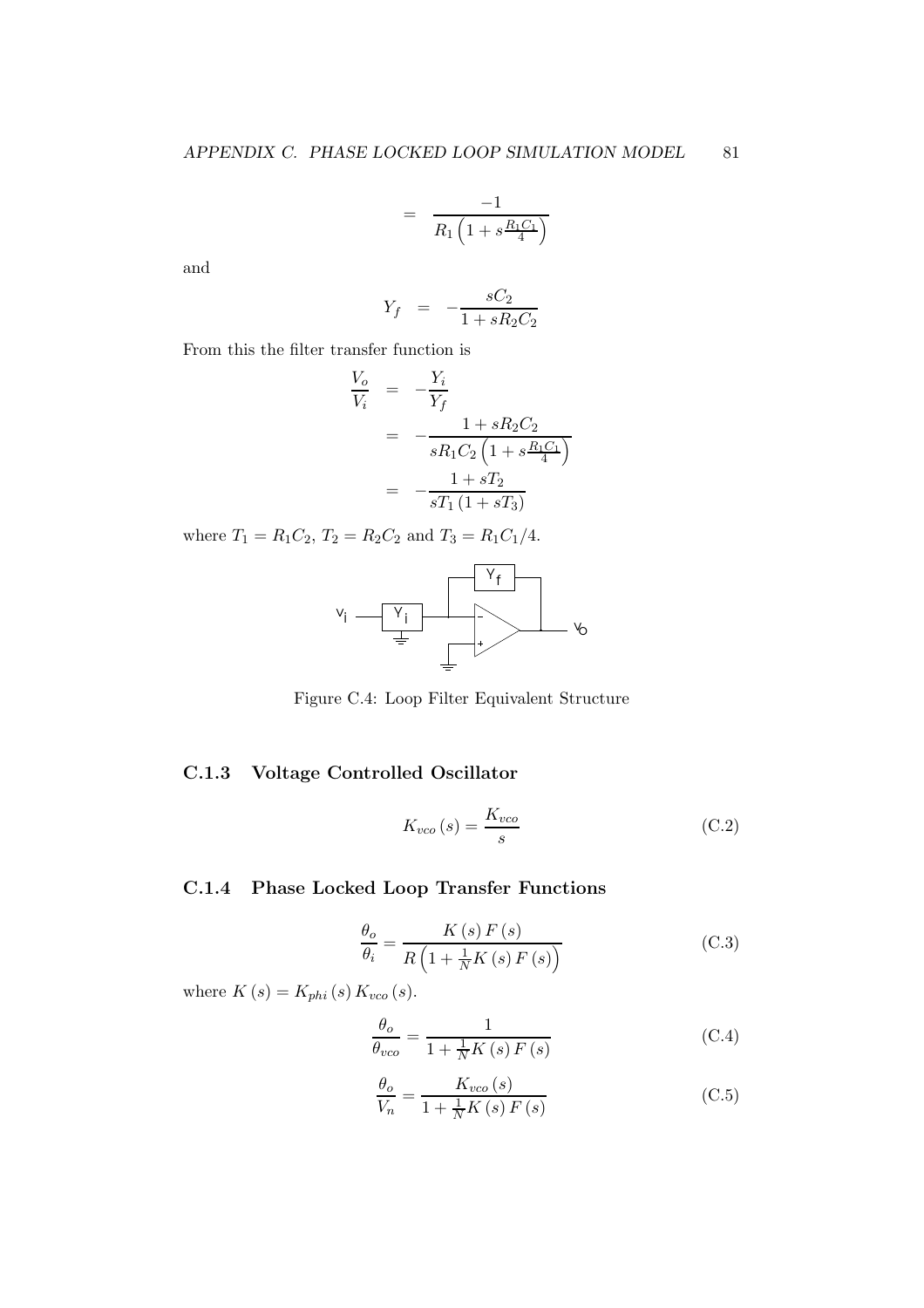### C.2 Noise Sources

#### C.2.1 Loop Filter

The resistors and operational amplifier of the loop filter produce noise on the control signal of the voltage controlled oscillator which modulates the output adding to the total phase noise of the synthesizer. The filter noise sources are shown in Figure C.5. The total output noise voltage density may be



Figure C.5: Loop Filter Noise Model

found by finding the output noise due to each noise source and then using the principle of superposition. However, because the sources are random noise and are uncorrelated, the mean square voltages (power) are additive, not the individual noise voltages. The output noise voltage densities due to each source are found from op amp theory and given in Equations C.8 to C.14.

$$
v_n \left( v_{R1a} \right) = 4kT \frac{R_1}{2} \frac{Z_f}{Z_i} \tag{C.6}
$$

$$
= 4kT \frac{R_1}{2} \frac{sT_2 + 1}{sT_1(sT_3 + 1)}
$$
(C.7)

$$
v_n(v_{\bar{R}1b}) = 4kT \frac{R_1}{2} \frac{V_o}{V_i} \frac{V_i}{V_{C_1}}
$$
\n(C.8)

$$
= 4kT \frac{R_1}{2} \frac{(s2T_3+1)(sT_2+1)}{sT_1(sT_3+1)}
$$
(C.9)

$$
v_n \left( v_{R2}^- \right) = 4kTR_2 \tag{C.10}
$$

$$
v_n\left(\bar{v_a}\right) = \bar{v_a}\left(\frac{Z_i + Z_f}{Z_i}\right) \tag{C.11}
$$

$$
= \bar{v_a} \frac{sT_1(1+sT_3) + (1+sT_2)(1+s2T_3)}{sT_1(1+sT_3)} \qquad (C.12)
$$

$$
v_n\left(\bar{i}_a\right) = \bar{i}_a Z_f \tag{C.13}
$$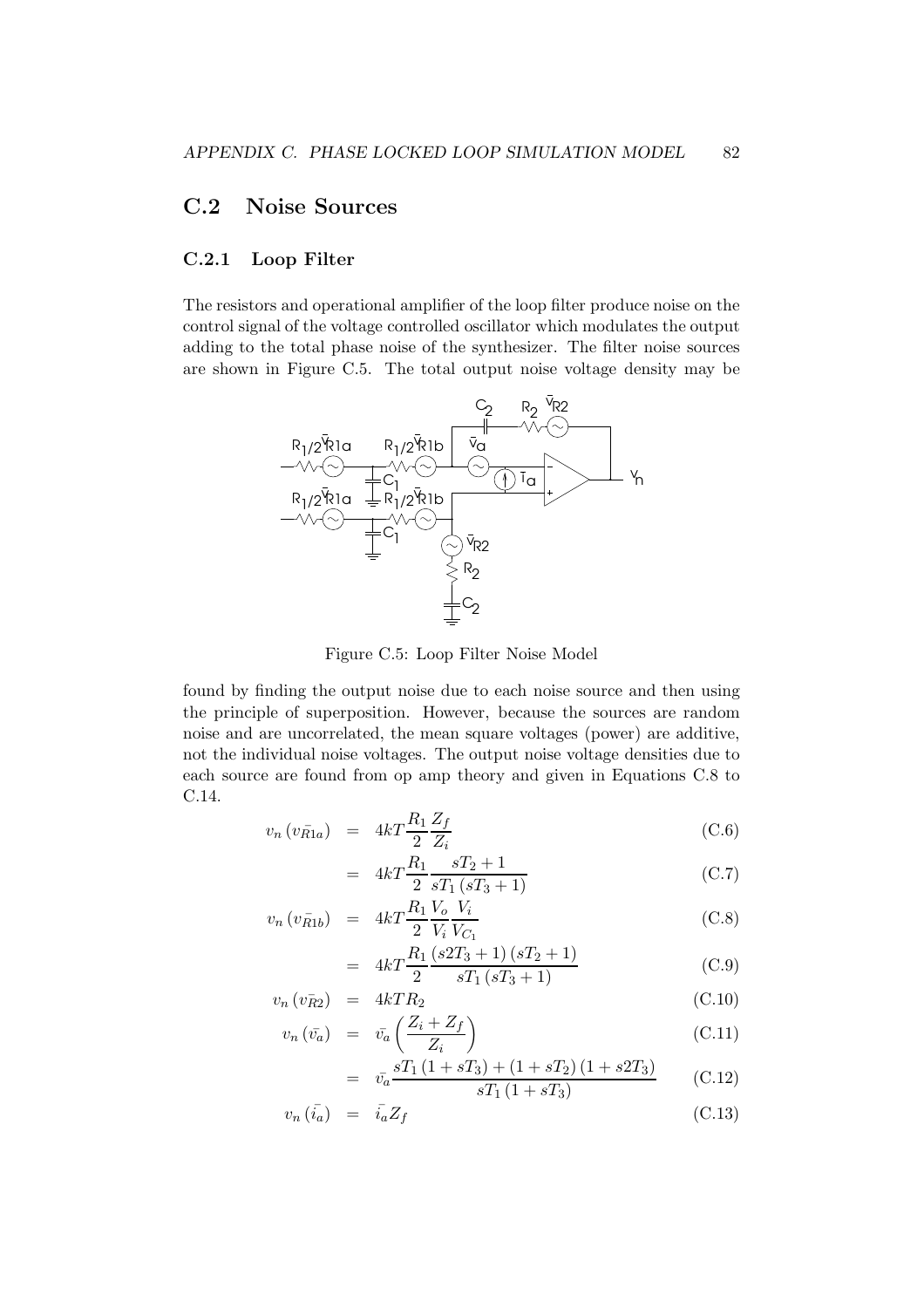$$
= i_a \frac{1 + sT_2}{sC_2}
$$
 (C.14)

The total output noise voltage density may be found as the square root of the sum of the squares of each contribution.

$$
v_n = \sqrt{v_n (v_{R1a})^2 + v_n (v_{R1b})^2 + v_n (v_{R2})^2 + v_n (v_a)^2 + v_n (\bar{i}_a)^2}
$$
 (C.15)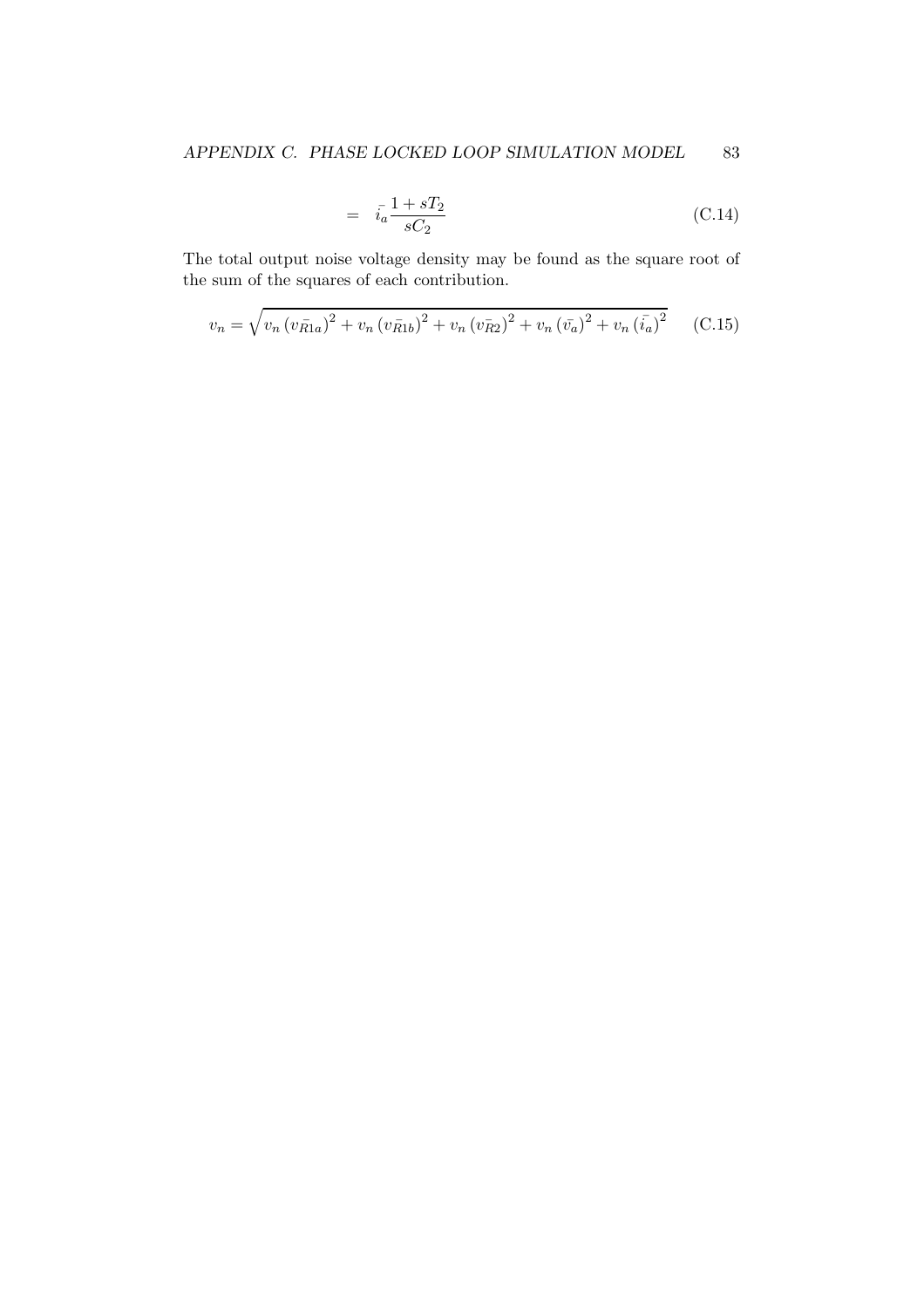# Appendix D

# Acceptance Test Procedure

The acceptance test procedure (ATP) defines the procedure for testing the transceiver for correct operation. Each of the transceiver modules is systematically checked by testing of the parts of a module individually. For each test, the aim and method are described.

| Motherboard Power Test |                                                |  |
|------------------------|------------------------------------------------|--|
| Aim                    | To ensure that each of the socket pins on the  |  |
|                        | motherboard supply the correct voltage to the  |  |
|                        | daughter-boards.                               |  |
| Method                 | Using a multimeter, check each of the voltages |  |
|                        | with the motherboard powered and ensure that   |  |
|                        | they correspond to the expected voltage on the |  |
|                        | daughter-board.                                |  |

## D.1 Transceiver Motherboard Test Procedure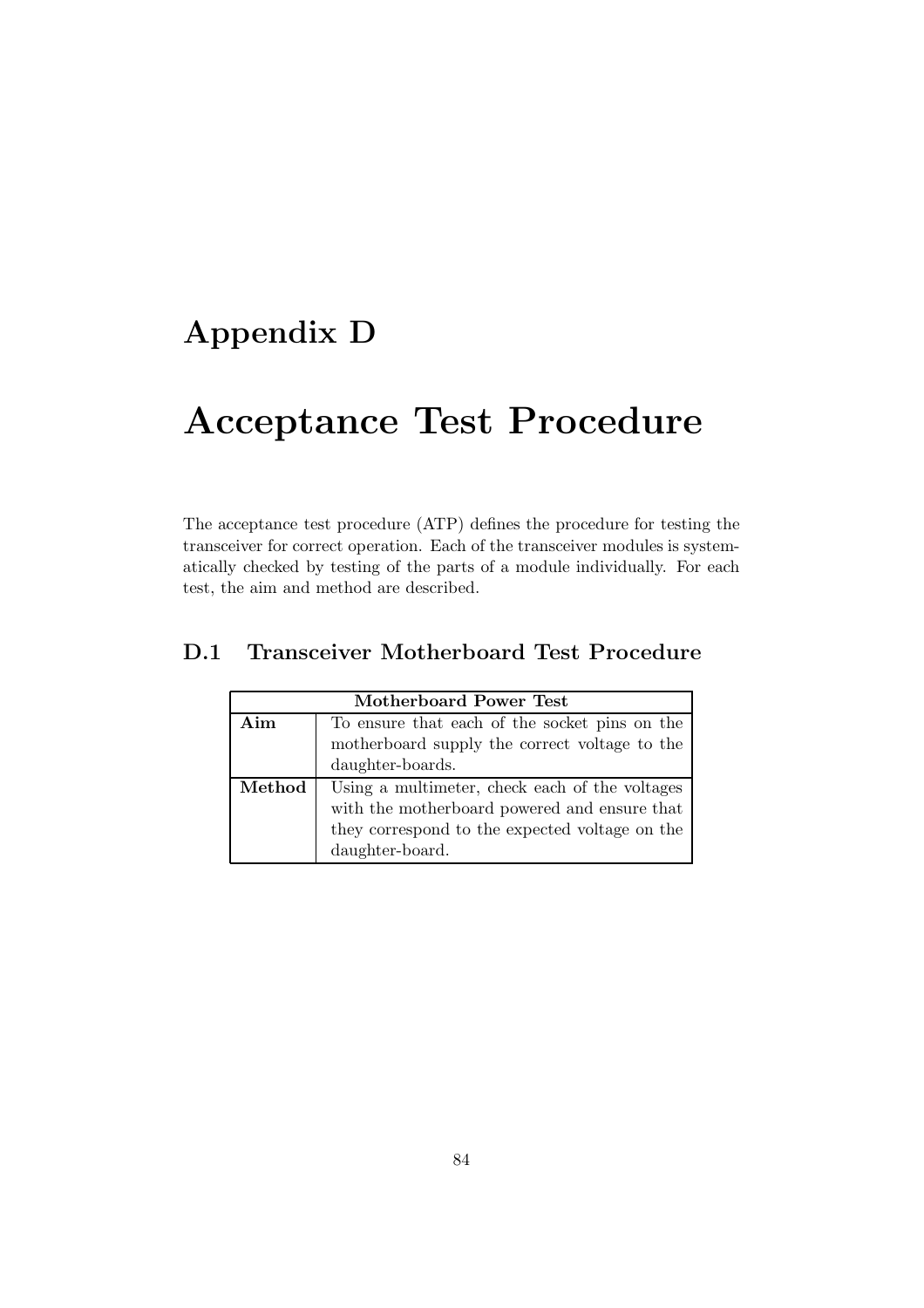# D.2 Frequency Reference Test Procedure

| Frequency Reference Power-On Test |                                                      |  |
|-----------------------------------|------------------------------------------------------|--|
| Aim                               | To ensure that the frequency reference board         |  |
|                                   | powers up with no short circuit faults.              |  |
| Method                            | Using an external power source, apply the $+5V$      |  |
|                                   | to the board with the current limited initially      |  |
|                                   | to 0A. Slowly increase the current to no more        |  |
|                                   | than $110\%$ of the specified current given in Table |  |
|                                   | 4.5 in Chapter 4 (90mA). The current should          |  |
|                                   | roughly equal to the specified current and the       |  |
|                                   | voltage should not have dropped below $+5V$ .        |  |

| <b>Frequency Reference Operational Test</b> |                                                  |
|---------------------------------------------|--------------------------------------------------|
| Aim                                         | To ensure that the frequency reference board     |
|                                             | generates the required four frequencies of 8MHz, |
|                                             | 4MHz, 2MHz and 2MHz.                             |
| Method                                      | Apply power to the frequency reference board.    |
|                                             | Measure the signal generated by the tempera-     |
|                                             | ture compensated crystal oscillator (TCXO). It   |
|                                             | should be a 16MHz square wave with a low of      |
|                                             | less than 0.4V and a high of greater than 4V.    |
|                                             | Measure the frequency of the output signal from  |
|                                             | each of the coaxial connectors. The frequencies  |
|                                             | generated should be 8MHz, 4MHz, 2MHz and         |
|                                             | 2MHz.                                            |

# D.3 Synthesizer Test Procedure

|        | <b>Synthesizer Power-On Test</b>                  |
|--------|---------------------------------------------------|
| Aim    | To ensure that the synthesizer board powers up    |
|        | with no short circuit faults.                     |
| Method | Using an external power source, apply each of     |
|        | the required voltages $(+5V, +9V, +24V, )$ and -  |
|        | 5V) one by one to the synthesizer power sockets   |
|        | with the current limited initially to 0A. Slowly  |
|        | increase the current to no more than 110\% of the |
|        | specified currents given in Table 4.5 in Chapter  |
|        | 4. Each of the supply current should roughly      |
|        | equal the specified currents with no voltage drop |
|        | from the preset value on the power supply.        |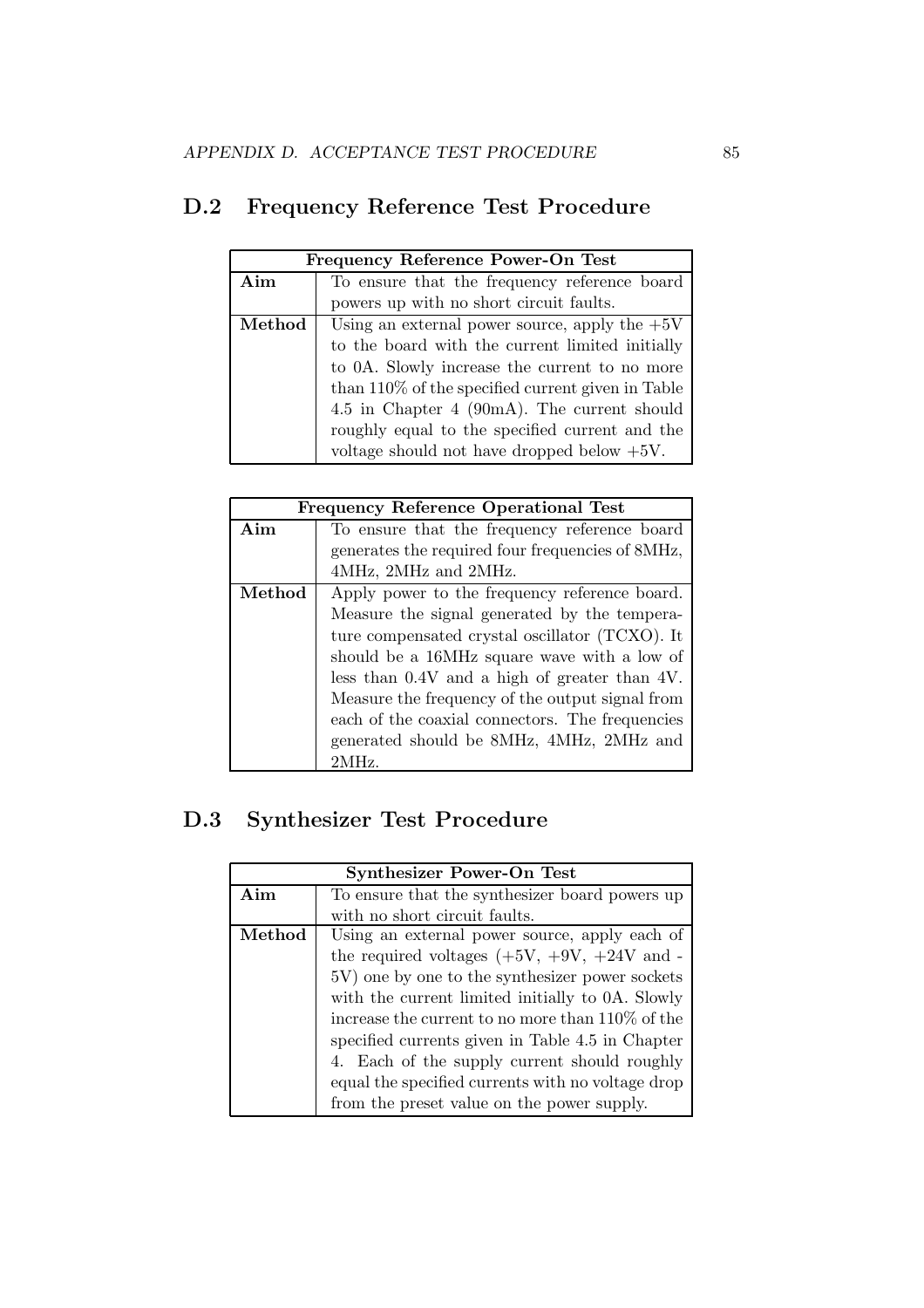|        | Voltage Controlled Oscillator Test              |  |
|--------|-------------------------------------------------|--|
| Aim    | To ensure correct operation of the voltage con- |  |
|        | trolled oscillator.                             |  |
| Method | Attach an manually variable voltage to the con- |  |
|        | trol input of the VCO. Sweep the voltage from   |  |
|        | 0V to 24V and observe the VCO frequency using   |  |
|        | a frequency counter or spectrum analyser.       |  |

|        | Phase Locked Loop IC Test                        |
|--------|--------------------------------------------------|
| Aim    | To ensure correct operation of the PLL IC.       |
| Method | Attach an manually variable voltage to the con-  |
|        | trol input of the VCO. Generate a 2MHz ref-      |
|        | erence frequency signal for the PLL IC. Set      |
|        | the feedback divide ratio $(N)$ to a known value |
|        | between 400 and 800. Adjust the VCO con-         |
|        | trol voltage to approximately the frequency that |
|        | when divided by N, results in 2MHz. Monitor      |
|        | the PDU and PDD pins of the PLL IC on an         |
|        | oscilloscope. As the VCO frequency nears the     |
|        | required frequency, the pulses on the PDU and    |
|        | PDD lines should become increasingly narrow as   |
|        | described in Chapter 4.                          |

| <b>Synthesizer Lock Test</b> |                                                  |  |
|------------------------------|--------------------------------------------------|--|
| Aim                          | To ensure that the phase locked loop locks to    |  |
|                              | the correct frequency.                           |  |
| Method                       | Using the Mercury-B radar software, set the out- |  |
|                              | put to 200MHz, 310MHz, 400MHz, 570MHz,           |  |
|                              | 800MHz and 1320MHz. These frequencies cover      |  |
|                              | all three synthesizer bands including the bound- |  |
|                              | ary frequencies. View the output of the synthe-  |  |
|                              | sizer on a frequency counter or spectrum anal-   |  |
|                              | yser.                                            |  |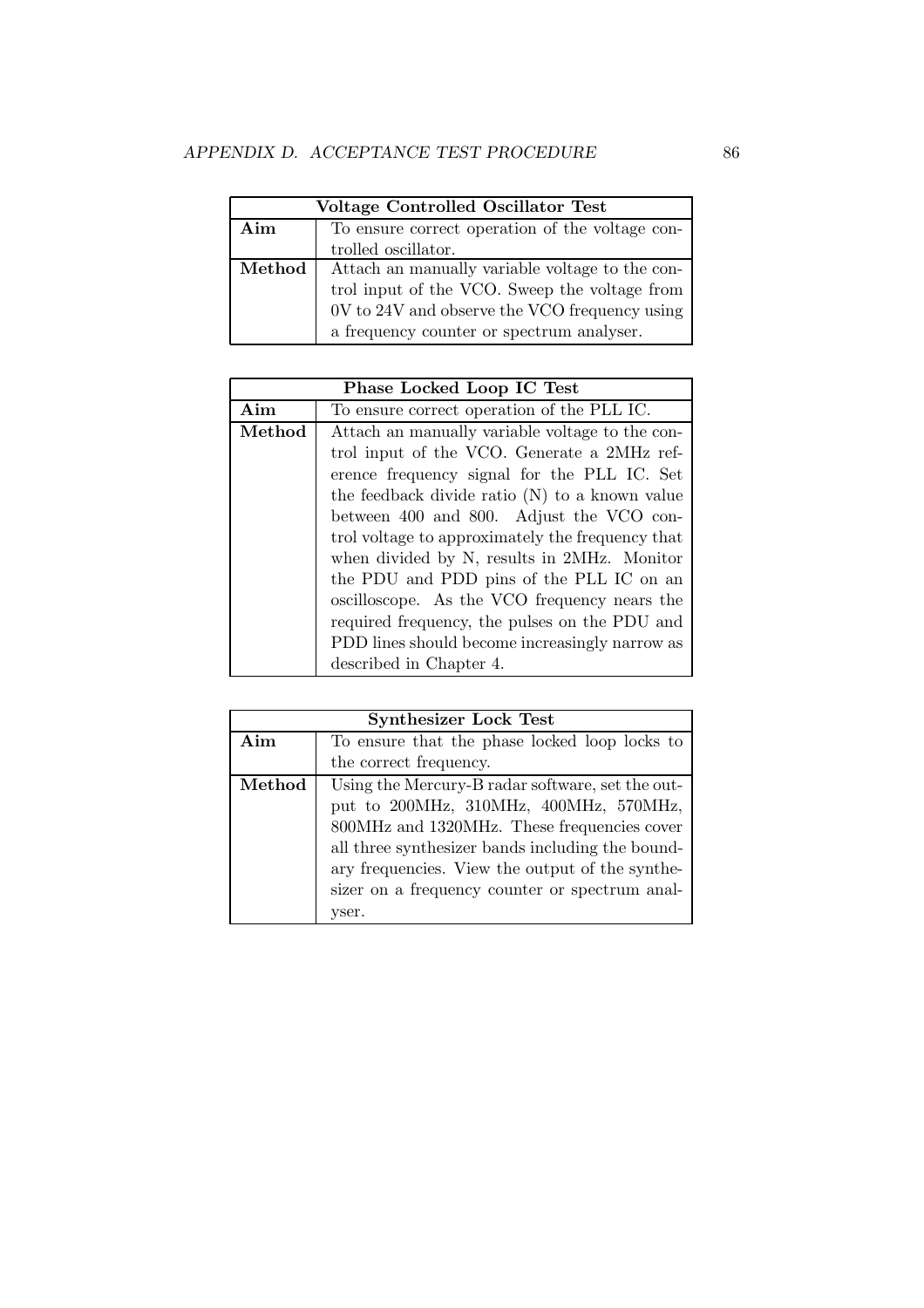| Variable Attenuator Test |                                                            |  |
|--------------------------|------------------------------------------------------------|--|
| Aim                      | To ensure correct operation of the variable at-            |  |
|                          | tenuator.                                                  |  |
| Method                   | Connect a manually controllable voltage to the             |  |
|                          | control input of the variable attenuator. Set the          |  |
|                          | output frequency to 1600MHz. Adjust the volt-              |  |
|                          | age from 0V to -3V. The output power level                 |  |
|                          | of the synthesizer should change from approx-              |  |
|                          | imately $-25\text{dBm}$ (0V) to $+11\text{dBm}$ (-3V) on a |  |
|                          | power meter or spectrum analyser.                          |  |

| Maximum/Minimum Output Power Test |                                                   |
|-----------------------------------|---------------------------------------------------|
| Aim                               | To measure the synthesizer output power varia-    |
|                                   | tion obtainable across the band.                  |
| Method                            | Set the variable attenuator gain control value to |
|                                   | 0. Set the TXS frequency to 200MHz, 400MHz,       |
|                                   | 800MHz and 1590MHz and for each, record the       |
|                                   | output power level. Set the variable attenuator   |
|                                   | value to maximum, and record the output power     |
|                                   | level for the same frequencies.                   |

| <b>Constant Output Power Test</b> |                                                   |
|-----------------------------------|---------------------------------------------------|
| Aim                               | To test that the output power level is able to be |
|                                   | controlled to produce a constant level across the |
|                                   | band of the synthesizer.                          |
| Method                            | Using the synthesizer attenuation calibration     |
|                                   | unit of the Mercury-B radar software, set the     |
|                                   | frequency sweep from 200MHz to 1590MHz over       |
|                                   | 3 seconds. Using the graphing functions, adjust   |
|                                   | the DAC values such that the frequency sweep      |
|                                   | produces an almost flat spectrum.                 |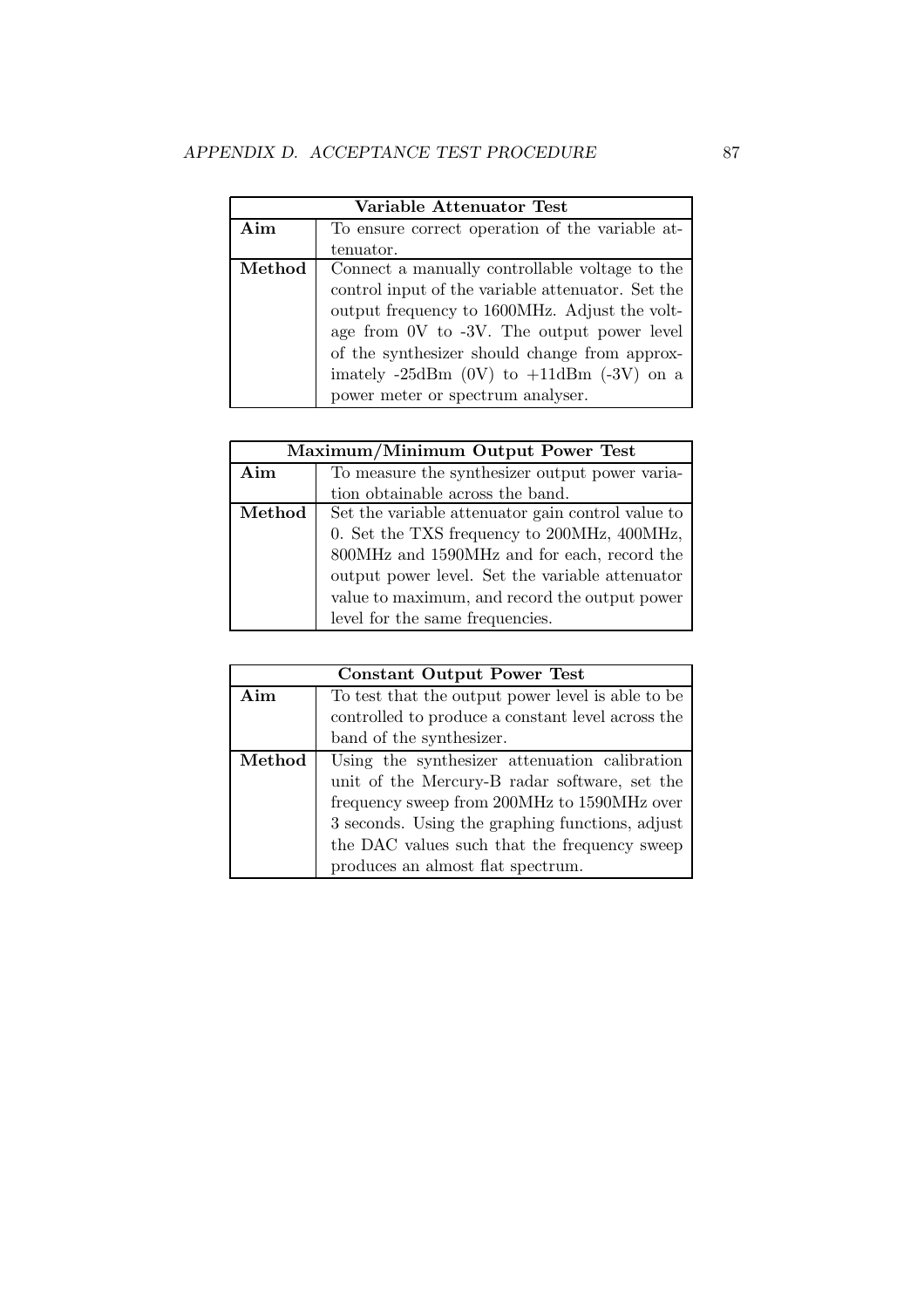# D.4 RF/IF Test Procedure

| $RF/IF$ Power-On Test |                                                   |
|-----------------------|---------------------------------------------------|
| Aim                   | To ensure that the RF/IF board powers up with     |
|                       | no short circuit faults.                          |
| Method                | Using an external power source, apply each of     |
|                       | the required voltages $(+5V, +9V, )$ and $-5V$ in |
|                       | turn to the RF/IF power sockets with the cur-     |
|                       | rent initially limited to 0A. Slowly increase the |
|                       | current to no more than $110\%$ of the specified  |
|                       | current given in Table 4.5 in Chapter 4. Each     |
|                       | of the supply currents should roughly equal the   |
|                       | specified currents with no voltage drop from the  |
|                       | preset value on the power supply.                 |

| Reference Channel Test |                                                        |
|------------------------|--------------------------------------------------------|
| Aim                    | To ensure that the reference channel is operating      |
|                        | correctly.                                             |
| Method                 | Set the transmit synthesizer to 800MHz at an           |
|                        | output power level of -2dBm and the local oscil-       |
|                        | lator synthesizer to 802MHz at -5dBm. Measure          |
|                        | the signal at the IF port of the RFIF board.           |
|                        | There should be a 2MHz signal with a power             |
|                        | level of -25dBm or $36mV_{pp}$ into a $50\Omega$ load. |

| Receive Channel Test |                                                     |
|----------------------|-----------------------------------------------------|
| Aim                  | To ensure that the receive channel is operating     |
|                      | correctly.                                          |
| Method               | Set the transmit synthesizer to 800MHz at an        |
|                      | output power level of -2dBm and the local oscil-    |
|                      | lator synthesizer to 802MHz at -5dBm. A attach      |
|                      | a cable from the transmit port to the receive       |
|                      | port of the RFIF module. Measure the signal         |
|                      | at the IF port of the RFIF board. There should      |
|                      | be a 2MHz signal with a power level of 0dBm or      |
|                      | $632 \text{mV}_{\text{pp}}$ into a $50\Omega$ load. |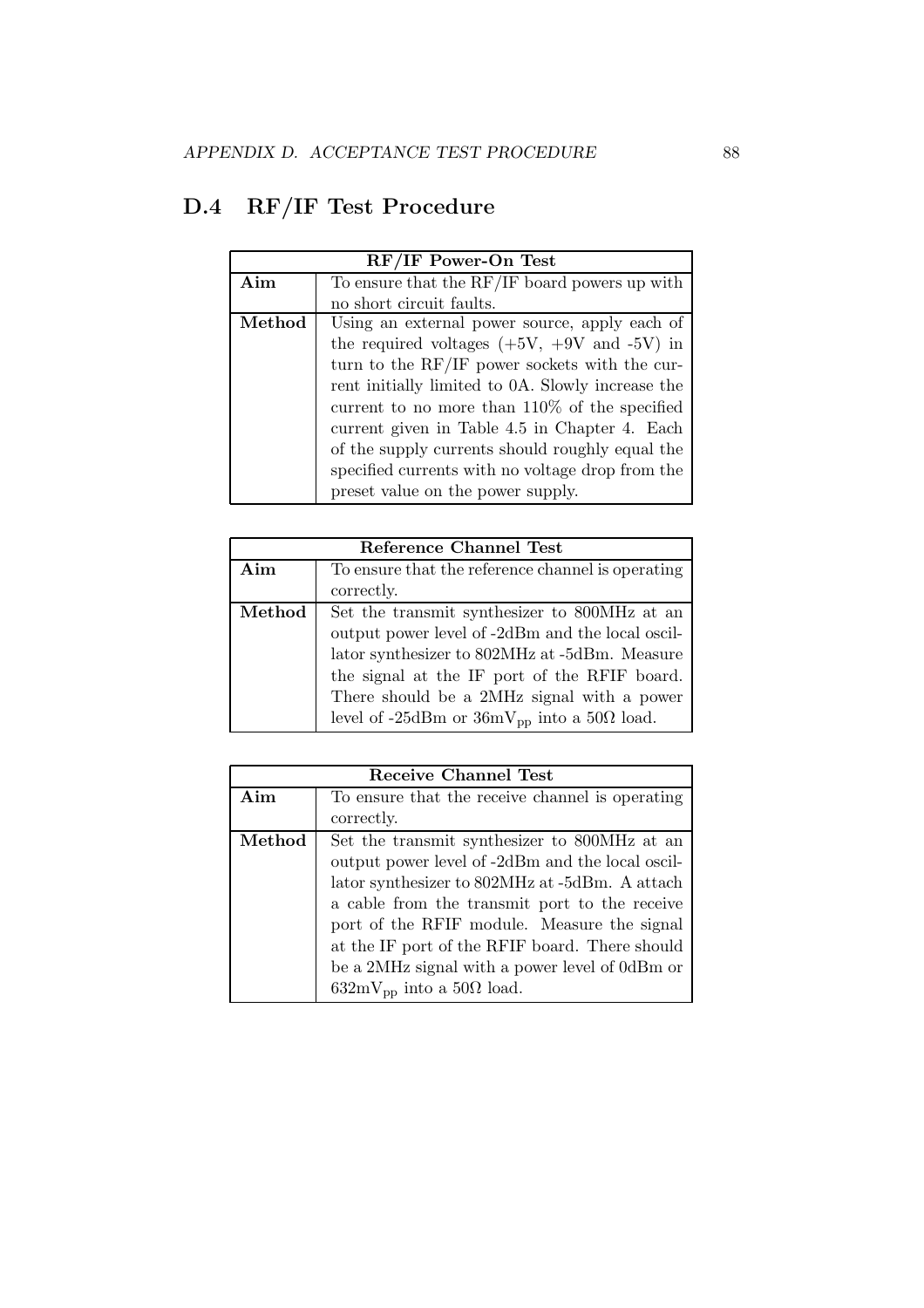## D.5 RFX Test Procedure

| RFX TX Power-On Test |                                                   |
|----------------------|---------------------------------------------------|
| Aim                  | To ensure that the RFX TX board powers up         |
|                      | with no short circuit faults.                     |
| Method               | Using an external power source, apply $+9V$ to    |
|                      | the RFX TX power sockets with the current lim-    |
|                      | ited initially to 0A. Slowly increase the current |
|                      | to no more than $110\%$ of the specified current  |
|                      | given in Table 4.5 in Chapter 4. The supply cur-  |
|                      | rent should roughly equal the specified value at  |
|                      |                                                   |

| <b>RFX TX Operation Test</b> |                                                 |
|------------------------------|-------------------------------------------------|
| Aim                          | To ensure that the RFX TX amplifier is operat-  |
|                              | ing correctly.                                  |
| Method                       | Set the synthesizer to step from 200MHz to      |
|                              | 1600MHz in 10MHz steps over a period of 2 sec-  |
|                              | onds. Set the synthesizer level across the band |
|                              | to -3dBm. Use a spectrum analyser to view the   |
|                              | signal and to hold the maximum value for each   |
|                              | frequency. The output should be a constant am-  |
|                              | plitude frequency sweep at about $+15$ dBm.     |

| RFX TX Maximum/Minimum Power Level Test |                                                |
|-----------------------------------------|------------------------------------------------|
| Aim                                     | To measure the RFX TX maximum and mini-        |
|                                         | mum output power levels.                       |
| Method                                  | Set the TXS output power to minimum. Record    |
|                                         | the RFX TX output power level for frequencies, |
|                                         | 200MHz, 400MHz, 800MHz and 1590MHz. Set        |
|                                         | the TXS output power level to 0dBm and mea-    |
|                                         | sure the RFX TX output power level for the     |
|                                         | same frequencies.                              |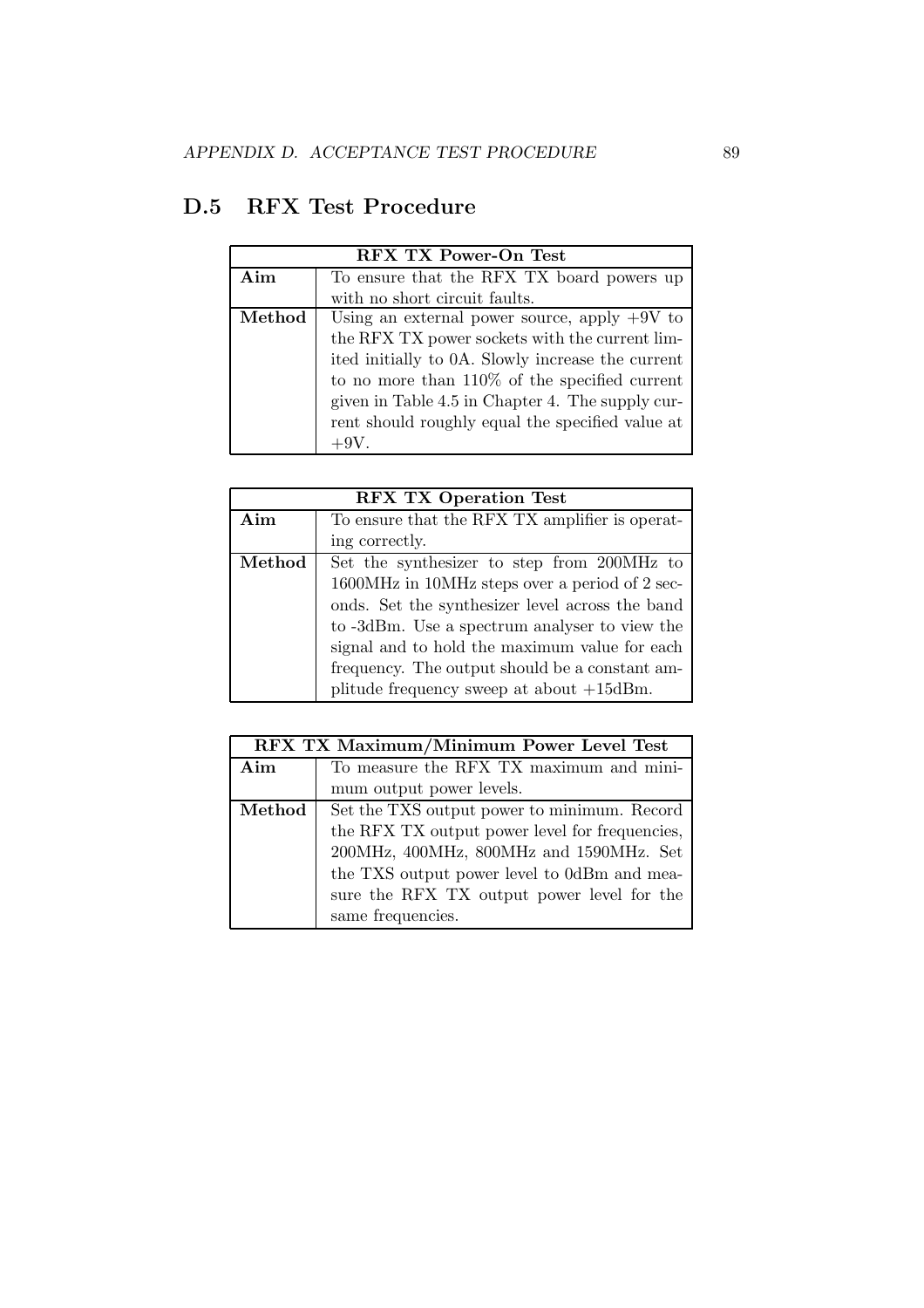| <b>RFX RX Power-On Test</b> |                                                   |
|-----------------------------|---------------------------------------------------|
| Aim                         | To ensure that the RFX RX board powers up         |
|                             | with no short circuit faults.                     |
| Method                      | Using an external power source, apply $+9V$ to    |
|                             | the RFX TX power sockets with the current lim-    |
|                             | ited initially to 0A. Slowly increase the current |
|                             | to no more than $110\%$ of the specified current  |
|                             | given in Table 4.5 in Chapter 4. The supply cur-  |
|                             | rent should roughly equal the specified value at  |
|                             | $+9V.$                                            |

| <b>RFX RX Operation Test</b> |                                                |
|------------------------------|------------------------------------------------|
| Aim                          | To ensure that the RFX RX amplifier is operat- |
|                              | ing correctly.                                 |
| Method                       | Use an external frequency source to generate   |
|                              | a stepped frequency signal from 200MHz to      |
|                              | 1600MHz in 10MHz steps over a period of 2 sec- |
|                              | onds. Set the signal level across the band to  |
|                              | -28dBm. Use a spectrum analyser to view the    |
|                              | signal and to hold the maximum value for each  |
|                              | frequency. The output should be a constant am- |
|                              | plitude frequency sweep at about -7dBm.        |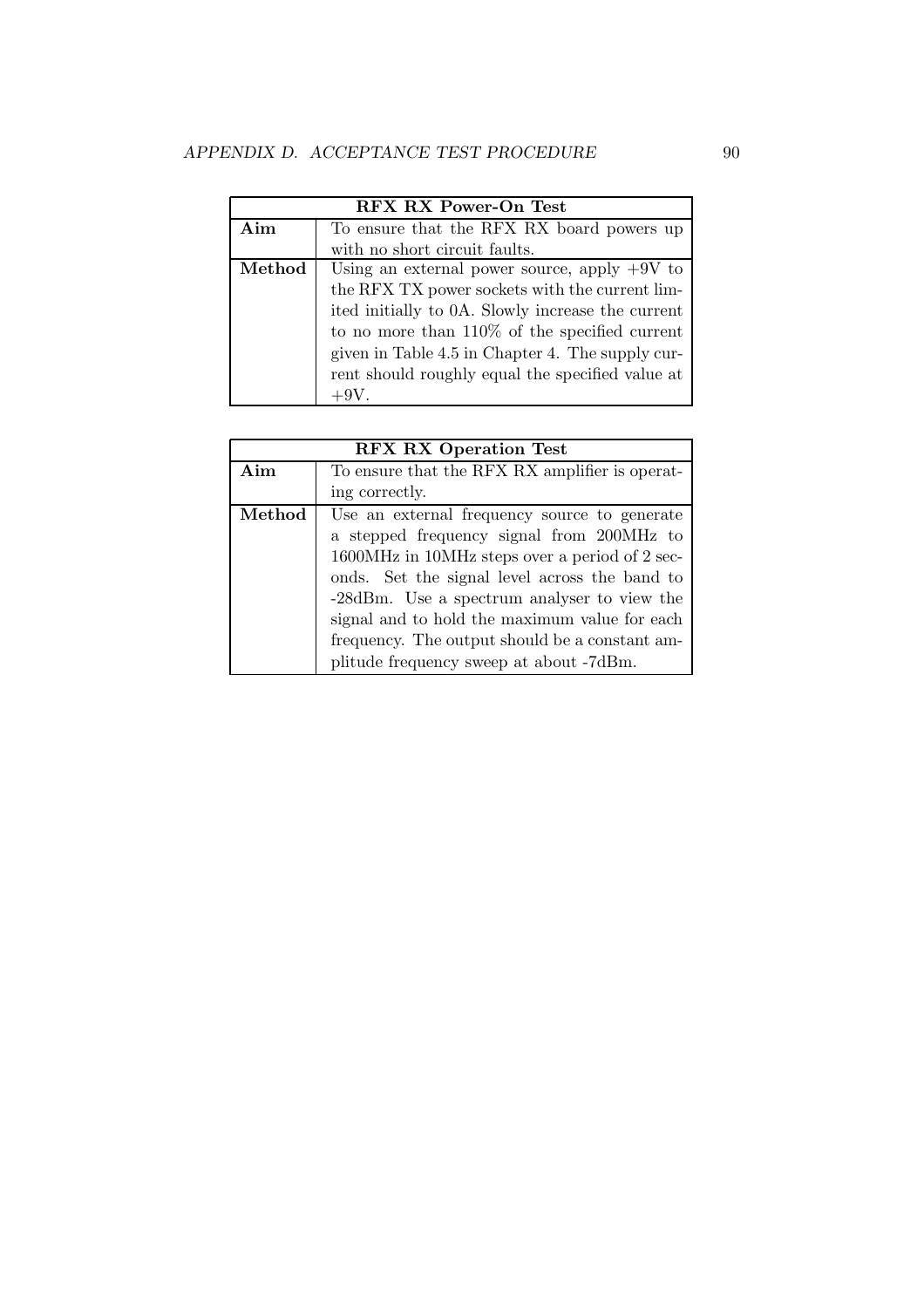# Appendix E

# Radar Measurements

The scope of this dissertation was only to describe the design and implementation of the transceiver module for the Mercury B ground penetrating radar. However, two measurements taken with the full GPR system are presented here. These are included in this document to show that the transceiver module worked with the rest of the radar.

The measurements are presented without interpretation. The first measurement, shown in Figure E.1, was taken outside along a road at the University of Cape Town. The second measurement, shown in Figure E.2 was taken inside a building, along a corridor on the sixth floor, at the University of Cape Town.

The major returns seen in Figure E.1 are believed to be from pipes buried under the scan area. Some of these pipes were identified by manhole covers on the road. The equally spaced returns from Figure E.2 are believed to be from the reinforcement bars in the concrete floor.

The depth scale on the images is not accurate as the ground permittivity was not accurately known. The radar data was processed using an average ground relative permittivity of 5. The radar frequency range used was 200MHz to 1200MHz as the antennas were designed to cover this frequency range. The range resolution was therefore 15cm. 100 frequency steps were used with a step size of 10MHz. The raw synthetic range profiles were upsampled by FFT interpolation to 512 samples in both the range and azimuth directions to produce the images. The raw radar data was inverted to the synthetic range profile using the FFT.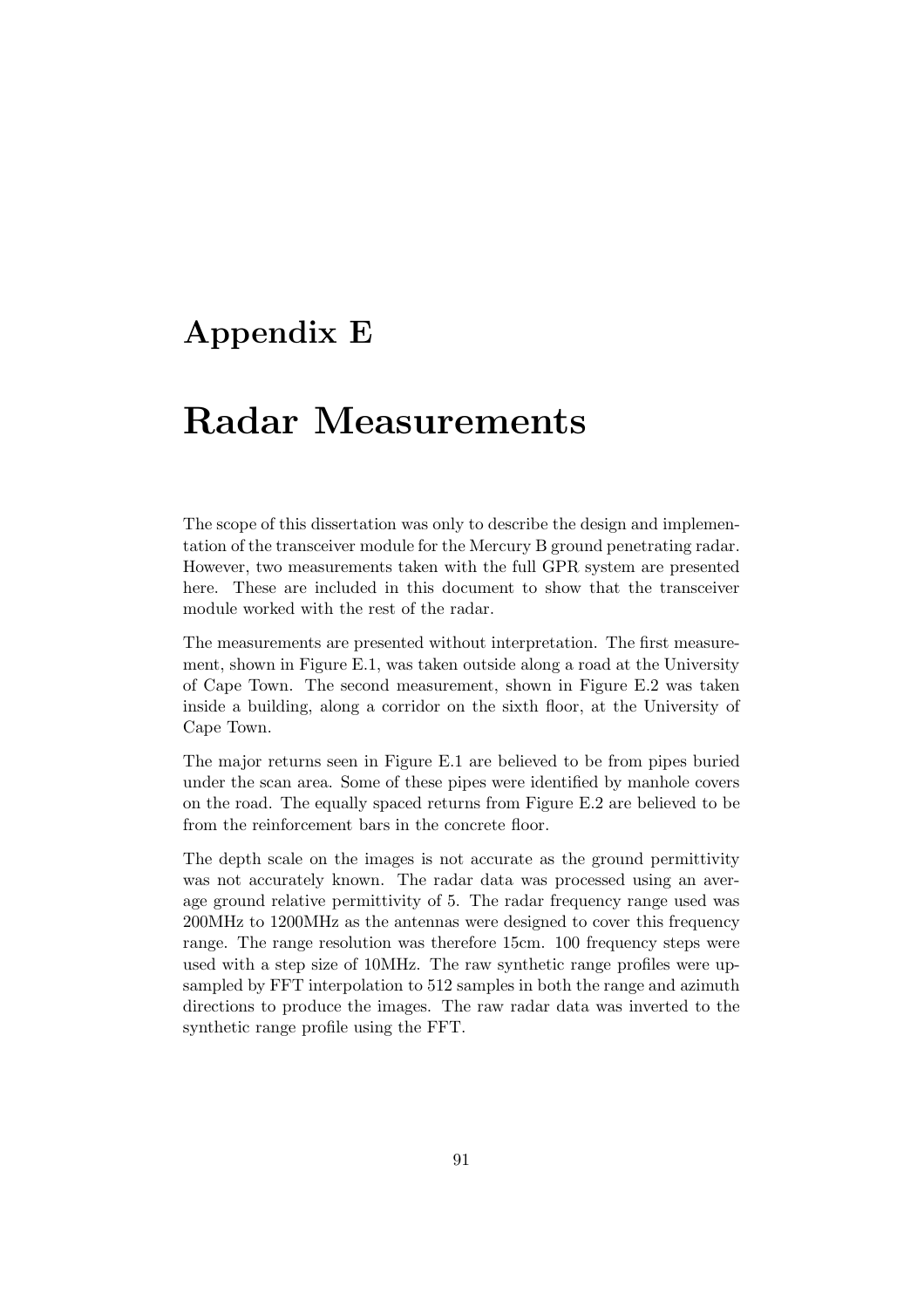

Figure E.1: Radar Measurement 1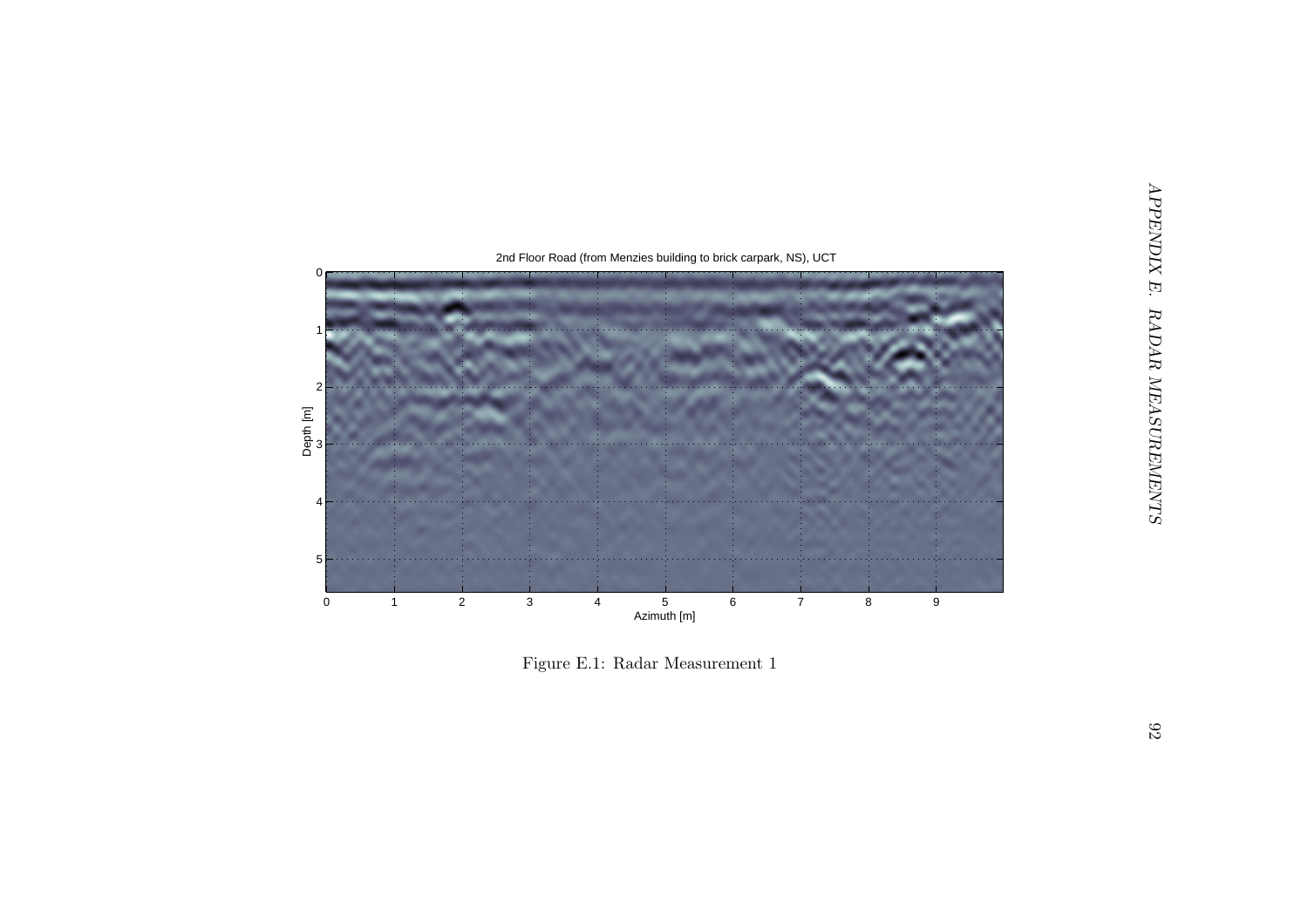

Figure E.2: Radar Measurement 2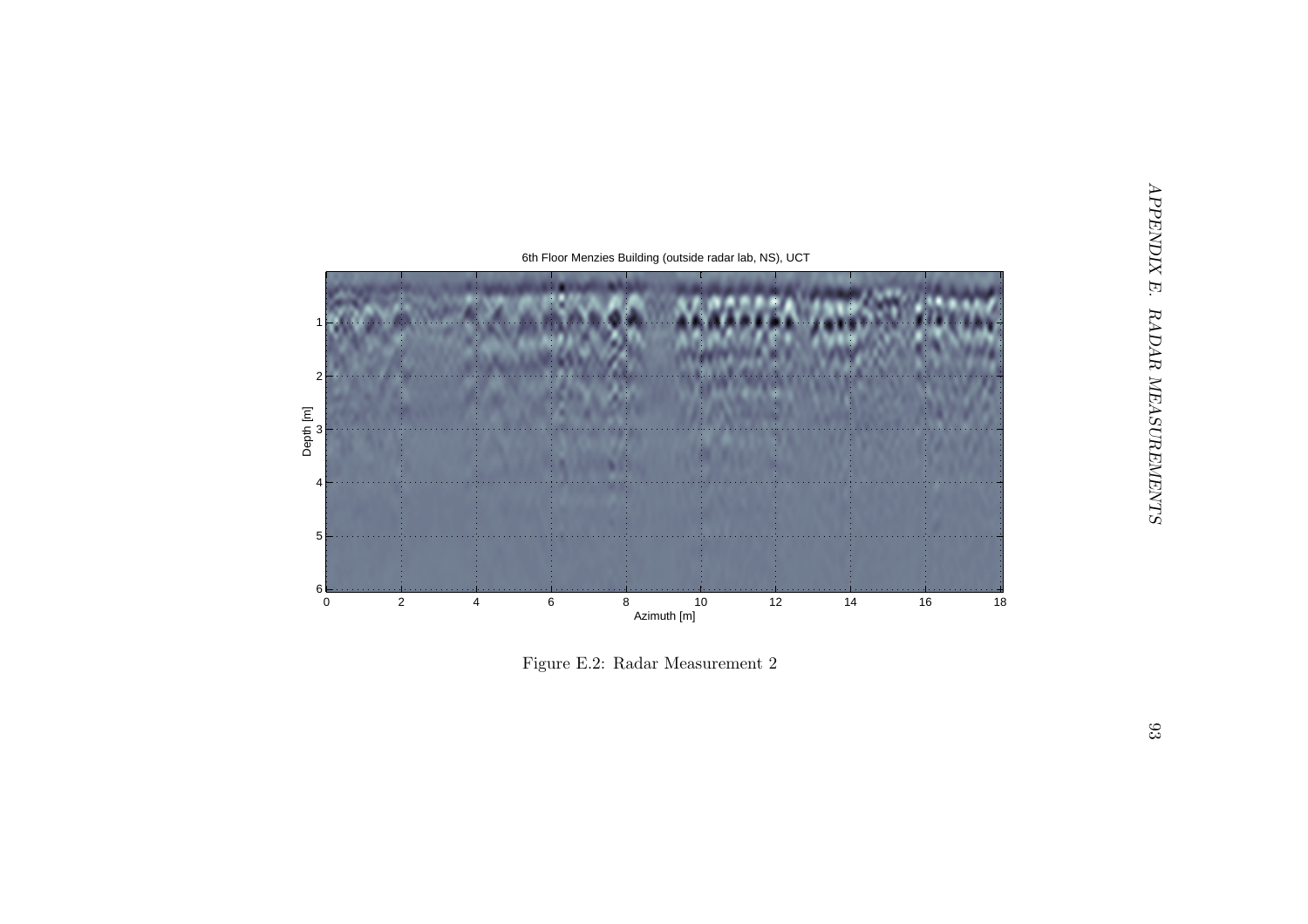## Bibliography

- [1] Anonymous. Radio Frequency Oscillators and Synthesizers, chapter 10, pages 10.9 – 10.24.
- [2] E. J. Baghdady, R. N. Lincoln, and B. D. Nelin. Short-Term Frequency Stability: Characterization, Theory, and Measurement. Proceedings of the IEEE, pages 704–722, July 1965.
- [3] Constantine A. Balanis. Antenna Theory. John Wiley & Sons, 1982.
- [4] Cynthia L. Barker. Introduction to Single Chip Microwave PLLs. Technical Report AN-885, National Semiconductor, March 1993.
- [5] James A. Barnes and et al. Characterization of Frequency Stability. Transactions on Instrumentation and Measurement, IM-20(2):105–120, May 1971.
- [6] Jan Crols and Michael S. J. Steyaert. Low-IF Topologies for High-Performance Analog Front Ends of Fully Integrated Receivers. IEEE Transactions on Circuits and Systems-II: Analog and Digital Signal Processing, 45(3):269–282, March 1998.
- [7] D.J. Daniels, D.J. Gunton, and H.F. Scott. Introduction to Sub-surface Radar. IEE Proceedings Part F, 135(4):277–320, August 1988.
- [8] Jeffrey J. Daniels and James Brower. Side Looking Underground Radar (SLUR): Physical Modeling and Case History. Geophysics, 63(6):1–8, November 1998.
- [9] Eduard A. Gerber and Arthur Ballato, editors. Precision Frequency Control, volume Volume 2, Oscillators and Standards. Academic Press, Inc., 1985.
- [10] S.-E. Hamran, D.T. Gjessing, J. Hjelmstad, and E. Aarholt. Ground Penetrating Synthetic Pulse Radar: Dynamic Range and Modes of Operation. Journal of Applied Geophysics, 33(1–3):7–14, January 1995.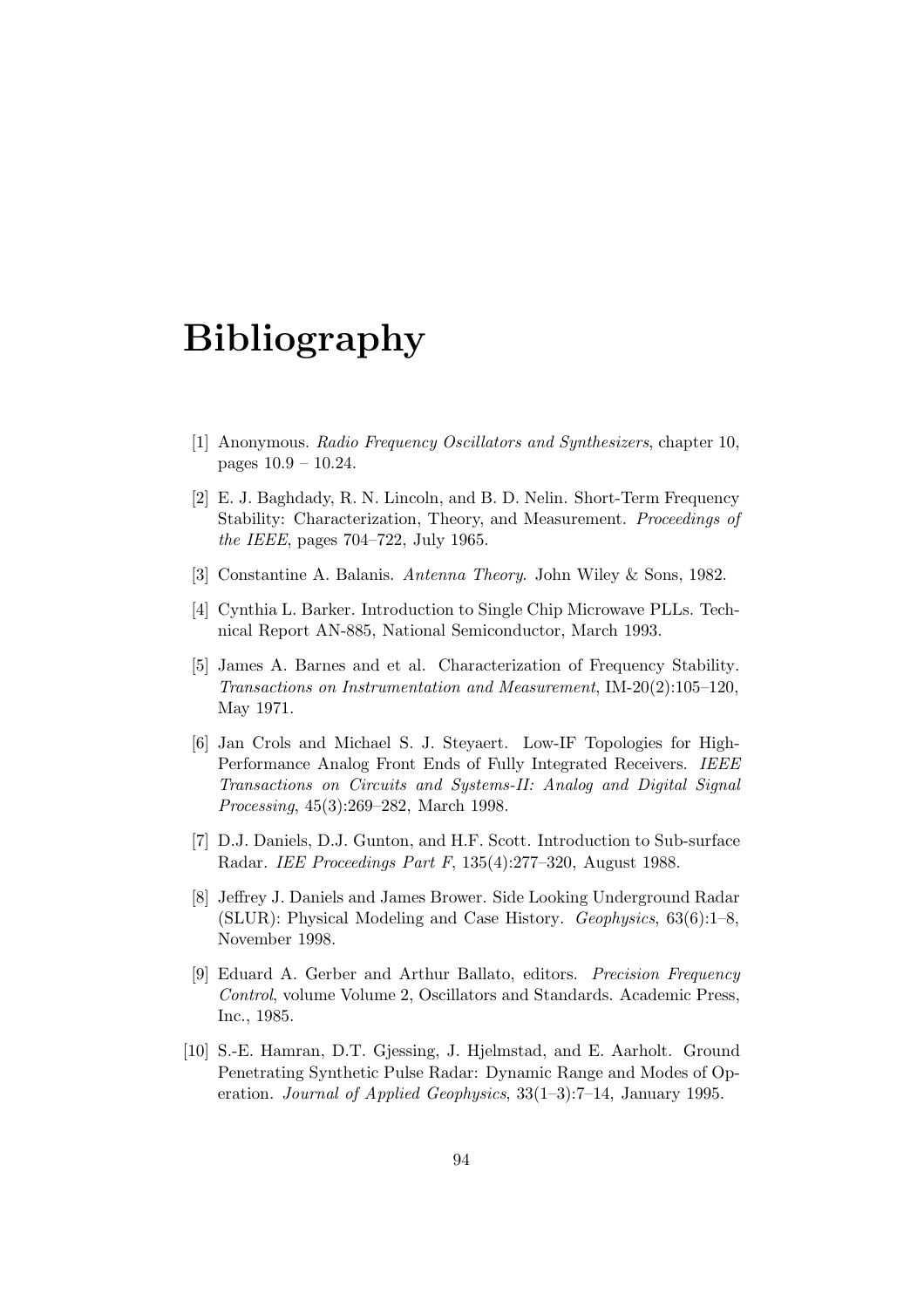- [11] K. C. Ho, Y. T. Chan, and R. Inkol. A Digital Quadrature Demodulation System. IEEE Transactions on Aerospace and Electronic Systems, 32(4):1218–1227, October 1996.
- [12] S.A. Hovanessian. Radar System Design and Analysis. Artech House, Inc., 1984.
- [13] Keigo Iizuka and Alois P. Freundorfer. Detection of Nonmetallic Buried Objects by a Step Frequency Radar. *Proceedings of the IEEE*, 71(2):276–279, February 1983.
- [14] Keigo Iizuka, Alois P. Freundorfer, Kam Hung Wu, Hirotaka Mori, Hisanao Ogura, and Van-Khai Nguyen. Step-frequency radar. J. Appl. Phys., 56(9):2572–2583, November 1984.
- [15] Marten Kabutz. RF Hardware Design of a Stepped Frequency Continuous Wave Ground Penetrating Radar. Master's thesis, University of Cape Town, South Africa, June 1995.
- [16] Alan Langman, Simon Dimaio, Brian Burns, and M.R. Inggs. Development of a Low Cost SFCW Ground Penetrating Radar. In Proceedings of the IEEE 1996 Geoscience and Remote Sensing Symposium, volume IV, pages 2020–2022, May 1996.
- [17] Alan Langman and M. R. Inggs. New Technology UWB Stepped CW Radar. In Proceedings of the PIERS workshop on Advances in Radar Methods, volume ISBN 92-828-1947-7, July 1998.
- [18] Hulin Liu, Arif Ghafoor, and Peter H. Stockman. A new quadrature sampling and processing approach. IEEE Transactions on Aerospace and Electronic Systems, 25(5):733–747, September 1989.
- [19] Vadim Manassewitsch. Frequency Synthesizers : Theory and Design. John Wiley and Sons, 1976.
- [20] David A. Noon and Glen F. Stickley. Antenna Ring-Down, Range-Sidelobes and Quality Factors of Time-and Frequency-Domain GPR Systems. In Proceedings of the 7th International Conference on Ground Penetrating Radar (GPR'98), pages 63–68, Lawrence, Kansas, USA, May 27-30 1998.
- [21] David Andrew Noon. Stepped Frequency Radar Design and Signal Processing Enhances Ground Penetrating Radar Performance. PhD thesis, University of Queensland, January 1996.
- [22] Gary R. Olhoeft. http://www.g-p-r.com/introduc.htm.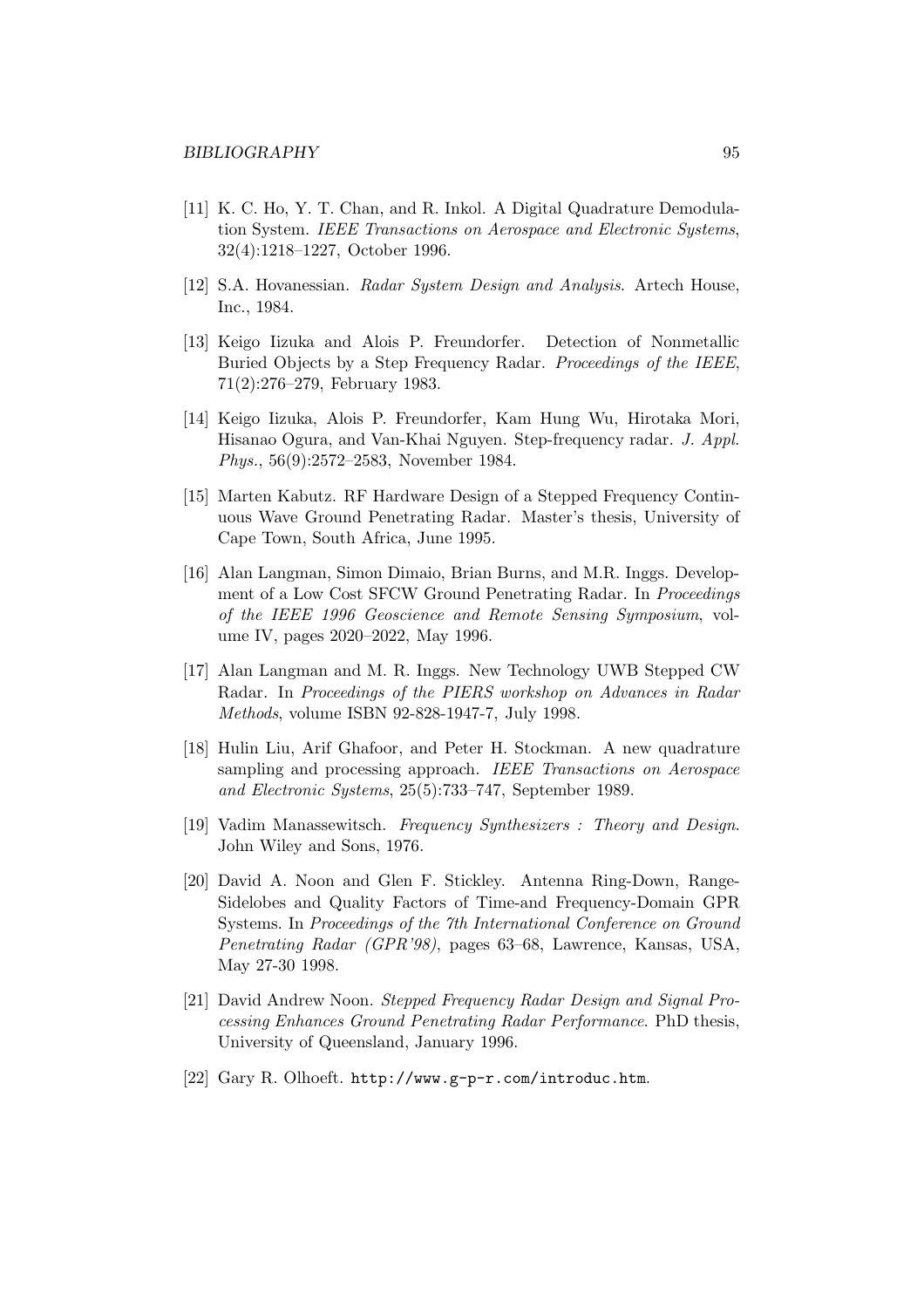- [23] L. Peters, Jeffrey J. Daniels, and J. Young. Ground Penetrating Radar as a Subsurface Environmental Sensing Tool. Proceedings of the IEEE, 82(12):1802–1822, December 1994.
- [24] Andrzej B. Przedpelski. Analyze, don't estimate, phase-lock-loop. Electronic Design, 26(10), May 1978.
- [25] Andrzej B. Przedpelski. Optimize phase-lock loops to meet your needsor determine why you can't. Electronic Design, 26(19), September 1978.
- [26] Andrzej B. Przedpelski. Suppress phase-lock-loop sidebands without introducing instability. Electronic Design, 27(19), September 1979.
- [27] Andrzej B. Przedpelski. Programmable calculator computes PLL noise, stability. Electronic Design, 29(7), March 1981.
- [28] D. W. Rice and K. H. Wu. Quadrature Sampling with High Dynamic Range. IEEE Transactions on Aerospace and Electronic Systems, AES-18(4):736–739, November 1982.
- [29] Jacques Rutman. Characterisation of Phase and Frequency Instabilites in Precision Frequency Sources: Fifteen Years of Progress. Proceedings of the IEEE, 66(9):1048–1075, September 1978.
- [30] James A. Scheer and James L. Kurtz, editors. Coherent Radar Performance Estimation. Artech House, Inc., 685 Canton Street, Norwwod, MA 02062, 1993.
- [31] A. Snip, I.L. Morrow, and P. van Genderen. Evaluation of Antennas in a Stepped Frequency Ground-Penetrating Radar for Location of Buried Objects. In Proceedings Radar99, Brest, France, 1999.
- [32] Dr. William J. Steinway, Dr. Mark D. Patz, Peter L. Stern, Carrie J. Maggio, and James E. Thomas. An Improved Earth Penetration Radar Imaging System (EPRIS). In Proceedings of the 7th International Conference on Ground Penetrating Radar (GPR'98), Lawrence, Kansas, USA, May 27–30 1998.
- [33] Ronald C. Stirling. Microwave Frequency Synthesizers. Prentice-Hall, Inc., Englewood Cliffs, New Jersey 07632, 1987.
- [34] David F. Stout. Handbook of Operational Amplifier Circuit Designs. McGraw-Hill, 1976.
- [35] H. R. Ward. An optimum filter for direct A/D conversion. IEEE Transactions on Aerospace and Electronic Systems, 27(6):884–886, November 1991.